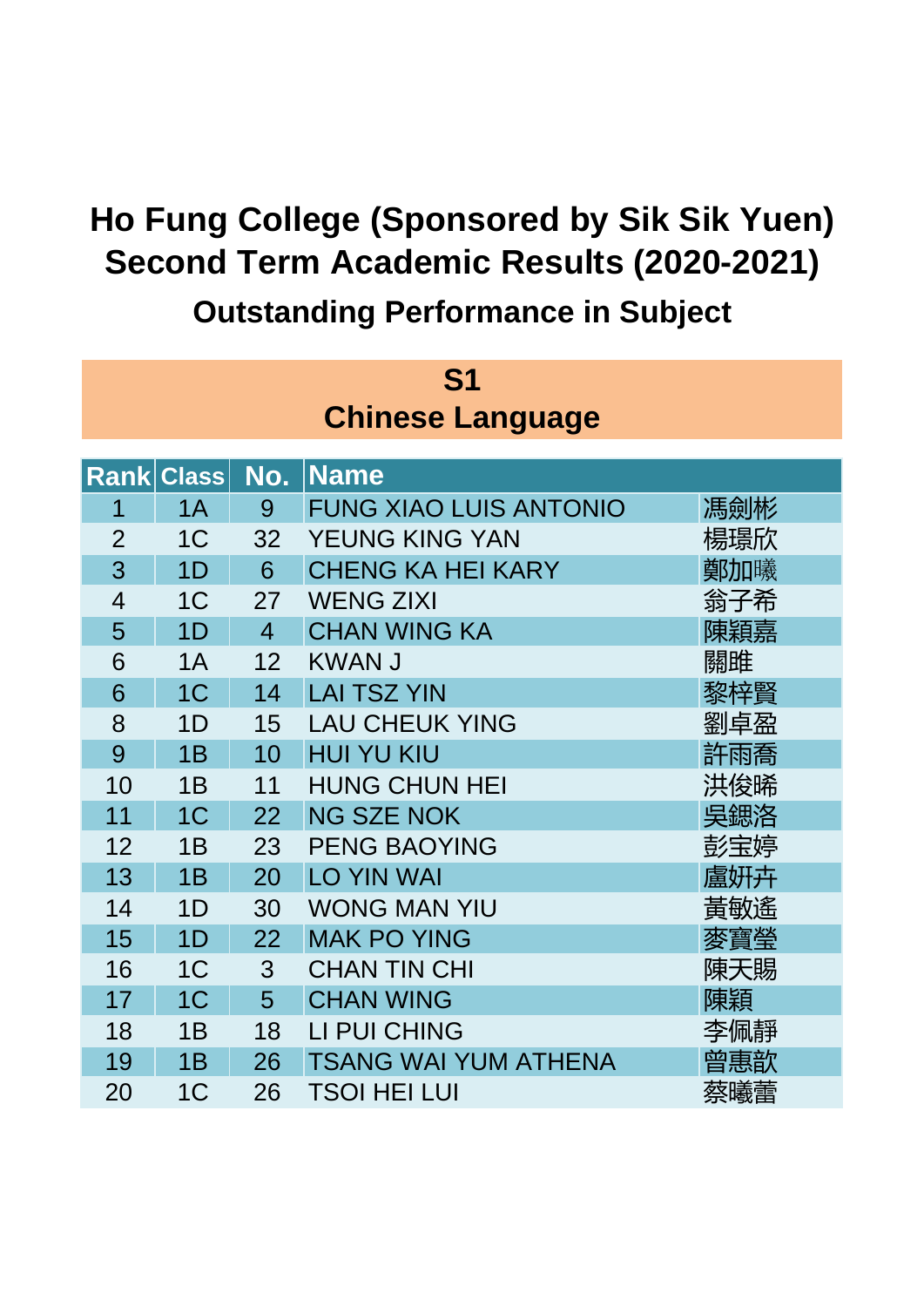| S1             |                         |                 |                                |     |  |  |  |
|----------------|-------------------------|-----------------|--------------------------------|-----|--|--|--|
|                | <b>English Language</b> |                 |                                |     |  |  |  |
|                |                         |                 |                                |     |  |  |  |
|                | <b>Rank Class</b>       | No.             | <b>Name</b>                    |     |  |  |  |
| 1              | 1 <sup>C</sup>          | 23              | <b>SHEK LOK SZE HANNAH JOY</b> | 石樂施 |  |  |  |
| $\overline{2}$ | 1A                      | 18              | LI KEXIN CANDY                 | 李可馨 |  |  |  |
| 3              | 1A                      | 8               | <b>CHU KWAN CHING</b>          | 朱君澄 |  |  |  |
| $\overline{4}$ | 1D                      | 8               | <b>CHOY SEN HEI IVAN</b>       | 蔡晨熹 |  |  |  |
| 5              | 1A                      | 32              | <b>YEUNG CHEUK HENG</b>        | 楊卓衡 |  |  |  |
| 6              | 1A                      | 9               | <b>FUNG XIAO LUIS ANTONIO</b>  | 馮劍彬 |  |  |  |
| $\overline{7}$ | 1D                      | 22              | <b>MAK PO YING</b>             | 麥寶瑩 |  |  |  |
| 8              | 1B                      | 20              | <b>LO YIN WAI</b>              | 盧姸卉 |  |  |  |
| 9              | 1B                      | 21              | <b>NG LIK WANG GARRET</b>      | 吳曆泓 |  |  |  |
| 10             | 1A                      | 21              | LO HEI PUI                     | 盧浠鋇 |  |  |  |
| 11             | 1 <sup>C</sup>          | $\overline{4}$  | <b>CHAN TSZ TSING SHARON</b>   | 陳芓澄 |  |  |  |
| 12             | 1 <sup>C</sup>          | 3               | <b>CHAN TIN CHI</b>            | 陳天賜 |  |  |  |
| 13             | 1B                      | 11              | <b>HUNG CHUN HEI</b>           | 洪俊晞 |  |  |  |
| 14             | 1 <sup>C</sup>          | 22              | <b>NG SZE NOK</b>              | 吳鍶洛 |  |  |  |
| 15             | 1D                      | 6               | <b>CHENG KA HEI KARY</b>       | 鄭加曦 |  |  |  |
| 16             | 1B                      | 18              | LI PUI CHING                   | 李佩靜 |  |  |  |
| 17             | 1 <sup>C</sup>          | $5\overline{)}$ | <b>CHAN WING</b>               | 陳穎  |  |  |  |
| 18             | 1D                      | 15              | <b>LAU CHEUK YING</b>          | 劉卓盈 |  |  |  |
| 19             | 1 <sub>D</sub>          | 31              | <b>WONG YI LAM</b>             | 黃懿琳 |  |  |  |
| 20             | 1A                      | 27              | <b>TONG YU HIN</b>             | 唐宇軒 |  |  |  |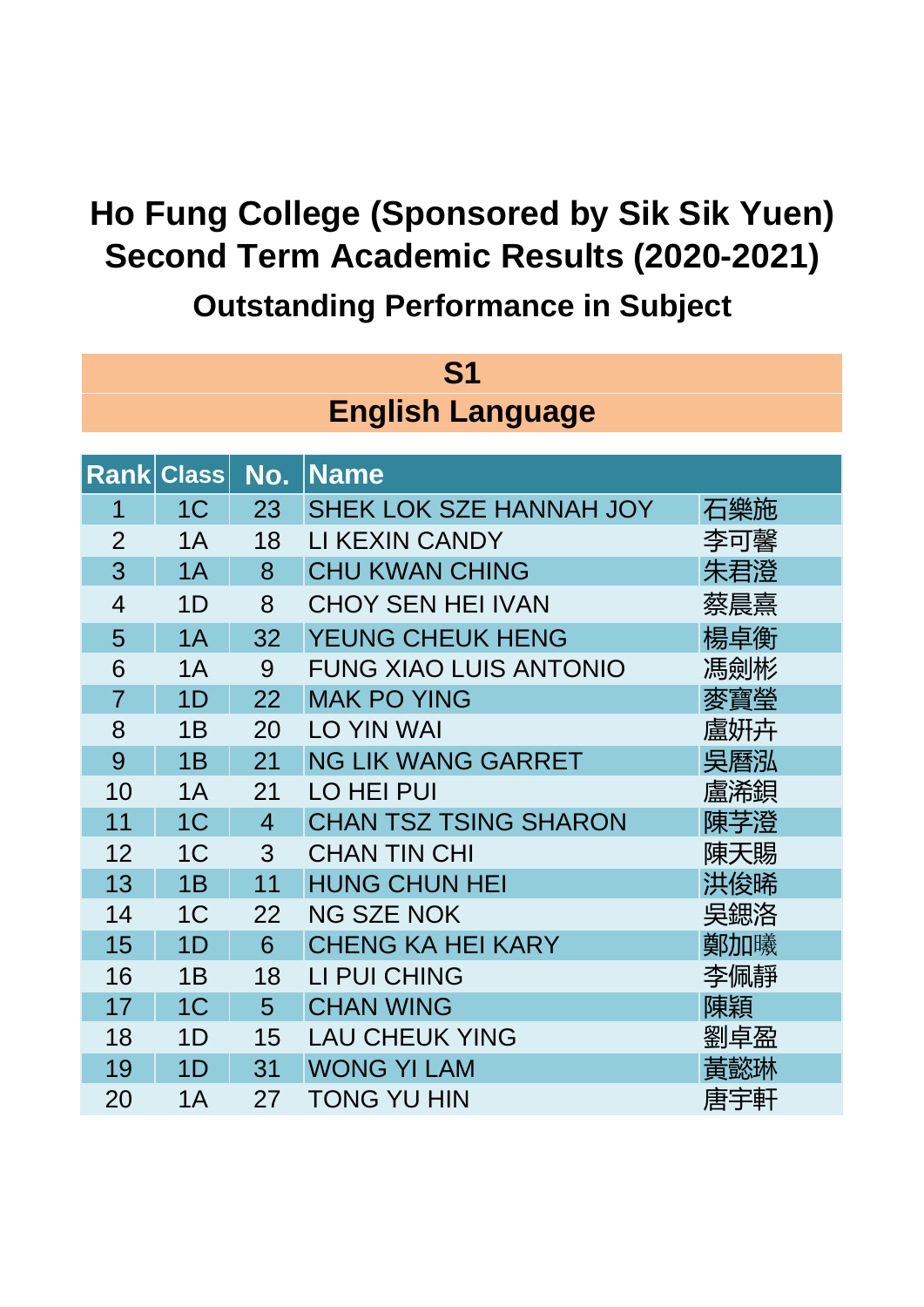| S <sub>1</sub>     |                   |     |                               |     |  |  |  |
|--------------------|-------------------|-----|-------------------------------|-----|--|--|--|
| <b>Mathematics</b> |                   |     |                               |     |  |  |  |
|                    |                   |     |                               |     |  |  |  |
|                    | <b>Rank Class</b> | No. | <b>Name</b>                   |     |  |  |  |
| 1                  | 1 <sup>C</sup>    | 14  | <b>LAI TSZ YIN</b>            | 黎梓賢 |  |  |  |
| $\overline{2}$     | 1A                | 9   | <b>FUNG XIAO LUIS ANTONIO</b> | 馮劍彬 |  |  |  |
| 3                  | 1D                | 5   | <b>CHENG HEI CHIT</b>         | 鄭晞哲 |  |  |  |
| $\overline{4}$     | 1D                | 22  | <b>MAK PO YING</b>            | 麥寶瑩 |  |  |  |
| 5                  | 1B                | 29  | <b>WONG LONG SUN ANDREW</b>   | 黃朗甡 |  |  |  |
| 6                  | 1D                | 21  | <b>MAK HO YIN</b>             | 麥浩彥 |  |  |  |
| $\overline{7}$     | 1B                | 14  | <b>LAM SZE YIN</b>            | 林思言 |  |  |  |
| 8                  | 1A                | 2   | <b>CHAN CHUN CHEONG</b>       | 陳俊錩 |  |  |  |
| 9                  | 1B                | 17  | LI KA WAI CLEMENT             | 李珈維 |  |  |  |
| 10                 | 1 <sub>D</sub>    | 3   | <b>CHAN TSZ KIT</b>           | 陳子傑 |  |  |  |
| 11                 | 1B                | 21  | <b>NG LIK WANG GARRET</b>     | 吳曆泓 |  |  |  |
| 12                 | 1 <sub>D</sub>    | 30  | <b>WONG MAN YIU</b>           | 黃敏遙 |  |  |  |
| 13                 | 1 <sup>C</sup>    | 31  | <b>WOO TSUN HIN</b>           | 胡浚軒 |  |  |  |
| 14                 | 1 <sup>C</sup>    | 33  | <b>YIP PUI HANG</b>           | 葉沛桁 |  |  |  |
| 15                 | 1A                | 8   | <b>CHU KWAN CHING</b>         | 朱君澄 |  |  |  |
| 16                 | 1B                | 11  | <b>HUNG CHUN HEI</b>          | 洪俊晞 |  |  |  |
| 17                 | 1A                | 21  | <b>LO HEI PUI</b>             | 盧浠鋇 |  |  |  |
| 18                 | 1A                | 12  | <b>KWAN J</b>                 | 關雎  |  |  |  |
| 19                 | 1A                | 23  | <b>NG CHEUK YING</b>          | 吳芍榮 |  |  |  |
| 20                 | 1B                | 10  | <b>HUI YU KIU</b>             | 許雨喬 |  |  |  |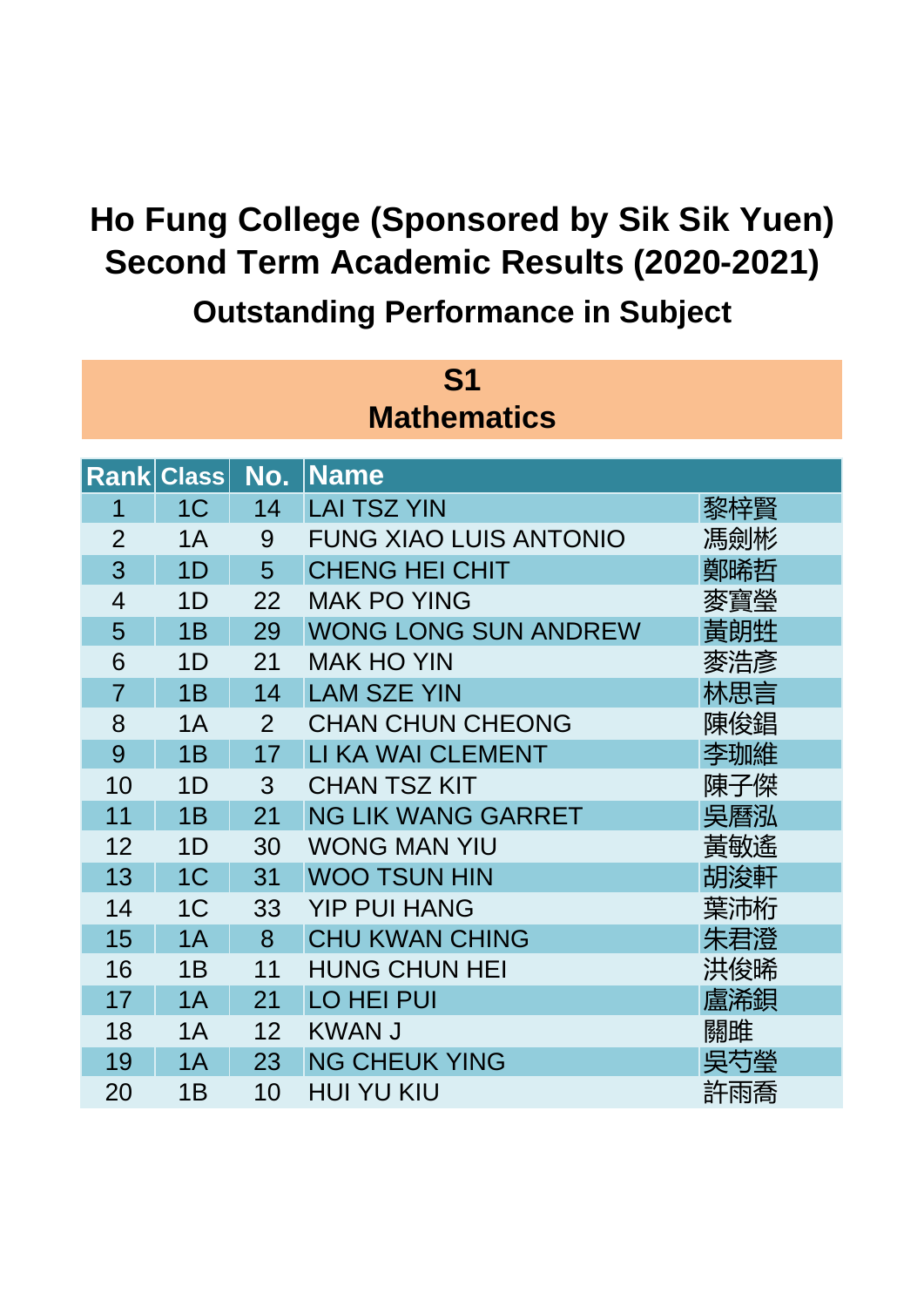| S <sub>1</sub>                |                   |                |                               |     |  |  |  |
|-------------------------------|-------------------|----------------|-------------------------------|-----|--|--|--|
| <b>Science(Secondary 1-3)</b> |                   |                |                               |     |  |  |  |
|                               |                   |                |                               |     |  |  |  |
|                               | <b>Rank Class</b> | No.            | <b>Name</b>                   |     |  |  |  |
| 1                             | 1A                | 9              | <b>FUNG XIAO LUIS ANTONIO</b> | 馮劍彬 |  |  |  |
| $\overline{2}$                | 1A                | $\overline{2}$ | <b>CHAN CHUN CHEONG</b>       | 陳俊錩 |  |  |  |
| 3                             | 1D                | $\overline{4}$ | <b>CHAN WING KA</b>           | 陳穎嘉 |  |  |  |
| $\overline{4}$                | 1 <sup>C</sup>    | 5              | <b>CHAN WING</b>              | 陳穎  |  |  |  |
| 5                             | 1D                | 8              | <b>CHOY SEN HEI IVAN</b>      | 蔡晨熹 |  |  |  |
| 6                             | 1D                | 22             | <b>MAK PO YING</b>            | 麥寶瑩 |  |  |  |
| $\overline{7}$                | 1A                | 32             | YEUNG CHEUK HENG              | 楊卓衡 |  |  |  |
| 8                             | 1A                | 17             | LI HIU LONG                   | 李曉朗 |  |  |  |
| 9                             | 1A                | 21             | <b>LO HEI PUI</b>             | 盧浠鋇 |  |  |  |
| 10                            | 1A                | 8              | <b>CHU KWAN CHING</b>         | 朱君澄 |  |  |  |
| 11                            | 1D                | 5              | <b>CHENG HEI CHIT</b>         | 鄭晞哲 |  |  |  |
| 12                            | 1B                | 20             | <b>LO YIN WAI</b>             | 盧姸卉 |  |  |  |
| 13                            | 1A                | 18             | LI KEXIN CANDY                | 李可馨 |  |  |  |
| 14                            | 1D                | 27             | <b>TONG HAU TIN</b>           | 湯巧天 |  |  |  |
| 15                            | 1B                | 18             | <b>LI PUI CHING</b>           | 李佩靜 |  |  |  |
| 16                            | 1B                | 11             | <b>HUNG CHUN HEI</b>          | 洪俊晞 |  |  |  |
| 17                            | 1 <sup>C</sup>    | 3              | <b>CHAN TIN CHI</b>           | 陳天賜 |  |  |  |
| 18                            | 1D                | 15             | <b>LAU CHEUK YING</b>         | 劉卓盈 |  |  |  |
| 19                            | 1 <sub>D</sub>    | 6              | <b>CHENG KA HEI KARY</b>      | 鄭加曦 |  |  |  |
| 20                            | 1B                | 21             | <b>NG LIK WANG GARRET</b>     | 吳曆泓 |  |  |  |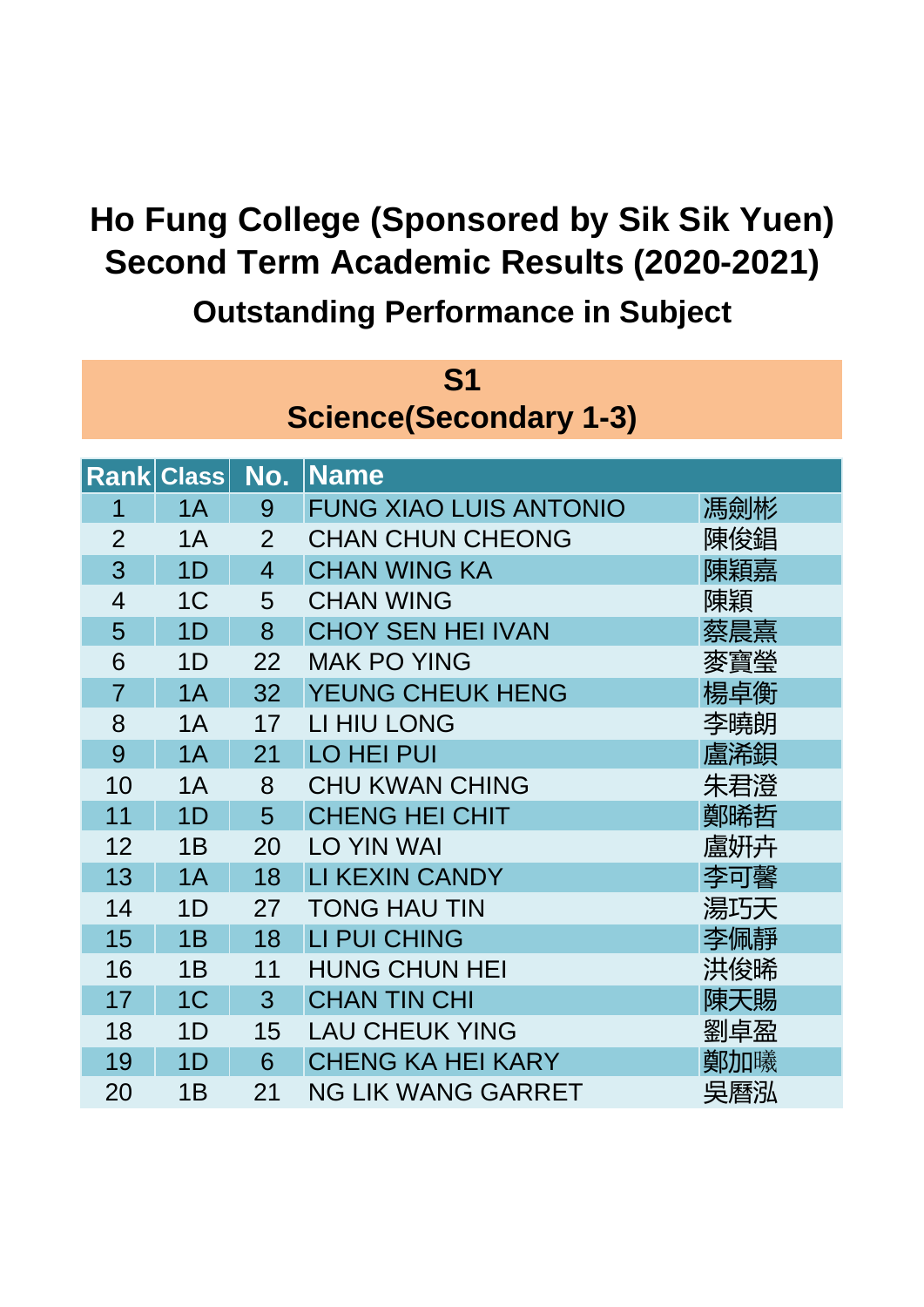| S1                      |                   |     |                               |     |  |  |  |
|-------------------------|-------------------|-----|-------------------------------|-----|--|--|--|
| <b>Life and Society</b> |                   |     |                               |     |  |  |  |
|                         |                   |     |                               |     |  |  |  |
|                         | <b>Rank Class</b> | No. | <b>Name</b>                   |     |  |  |  |
| 1                       | 1D                | 15  | <b>LAU CHEUK YING</b>         | 劉卓盈 |  |  |  |
| $\overline{2}$          | 1B                | 21  | <b>NG LIK WANG GARRET</b>     | 吳曆泓 |  |  |  |
| 3                       | 1D                | 30  | <b>WONG MAN YIU</b>           | 黃敏遙 |  |  |  |
| $\overline{4}$          | 1A                | 21  | <b>LO HEI PUI</b>             | 盧浠鋇 |  |  |  |
| 5                       | 1A                | 9   | <b>FUNG XIAO LUIS ANTONIO</b> | 馮劍彬 |  |  |  |
| 6                       | 1B                | 18  | LI PUI CHING                  | 李佩靜 |  |  |  |
| $\overline{7}$          | 1B                | 20  | <b>LO YIN WAI</b>             | 盧姸卉 |  |  |  |
| $\overline{7}$          | 1 <sub>D</sub>    | 6   | <b>CHENG KA HEI KARY</b>      | 鄭加曦 |  |  |  |
| 9                       | 1 <sub>D</sub>    | 20  | LI ZI HEI                     | 李紫希 |  |  |  |
| 10                      | 1 <sub>D</sub>    | 8   | <b>CHOY SEN HEI IVAN</b>      | 蔡晨熹 |  |  |  |
| 11                      | 1B                | 11  | <b>HUNG CHUN HEI</b>          | 洪俊晞 |  |  |  |
| 12                      | 1A                | 32  | YEUNG CHEUK HENG              | 楊卓衡 |  |  |  |
| 13                      | 1 <sup>C</sup>    | 5   | <b>CHAN WING</b>              | 陳穎  |  |  |  |
| 13                      | 1A                | 18  | LI KEXIN CANDY                | 李可馨 |  |  |  |
| 15                      | 1 <sup>C</sup>    | 14  | <b>LAI TSZ YIN</b>            | 黎梓賢 |  |  |  |
| 16                      | 1B                | 29  | <b>WONG LONG SUN ANDREW</b>   | 黃朗甡 |  |  |  |
| 17                      | 1B                | 10  | <b>HUI YU KIU</b>             | 許雨喬 |  |  |  |
| 18                      | 1D                | 4   | <b>CHAN WING KA</b>           | 陳穎嘉 |  |  |  |
| 19                      | 1B                | 8   | <b>CHUNG CHEUK HEI</b>        | 鍾卓熹 |  |  |  |
| 20                      | 1D                | 22  | <b>MAK PO YING</b>            | 麥寶瑩 |  |  |  |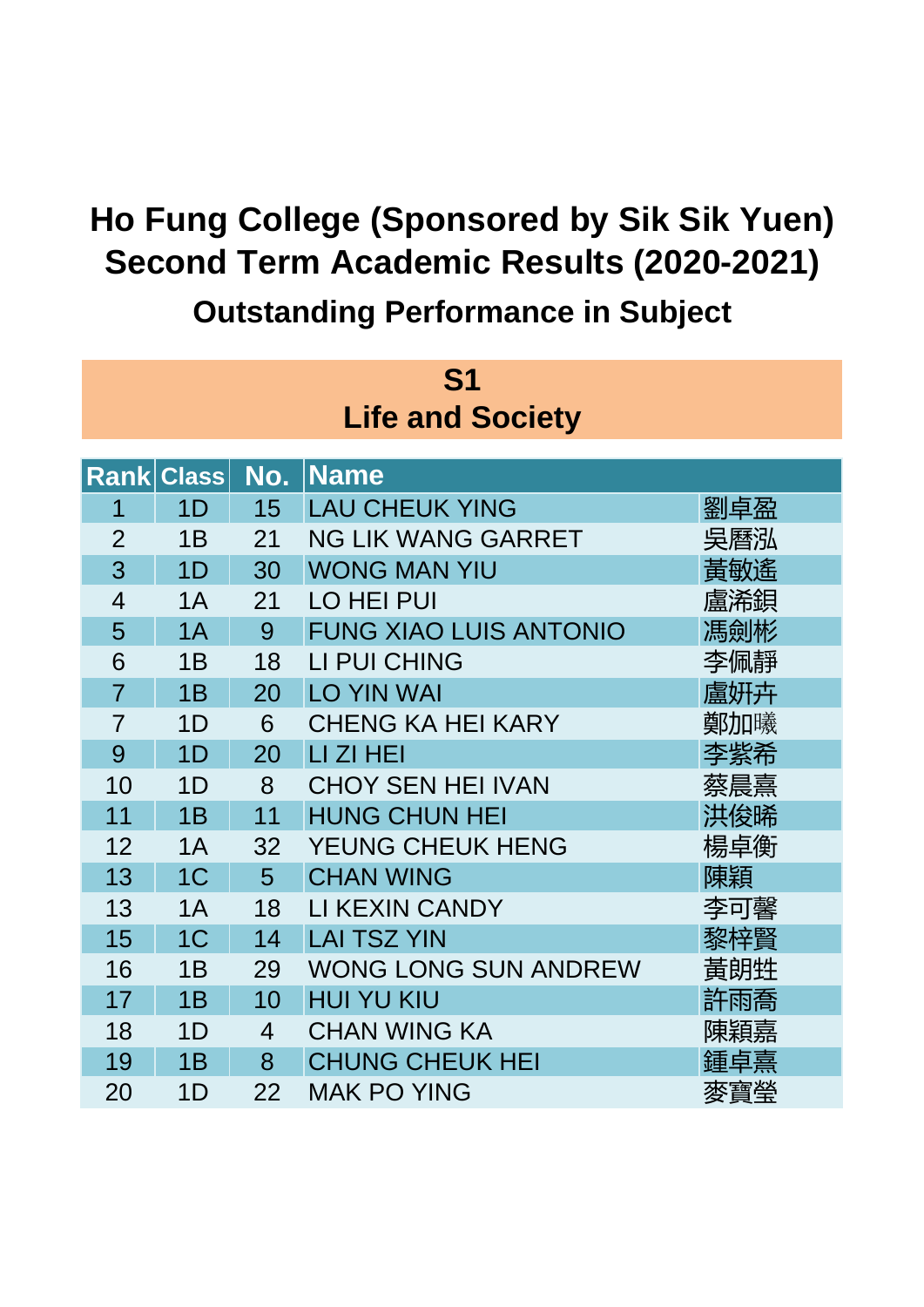| S1                     |                   |     |                               |     |  |  |  |
|------------------------|-------------------|-----|-------------------------------|-----|--|--|--|
| <b>Chinese History</b> |                   |     |                               |     |  |  |  |
|                        |                   |     |                               |     |  |  |  |
|                        | <b>Rank Class</b> | No. | <b>Name</b>                   |     |  |  |  |
| 1                      | 1D                | 22  | <b>MAK PO YING</b>            | 麥寶瑩 |  |  |  |
| $\overline{2}$         | 1A                | 9   | <b>FUNG XIAO LUIS ANTONIO</b> | 馮劍彬 |  |  |  |
| 3                      | 1D                | 15  | <b>LAU CHEUK YING</b>         | 劉卓盈 |  |  |  |
| $\overline{4}$         | 1D                | 6   | <b>CHENG KA HEI KARY</b>      | 鄭加曦 |  |  |  |
| 5                      | 1B                | 20  | <b>LO YIN WAI</b>             | 盧姸卉 |  |  |  |
| 6                      | 1B                | 21  | <b>NG LIK WANG GARRET</b>     | 吳曆泓 |  |  |  |
| 6                      | 1B                | 11  | <b>HUNG CHUN HEI</b>          | 洪俊晞 |  |  |  |
| 8                      | 1 <sup>C</sup>    | 32  | YEUNG KING YAN                | 楊璟欣 |  |  |  |
| 9                      | 1 <sup>C</sup>    | 14  | <b>LAI TSZ YIN</b>            | 黎梓賢 |  |  |  |
| 10                     | 1A                | 21  | <b>LO HEI PUI</b>             | 盧浠鋇 |  |  |  |
| 11                     | 1A                | 29  | <b>WONG LOK TIN</b>           | 黃樂天 |  |  |  |
| 12                     | 1 <sub>D</sub>    | 30  | <b>WONG MAN YIU</b>           | 黃敏遙 |  |  |  |
| 13                     | 1B                | 10  | <b>HUI YU KIU</b>             | 許雨喬 |  |  |  |
| 14                     | 1 <sup>C</sup>    | 3   | <b>CHAN TIN CHI</b>           | 陳天賜 |  |  |  |
| 15                     | 1D                | 5   | <b>CHENG HEI CHIT</b>         | 鄭晞哲 |  |  |  |
| 16                     | 1D                | 31  | <b>WONG YI LAM</b>            | 黃懿琳 |  |  |  |
| 17                     | 1 <sup>C</sup>    | 22  | <b>NG SZE NOK</b>             | 吳鍶洛 |  |  |  |
| 18                     | 1D                | 12  | <b>KWOK SHIU NAM</b>          | 郭邵楠 |  |  |  |
| 19                     | 1B                | 17  | LI KA WAI CLEMENT             | 李珈維 |  |  |  |
| 20                     | 1B                | 18  | LI PUI CHING                  | 李佩靜 |  |  |  |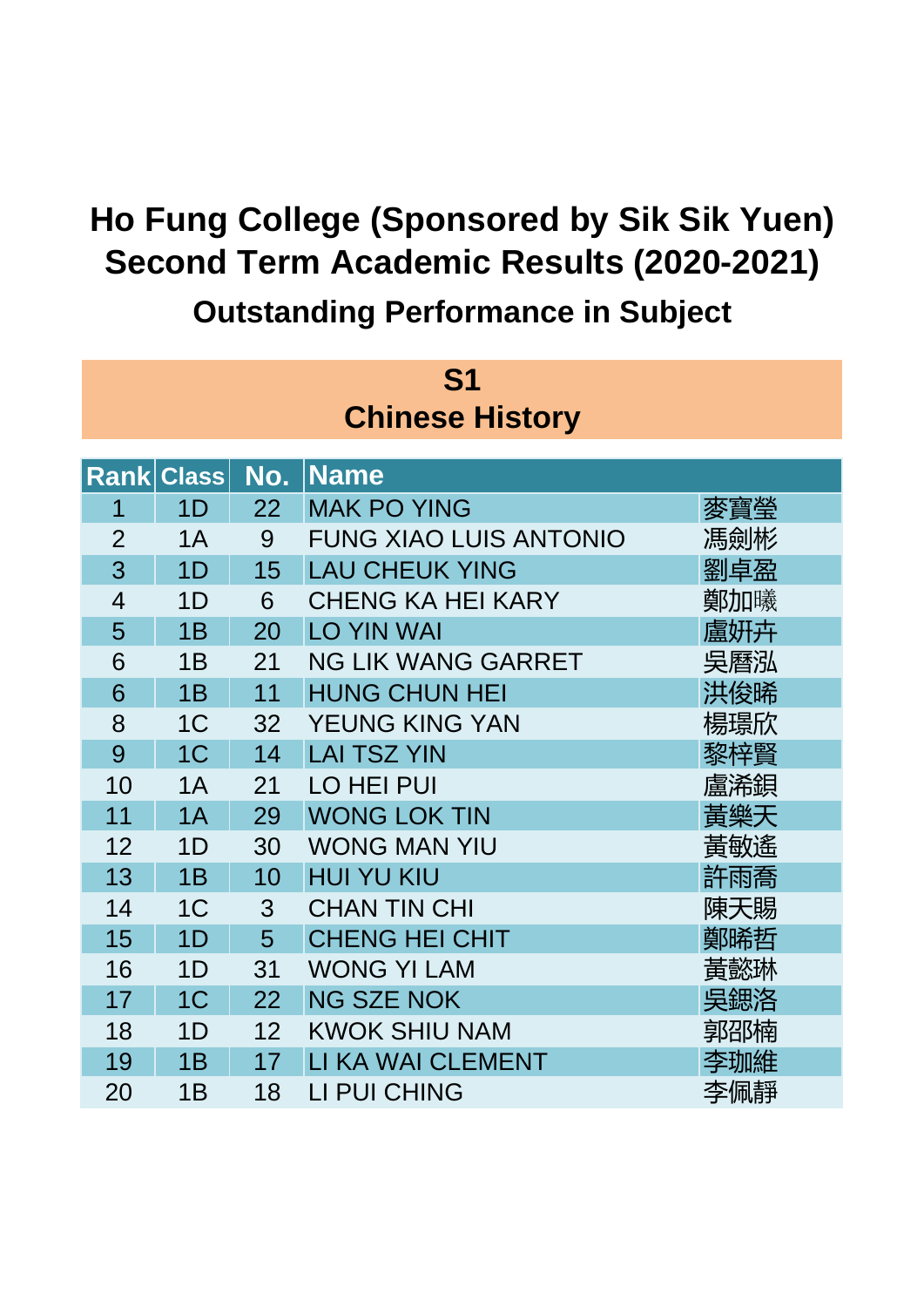| <b>S1</b>      |                   |                |                               |     |  |  |  |
|----------------|-------------------|----------------|-------------------------------|-----|--|--|--|
| <b>History</b> |                   |                |                               |     |  |  |  |
|                | <b>Rank Class</b> |                |                               |     |  |  |  |
|                |                   | No.            | <b>Name</b>                   |     |  |  |  |
| 1              | 1B                | 21             | <b>NG LIK WANG GARRET</b>     | 吳曆泓 |  |  |  |
| $\overline{2}$ | 1A                | 9              | <b>FUNG XIAO LUIS ANTONIO</b> | 馮劍彬 |  |  |  |
| 3              | 1B                | 11             | <b>HUNG CHUN HEI</b>          | 洪俊晞 |  |  |  |
| $\overline{4}$ | 1B                | 10             | <b>HUI YU KIU</b>             | 許雨喬 |  |  |  |
| 5              | 1A                | 21             | <b>LO HEI PUI</b>             | 盧浠鋇 |  |  |  |
| 6              | 1D                | 22             | <b>MAK PO YING</b>            | 麥寶瑩 |  |  |  |
| $\overline{7}$ | 1 <sub>C</sub>    | 5              | <b>CHAN WING</b>              | 陳穎  |  |  |  |
| 8              | 1B                | 20             | <b>LO YIN WAI</b>             | 盧姸卉 |  |  |  |
| 9              | 1D                | 15             | <b>LAU CHEUK YING</b>         | 劉卓盈 |  |  |  |
| 10             | 1A                | 18             | LI KEXIN CANDY                | 李可馨 |  |  |  |
| 11             | 1 <sup>C</sup>    | 32             | YEUNG KING YAN                | 楊璟欣 |  |  |  |
| 12             | 1B                | 22             | <b>PANG MEI YEE</b>           | 彭美宜 |  |  |  |
| 13             | 1D                | 6              | <b>CHENG KA HEI KARY</b>      | 鄭加曦 |  |  |  |
| 14             | 1B                | 18             | LI PUI CHING                  | 李佩靜 |  |  |  |
| 14             | 1D                | 31             | <b>WONG YI LAM</b>            | 黃懿琳 |  |  |  |
| 14             | 1B                | 29             | <b>WONG LONG SUN ANDREW</b>   | 黃朗甡 |  |  |  |
| 17             | 1D                | 12             | <b>KWOK SHIU NAM</b>          | 郭邵楠 |  |  |  |
| 17             | 1B                | $\overline{4}$ | <b>CHAN PUI HEI</b>           | 陳貝熙 |  |  |  |
| 19             | 1A                | 26             | <b>TAM CHIN YAU</b>           | 譚芊悠 |  |  |  |
| 19             | 1D                | 3              | <b>CHAN TSZ KIT</b>           | 陳子傑 |  |  |  |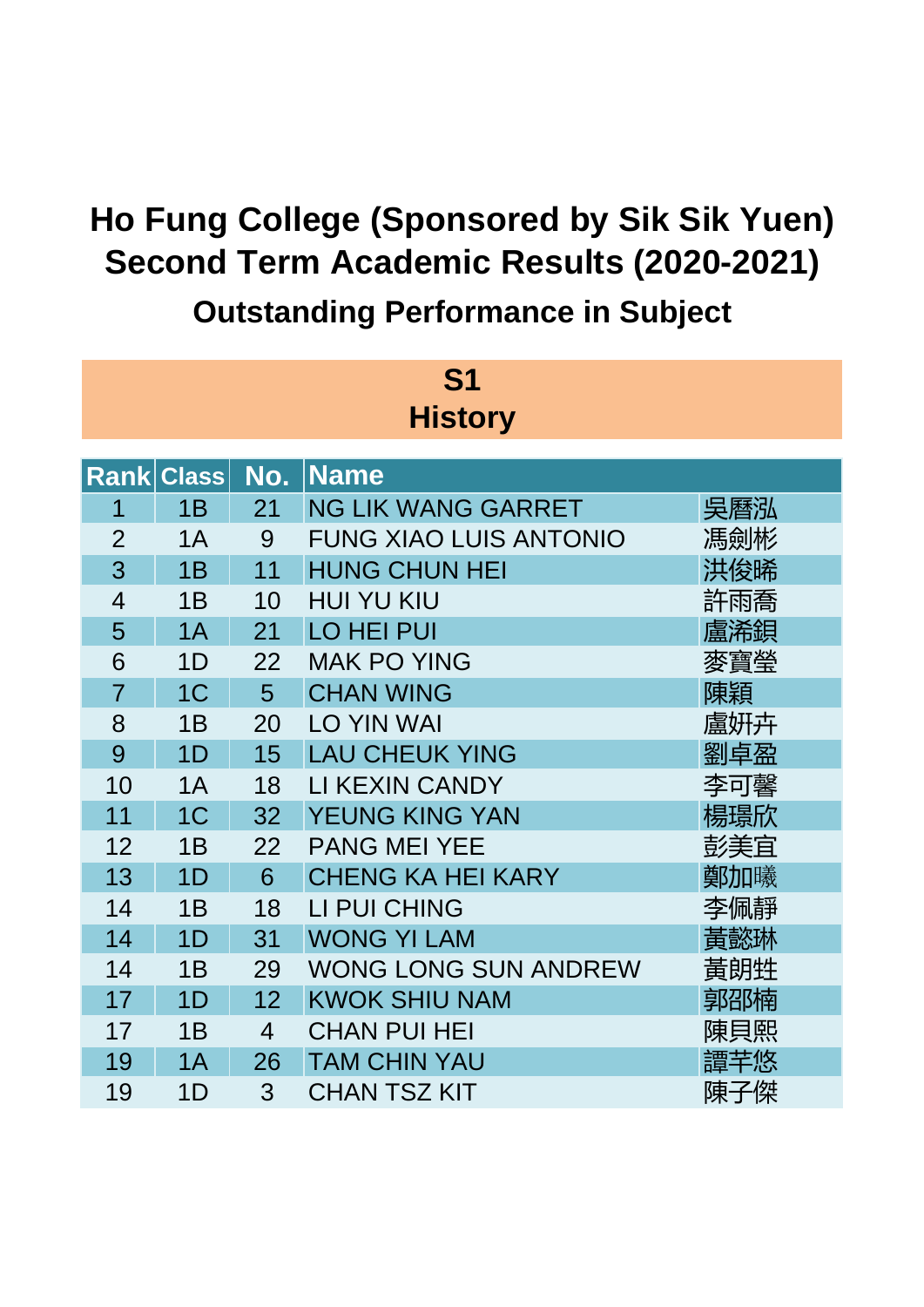| <b>S1</b>        |                   |                |                               |     |  |  |  |  |
|------------------|-------------------|----------------|-------------------------------|-----|--|--|--|--|
| <b>Geography</b> |                   |                |                               |     |  |  |  |  |
|                  | <b>Rank Class</b> |                |                               |     |  |  |  |  |
|                  |                   | No.            | <b>Name</b>                   |     |  |  |  |  |
| 1                | 1B                | 10             | <b>HUI YU KIU</b>             | 許雨喬 |  |  |  |  |
| $\overline{2}$   | 1B                | 21             | <b>NG LIK WANG GARRET</b>     | 吳曆泓 |  |  |  |  |
| 3                | 1B                | 11             | <b>HUNG CHUN HEI</b>          | 洪俊晞 |  |  |  |  |
| $\overline{4}$   | 1A                | 9              | <b>FUNG XIAO LUIS ANTONIO</b> | 馮劍彬 |  |  |  |  |
| 5                | 1D                | 15             | <b>LAU CHEUK YING</b>         | 劉卓盈 |  |  |  |  |
| 6                | 1B                | 18             | LI PUI CHING                  | 李佩靜 |  |  |  |  |
| $\overline{7}$   | 1B                | 20             | <b>LO YIN WAI</b>             | 盧妍卉 |  |  |  |  |
| 8                | 1 <sup>C</sup>    | 8              | <b>CHOW MAN HO</b>            | 周忞皓 |  |  |  |  |
| 9                | 1D                | $\overline{4}$ | <b>CHAN WING KA</b>           | 陳穎嘉 |  |  |  |  |
| 10               | 1 <sup>C</sup>    | 14             | <b>LAI TSZ YIN</b>            | 黎梓賢 |  |  |  |  |
| 11               | 1D                | 22             | <b>MAK PO YING</b>            | 麥寶榮 |  |  |  |  |
| 12               | 1A                | 8              | <b>CHU KWAN CHING</b>         | 朱君澄 |  |  |  |  |
| 13               | 1D                | 6              | <b>CHENG KA HEI KARY</b>      | 鄭加曦 |  |  |  |  |
| 14               | 1 <sub>D</sub>    | 5              | <b>CHENG HEI CHIT</b>         | 鄭晞哲 |  |  |  |  |
| 14               | 1 <sup>C</sup>    | $\overline{4}$ | <b>CHAN TSZ TSING SHARON</b>  | 陳芓澄 |  |  |  |  |
| 16               | 1A                | 21             | <b>LO HEI PUI</b>             | 盧浠鋇 |  |  |  |  |
| 17               | 1D                | 20             | LI ZI HEI                     | 李紫希 |  |  |  |  |
| 18               | 1 <sup>C</sup>    | 5              | <b>CHAN WING</b>              | 陳穎  |  |  |  |  |
| 19               | 1D                | 10             | <b>HO SZE WA</b>              | 何詩華 |  |  |  |  |
| 20               | 1A                | 29             | <b>WONG LOK TIN</b>           | 黃樂天 |  |  |  |  |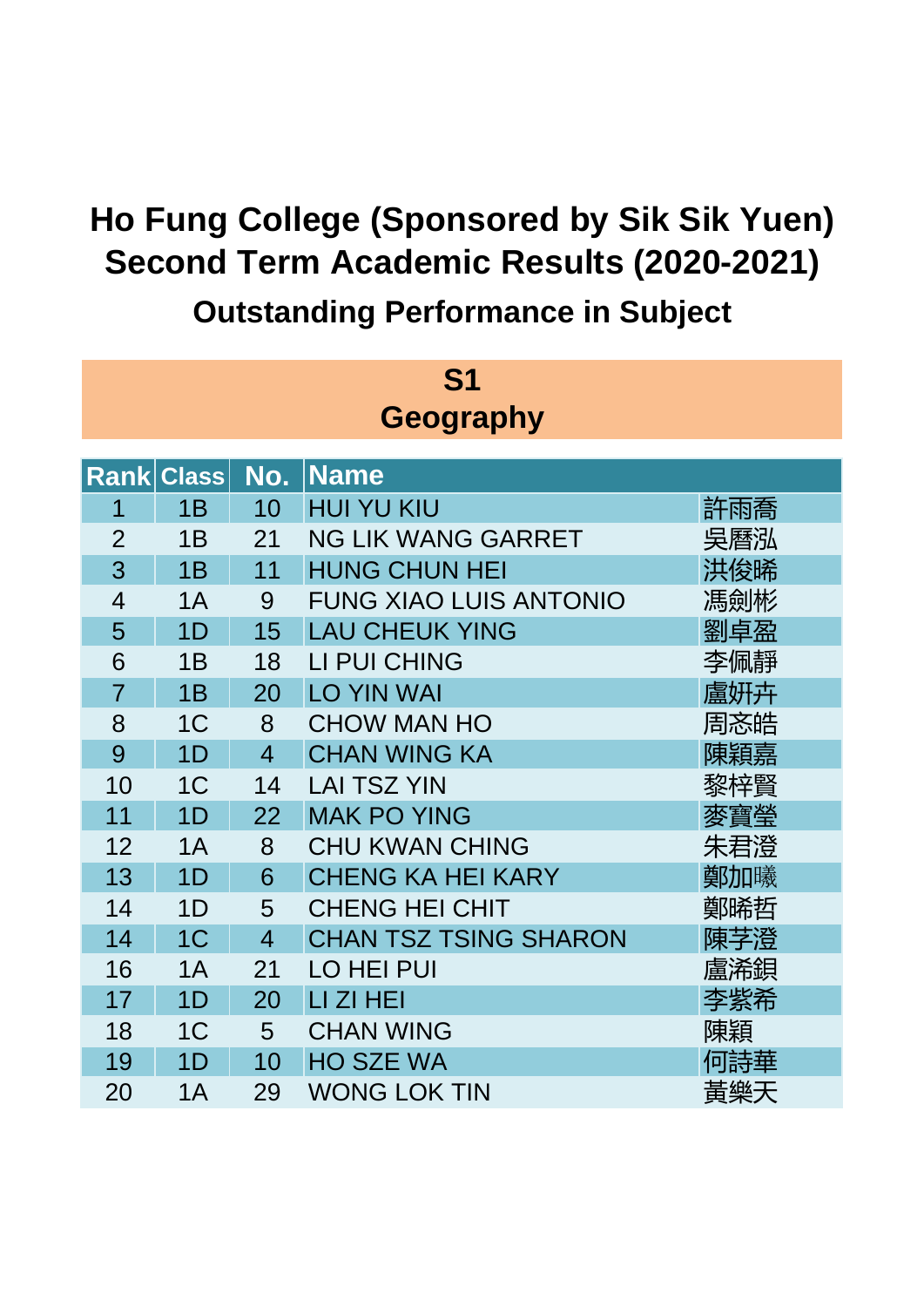| S1                             |                   |                |                               |     |  |  |
|--------------------------------|-------------------|----------------|-------------------------------|-----|--|--|
| <b>Computer and Technology</b> |                   |                |                               |     |  |  |
|                                |                   |                |                               |     |  |  |
|                                | <b>Rank Class</b> | No.            | <b>Name</b>                   |     |  |  |
| 1                              | 1 <sup>C</sup>    | 18             | LI PUI CHIN                   | 李沛展 |  |  |
| 1                              | 1 <sup>C</sup>    | 11             | <b>IP MING HUEN</b>           | 葉明煊 |  |  |
| 3                              | 1 <sup>C</sup>    | 17             | <b>LEUNG HOI LAM</b>          | 梁凱琳 |  |  |
| 3                              | 1 <sup>C</sup>    | 12             | <b>KWOK CHIT MING</b>         | 郭哲銘 |  |  |
| 3                              | 1 <sup>C</sup>    | 14             | <b>LAI TSZ YIN</b>            | 黎梓賢 |  |  |
| 6                              | 1A                | 9              | <b>FUNG XIAO LUIS ANTONIO</b> | 馮劍彬 |  |  |
| $\overline{7}$                 | 1 <sup>C</sup>    | 5              | <b>CHAN WING</b>              | 陳穎  |  |  |
| $\overline{7}$                 | 1 <sub>D</sub>    | 19             | LI TSZ KIU                    | 李梓僑 |  |  |
| $\overline{7}$                 | 1A                | 20             | <b>LIN HAU PAN</b>            | 林巧彬 |  |  |
| $\overline{7}$                 | 1A                | $\overline{2}$ | <b>CHAN CHUN CHEONG</b>       | 陳俊錩 |  |  |
| 11                             | 1A                | 32             | YEUNG CHEUK HENG              | 楊卓衡 |  |  |
| 11                             | 1 <sup>C</sup>    | 10             | <b>FAN HO LONG</b>            | 樊顥朗 |  |  |
| 11                             | 1 <sup>C</sup>    | 33             | <b>YIP PUI HANG</b>           | 葉沛桁 |  |  |
| 11                             | 1 <sup>C</sup>    | 3              | <b>CHAN TIN CHI</b>           | 陳天賜 |  |  |
| 15                             | 1D                | 6              | <b>CHENG KA HEI KARY</b>      | 鄭加曦 |  |  |
| 16                             | 1D                | 23             | <b>NG YIN PING ICY</b>        | 吳彥冰 |  |  |
| 17                             | 1D                | $\overline{2}$ | <b>CHAN KIN FUN</b>           | 陳建勳 |  |  |
| 18                             | 1Α                | 4              | <b>CHAN LOK HEI</b>           | 陳樂希 |  |  |
| 19                             | 1A                | 12             | <b>KWAN J</b>                 | 關雎  |  |  |
| 19                             | 1A                | 1              | AU KIT TUNG BRIANNA           | 區潔桐 |  |  |
| 19                             | 1 <sub>C</sub>    | 15             | <b>LAM TSZ CHING</b>          | 林芷晴 |  |  |
| 19                             | 1A                | 31             | <b>WUN PUI KI</b>             | 溫貝奇 |  |  |
| 19                             | 1A                | 5              | <b>CHAN WING YIU</b>          | 陳詠謠 |  |  |
| 19                             | 1A                | 30             | WONG TING CHI                 | 黃庭芝 |  |  |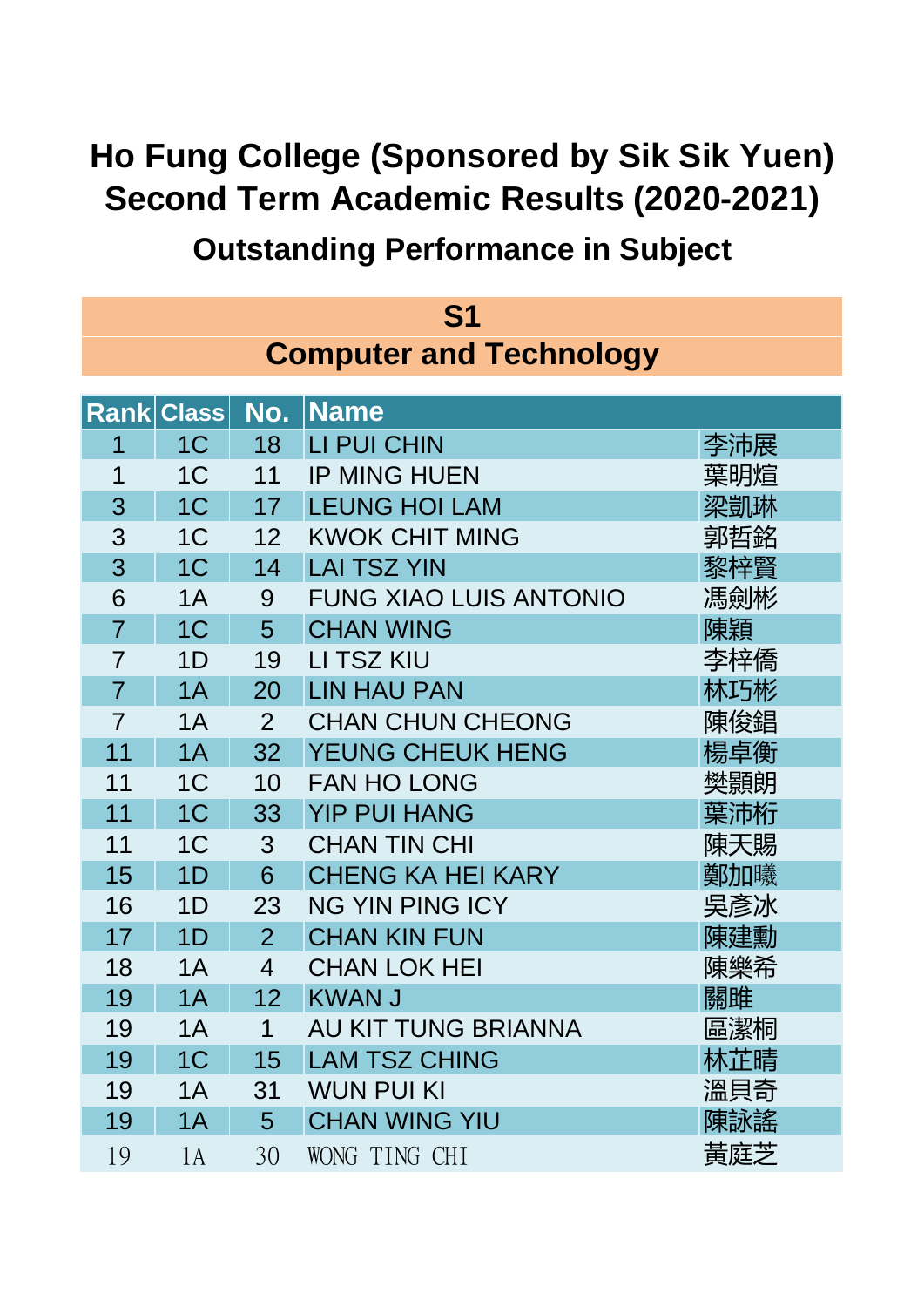| S1                           |                   |     |                               |     |  |  |  |
|------------------------------|-------------------|-----|-------------------------------|-----|--|--|--|
| <b>Technology and Living</b> |                   |     |                               |     |  |  |  |
|                              |                   |     |                               |     |  |  |  |
|                              | <b>Rank Class</b> | No. | <b>Name</b>                   |     |  |  |  |
| 1                            | 1D                | 6   | <b>CHENG KA HEI KARY</b>      | 鄭加曦 |  |  |  |
| $\overline{2}$               | 1B                | 18  | LI PUI CHING                  | 李佩靜 |  |  |  |
| 3                            | 1B                | 20  | <b>LO YIN WAI</b>             | 盧姸卉 |  |  |  |
| $\overline{4}$               | 1D                | 31  | <b>WONG YI LAM</b>            | 黃懿琳 |  |  |  |
| $\overline{4}$               | 1 <sub>D</sub>    | 30  | <b>WONG MAN YIU</b>           | 黃敏遙 |  |  |  |
| 6                            | 1B                | 14  | <b>LAM SZE YIN</b>            | 林思言 |  |  |  |
| $\overline{7}$               | 1A                | 18  | LI KEXIN CANDY                | 李可馨 |  |  |  |
| 8                            | 1B                | 11  | <b>HUNG CHUN HEI</b>          | 洪俊晞 |  |  |  |
| 9                            | 1A                | 25  | SO ZI YOU                     | 蘇梓尤 |  |  |  |
| 10                           | 1D                | 21  | <b>MAK HO YIN</b>             | 麥浩彥 |  |  |  |
| 11                           | 1D                | 18  | <b>LEUNG WAI TUNG</b>         | 梁煒彤 |  |  |  |
| 11                           | 1 <sup>C</sup>    | 26  | <b>TSOI HEI LUI</b>           | 蔡曦蕾 |  |  |  |
| 11                           | 1A                | 26  | <b>TAM CHIN YAU</b>           | 譚芊悠 |  |  |  |
| 14                           | 1D                | 22  | <b>MAK PO YING</b>            | 麥寶瑩 |  |  |  |
| 15                           | 1D                | 23  | <b>NG YIN PING ICY</b>        | 吳彥冰 |  |  |  |
| 16                           | 1A                | 23  | <b>NG CHEUK YING</b>          | 吳芍瑩 |  |  |  |
| 17                           | 1B                | 17  | LI KA WAI CLEMENT             | 李珈維 |  |  |  |
| 17                           | 1A                | 9   | <b>FUNG XIAO LUIS ANTONIO</b> | 馮劍彬 |  |  |  |
| 19                           | 1A                | 1   | AU KIT TUNG BRIANNA           | 區潔桐 |  |  |  |
| 19                           | 1 <sup>C</sup>    | 27  | <b>WENG ZIXI</b>              | 翁子希 |  |  |  |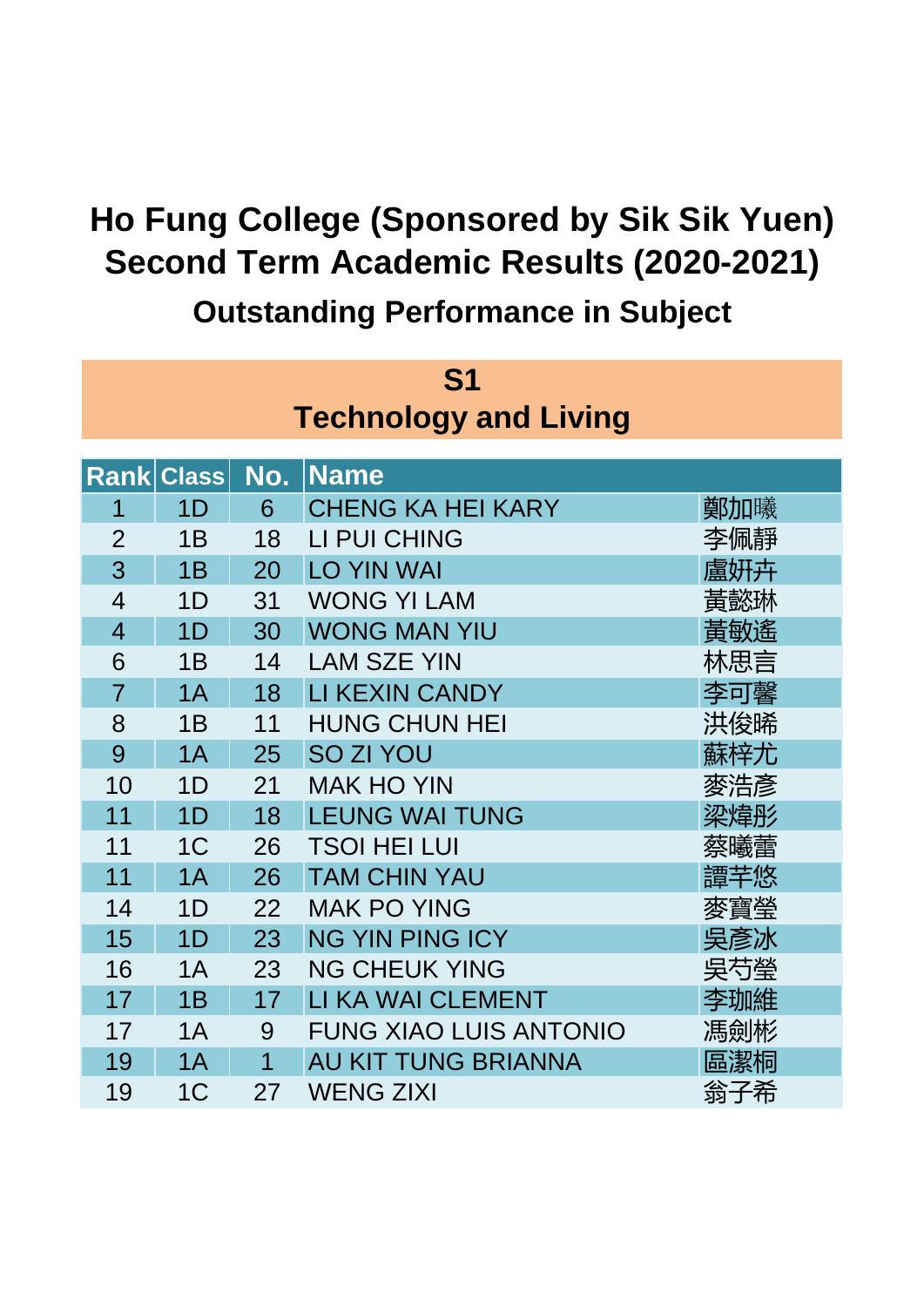| <b>S1</b>        |                   |                |                               |     |  |  |  |
|------------------|-------------------|----------------|-------------------------------|-----|--|--|--|
| <b>Putonghua</b> |                   |                |                               |     |  |  |  |
|                  |                   |                |                               |     |  |  |  |
|                  | <b>Rank Class</b> | No.            | <b>Name</b>                   |     |  |  |  |
| 1                | 1B                | 20             | <b>LO YIN WAI</b>             | 盧姸卉 |  |  |  |
| $\overline{2}$   | 1A                | 8              | <b>CHU KWAN CHING</b>         | 朱君澄 |  |  |  |
| 3                | 1B                | 11             | <b>HUNG CHUN HEI</b>          | 洪俊晞 |  |  |  |
| $\overline{4}$   | 1A                | 9              | <b>FUNG XIAO LUIS ANTONIO</b> | 馮劍彬 |  |  |  |
| 5                | 1A                | 18             | <b>LI KEXIN CANDY</b>         | 李可馨 |  |  |  |
| 6                | 1D                | 30             | <b>WONG MAN YIU</b>           | 黃敏遙 |  |  |  |
| $\overline{7}$   | 1B                | 23             | <b>PENG BAOYING</b>           | 彭宝婷 |  |  |  |
| 8                | 1D                | 28             | <b>TSOI KA YU</b>             | 蔡嘉如 |  |  |  |
| 9                | 1B                | $\overline{7}$ | <b>CHENG JUNXUAN</b>          | 程俊軒 |  |  |  |
| 9                | 1D                | 22             | <b>MAK PO YING</b>            | 麥寶榮 |  |  |  |
| 11               | 1B                | 3              | <b>CHAN KWUN HO</b>           | 陳觀浩 |  |  |  |
| 12               | 1D                | 31             | <b>WONG YI LAM</b>            | 黃懿琳 |  |  |  |
| 13               | 1A                | 20             | <b>LIN HAU PAN</b>            | 林巧彬 |  |  |  |
| 14               | 1A                | 19             | <b>LIANG TSZ CHUN</b>         | 梁子晋 |  |  |  |
| 14               | 1A                | 33             | <b>YU GIANN</b>               | 楊芷茵 |  |  |  |
| 16               | 1 <sup>C</sup>    | 21             | <b>MAK CHING YIU CHERRY</b>   | 麥清瑤 |  |  |  |
| 17               | 1B                | 5              | <b>CHAN YAT NAM</b>           | 陳逸嵐 |  |  |  |
| 18               | 1D                | 6              | <b>CHENG KA HEI KARY</b>      | 鄭加曦 |  |  |  |
| 19               | 1A                | 32             | YEUNG CHEUK HENG              | 楊卓衡 |  |  |  |
| 19               | 1B                | 24             | <b>SIT CHUNG WING</b>         | 薛仲咏 |  |  |  |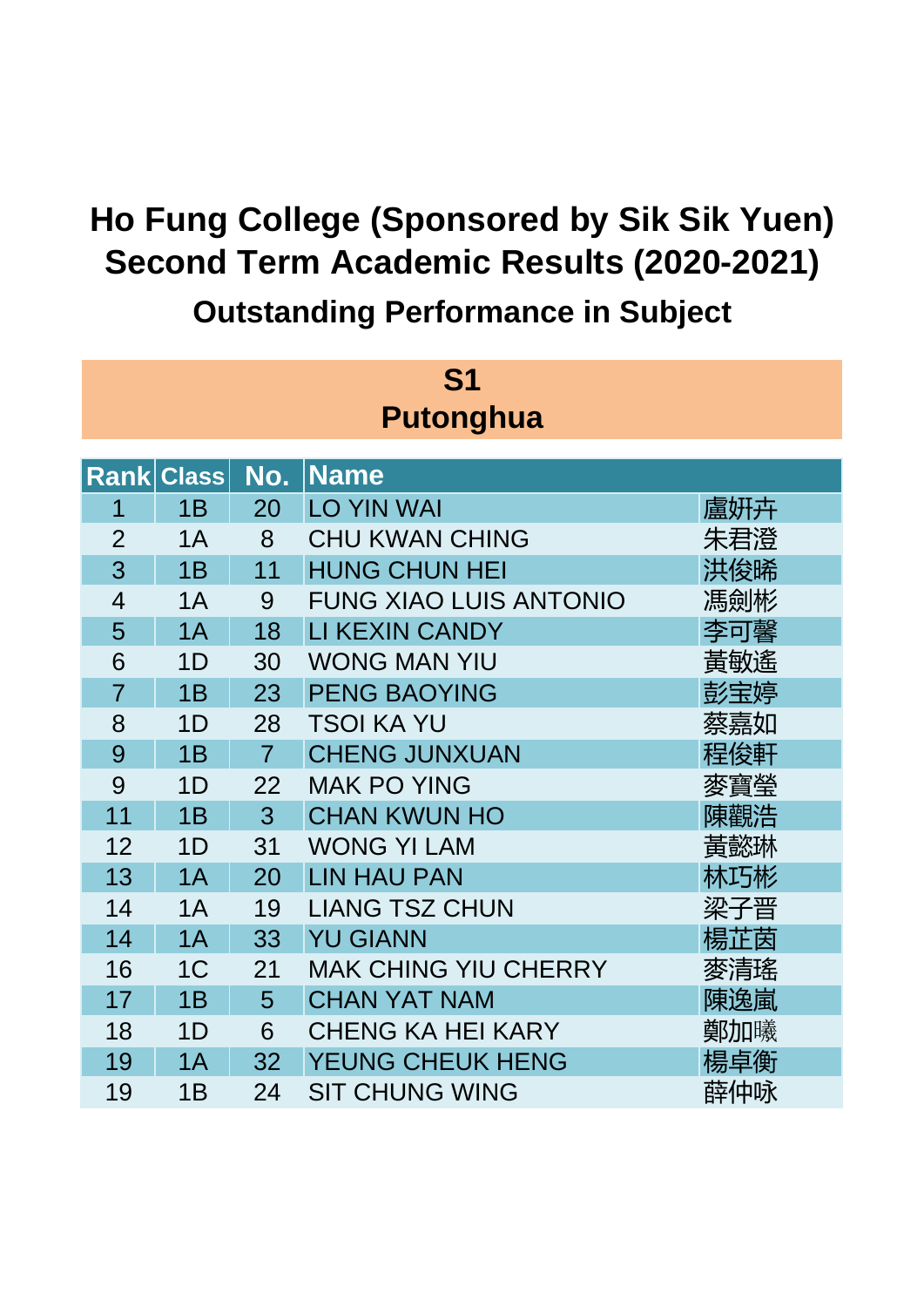| <b>S1</b>          |                   |                |                               |     |  |  |  |  |
|--------------------|-------------------|----------------|-------------------------------|-----|--|--|--|--|
| <b>Visual Arts</b> |                   |                |                               |     |  |  |  |  |
|                    |                   |                |                               |     |  |  |  |  |
|                    | <b>Rank Class</b> | No.            | <b>Name</b>                   |     |  |  |  |  |
| 1                  | 1 <sup>C</sup>    | 11             | <b>IP MING HUEN</b>           | 葉明煊 |  |  |  |  |
| $\overline{2}$     | 1A                | 16             | <b>LAU TSZ LAM</b>            | 劉子琳 |  |  |  |  |
| 3                  | 1A                | 26             | <b>TAM CHIN YAU</b>           | 譚芊悠 |  |  |  |  |
| $\overline{4}$     | 1 <sup>C</sup>    | 32             | YEUNG KING YAN                | 楊璟欣 |  |  |  |  |
| $\overline{4}$     | 1A                | 9              | <b>FUNG XIAO LUIS ANTONIO</b> | 馮劍彬 |  |  |  |  |
| 6                  | 1A                | 25             | SO ZI YOU                     | 蘇梓尤 |  |  |  |  |
| $\overline{7}$     | 1D                | $\overline{4}$ | <b>CHAN WING KA</b>           | 陳穎嘉 |  |  |  |  |
| 8                  | 1D                | 10             | <b>HO SZE WA</b>              | 何詩華 |  |  |  |  |
| 9                  | 1 <sup>C</sup>    | $\overline{7}$ | <b>CHENG HIU TUNG</b>         | 鄭曉桐 |  |  |  |  |
| 10                 | 1 <sup>C</sup>    | 17             | <b>LEUNG HOI LAM</b>          | 梁凱琳 |  |  |  |  |
| 11                 | 1 <sup>C</sup>    | 30             | <b>WONG WING SZE</b>          | 黃咏思 |  |  |  |  |
| 12                 | 1 <sub>D</sub>    | 28             | <b>TSOI KA YU</b>             | 蔡嘉如 |  |  |  |  |
| 13                 | 1D                | 30             | <b>WONG MAN YIU</b>           | 黃敏遙 |  |  |  |  |
| 14                 | 1D                | 5              | <b>CHENG HEI CHIT</b>         | 鄭晞哲 |  |  |  |  |
| 15                 | 1B                | 15             | <b>LAU HO CHIT</b>            | 劉浩喆 |  |  |  |  |
| 16                 | 1A                | 18             | LI KEXIN CANDY                | 李可馨 |  |  |  |  |
| 17                 | 1D                | 6              | <b>CHENG KA HEI KARY</b>      | 鄭加曦 |  |  |  |  |
| 18                 | 1B                | 29             | <b>WONG LONG SUN ANDREW</b>   | 黃朗甡 |  |  |  |  |
| 19                 | 1 <sub>D</sub>    | 31             | <b>WONG YI LAM</b>            | 黃懿琳 |  |  |  |  |
| 20                 | 1A                | 28             | <b>TSUI YEE TUNG SCARLETT</b> | 徐綺彤 |  |  |  |  |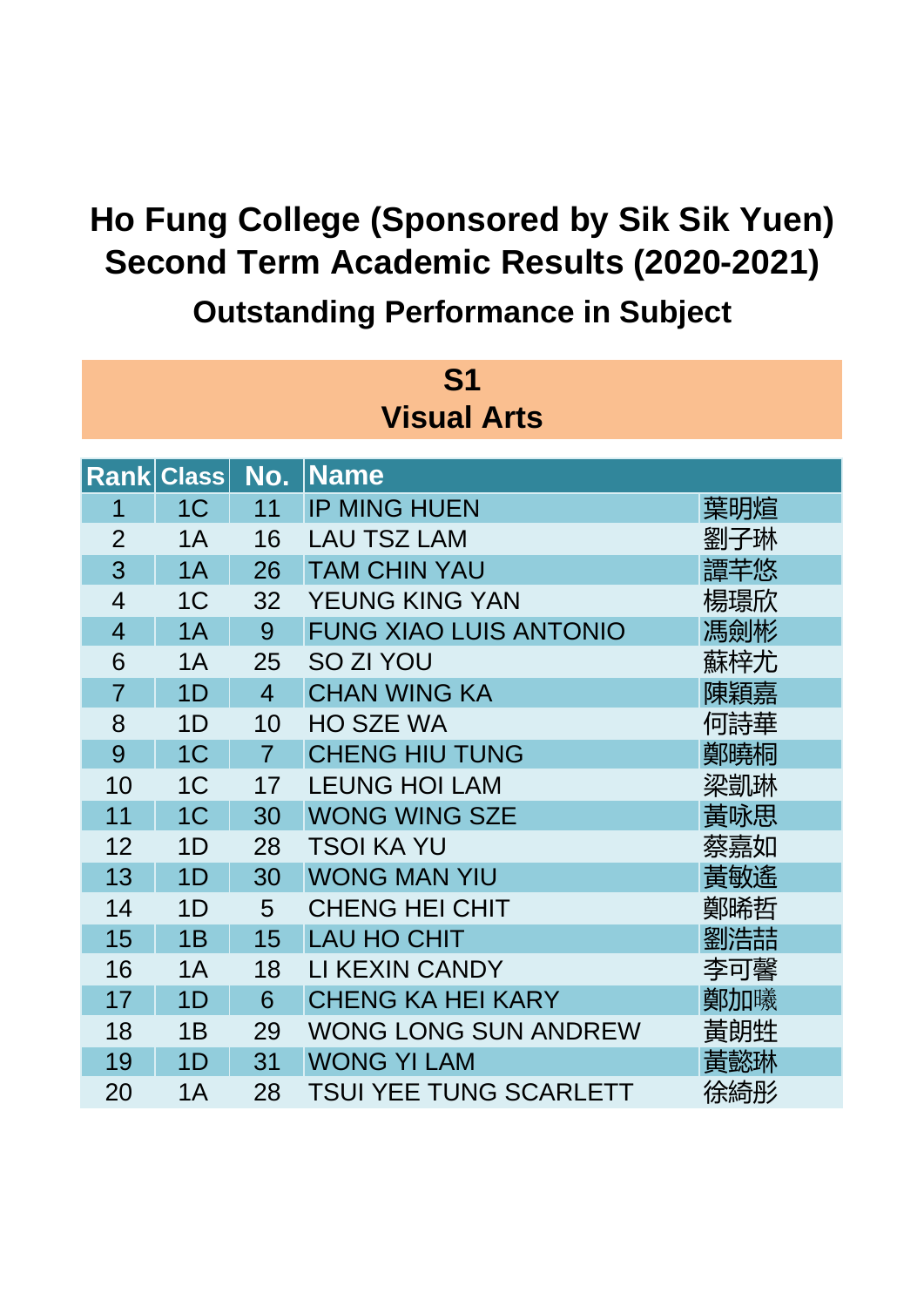| S <sub>1</sub><br><b>Physical Education Lessons</b> |                                         |                |                               |     |  |  |  |
|-----------------------------------------------------|-----------------------------------------|----------------|-------------------------------|-----|--|--|--|
|                                                     | <b>Name</b><br><b>Rank Class</b><br>No. |                |                               |     |  |  |  |
| 1                                                   | 1B                                      | 11             | <b>HUNG CHUN HEI</b>          | 洪俊晞 |  |  |  |
| $\overline{2}$                                      | 1B                                      | 17             | LI KA WAI CLEMENT             | 李珈維 |  |  |  |
| 3                                                   | 1 <sup>C</sup>                          | 22             | <b>NG SZE NOK</b>             | 吳鍶洛 |  |  |  |
| $\overline{4}$                                      | 1B                                      | 21             | <b>NG LIK WANG GARRET</b>     | 吳曆泓 |  |  |  |
| 5                                                   | 1A                                      | 17             | <b>LI HIU LONG</b>            | 李曉朗 |  |  |  |
| 6                                                   | 1B                                      | 1              | <b>CHAN CHUN HEI</b>          | 陳駿熙 |  |  |  |
| $\overline{7}$                                      | 1 <sup>C</sup>                          | 23             | SHEK LOK SZE HANNAH JOY       | 石樂施 |  |  |  |
| 8                                                   | 1B                                      | $\overline{7}$ | <b>CHENG JUNXUAN</b>          | 程俊軒 |  |  |  |
| 8                                                   | 1A                                      | 9              | <b>FUNG XIAO LUIS ANTONIO</b> | 馮劍彬 |  |  |  |
| 10                                                  | 1A                                      | 19             | <b>LIANG TSZ CHUN</b>         | 梁子晋 |  |  |  |
| 11                                                  | 1 <sup>C</sup>                          | 3              | <b>CHAN TIN CHI</b>           | 陳天賜 |  |  |  |
| 12                                                  | 1A                                      | 32             | YEUNG CHEUK HENG              | 楊卓衡 |  |  |  |
| 13                                                  | 1 <sup>C</sup>                          | 14             | <b>LAI TSZ YIN</b>            | 黎梓賢 |  |  |  |
| 14                                                  | 1B                                      | 29             | <b>WONG LONG SUN ANDREW</b>   | 黃朗甡 |  |  |  |
| 15                                                  | 1D                                      | 30             | <b>WONG MAN YIU</b>           | 黃敏遙 |  |  |  |
| 16                                                  | 1D                                      | 27             | <b>TONG HAU TIN</b>           | 湯巧天 |  |  |  |
| 17                                                  | 1B                                      | 3              | <b>CHAN KWUN HO</b>           | 陳觀浩 |  |  |  |
| 18                                                  | 1 <sub>D</sub>                          | 20             | LI ZI HEI                     | 李紫希 |  |  |  |
| 19                                                  | 1D                                      | 6              | <b>CHENG KA HEI KARY</b>      | 鄭加曦 |  |  |  |
| 20                                                  | 1A                                      | 12             | <b>KWAN J</b>                 | 關雎  |  |  |  |
| 20                                                  | 1 <sub>D</sub>                          | 21             | <b>MAK HO YIN</b>             | 麥浩彥 |  |  |  |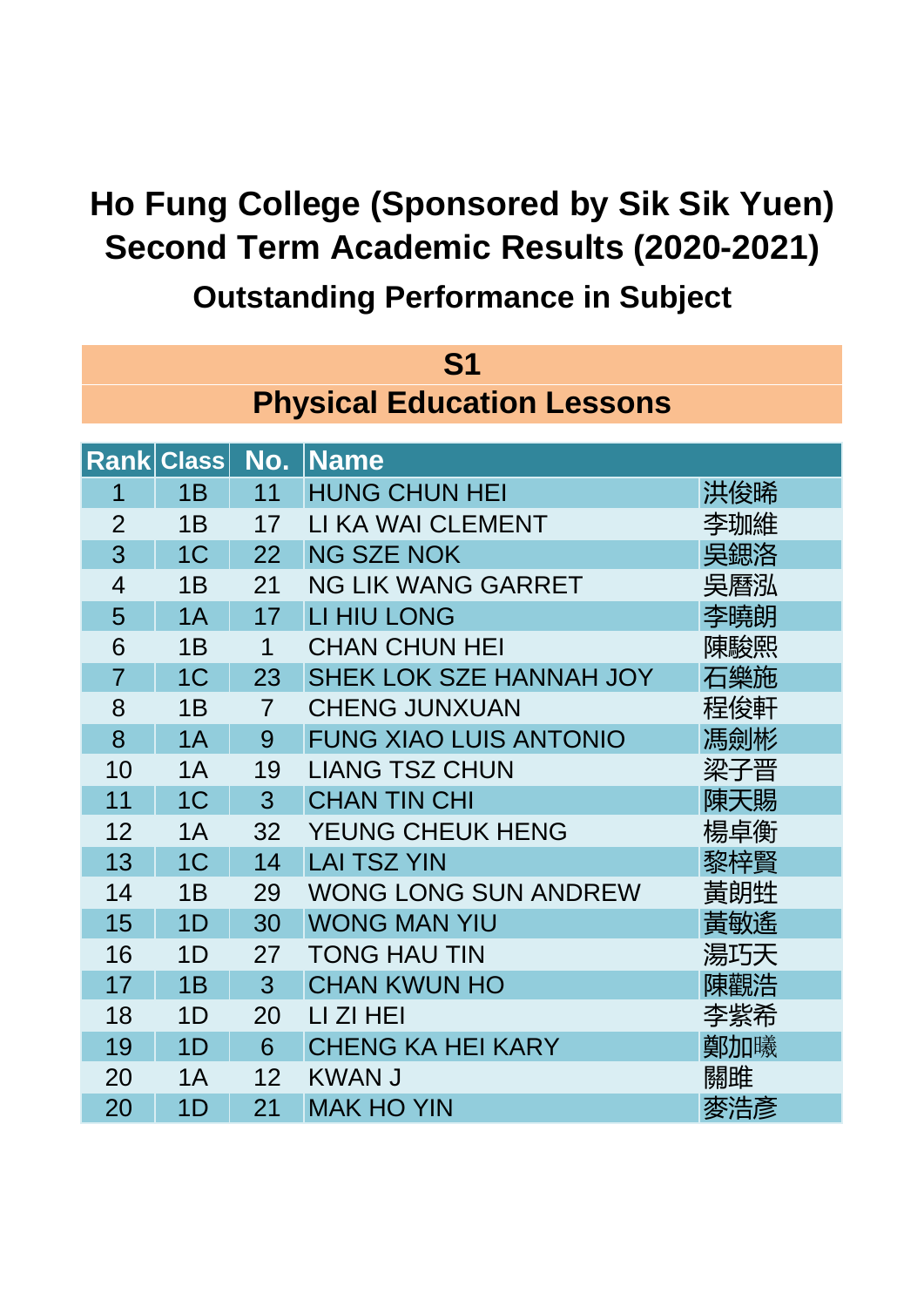| <b>S1</b>      |                   |                |                               |     |  |  |  |
|----------------|-------------------|----------------|-------------------------------|-----|--|--|--|
| <b>Music</b>   |                   |                |                               |     |  |  |  |
|                |                   |                |                               |     |  |  |  |
|                | <b>Rank Class</b> | No.            | <b>Name</b>                   |     |  |  |  |
| 1              | 1A                | 18             | LI KEXIN CANDY                | 李可馨 |  |  |  |
| $\overline{2}$ | 1 <sup>C</sup>    | 21             | <b>MAK CHING YIU CHERRY</b>   | 麥清瑤 |  |  |  |
| 3              | 1A                | 21             | <b>LO HEI PUI</b>             | 盧浠鋇 |  |  |  |
| 4              | 1A                | 9              | <b>FUNG XIAO LUIS ANTONIO</b> | 馮劍彬 |  |  |  |
| 5              | 1A                | 33             | <b>YU GIANN</b>               | 楊芷茵 |  |  |  |
| 6              | 1D                | 6              | <b>CHENG KA HEI KARY</b>      | 鄭加曦 |  |  |  |
| $\overline{7}$ | 1 <sup>C</sup>    | 27             | <b>WENG ZIXI</b>              | 翁子希 |  |  |  |
| 8              | 1 <sub>D</sub>    | 27             | <b>TONG HAU TIN</b>           | 湯巧天 |  |  |  |
| 9              | 1D                | $\overline{4}$ | <b>CHAN WING KA</b>           | 陳穎嘉 |  |  |  |
| 10             | 1 <sup>C</sup>    | 5              | <b>CHAN WING</b>              | 陳穎  |  |  |  |
| 10             | 1A                | $\overline{2}$ | <b>CHAN CHUN CHEONG</b>       | 陳俊錩 |  |  |  |
| 12             | 1D                | 30             | <b>WONG MAN YIU</b>           | 黃敏遙 |  |  |  |
| 13             | 1B                | 18             | <b>LI PUI CHING</b>           | 李佩靜 |  |  |  |
| 14             | 1 <sup>C</sup>    | 15             | <b>LAM TSZ CHING</b>          | 林芷晴 |  |  |  |
| 14             | 1A                | 11             | <b>HUI SUM CHING</b>          | 許心呈 |  |  |  |
| 16             | 1D                | 15             | <b>LAU CHEUK YING</b>         | 劉卓盈 |  |  |  |
| 17             | 1 <sup>C</sup>    | 17             | <b>LEUNG HOI LAM</b>          | 梁凱琳 |  |  |  |
| 18             | 1D                | 20             | LI ZI HEI                     | 李紫希 |  |  |  |
| 18             | 1 <sub>D</sub>    | 21             | <b>MAK HO YIN</b>             | 麥浩彥 |  |  |  |
| 20             | 1B                | 21             | NG LIK WANG GARRET            | 吳曆泓 |  |  |  |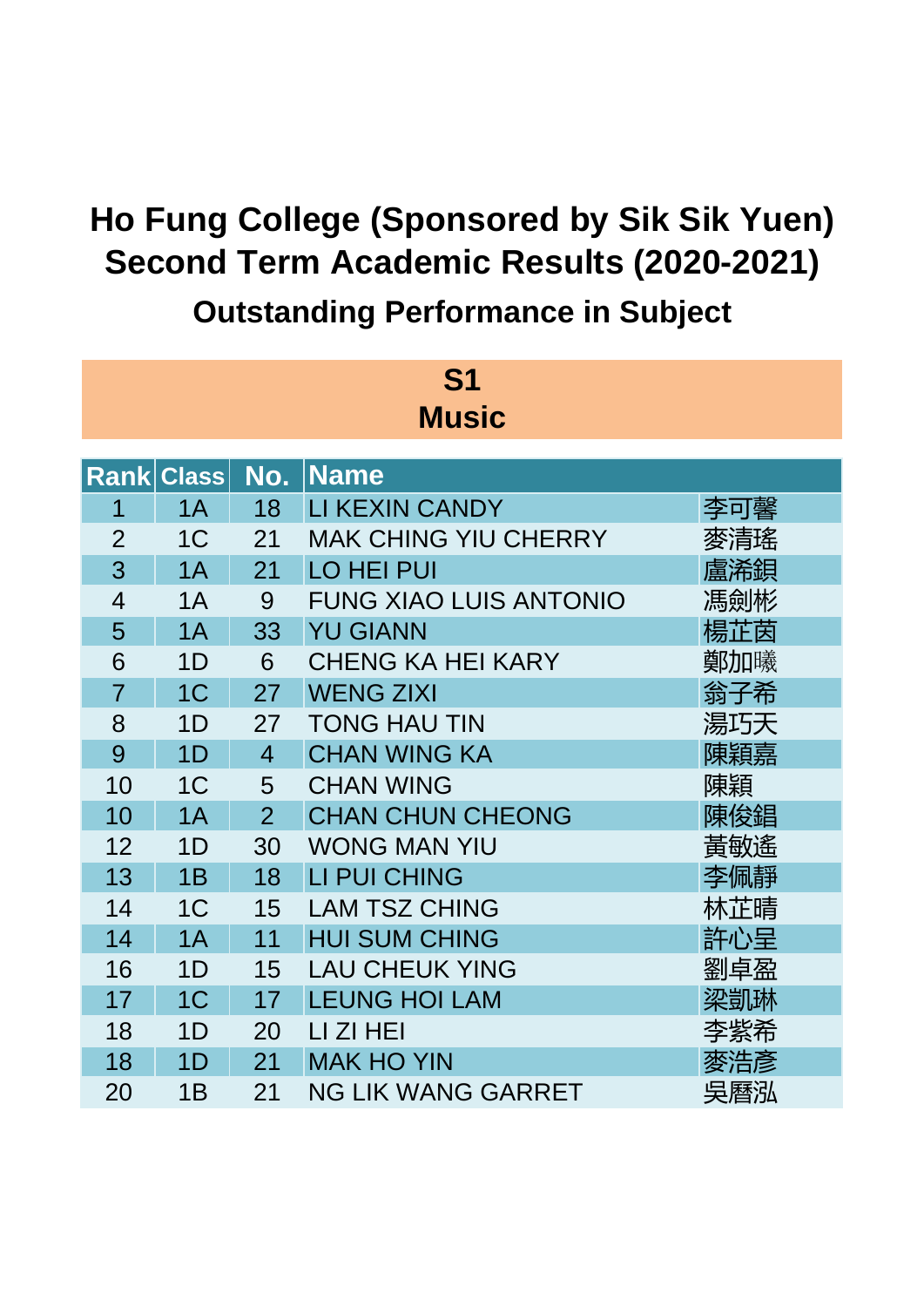| S <sub>2</sub>          |       |                |                       |     |  |  |  |
|-------------------------|-------|----------------|-----------------------|-----|--|--|--|
| <b>Chinese Language</b> |       |                |                       |     |  |  |  |
|                         |       |                |                       |     |  |  |  |
| <b>Rank</b>             | Class | No.            | <b>Name</b>           |     |  |  |  |
| 1                       | 2A    | $\mathbf 1$    | <b>CEN TSZ YAN</b>    | 岑子恩 |  |  |  |
| $\overline{2}$          | 2A    | 18             | <b>LEE TSZ WAI</b>    | 李芷蔚 |  |  |  |
| 3                       | 2A    | 8              | <b>HUANG LIYUAN</b>   | 黃禮源 |  |  |  |
| 4                       | 2A    | 25             | <b>SO CHEUK YING</b>  | 蘇卓盈 |  |  |  |
| 5                       | 2A    | 6              | <b>GUAN LING YI</b>   | 關鈴兒 |  |  |  |
| 6                       | 2A    | 9              | <b>KI SIN YU</b>      | 暨善如 |  |  |  |
| $\overline{7}$          | 2A    | $\overline{4}$ | <b>CHEUNG TSZ YIU</b> | 張芷瑶 |  |  |  |
| $\overline{7}$          | 2D    | 28             | <b>TSOI LOK SZE</b>   | 蔡樂詩 |  |  |  |
| 9                       | 2A    | 13             | <b>KWOK SZE MAN</b>   | 郭思雯 |  |  |  |
| 10                      | 2A    | 2              | <b>CHAN KA YI</b>     | 陳嘉兒 |  |  |  |
| 11                      | 2A    | 26             | <b>TSANG KA MAN</b>   | 曾嘉敏 |  |  |  |
| 12                      | 2A    | 21             | <b>NG KING LONG</b>   | 吳敬朗 |  |  |  |
| 13                      | 2A    | $\overline{7}$ | <b>HO TSZ CHING</b>   | 何芷晴 |  |  |  |
| 14                      | 2A    | 15             | <b>LAM LOK YIU</b>    | 林樂垚 |  |  |  |
| 15                      | 2D    | 24             | <b>LUO RUIQI</b>      | 羅銳琪 |  |  |  |
| 16                      | 2A    | 3              | <b>CHENG TSZ YAN</b>  | 鄭子欣 |  |  |  |
| 17                      | 2C    | 9              | <b>CHI HIU KI</b>     | 池曉祺 |  |  |  |
| 18                      | 2B    | 31             | <b>YIP HO YI</b>      | 葉可怡 |  |  |  |
| 19                      | 2A    | 17             | <b>LAW KWAN KIU</b>   | 羅鈞嶠 |  |  |  |
| 20                      | 2A    | 30             | <b>YU CHEUK YING</b>  | 余卓凝 |  |  |  |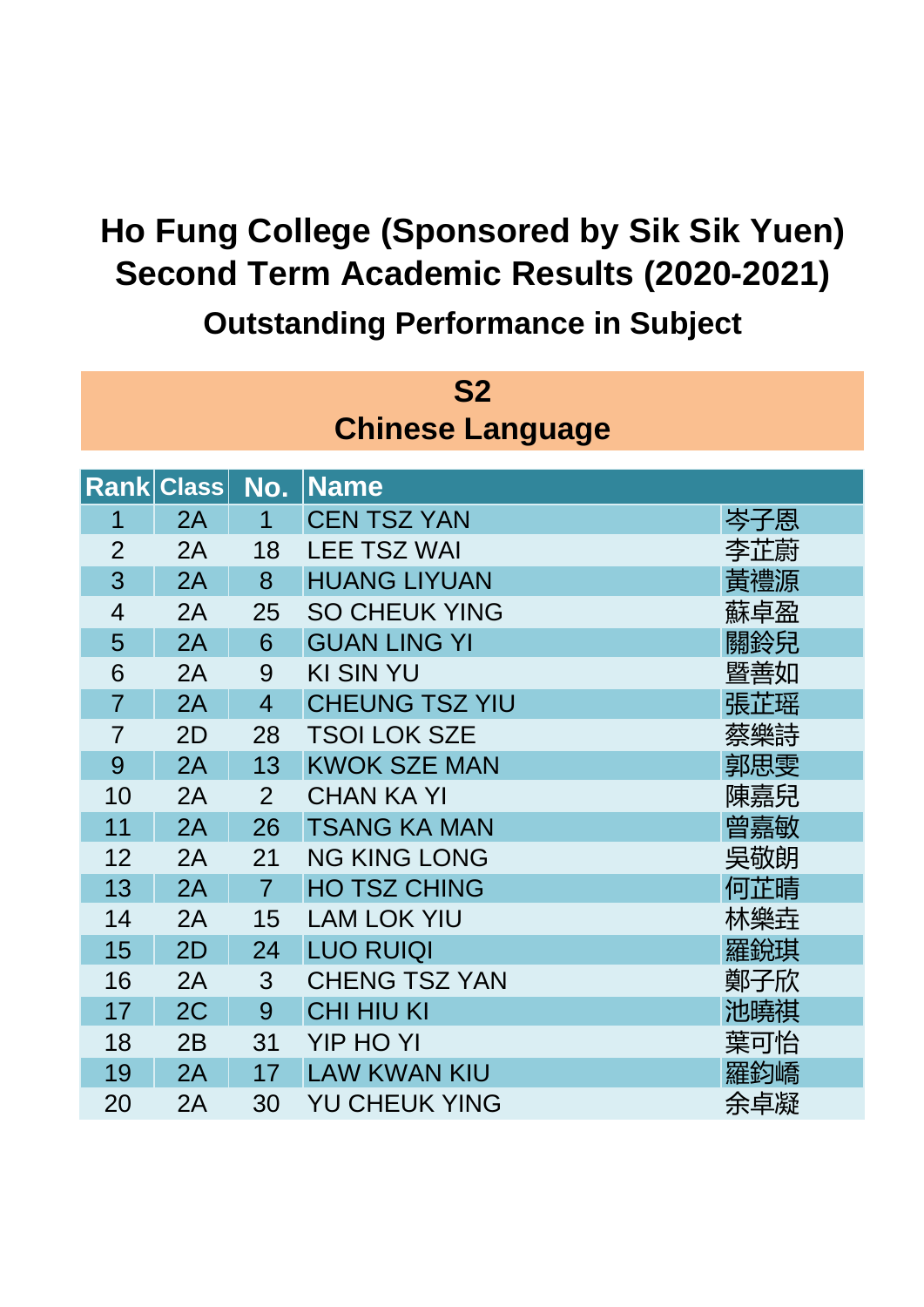| S <sub>2</sub>          |       |                |                       |     |  |  |  |
|-------------------------|-------|----------------|-----------------------|-----|--|--|--|
| <b>English Language</b> |       |                |                       |     |  |  |  |
|                         |       |                |                       |     |  |  |  |
| <b>Rank</b>             | Class | No.            | <b>Name</b>           |     |  |  |  |
| 1                       | 2A    | 18             | <b>LEE TSZ WAI</b>    | 李芷蔚 |  |  |  |
| $\overline{2}$          | 2B    | 25             | <b>WONG LOK CHUN</b>  | 黃洛津 |  |  |  |
| 3                       | 2B    | 3              | <b>CHAN HONG YAU</b>  | 陳康柔 |  |  |  |
| $\overline{4}$          | 2B    | 9              | <b>CHUNG CHING</b>    | 鍾晴  |  |  |  |
| 5                       | 2A    | 26             | <b>TSANG KA MAN</b>   | 曾嘉敏 |  |  |  |
| 6                       | 2A    | 13             | <b>KWOK SZE MAN</b>   | 郭思雯 |  |  |  |
| $\overline{7}$          | 2B    | 31             | <b>YIP HO YI</b>      | 葉可怡 |  |  |  |
| 8                       | 2A    | 1              | <b>CEN TSZ YAN</b>    | 岑子恩 |  |  |  |
| 9                       | 2A    | 9              | <b>KI SIN YU</b>      | 暨善如 |  |  |  |
| 10                      | 2A    | 19             | <b>LEE YI TING</b>    | 李懿婷 |  |  |  |
| 11                      | 2A    | 30             | <b>YU CHEUK YING</b>  | 余卓凝 |  |  |  |
| 12                      | 2B    | 24             | <b>WONG HEI LONG</b>  | 黃曦朗 |  |  |  |
| 13                      | 2A    | 28             | <b>TSE TING HEI</b>   | 謝庭禧 |  |  |  |
| 13                      | 2B    | 29             | <b>WONG YU CHING</b>  | 黃雨晴 |  |  |  |
| 15                      | 2A    | 8              | <b>HUANG LIYUAN</b>   | 黃禮源 |  |  |  |
| 16                      | 2B    | 21             | <b>POON SUM YI</b>    | 潘芯怡 |  |  |  |
| 17                      | 2A    | $\overline{4}$ | <b>CHEUNG TSZ YIU</b> | 張芷瑶 |  |  |  |
| 18                      | 2A    | 17             | <b>LAW KWAN KIU</b>   | 羅鈞嶠 |  |  |  |
| 19                      | 2A    | 5              | <b>FUNG SUM YU</b>    | 馮心愉 |  |  |  |
| 20                      | 2A    | $\overline{2}$ | <b>CHAN KA YI</b>     | 陳嘉兒 |  |  |  |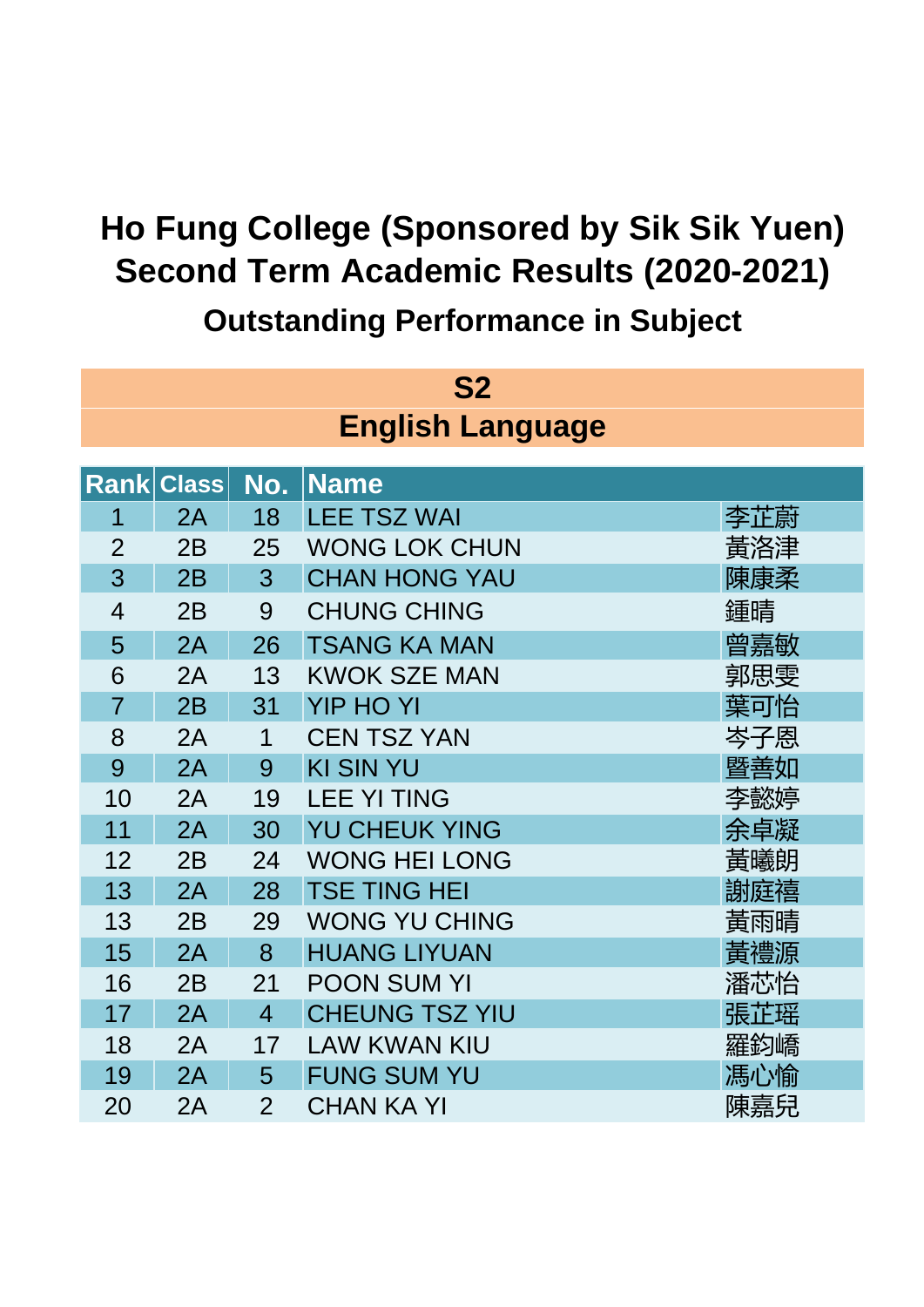| <b>S2</b>          |              |                |                      |     |  |  |  |  |
|--------------------|--------------|----------------|----------------------|-----|--|--|--|--|
| <b>Mathematics</b> |              |                |                      |     |  |  |  |  |
|                    |              |                |                      |     |  |  |  |  |
| <b>Rank</b>        | <b>Class</b> | No.            | <b>Name</b>          |     |  |  |  |  |
| 1                  | 2A           | 18             | <b>LEE TSZ WAI</b>   | 李芷蔚 |  |  |  |  |
| $\overline{2}$     | 2A           | 26             | <b>TSANG KA MAN</b>  | 曾嘉敏 |  |  |  |  |
| 3                  | 2A           | 14             | <b>LAM KWONG HEI</b> | 林廣曦 |  |  |  |  |
| $\overline{4}$     | 2C           | 1              | <b>BOK HON KIU</b>   | ト瀚喬 |  |  |  |  |
| 5                  | 2B           | 33             | <b>YIU KIN WAI</b>   | 姚健偉 |  |  |  |  |
| 6                  | 2A           | 9              | <b>KI SIN YU</b>     | 暨善如 |  |  |  |  |
| $\overline{7}$     | 2A           | $\overline{1}$ | <b>CEN TSZ YAN</b>   | 岑子恩 |  |  |  |  |
| 8                  | 2C           | 3              | <b>CHAN HO YAU</b>   | 陳可悠 |  |  |  |  |
| 9                  | 2A           | 17             | <b>LAW KWAN KIU</b>  | 羅鈞嶠 |  |  |  |  |
| 10                 | 2C           | 16             | <b>LAU MEI KWAN</b>  | 劉鎂鈞 |  |  |  |  |
| 11                 | 2A           | 12             | <b>KWOK HEI YIU</b>  | 郭浠堯 |  |  |  |  |
| 12                 | 2B           | 25             | <b>WONG LOK CHUN</b> | 黃洛津 |  |  |  |  |
| 13                 | 2C           | 33             | <b>YIU LOK HIM</b>   | 姚樂謙 |  |  |  |  |
| 14                 | 2C           | 23             | <b>NG HON CHING</b>  | 伍漢澄 |  |  |  |  |
| 15                 | 2D           | $\overline{2}$ | <b>CHAN SZE WING</b> | 陳思穎 |  |  |  |  |
| 16                 | 2D           | 28             | <b>TSOI LOK SZE</b>  | 蔡樂詩 |  |  |  |  |
| 17                 | 2D           | 24             | <b>LUO RUIQI</b>     | 羅銳琪 |  |  |  |  |
| 18                 | 2A           | 3              | <b>CHENG TSZ YAN</b> | 鄭子欣 |  |  |  |  |
| 19                 | 2A           | 11             | <b>KWOK CHUN HO</b>  | 郭縉澔 |  |  |  |  |
| 20                 | 2A           | 6              | <b>GUAN LING YI</b>  | 關鈴兒 |  |  |  |  |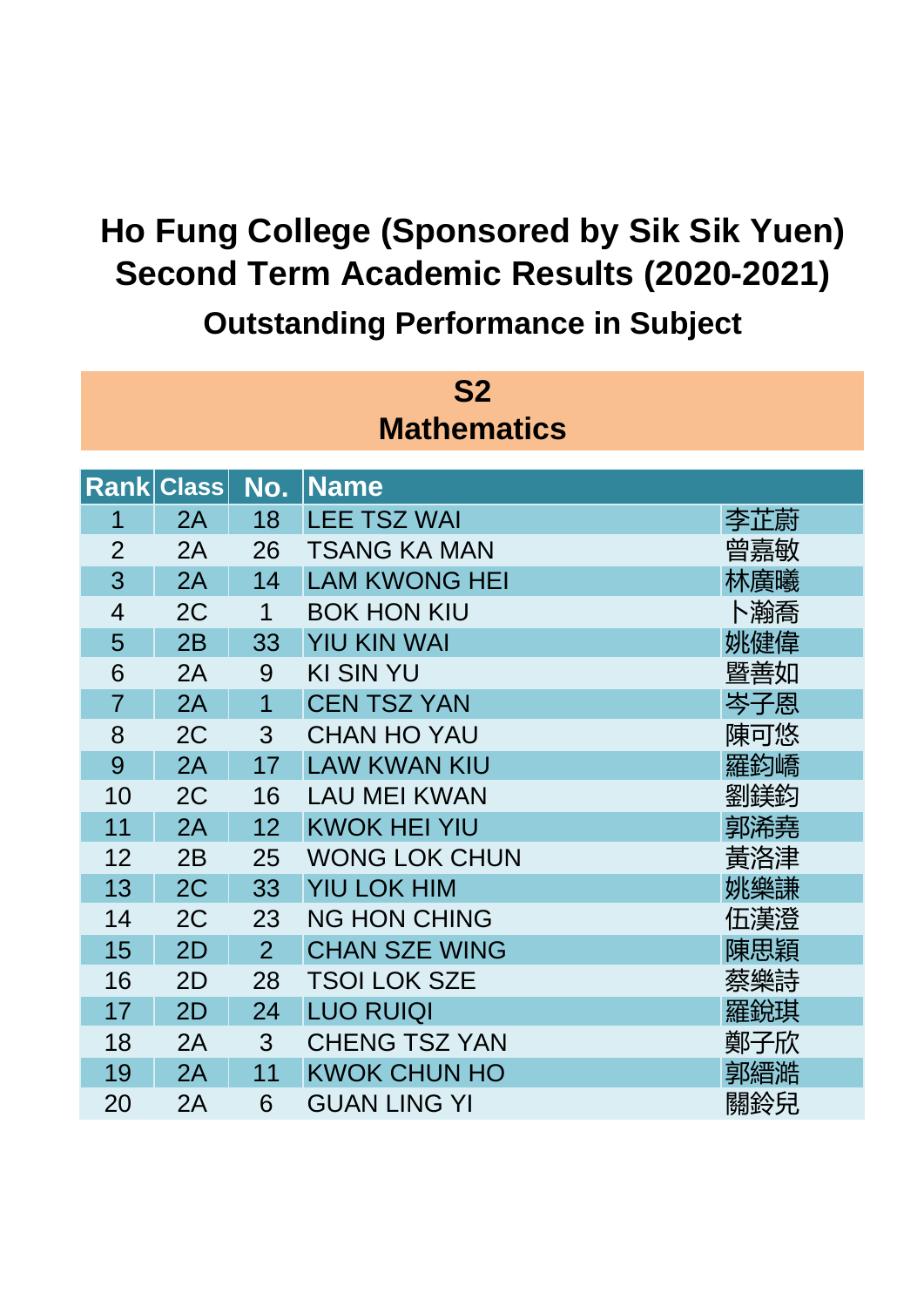| S <sub>2</sub> |                               |                |                          |     |  |  |  |
|----------------|-------------------------------|----------------|--------------------------|-----|--|--|--|
|                | <b>Science(Secondary 1-3)</b> |                |                          |     |  |  |  |
|                |                               |                |                          |     |  |  |  |
|                | <b>Rank Class</b>             | No.            | <b>Name</b>              |     |  |  |  |
| 1              | 2A                            | 18             | <b>LEE TSZ WAI</b>       | 李芷蔚 |  |  |  |
| $\overline{2}$ | 2C                            | 28             | <b>TSOI MAN HEI</b>      | 蔡旻希 |  |  |  |
| 3              | 2A                            | 6              | <b>GUAN LING YI</b>      | 關鈴兒 |  |  |  |
| $\overline{4}$ | 2A                            | 22             | <b>POON TSZ YAU</b>      | 潘子悠 |  |  |  |
| 5              | 2C                            | 27             | <b>TSANG LONG YIN</b>    | 曾朗言 |  |  |  |
| 6              | 2B                            | 25             | <b>WONG LOK CHUN</b>     | 黃洛津 |  |  |  |
| $\overline{7}$ | 2D                            | 28             | <b>TSOI LOK SZE</b>      | 蔡樂詩 |  |  |  |
| $\overline{7}$ | 2C                            | 5              | <b>CHAN TSZ YIP</b>      | 陳梓燁 |  |  |  |
| 9              | 2A                            | 1              | <b>CEN TSZ YAN</b>       | 岑子恩 |  |  |  |
| 10             | 2A                            | $\overline{2}$ | <b>CHAN KA YI</b>        | 陳嘉兒 |  |  |  |
| 11             | 2A                            | 9              | <b>KI SIN YU</b>         | 暨善如 |  |  |  |
| 12             | 2C                            | 3              | <b>CHAN HO YAU</b>       | 陳可悠 |  |  |  |
| 13             | 2A                            | $\overline{7}$ | <b>HO TSZ CHING</b>      | 何芷晴 |  |  |  |
| 14             | 2B                            | 24             | <b>WONG HEI LONG</b>     | 黃曦朗 |  |  |  |
| 15             | 2A                            | 26             | <b>TSANG KA MAN</b>      | 曾嘉敏 |  |  |  |
| 16             | 2C                            | 26             | <b>TAM PAK YUEN</b>      | 譚柏源 |  |  |  |
| 16             | 2C                            | 13             | <b>KONG YUK YU Alisa</b> | 鄺鈺瑜 |  |  |  |
| 18             | 2C                            | 16             | <b>LAU MEI KWAN</b>      | 劉鎂鈞 |  |  |  |
| 19             | 2D                            | $\overline{2}$ | <b>CHAN SZE WING</b>     | 陳思穎 |  |  |  |
| 20             | 2A                            | 17             | <b>LAW KWAN KIU</b>      | 羅鈞嶠 |  |  |  |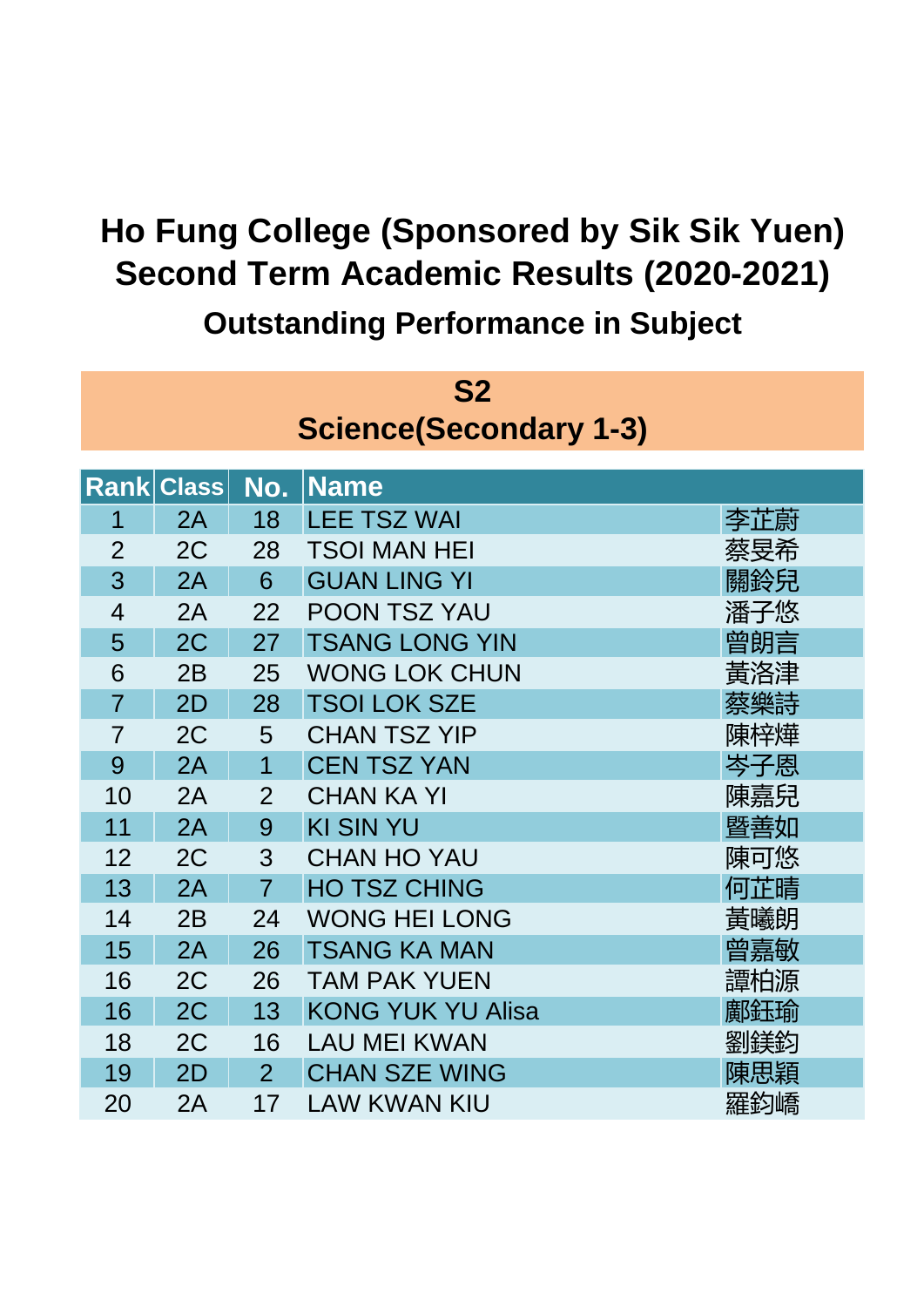| <b>S2</b>      |                         |                |                       |     |  |  |  |  |
|----------------|-------------------------|----------------|-----------------------|-----|--|--|--|--|
|                | <b>Life and Society</b> |                |                       |     |  |  |  |  |
|                |                         |                |                       |     |  |  |  |  |
| <b>Rank</b>    | <b>Class</b>            | No.            | <b>Name</b>           |     |  |  |  |  |
| 1              | 2A                      | 13             | <b>KWOK SZE MAN</b>   | 郭思雯 |  |  |  |  |
| $\overline{2}$ | 2D                      | 28             | <b>TSOI LOK SZE</b>   | 蔡樂詩 |  |  |  |  |
| 3              | 2A                      | $\overline{4}$ | <b>CHEUNG TSZ YIU</b> | 張芷瑶 |  |  |  |  |
| 3              | 2A                      | 6              | <b>GUAN LING YI</b>   | 關鈴兒 |  |  |  |  |
| 5              | 2A                      | 18             | <b>LEE TSZ WAI</b>    | 李芷蔚 |  |  |  |  |
| 6              | 2A                      | 14             | <b>LAM KWONG HEI</b>  | 林廣曦 |  |  |  |  |
| $\overline{7}$ | 2A                      | 1              | <b>CEN TSZ YAN</b>    | 岑子恩 |  |  |  |  |
| 8              | 2A                      | 9              | <b>KI SIN YU</b>      | 暨善如 |  |  |  |  |
| 9              | 2A                      | 22             | <b>POON TSZ YAU</b>   | 潘子悠 |  |  |  |  |
| 9              | 2A                      | 8              | <b>HUANG LIYUAN</b>   | 黃禮源 |  |  |  |  |
| 11             | 2B                      | 33             | <b>YIU KIN WAI</b>    | 姚健偉 |  |  |  |  |
| 12             | 2C                      | 27             | <b>TSANG LONG YIN</b> | 曾朗言 |  |  |  |  |
| 12             | 2B                      | 31             | <b>YIP HO YI</b>      | 葉可怡 |  |  |  |  |
| 14             | 2A                      | 26             | <b>TSANG KA MAN</b>   | 曾嘉敏 |  |  |  |  |
| 15             | 2A                      | 3              | <b>CHENG TSZ YAN</b>  | 鄭子欣 |  |  |  |  |
| 16             | 2C                      | 16             | <b>LAU MEI KWAN</b>   | 劉鎂鈞 |  |  |  |  |
| 17             | 2B                      | 25             | <b>WONG LOK CHUN</b>  | 黃洛津 |  |  |  |  |
| 18             | 2C                      | 5              | <b>CHAN TSZ YIP</b>   | 陳梓燁 |  |  |  |  |
| 19             | 2A                      | $\overline{2}$ | <b>CHAN KA YI</b>     | 陳嘉兒 |  |  |  |  |
| 20             | 2D                      | $\overline{2}$ | <b>CHAN SZE WING</b>  | 陳思穎 |  |  |  |  |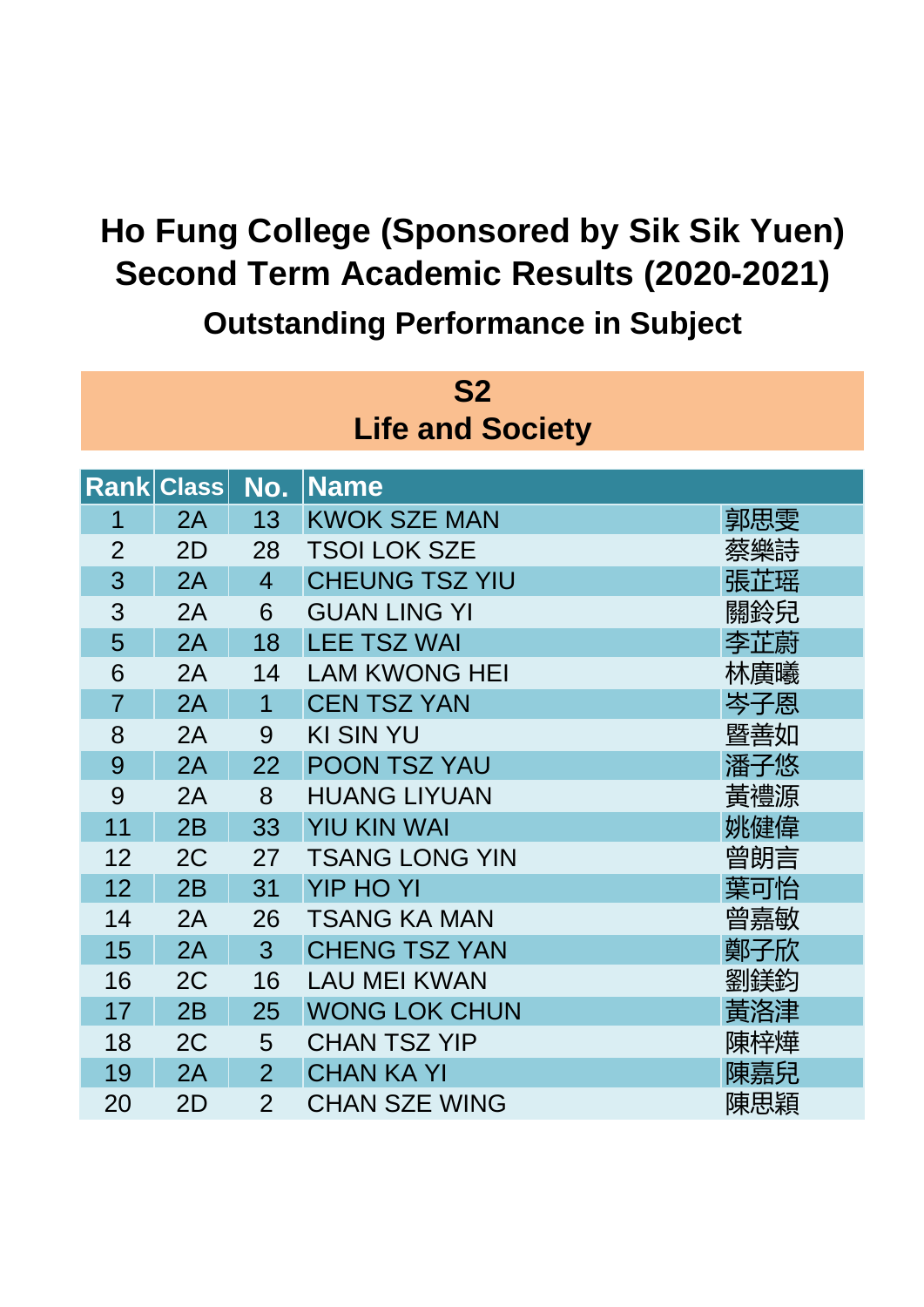| S <sub>2</sub> |                        |                |                       |     |  |  |  |
|----------------|------------------------|----------------|-----------------------|-----|--|--|--|
|                | <b>Chinese History</b> |                |                       |     |  |  |  |
|                |                        |                |                       |     |  |  |  |
| <b>Rank</b>    | Class                  | No.            | <b>Name</b>           |     |  |  |  |
| 1              | 2A                     | $\overline{4}$ | <b>CHEUNG TSZ YIU</b> | 張芷瑶 |  |  |  |
| $\overline{2}$ | 2A                     | 26             | <b>TSANG KA MAN</b>   | 曾嘉敏 |  |  |  |
| 3              | 2A                     | 13             | <b>KWOK SZE MAN</b>   | 郭思雯 |  |  |  |
| $\overline{4}$ | 2C                     | 27             | <b>TSANG LONG YIN</b> | 曾朗言 |  |  |  |
| 5              | 2A                     | 1              | <b>CEN TSZ YAN</b>    | 岑子恩 |  |  |  |
| 6              | 2A                     | 6              | <b>GUAN LING YI</b>   | 關鈴兒 |  |  |  |
| $\overline{7}$ | 2A                     | $\overline{2}$ | <b>CHAN KA YI</b>     | 陳嘉兒 |  |  |  |
| 8              | 2B                     | 33             | <b>YIU KIN WAI</b>    | 姚健偉 |  |  |  |
| 9              | 2A                     | 9              | <b>KI SIN YU</b>      | 暨善如 |  |  |  |
| 10             | 2D                     | 28             | <b>TSOI LOK SZE</b>   | 蔡樂詩 |  |  |  |
| 11             | 2C                     | 5              | <b>CHAN TSZ YIP</b>   | 陳梓燁 |  |  |  |
| 12             | 2A                     | 8              | <b>HUANG LIYUAN</b>   | 黃禮源 |  |  |  |
| 13             | 2C                     | 9              | <b>CHI HIU KI</b>     | 池曉祺 |  |  |  |
| 14             | 2A                     | 25             | <b>SO CHEUK YING</b>  | 蘇卓盈 |  |  |  |
| 15             | 2A                     | 22             | <b>POON TSZ YAU</b>   | 潘子悠 |  |  |  |
| 16             | 2B                     | 24             | <b>WONG HEI LONG</b>  | 黃曦朗 |  |  |  |
| 17             | 2A                     | 21             | <b>NG KING LONG</b>   | 吳敬朗 |  |  |  |
| 18             | 2A                     | 32             | <b>YUNG YEE NAM</b>   | 容綺楠 |  |  |  |
| 19             | 2A                     | 18             | <b>LEE TSZ WAI</b>    | 李芷蔚 |  |  |  |
| 20             | 2A                     | 23             | <b>PUK WAN KWAN</b>   | ト尹鈞 |  |  |  |
| 20             | 2A                     | $\overline{3}$ | CHENG TSZ YAN         | 鄭子欣 |  |  |  |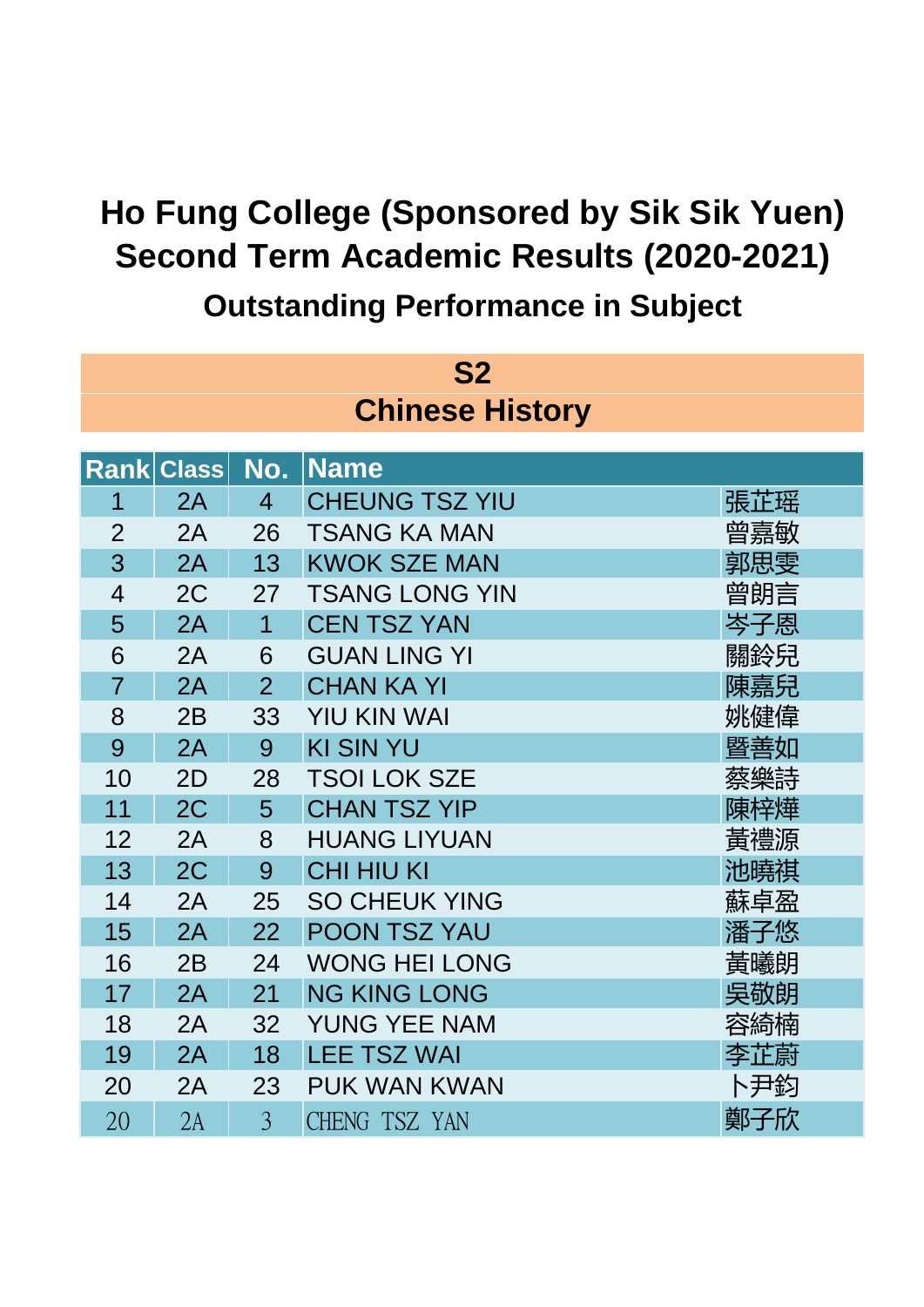| <b>S2</b>      |       |                |                       |     |  |  |  |  |
|----------------|-------|----------------|-----------------------|-----|--|--|--|--|
| <b>History</b> |       |                |                       |     |  |  |  |  |
|                |       |                |                       |     |  |  |  |  |
| <b>Rank</b>    | Class | No.            | <b>Name</b>           |     |  |  |  |  |
| 1              | 2A    | 14             | <b>LAM KWONG HEI</b>  | 林廣曦 |  |  |  |  |
| $\overline{2}$ | 2A    | 26             | <b>TSANG KA MAN</b>   | 曾嘉敏 |  |  |  |  |
| 3              | 2A    | 13             | <b>KWOK SZE MAN</b>   | 郭思雯 |  |  |  |  |
| $\overline{4}$ | 2A    | $\mathbf 1$    | <b>CEN TSZ YAN</b>    | 岑子恩 |  |  |  |  |
| 5              | 2A    | $\overline{2}$ | <b>CHAN KA YI</b>     | 陳嘉兒 |  |  |  |  |
| 6              | 2A    | 22             | <b>POON TSZ YAU</b>   | 潘子悠 |  |  |  |  |
| $\overline{7}$ | 2A    | $\overline{4}$ | <b>CHEUNG TSZ YIU</b> | 張芷瑶 |  |  |  |  |
| 8              | 2A    | 9              | <b>KI SIN YU</b>      | 暨善如 |  |  |  |  |
| 9              | 2B    | 33             | <b>YIU KIN WAI</b>    | 姚健偉 |  |  |  |  |
| 9              | 2A    | 3              | <b>CHENG TSZ YAN</b>  | 鄭子欣 |  |  |  |  |
| 11             | 2A    | 6              | <b>GUAN LING YI</b>   | 關鈴兒 |  |  |  |  |
| 12             | 2D    | 28             | <b>TSOI LOK SZE</b>   | 蔡樂詩 |  |  |  |  |
| 13             | 2B    | 25             | <b>WONG LOK CHUN</b>  | 黃洛津 |  |  |  |  |
| 14             | 2A    | 8              | <b>HUANG LIYUAN</b>   | 黃禮源 |  |  |  |  |
| 15             | 2A    | 18             | <b>LEE TSZ WAI</b>    | 李芷蔚 |  |  |  |  |
| 16             | 2C    | 27             | <b>TSANG LONG YIN</b> | 曾朗言 |  |  |  |  |
| 17             | 2A    | 16             | <b>LAM TSZ CHING</b>  | 藍子晴 |  |  |  |  |
| 18             | 2A    | 19             | <b>LEE YI TING</b>    | 李懿婷 |  |  |  |  |
| 18             | 2B    | 23             | <b>WONG CHIU HIN</b>  | 王朝衍 |  |  |  |  |
| 20             | 2D    | $\overline{2}$ | <b>CHAN SZE WING</b>  | 陳思穎 |  |  |  |  |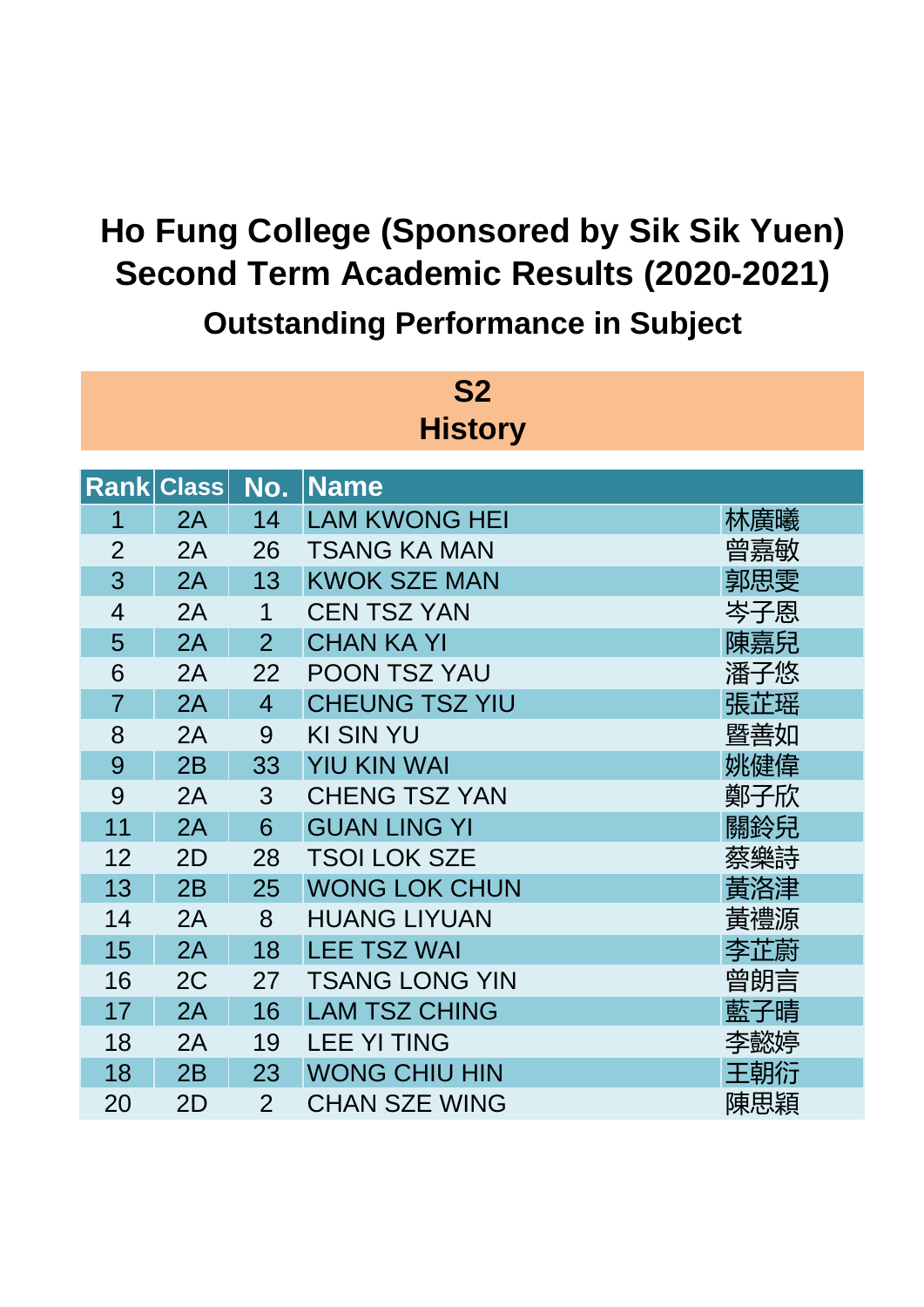| <b>S2</b>      |              |                |                       |     |  |  |  |  |
|----------------|--------------|----------------|-----------------------|-----|--|--|--|--|
| Geography      |              |                |                       |     |  |  |  |  |
|                |              |                |                       |     |  |  |  |  |
| <b>Rank</b>    | <b>Class</b> | No.            | <b>Name</b>           |     |  |  |  |  |
| 1              | 2A           | 26             | <b>TSANG KA MAN</b>   | 曾嘉敏 |  |  |  |  |
| $\overline{2}$ | 2A           | $\overline{4}$ | <b>CHEUNG TSZ YIU</b> | 張芷瑶 |  |  |  |  |
| 3              | 2C           | 5              | <b>CHAN TSZ YIP</b>   | 陳梓燁 |  |  |  |  |
| $\overline{4}$ | 2B           | 25             | <b>WONG LOK CHUN</b>  | 黃洛津 |  |  |  |  |
| 5              | 2C           | 27             | <b>TSANG LONG YIN</b> | 曾朗言 |  |  |  |  |
| 6              | 2A           | 9              | <b>KI SIN YU</b>      | 暨善如 |  |  |  |  |
| $\overline{7}$ | 2B           | 33             | <b>YIU KIN WAI</b>    | 姚健偉 |  |  |  |  |
| $\overline{7}$ | 2A           | 32             | <b>YUNG YEE NAM</b>   | 容綺楠 |  |  |  |  |
| 9              | 2A           | 18             | <b>LEE TSZ WAI</b>    | 李芷蔚 |  |  |  |  |
| 10             | 2A           | 14             | <b>LAM KWONG HEI</b>  | 林廣曦 |  |  |  |  |
| 11             | 2A           | $\overline{2}$ | <b>CHAN KA YI</b>     | 陳嘉兒 |  |  |  |  |
| 12             | 2B           | 24             | <b>WONG HEI LONG</b>  | 黃曦朗 |  |  |  |  |
| 13             | 2A           | 22             | <b>POON TSZ YAU</b>   | 潘子悠 |  |  |  |  |
| 14             | 2B           | 29             | <b>WONG YU CHING</b>  | 黃雨晴 |  |  |  |  |
| 15             | 2A           | 13             | <b>KWOK SZE MAN</b>   | 郭思雯 |  |  |  |  |
| 16             | 2D           | 31             | <b>XIE WING YAN</b>   | 謝穎恩 |  |  |  |  |
| 17             | 2A           | 6              | <b>GUAN LING YI</b>   | 關鈴兒 |  |  |  |  |
| 18             | 2A           | 3              | <b>CHENG TSZ YAN</b>  | 鄭子欣 |  |  |  |  |
| 19             | 2D           | 28             | <b>TSOI LOK SZE</b>   | 蔡樂詩 |  |  |  |  |
| 20             | 2B           | 31             | <b>YIP HO YI</b>      | 葉可怡 |  |  |  |  |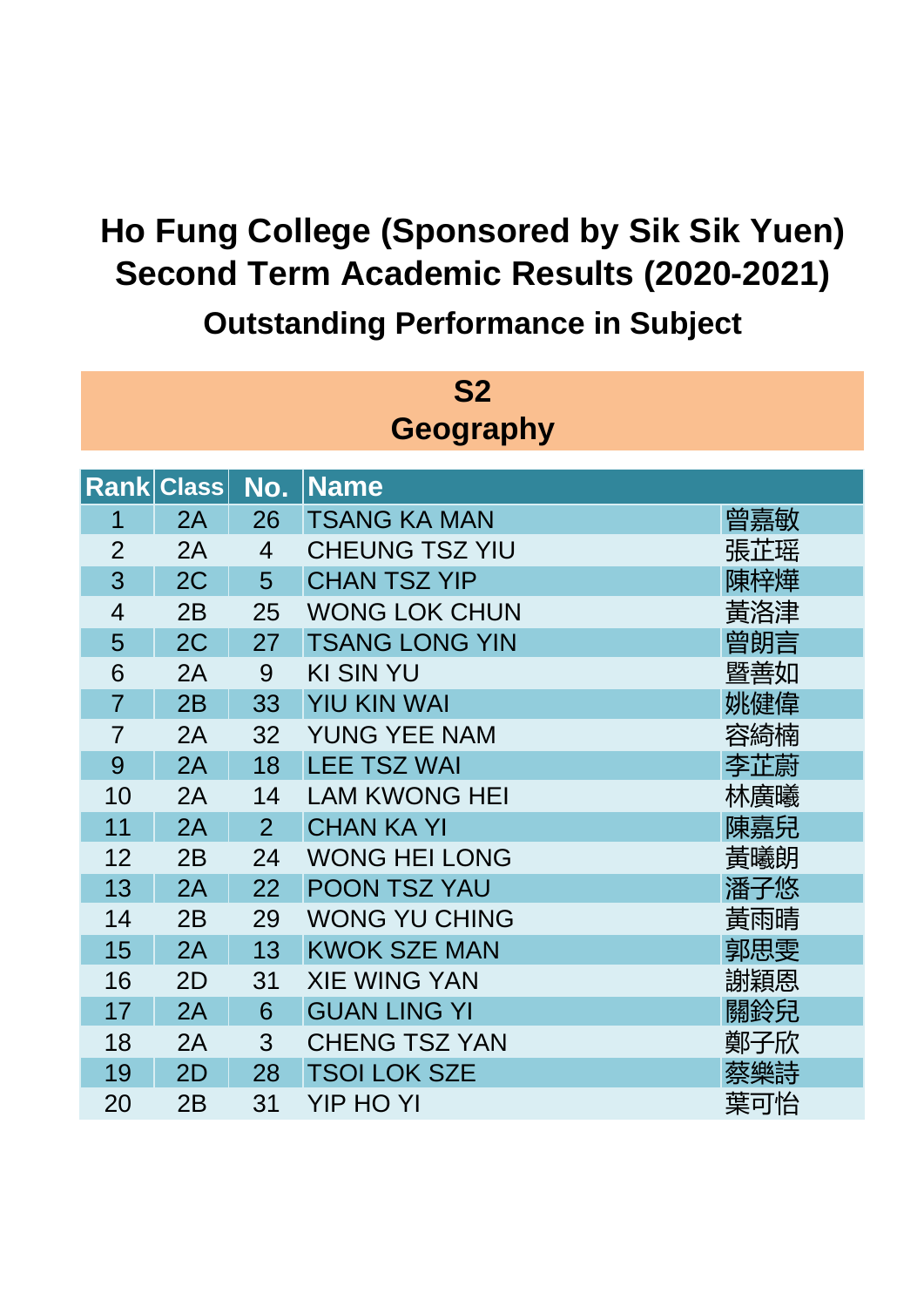| <b>S2</b>                      |       |                |                          |     |  |  |  |  |
|--------------------------------|-------|----------------|--------------------------|-----|--|--|--|--|
| <b>Computer and Technology</b> |       |                |                          |     |  |  |  |  |
|                                |       |                |                          |     |  |  |  |  |
| <b>Rank</b>                    | Class | No.            | <b>Name</b>              |     |  |  |  |  |
| 1                              | 2A    | 6              | <b>GUAN LING YI</b>      | 關鈴兒 |  |  |  |  |
| $\overline{2}$                 | 2A    | 9              | <b>KI SIN YU</b>         | 暨善如 |  |  |  |  |
| 3                              | 2A    | 26             | <b>TSANG KA MAN</b>      | 曾嘉敏 |  |  |  |  |
| $\overline{4}$                 | 2A    | $\overline{1}$ | <b>CEN TSZ YAN</b>       | 岑子恩 |  |  |  |  |
| 5                              | 2A    | $\overline{2}$ | <b>CHAN KA YI</b>        | 陳嘉兒 |  |  |  |  |
| 6                              | 2A    | $\overline{4}$ | <b>CHEUNG TSZ YIU</b>    | 張芷瑶 |  |  |  |  |
| 6                              | 2B    | 31             | <b>YIP HO YI</b>         | 葉可怡 |  |  |  |  |
| 8                              | 2A    | 8              | <b>HUANG LIYUAN</b>      | 黃禮源 |  |  |  |  |
| 9                              | 2C    | 10             | <b>CHUN MING CHAK</b>    | 秦銘澤 |  |  |  |  |
| 10                             | 2C    | 17             | <b>LAU PAK HEI</b>       | 劉柏希 |  |  |  |  |
| 11                             | 2A    | 5              | <b>FUNG SUM YU</b>       | 馮心愉 |  |  |  |  |
| 12                             | 2A    | 3              | <b>CHENG TSZ YAN</b>     | 鄭子欣 |  |  |  |  |
| 13                             | 2B    | 10             | <b>HO HAU KIU</b>        | 何巧翹 |  |  |  |  |
| 13                             | 2C    | 16             | <b>LAU MEI KWAN</b>      | 劉鎂鈞 |  |  |  |  |
| 15                             | 2A    | 13             | <b>KWOK SZE MAN</b>      | 郭思雯 |  |  |  |  |
| 16                             | 2C    | 13             | <b>KONG YUK YU Alisa</b> | 鄺鈺瑜 |  |  |  |  |
| 17                             | 2A    | 18             | <b>LEE TSZ WAI</b>       | 李芷蔚 |  |  |  |  |
| 18                             | 2A    | $\overline{7}$ | <b>HO TSZ CHING</b>      | 何芷晴 |  |  |  |  |
| 18                             | 2C    | 9              | <b>CHI HIU KI</b>        | 池曉祺 |  |  |  |  |
| 18                             | 2D    | 28             | <b>TSOI LOK SZE</b>      | 蔡樂詩 |  |  |  |  |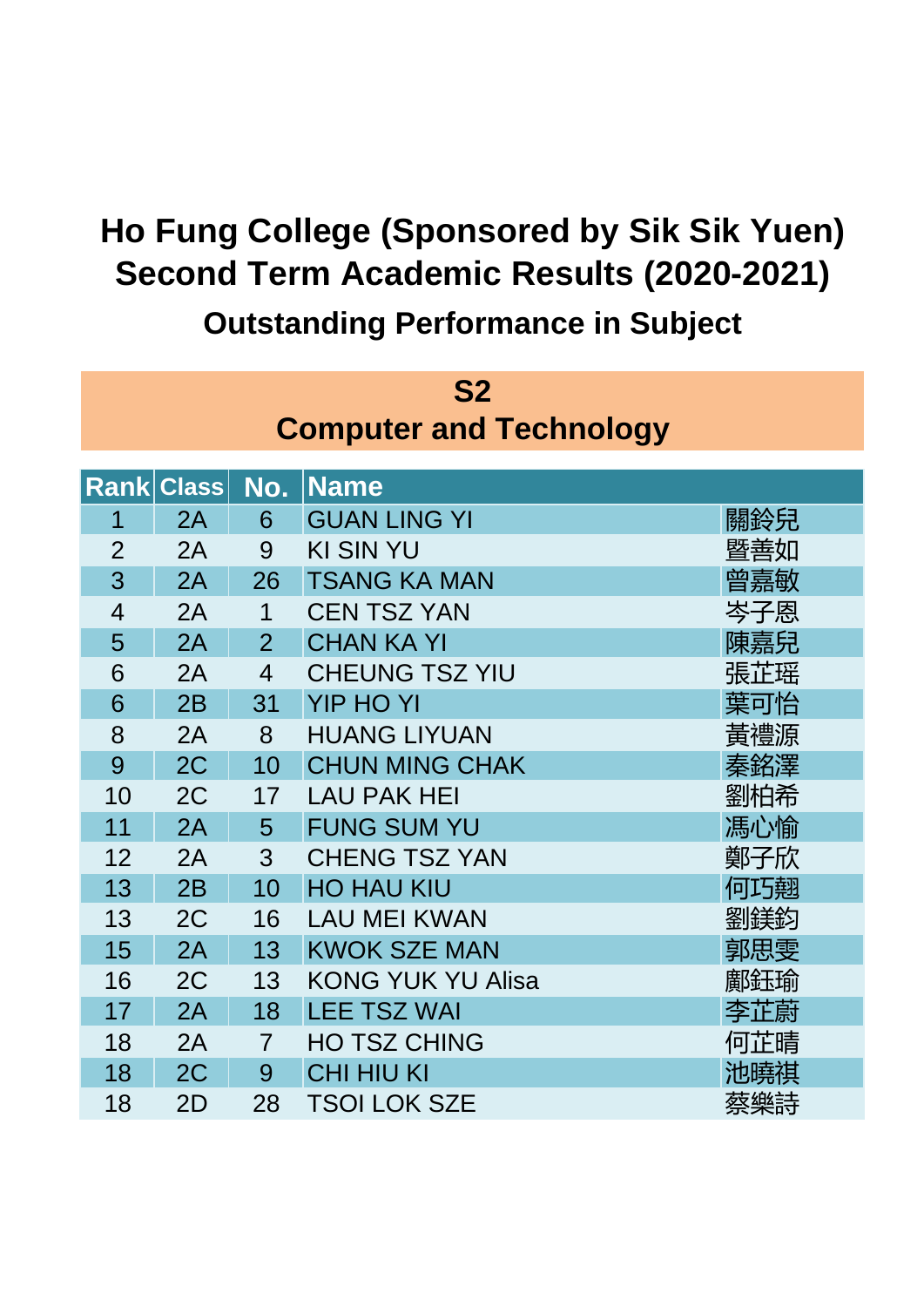| S <sub>2</sub> |                              |                |                       |     |  |  |  |  |
|----------------|------------------------------|----------------|-----------------------|-----|--|--|--|--|
|                | <b>Technology and Living</b> |                |                       |     |  |  |  |  |
|                |                              |                |                       |     |  |  |  |  |
|                | <b>Rank Class</b>            | No.            | <b>Name</b>           |     |  |  |  |  |
| 1              | 2D                           | 28             | <b>TSOI LOK SZE</b>   | 蔡樂詩 |  |  |  |  |
| $\overline{2}$ | 2B                           | 10             | <b>HO HAU KIU</b>     | 何巧翹 |  |  |  |  |
| 3              | 2B                           | 31             | <b>YIP HO YI</b>      | 葉可怡 |  |  |  |  |
| $\overline{4}$ | 2A                           | $\overline{2}$ | <b>CHAN KA YI</b>     | 陳嘉兒 |  |  |  |  |
| 5              | 2A                           | $\overline{4}$ | <b>CHEUNG TSZ YIU</b> | 張芷瑶 |  |  |  |  |
| 6              | 2B                           | 29             | <b>WONG YU CHING</b>  | 黃雨晴 |  |  |  |  |
| $\overline{7}$ | 2A                           | $\overline{7}$ | <b>HO TSZ CHING</b>   | 何芷晴 |  |  |  |  |
| 8              | 2A                           | 6              | <b>GUAN LING YI</b>   | 關鈴兒 |  |  |  |  |
| 9              | 2A                           | 18             | <b>LEE TSZ WAI</b>    | 李芷蔚 |  |  |  |  |
| 10             | 2A                           | 16             | <b>LAM TSZ CHING</b>  | 藍子晴 |  |  |  |  |
| 11             | 2A                           | 9              | <b>KI SIN YU</b>      | 暨善如 |  |  |  |  |
| 12             | 2A                           | 8              | <b>HUANG LIYUAN</b>   | 黃禮源 |  |  |  |  |
| 13             | 2A                           | 32             | <b>YUNG YEE NAM</b>   | 容綺楠 |  |  |  |  |
| 14             | 2A                           | 19             | <b>LEE YI TING</b>    | 李懿婷 |  |  |  |  |
| 14             | 2B                           | 13             | <b>LAI KA WAI</b>     | 黎家蔚 |  |  |  |  |
| 16             | 2C                           | 33             | <b>YIU LOK HIM</b>    | 姚樂謙 |  |  |  |  |
| 17             | 2A                           | 20             | <b>LEUNG TSZ KEI</b>  | 梁淽萁 |  |  |  |  |
| 18             | 2A                           | 26             | <b>TSANG KA MAN</b>   | 曾嘉敏 |  |  |  |  |
| 18             | 2A                           | 5              | <b>FUNG SUM YU</b>    | 馮心愉 |  |  |  |  |
| 20             | 2A                           | 13             | <b>KWOK SZE MAN</b>   | 郭思雯 |  |  |  |  |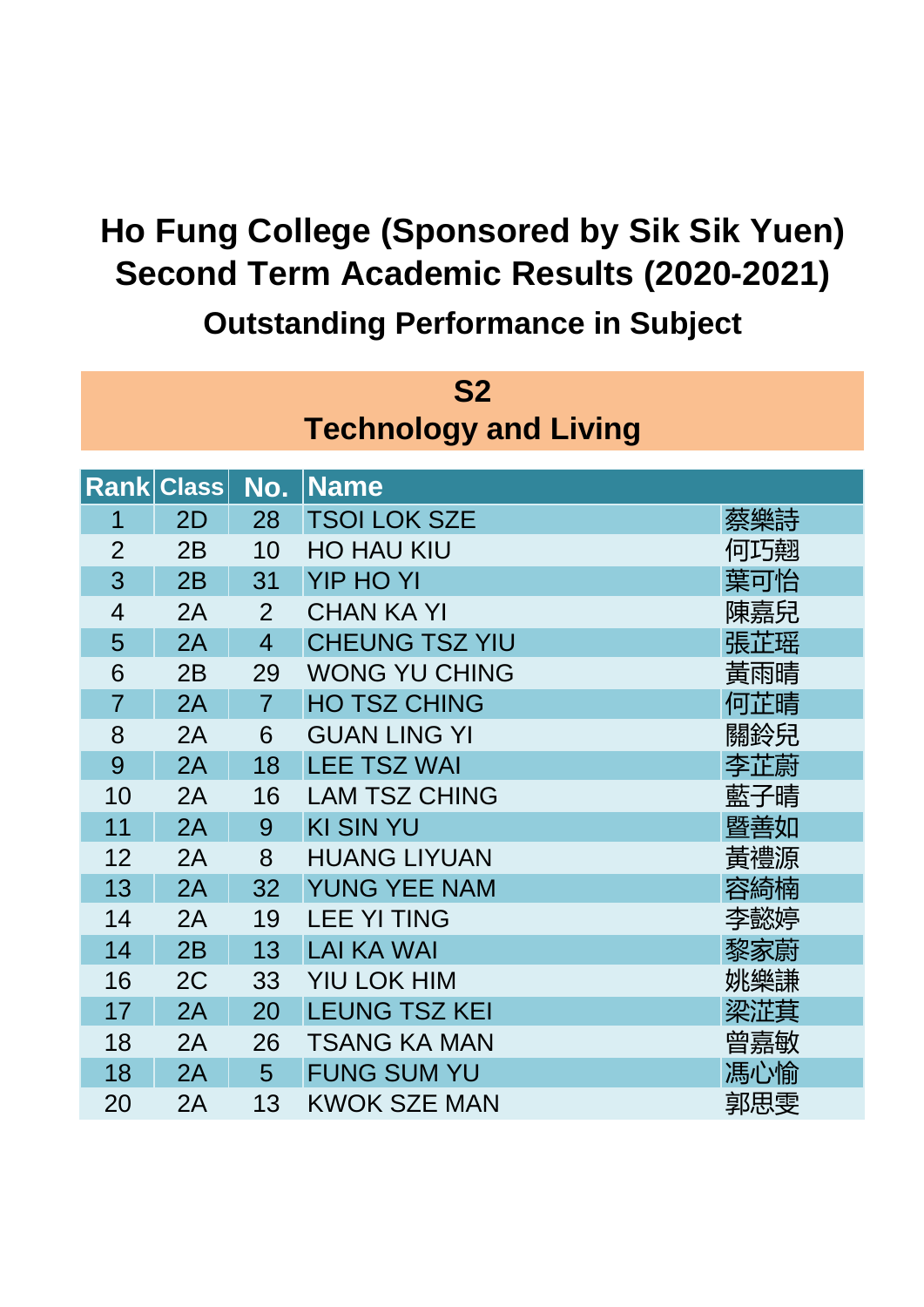| <b>S2</b>        |              |                |                       |      |  |
|------------------|--------------|----------------|-----------------------|------|--|
| <b>Putonghua</b> |              |                |                       |      |  |
|                  |              |                |                       |      |  |
| <u>Rankl</u>     | <b>Class</b> | No.            | <b>Name</b>           |      |  |
| 1                | 2A           | 8              | <b>HUANG LIYUAN</b>   | 黃禮源  |  |
| $\overline{2}$   | 2A           | 23             | PUK WAN KWAN          | ト尹鈞  |  |
| $\overline{2}$   | 2A           | $\overline{4}$ | <b>CHEUNG TSZ YIU</b> | 張芷瑶  |  |
| $\overline{4}$   | 2A           | 18             | <b>LEE TSZ WAI</b>    | 李芷蔚  |  |
| 5                | 2A           | 9              | <b>KI SIN YU</b>      | 暨善如  |  |
| 6                | 2A           | 26             | <b>TSANG KA MAN</b>   | 曾嘉敏  |  |
| $\overline{7}$   | 2A           | 15             | <b>LAM LOK YIU</b>    | 林樂垚  |  |
| 8                | 2A           | 30             | <b>YU CHEUK YING</b>  | 余卓凝  |  |
| 9                | 2D           | 25             | <b>NG TIP CHING</b>   | 吳蝶情  |  |
| 10               | 2D           | 13             | <b>KITSUI TAKAE</b>   | 橘井天慧 |  |
| 11               | 2A           | 21             | <b>NG KING LONG</b>   | 吳敬朗  |  |
| 12               | 2D           | 20             | LI ZHUO QIAN          | 黎卓謙  |  |
| 13               | 2D           | 19             | <b>LEUNG HIU SIN</b>  | 梁曉倩  |  |
| 13               | 2D           | 24             | <b>LUO RUIQI</b>      | 羅銳琪  |  |
| 13               | 2B           | 31             | <b>YIP HO YI</b>      | 葉可怡  |  |
| 16               | 2D           | 31             | <b>XIE WING YAN</b>   | 謝穎恩  |  |
| 17               | 2D           | 12             | <b>JIANG PENG</b>     | 江鵬   |  |
| 18               | 2D           | 26             | <b>NG YUET</b>        | 吳玥   |  |
| 19               | 2A           | 12             | <b>KWOK HEI YIU</b>   | 郭浠堯  |  |
| 20               | 2A           | 33             | <b>ZENG TSZ YEUNG</b> | 曾子陽  |  |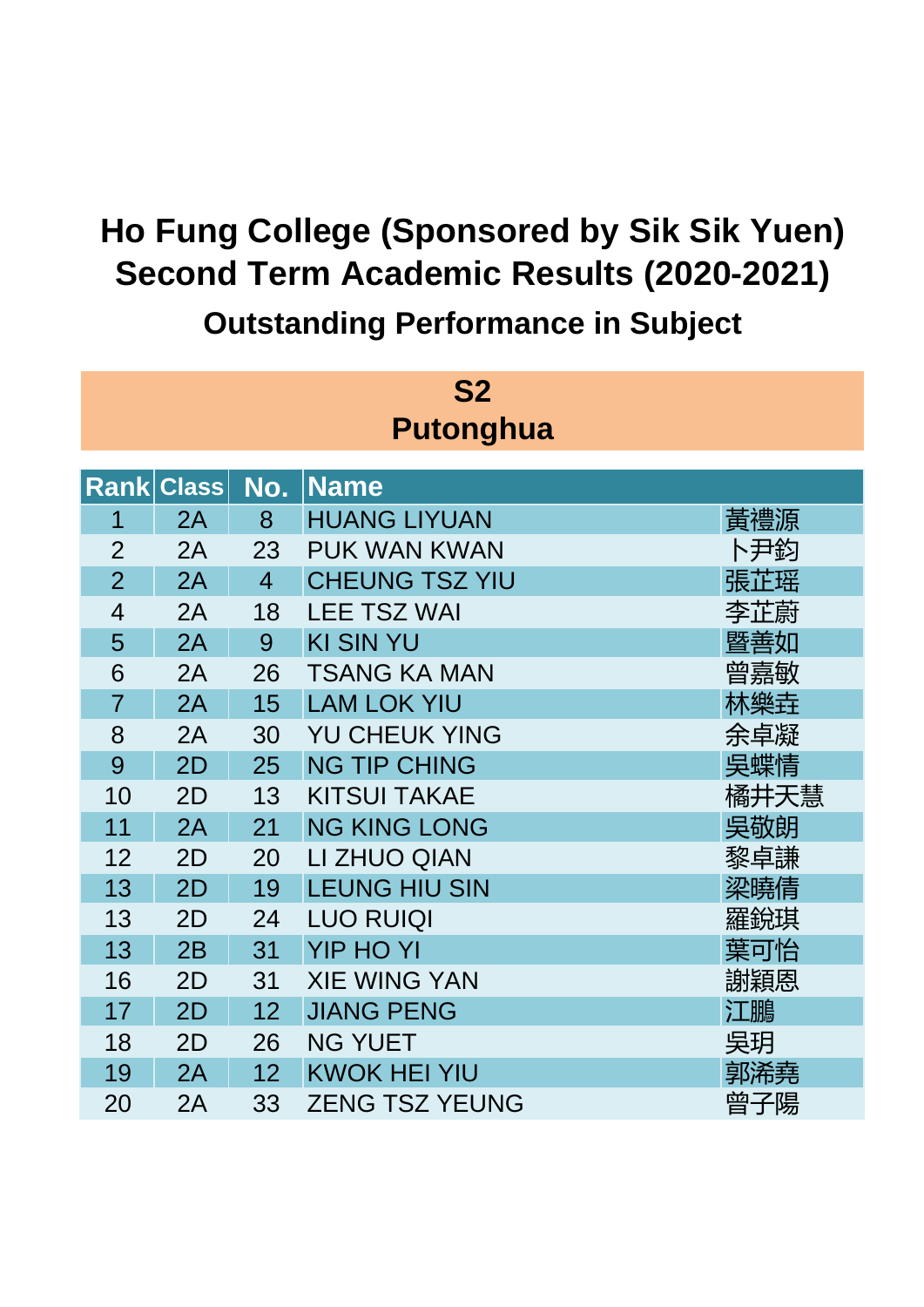| S <sub>2</sub>     |                   |                |                       |     |  |
|--------------------|-------------------|----------------|-----------------------|-----|--|
| <b>Visual Arts</b> |                   |                |                       |     |  |
|                    | <b>Rank Class</b> | No.            | <b>Name</b>           |     |  |
| 1                  | 2A                | 30             | <b>YU CHEUK YING</b>  | 余卓凝 |  |
| 1                  | 2D                | 31             | <b>XIE WING YAN</b>   | 謝穎恩 |  |
| 3                  | 2C                | 22             | <b>LEUNG WAI TING</b> | 梁惠婷 |  |
| $\overline{4}$     | 2A                | $\overline{4}$ | <b>CHEUNG TSZ YIU</b> | 張芷瑶 |  |
| 5                  | 2A                | 9              | <b>KI SIN YU</b>      | 暨善如 |  |
| 6                  | 2B                | 31             | <b>YIP HO YI</b>      | 葉可怡 |  |
| $\overline{7}$     | 2B                | 10             | <b>HO HAU KIU</b>     | 何巧翹 |  |
| 8                  | 2C                | 3              | <b>CHAN HO YAU</b>    | 陳可悠 |  |
| 9                  | 2D                | 12             | <b>JIANG PENG</b>     | 江鵬  |  |
| 9                  | 2A                | 23             | <b>PUK WAN KWAN</b>   | ト尹鈞 |  |
| 11                 | 2D                | 22             | <b>LIU XIAO MAN</b>   | 劉曉漫 |  |
| 12                 | 2A                | $\overline{2}$ | <b>CHAN KA YI</b>     | 陳嘉兒 |  |
| 13                 | 2B                | 9              | <b>CHUNG CHING</b>    | 鍾晴  |  |
| 14                 | 2A                | 16             | <b>LAM TSZ CHING</b>  | 藍子晴 |  |
| 15                 | 2A                | 3              | <b>CHENG TSZ YAN</b>  | 鄭子欣 |  |
| 16                 | 2D                | 28             | <b>TSOI LOK SZE</b>   | 蔡樂詩 |  |
| 17                 | 2A                | $\overline{7}$ | <b>HO TSZ CHING</b>   | 何芷晴 |  |
| 17                 | 2A                | 14             | <b>LAM KWONG HEI</b>  | 林廣曦 |  |
| 19                 | 2D                | $\overline{2}$ | <b>CHAN SZE WING</b>  | 陳思穎 |  |
| 20                 | 2A                | 18             | <b>LEE TSZ WAI</b>    | 李芷蔚 |  |
| 20                 | 2C                | 5              | <b>CHAN TSZ YIP</b>   | 陳梓燁 |  |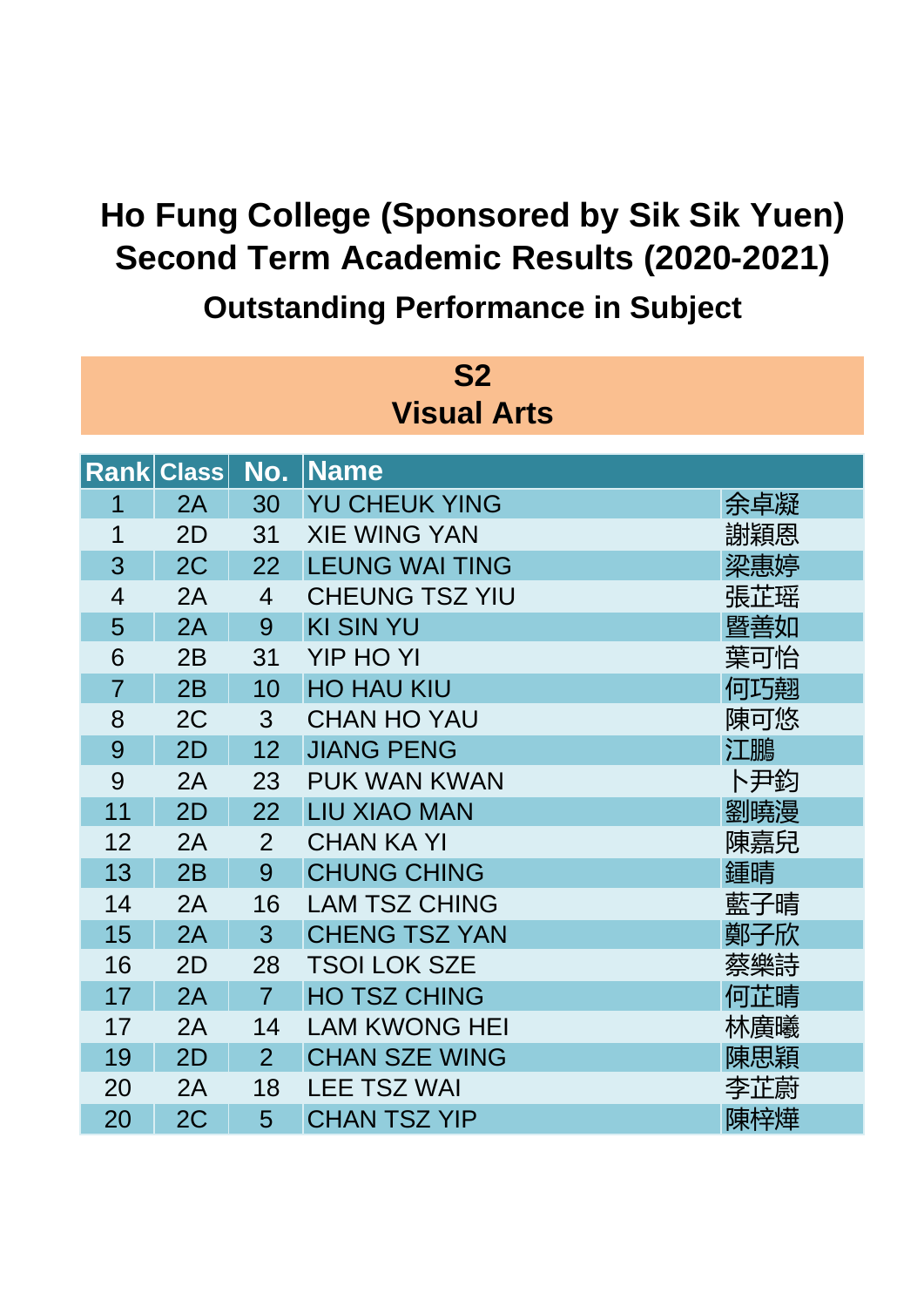| <b>S2</b>                         |              |                |                       |     |  |  |
|-----------------------------------|--------------|----------------|-----------------------|-----|--|--|
| <b>Physical Education Lessons</b> |              |                |                       |     |  |  |
|                                   |              |                |                       |     |  |  |
| <b>Rank</b>                       | <b>Class</b> | No.            | <b>Name</b>           |     |  |  |
| 1                                 | 2A           | $\overline{4}$ | <b>CHEUNG TSZ YIU</b> | 張芷瑶 |  |  |
| $\overline{2}$                    | 2A           | 32             | <b>YUNG YEE NAM</b>   | 容綺楠 |  |  |
| 3                                 | 2A           | 9              | <b>KI SIN YU</b>      | 暨善如 |  |  |
| 3                                 | 2A           | 6              | <b>GUAN LING YI</b>   | 關鈴兒 |  |  |
| 5                                 | 2A           | $\overline{2}$ | <b>CHAN KA YI</b>     | 陳嘉兒 |  |  |
| 6                                 | 2B           | 21             | <b>POON SUM YI</b>    | 潘芯怡 |  |  |
| $\overline{7}$                    | 2A           | 5              | <b>FUNG SUM YU</b>    | 馮心愉 |  |  |
| 8                                 | 2C           | 3              | <b>CHAN HO YAU</b>    | 陳可悠 |  |  |
| 9                                 | 2A           | 16             | <b>LAM TSZ CHING</b>  | 藍子晴 |  |  |
| 10                                | 2A           | 18             | <b>LEE TSZ WAI</b>    | 李芷蔚 |  |  |
| 11                                | 2A           | 26             | <b>TSANG KA MAN</b>   | 曾嘉敏 |  |  |
| 12                                | 2C           | 16             | <b>LAU MEI KWAN</b>   | 劉鎂鈞 |  |  |
| 12                                | 2D           | $\overline{2}$ | <b>CHAN SZE WING</b>  | 陳思穎 |  |  |
| 14                                | 2B           | 23             | <b>WONG CHIU HIN</b>  | 王朝衍 |  |  |
| 15                                | 2D           | 28             | <b>TSOI LOK SZE</b>   | 蔡樂詩 |  |  |
| 16                                | 2B           | 10             | <b>HO HAU KIU</b>     | 何巧翹 |  |  |
| 17                                | 2D           | 25             | <b>NG TIP CHING</b>   | 吳蝶情 |  |  |
| 18                                | 2A           | 23             | PUK WAN KWAN          | 卜尹鈞 |  |  |
| 19                                | 2A           | 17             | <b>LAW KWAN KIU</b>   | 羅鈞嶠 |  |  |
| 20                                | 2B           | 13             | <b>LAI KA WAI</b>     | 黎家蔚 |  |  |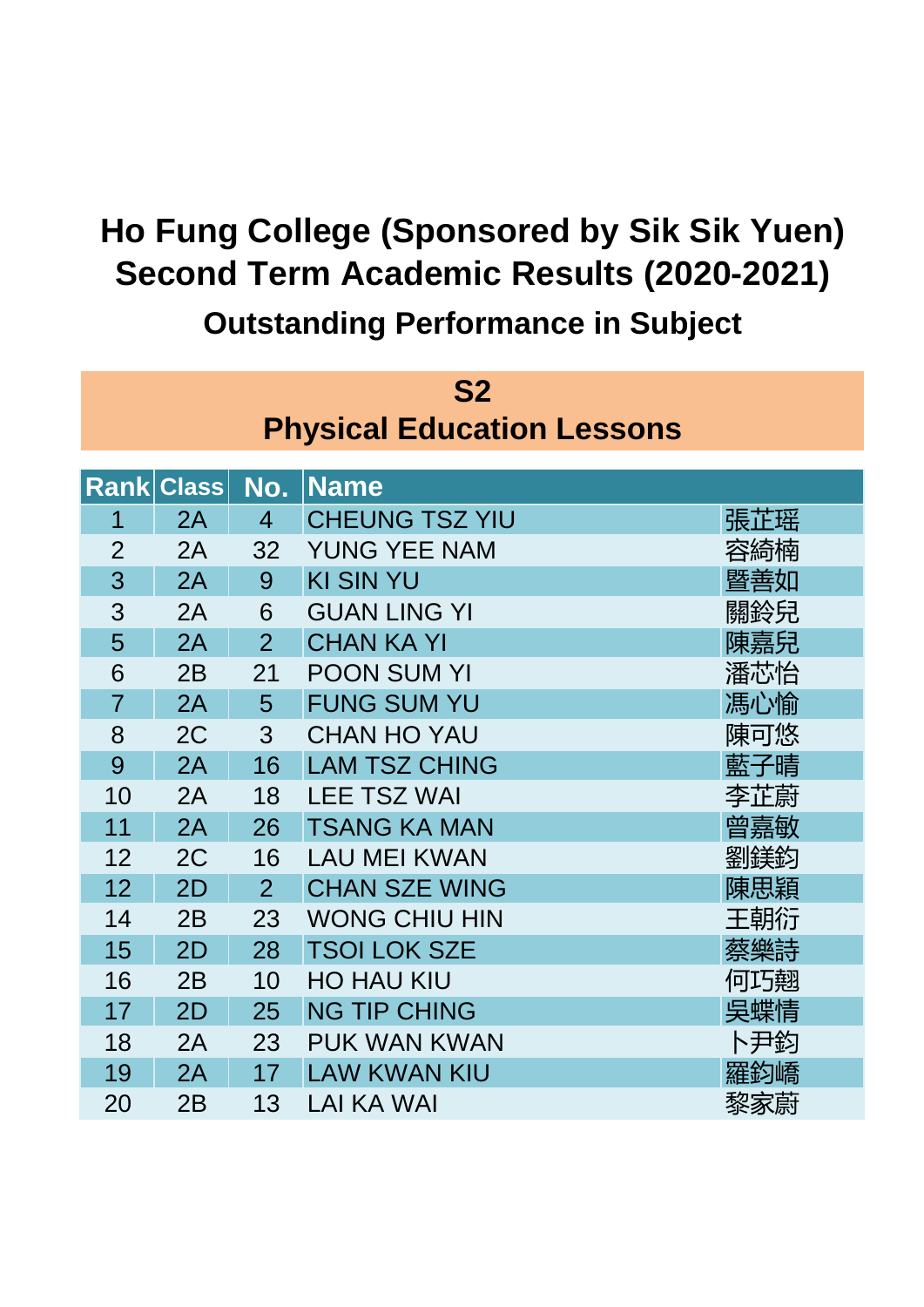| S <sub>2</sub><br><b>Music</b> |                   |                |                          |     |  |
|--------------------------------|-------------------|----------------|--------------------------|-----|--|
|                                | <b>Rank Class</b> | No.            | <b>Name</b>              |     |  |
| 1                              | 2A                | 17             | <b>LAW KWAN KIU</b>      | 羅鈞嶠 |  |
| $\overline{2}$                 | 2C                | 13             | <b>KONG YUK YU Alisa</b> | 鄺鈺瑜 |  |
| 3                              | 2A                | $\mathbf 1$    | <b>CEN TSZ YAN</b>       | 岑子恩 |  |
| $\overline{4}$                 | 2A                | 21             | <b>NG KING LONG</b>      | 吳敬朗 |  |
| 5                              | 2A                | 6              | <b>GUAN LING YI</b>      | 關鈴兒 |  |
| 6                              | 2A                | 9              | <b>KI SIN YU</b>         | 暨善如 |  |
| $\overline{7}$                 | 2A                | 8              | <b>HUANG LIYUAN</b>      | 黃禮源 |  |
| 8                              | 2D                | 28             | <b>TSOI LOK SZE</b>      | 蔡樂詩 |  |
| 9                              | 2A                | 3              | <b>CHENG TSZ YAN</b>     | 鄭子欣 |  |
| 10                             | 2B                | 10             | <b>HO HAU KIU</b>        | 何巧翹 |  |
| 11                             | 2A                | $\overline{2}$ | <b>CHAN KA YI</b>        | 陳嘉兒 |  |
| 12                             | 2A                | 18             | <b>LEE TSZ WAI</b>       | 李芷蔚 |  |
| 12                             | 2A                | 16             | <b>LAM TSZ CHING</b>     | 藍子晴 |  |
| 12                             | 2A                | 13             | <b>KWOK SZE MAN</b>      | 郭思雯 |  |
| 15                             | 2D                | $\overline{2}$ | <b>CHAN SZE WING</b>     | 陳思穎 |  |
| 16                             | 2C                | 9              | <b>CHI HIU KI</b>        | 池曉祺 |  |
| 17                             | 2A                | 14             | <b>LAM KWONG HEI</b>     | 林廣曦 |  |
| 17                             | 2B                | 31             | <b>YIP HO YI</b>         | 葉可怡 |  |
| 19                             | 2A                | 20             | <b>LEUNG TSZ KEI</b>     | 梁淽萁 |  |
| 19                             | 2A                | 27             | <b>TSE HAU LAM</b>       | 謝巧琳 |  |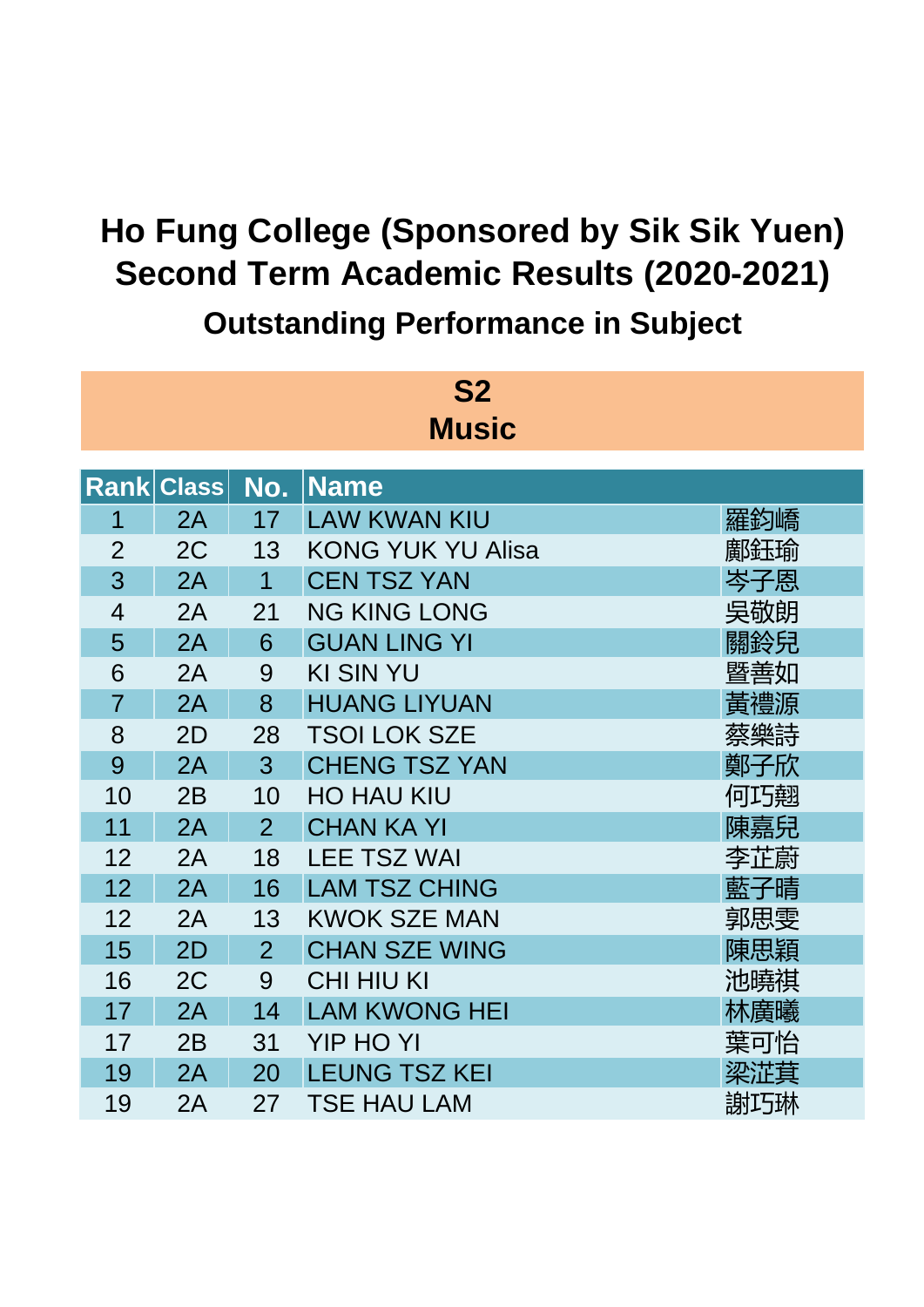| <b>S3</b><br><b>Chinese Language</b> |                   |                |                        |     |  |
|--------------------------------------|-------------------|----------------|------------------------|-----|--|
|                                      | <b>Rank Class</b> | No.            | <b>Name</b>            |     |  |
| 1                                    | 3D                | 27             | <b>WANG XI</b>         | 王晞  |  |
| $\overline{2}$                       | 3D                | 32             | YAU SZE KI             | 游斯琪 |  |
| 3                                    | 3C                | $\overline{1}$ | <b>CHAN CHOI YIN</b>   | 陳茝妍 |  |
| $\overline{4}$                       | 3D                | 31             | <b>WU FEI YI</b>       | 吳菲兒 |  |
| 5                                    | 3D                | 21             | <b>SO TSZ WING</b>     | 蘇芷潁 |  |
| 6                                    | 3A                | 18             | <b>LEUNG KAI SUM</b>   | 梁佳芯 |  |
| $\overline{7}$                       | 3D                | 17             | <b>MAN KWUN HIN</b>    | 文冠軒 |  |
| $\overline{7}$                       | 3D                | 11             | <b>LAI TSZ CHUNG</b>   | 黎子聰 |  |
| 9                                    | 3D                | 18             | <b>NG IRENE</b>        | 吳藹桓 |  |
| 10                                   | 3D                | 30             | <b>WONG SIN YING</b>   | 黃倩盈 |  |
| 11                                   | 3D                | 14             | <b>LEE CHUN HEI</b>    | 李俊希 |  |
| 12                                   | 3A                | 10             | <b>FUNG CHEUK YI</b>   | 馮卓怡 |  |
| 13                                   | 3D                | 20             | <b>SHI YUXIN</b>       | 施雨欣 |  |
| 14                                   | 3D                | 19             | <b>NG YUEN TING</b>    | 吳宛庭 |  |
| 15                                   | 3B                | 21             | <b>LIU XIN BING</b>    | 劉心冰 |  |
| 16                                   | 3D                | $\overline{4}$ | <b>CHEUNG TSZ YING</b> | 張梓縈 |  |
| 17                                   | 3C                | 22             | <b>PONG HAU YING</b>   | 龐巧盈 |  |
| 18                                   | 3A                | 23             | <b>NG TSZ YU</b>       | 吳梓瑜 |  |
| 19                                   | 3D                | 29             | <b>WONG NOK LAM</b>    | 黃諾霖 |  |
| 20                                   | 3D                | 13             | <b>LEE BOKI</b>        | 李寶琦 |  |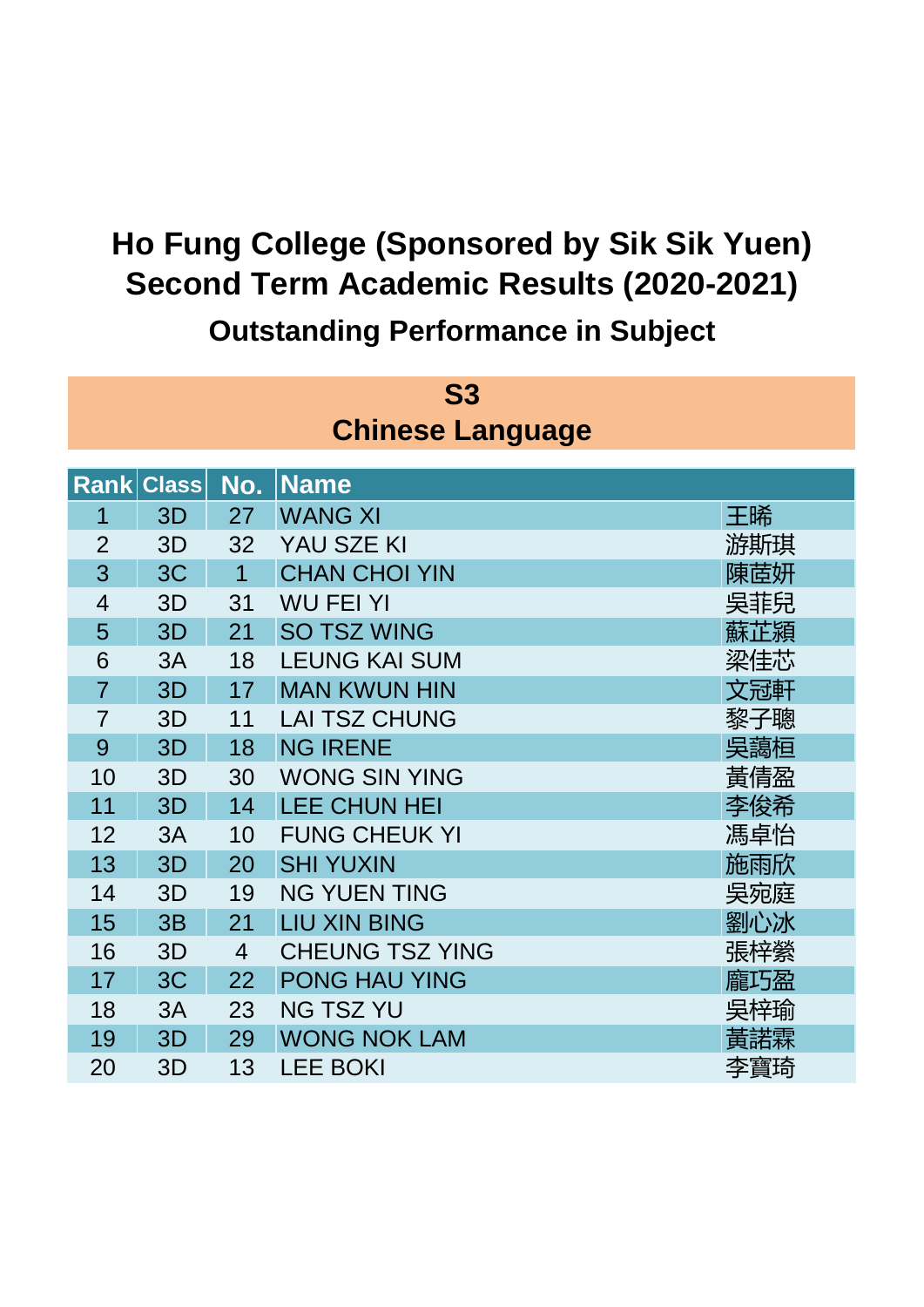| <b>S3</b>               |                   |                |                         |      |  |  |  |
|-------------------------|-------------------|----------------|-------------------------|------|--|--|--|
| <b>English Language</b> |                   |                |                         |      |  |  |  |
|                         |                   |                |                         |      |  |  |  |
|                         | <b>Rank Class</b> | No.            | <b>Name</b>             |      |  |  |  |
| 1                       | 3D                | $\overline{7}$ | <b>FUNG HOI TUNG</b>    | 馮愷潼  |  |  |  |
| $\overline{2}$          | 3D                | 17             | <b>MAN KWUN HIN</b>     | 文冠軒  |  |  |  |
| 3                       | 3D                | 18             | <b>NG IRENE</b>         | 吳藹桓  |  |  |  |
| $\overline{4}$          | 3D                | 15             | <b>LEUNG KIN PONG</b>   | 梁健邦  |  |  |  |
| 5                       | 3D                | 29             | <b>WONG NOK LAM</b>     | 黃諾霖  |  |  |  |
| 6                       | 3C                | 23             | <b>SHAO YUK SHAN</b>    | 邵毓珊  |  |  |  |
| $\overline{7}$          | 3D                | 14             | <b>LEE CHUN HEI</b>     | 李俊希  |  |  |  |
| 8                       | 3D                | 31             | <b>WU FEI YI</b>        | 吳菲兒  |  |  |  |
| 9                       | 3C                | $\overline{1}$ | <b>CHAN CHOI YIN</b>    | 陳茝妍  |  |  |  |
| 10                      | 3D                | 6              | <b>CHIU POK MAN</b>     | 趙博文  |  |  |  |
| 11                      | 3D                | 5              | <b>CHIM HON HEI</b>     | 詹瀚熹  |  |  |  |
| 12                      | 3D                | 21             | <b>SO TSZ WING</b>      | 蘇芷潁  |  |  |  |
| 13                      | 3D                | 11             | <b>LAI TSZ CHUNG</b>    | 黎子聰  |  |  |  |
| 14                      | 3D                | 16             | <b>LIN LIANGWEI</b>     | 林良偉  |  |  |  |
| 15                      | 3C                | $\overline{7}$ | <b>CHIU CHUN YIN</b>    | 趙俊彥  |  |  |  |
| 16                      | 3D                | 1              | AU YEUNG ARNICA TSZ NGA | 歐陽子雅 |  |  |  |
| 17                      | 3D                | 27             | <b>WANG XI</b>          | 王晞   |  |  |  |
| 18                      | 3D                | 20             | <b>SHI YUXIN</b>        | 施雨欣  |  |  |  |
| 19                      | 3D                | 26             | <b>WAN CHAK HO</b>      | 尹澤昊  |  |  |  |
| 20                      | 3D                | 30             | <b>WONG SIN YING</b>    | 黃倩盈  |  |  |  |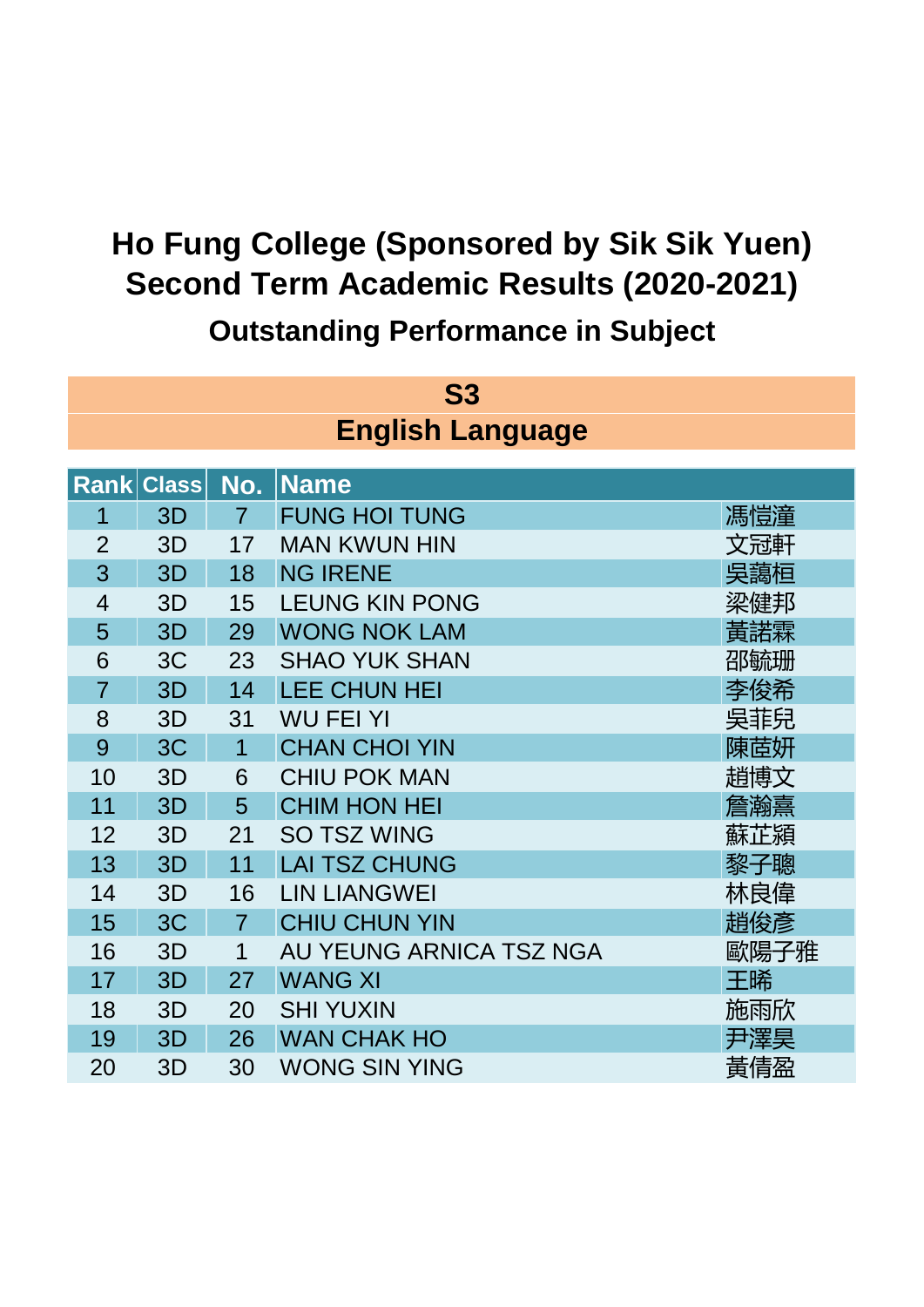| <b>S3</b>          |                   |     |                        |     |  |  |
|--------------------|-------------------|-----|------------------------|-----|--|--|
| <b>Mathematics</b> |                   |     |                        |     |  |  |
|                    | <b>Rank Class</b> | No. | <b>Name</b>            |     |  |  |
| 1                  | 3D                | 18  | <b>NG IRENE</b>        | 吳藹桓 |  |  |
| $\overline{2}$     | 3D                | 16  | <b>LIN LIANGWEI</b>    | 林良偉 |  |  |
| 3                  | 3D                | 15  | <b>LEUNG KIN PONG</b>  | 梁健邦 |  |  |
| 3                  | 3D                | 6   | <b>CHIU POK MAN</b>    | 趙博文 |  |  |
| 5                  | 3D                | 27  | <b>WANG XI</b>         | 王晞  |  |  |
| 6                  | 3D                | 23  | <b>TO YU HIN</b>       | 杜汝騫 |  |  |
| $\overline{7}$     | 3B                | 9   | <b>CHIU YIN HO KIM</b> | 趙彥豪 |  |  |
| 8                  | 3D                | 29  | <b>WONG NOK LAM</b>    | 黃諾霖 |  |  |
| 9                  | 3D                | 10  | <b>KWONG TSZ WING</b>  | 鄺芷穎 |  |  |
| 10                 | 3D                | 26  | <b>WAN CHAK HO</b>     | 尹澤昊 |  |  |
| 11                 | 3D                | 30  | <b>WONG SIN YING</b>   | 黃倩盈 |  |  |
| 12                 | 3B                | 6   | <b>CHEUK LOK SAN</b>   | 卓樂燊 |  |  |
| 13                 | 3D                | 17  | <b>MAN KWUN HIN</b>    | 文冠軒 |  |  |
| 14                 | 3D                | 14  | <b>LEE CHUN HEI</b>    | 李俊希 |  |  |
| 15                 | 3D                | 32  | <b>YAU SZE KI</b>      | 游斯琪 |  |  |
| 16                 | 3D                | 5   | <b>CHIM HON HEI</b>    | 詹瀚熹 |  |  |
| 17                 | 3D                | 11  | <b>LAI TSZ CHUNG</b>   | 黎子聰 |  |  |
| 18                 | 3B                | 1   | <b>CHAN CHAK FAN</b>   | 陳澤勛 |  |  |
| 19                 | 3D                | 3   | <b>CHAN YUK FAI</b>    | 陳旭輝 |  |  |
| 20                 | 3D                | 24  | <b>TSOI KAI HIN</b>    | 蔡啟軒 |  |  |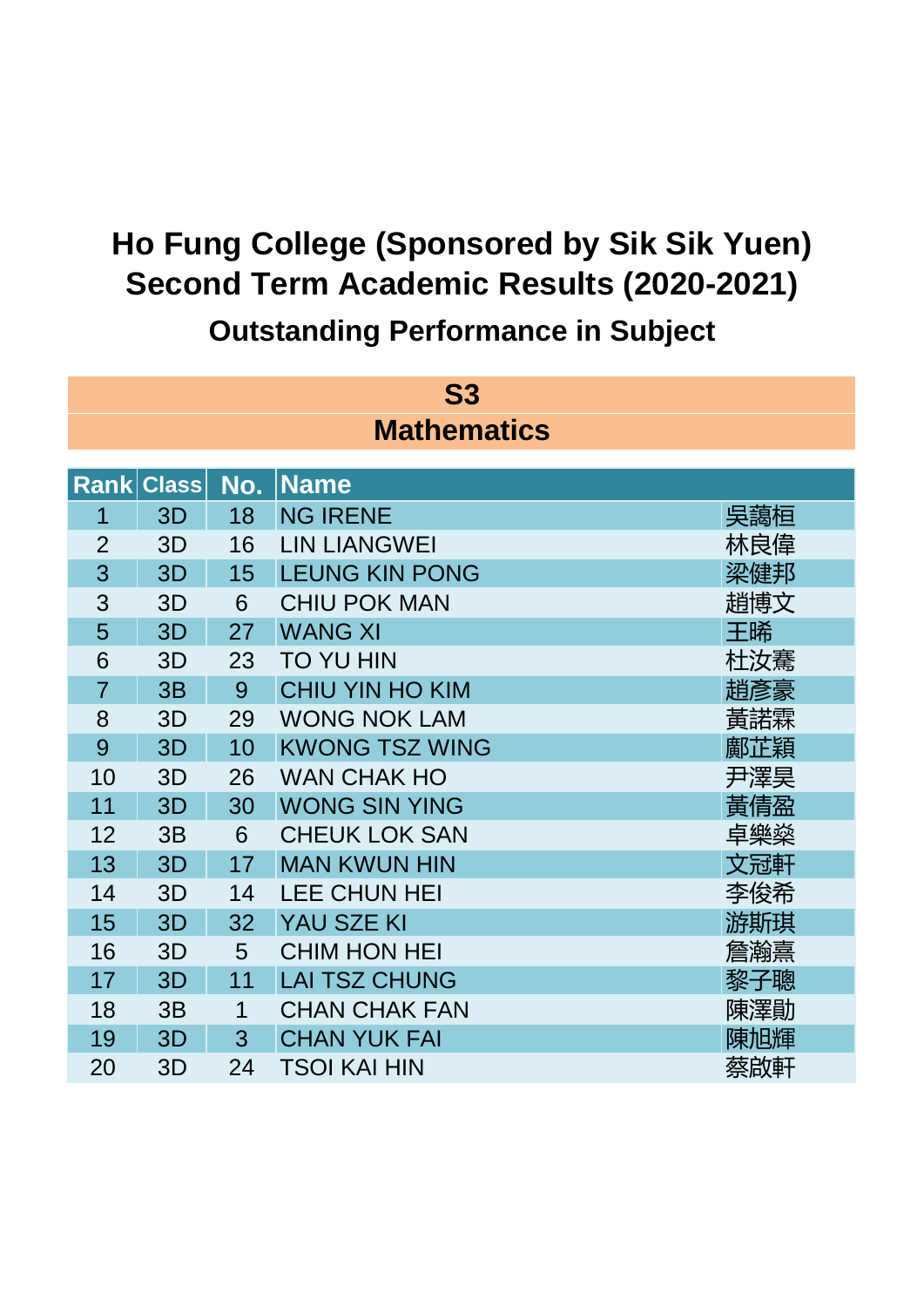| <b>S3</b>               |                   |                |                       |     |  |  |
|-------------------------|-------------------|----------------|-----------------------|-----|--|--|
| <b>Life and Society</b> |                   |                |                       |     |  |  |
|                         |                   |                |                       |     |  |  |
|                         | <b>Rank Class</b> | No.            | <b>Name</b>           |     |  |  |
| 1                       | 3D                | 19             | <b>NG YUEN TING</b>   | 吳宛庭 |  |  |
| $\overline{2}$          | 3D                | 17             | <b>MAN KWUN HIN</b>   | 文冠軒 |  |  |
| 3                       | 3D                | 15             | <b>LEUNG KIN PONG</b> | 梁健邦 |  |  |
| $\overline{4}$          | 3D                | 32             | YAU SZE KI            | 游斯琪 |  |  |
| $\overline{4}$          | 3D                | 10             | <b>KWONG TSZ WING</b> | 鄺芷穎 |  |  |
| $\overline{4}$          | 3D                | 30             | <b>WONG SIN YING</b>  | 黃倩盈 |  |  |
| $\overline{7}$          | 3D                | 6              | <b>CHIU POK MAN</b>   | 趙博文 |  |  |
| 8                       | 3D                | 12             | <b>LAU MAN CHING</b>  | 劉敏澄 |  |  |
| 8                       | 3D                | 16             | <b>LIN LIANGWEI</b>   | 林良偉 |  |  |
| 8                       | 3D                | 29             | <b>WONG NOK LAM</b>   | 黃諾霖 |  |  |
| 11                      | 3D                | 27             | <b>WANG XI</b>        | 王晞  |  |  |
| 11                      | 3D                | 20             | <b>SHI YUXIN</b>      | 施雨欣 |  |  |
| 11                      | 3D                | 11             | <b>LAI TSZ CHUNG</b>  | 黎子聰 |  |  |
| 14                      | 3D                | 24             | <b>TSOI KAI HIN</b>   | 蔡啟軒 |  |  |
| 15                      | 3D                | 31             | <b>WU FEI YI</b>      | 吳菲兒 |  |  |
| 15                      | 3D                | 18             | <b>NG IRENE</b>       | 吳藹桓 |  |  |
| 17                      | 3D                | 22             | <b>TAM KA KI</b>      | 譚嘉琪 |  |  |
| 18                      | 3D                | $\overline{7}$ | <b>FUNG HOI TUNG</b>  | 馮愷潼 |  |  |
| 19                      | 3D                | 21             | <b>SO TSZ WING</b>    | 蘇芷潁 |  |  |
| 20                      | 3D                | 26             | <b>WAN CHAK HO</b>    | 尹澤昊 |  |  |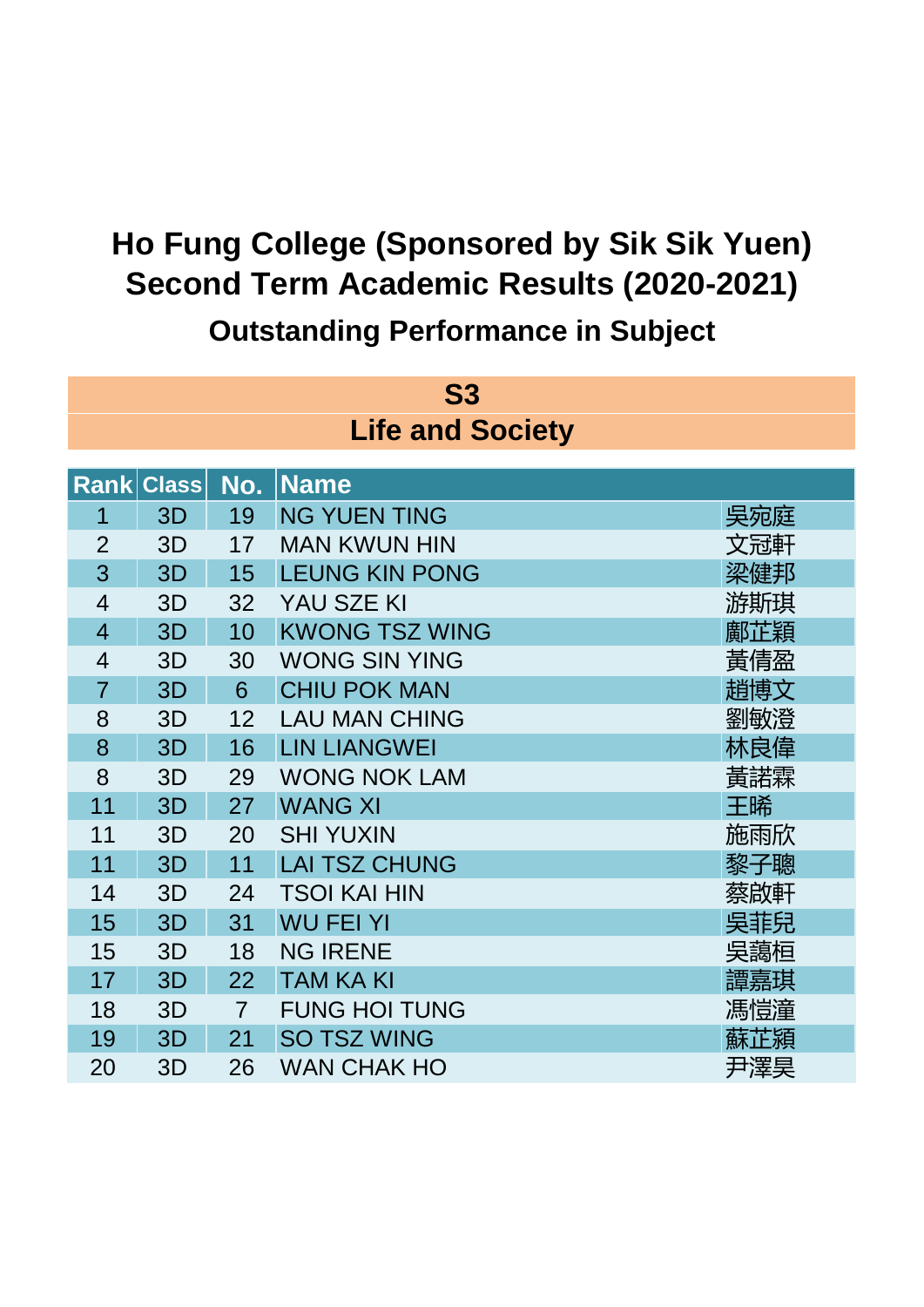|                        | <b>S3</b>         |                |                         |      |  |  |
|------------------------|-------------------|----------------|-------------------------|------|--|--|
| <b>Chinese History</b> |                   |                |                         |      |  |  |
|                        | <b>Rank Class</b> | No.            | <b>Name</b>             |      |  |  |
| 1                      | 3D                | 17             | <b>MAN KWUN HIN</b>     | 文冠軒  |  |  |
| $\overline{2}$         | 3D                | 31             | <b>WU FEI YI</b>        | 吳菲兒  |  |  |
| 3                      | 3D                | 27             | <b>WANG XI</b>          | 王晞   |  |  |
| $\overline{4}$         | 3D                | 29             | <b>WONG NOK LAM</b>     | 黃諾霖  |  |  |
| 5                      | 3D                | 32             | YAU SZE KI              | 游斯琪  |  |  |
| 6                      | 3D                | 16             | <b>LIN LIANGWEI</b>     | 林良偉  |  |  |
| $\overline{7}$         | 3D                | 30             | <b>WONG SIN YING</b>    | 黃倩盈  |  |  |
| 8                      | 3D                | 15             | <b>LEUNG KIN PONG</b>   | 梁健邦  |  |  |
| 9                      | 3D                | 20             | <b>SHI YUXIN</b>        | 施雨欣  |  |  |
| 10                     | 3D                | 21             | <b>SO TSZ WING</b>      | 蘇芷潁  |  |  |
| 11                     | 3A                | 23             | <b>NG TSZ YU</b>        | 吳梓瑜  |  |  |
| 12                     | 3D                | 18             | <b>NG IRENE</b>         | 吳藹桓  |  |  |
| 13                     | 3D                | $\overline{1}$ | AU YEUNG ARNICA TSZ NGA | 歐陽子雅 |  |  |
| 14                     | 3D                | 10             | <b>KWONG TSZ WING</b>   | 鄺芷穎  |  |  |
| 15                     | 3D                | 6              | <b>CHIU POK MAN</b>     | 趙博文  |  |  |
| 16                     | 3D                | $\overline{7}$ | <b>FUNG HOI TUNG</b>    | 馮愷潼  |  |  |
| 17                     | 3B                | 21             | <b>LIU XIN BING</b>     | 劉心冰  |  |  |
| 18                     | 3D                | 19             | <b>NG YUEN TING</b>     | 吳宛庭  |  |  |
| 19                     | 3D                | 24             | <b>TSOI KAI HIN</b>     | 蔡啟軒  |  |  |
| 20                     | 3D                | $\overline{4}$ | <b>CHEUNG TSZ YING</b>  | 張梓縈  |  |  |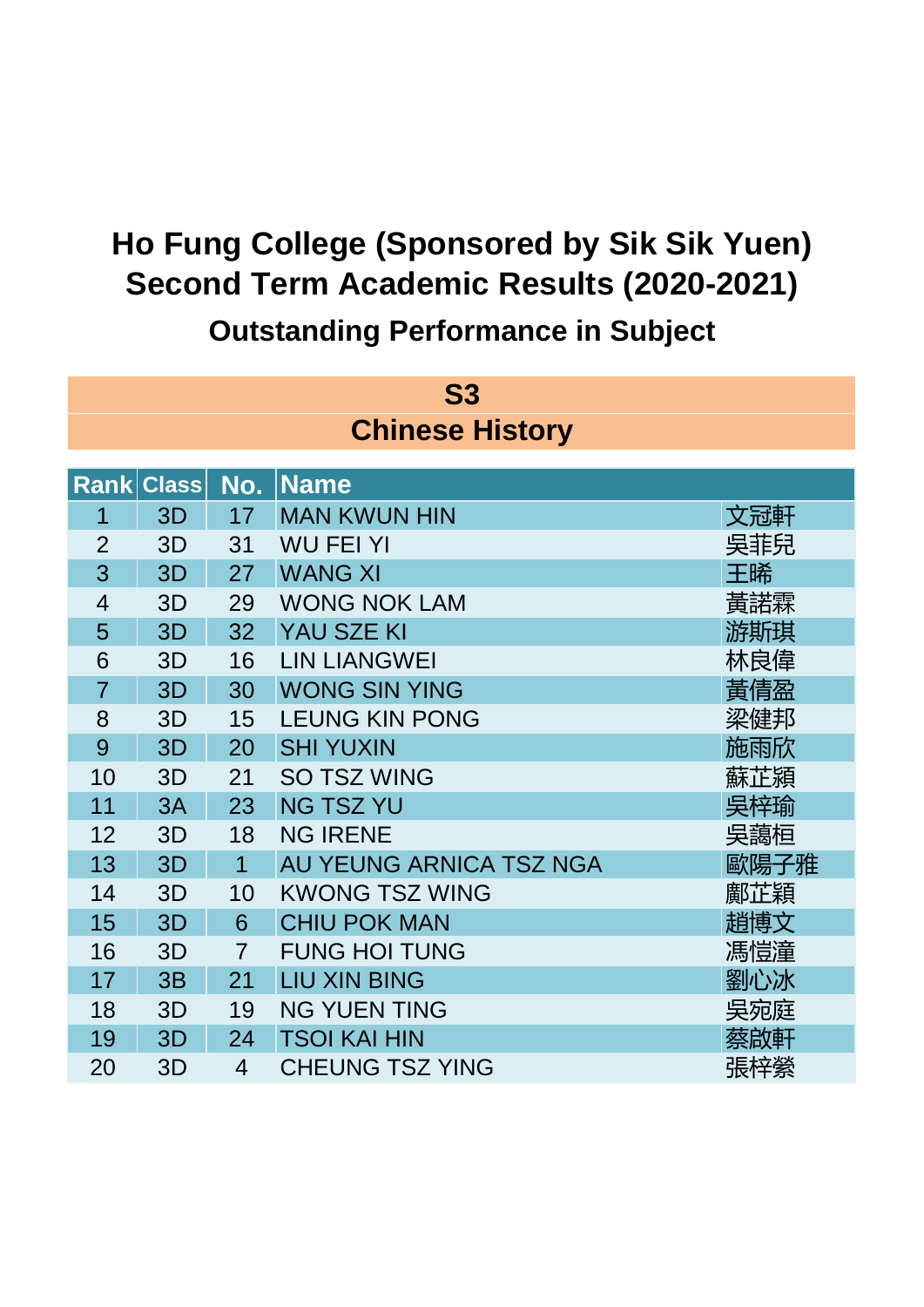| <b>S3</b><br><b>History</b> |                   |                |                         |      |  |  |  |
|-----------------------------|-------------------|----------------|-------------------------|------|--|--|--|
|                             |                   |                |                         |      |  |  |  |
|                             | <b>Rank Class</b> | No.            | Name                    |      |  |  |  |
| 1                           | 3D                | 31             | <b>WU FEI YI</b>        | 吳菲兒  |  |  |  |
| 1                           | 3D                | 17             | <b>MAN KWUN HIN</b>     | 文冠軒  |  |  |  |
| 1                           | 3D                | 30             | <b>WONG SIN YING</b>    | 黃倩盈  |  |  |  |
| $\overline{4}$              | 3D                | 11             | <b>LAI TSZ CHUNG</b>    | 黎子聰  |  |  |  |
| 5                           | 3D                | 15             | <b>LEUNG KIN PONG</b>   | 梁健邦  |  |  |  |
| 6                           | 3D                | 21             | <b>SO TSZ WING</b>      | 蘇芷潁  |  |  |  |
| $\overline{7}$              | 3D                | 20             | <b>SHI YUXIN</b>        | 施雨欣  |  |  |  |
| $\overline{7}$              | 3D                | 29             | <b>WONG NOK LAM</b>     | 黃諾霖  |  |  |  |
| 9                           | 3D                | 26             | <b>WAN CHAK HO</b>      | 尹澤昊  |  |  |  |
| 10                          | 3D                | 1              | AU YEUNG ARNICA TSZ NGA | 歐陽子雅 |  |  |  |
| 11                          | 3D                | 6              | <b>CHIU POK MAN</b>     | 趙博文  |  |  |  |
| 12                          | 3D                | 23             | <b>TO YU HIN</b>        | 杜汝騫  |  |  |  |
| 13                          | 3D                | $\overline{7}$ | <b>FUNG HOI TUNG</b>    | 馮愷潼  |  |  |  |
| 14                          | 3D                | 19             | <b>NG YUEN TING</b>     | 吳宛庭  |  |  |  |
| 15                          | 3D                | 33             | YEUNG HUI SIU           | 楊栩肇  |  |  |  |
| 16                          | 3D                | 32             | YAU SZE KI              | 游斯琪  |  |  |  |
| 17                          | 3D                | 18             | <b>NG IRENE</b>         | 吳藹桓  |  |  |  |
| 18                          | 3D                | 24             | <b>TSOI KAI HIN</b>     | 蔡啟軒  |  |  |  |
| 19                          | 3D                | 14             | <b>LEE CHUN HEI</b>     | 李俊希  |  |  |  |
| 19                          | 3D                | 10             | <b>KWONG TSZ WING</b>   | 鄺芷穎  |  |  |  |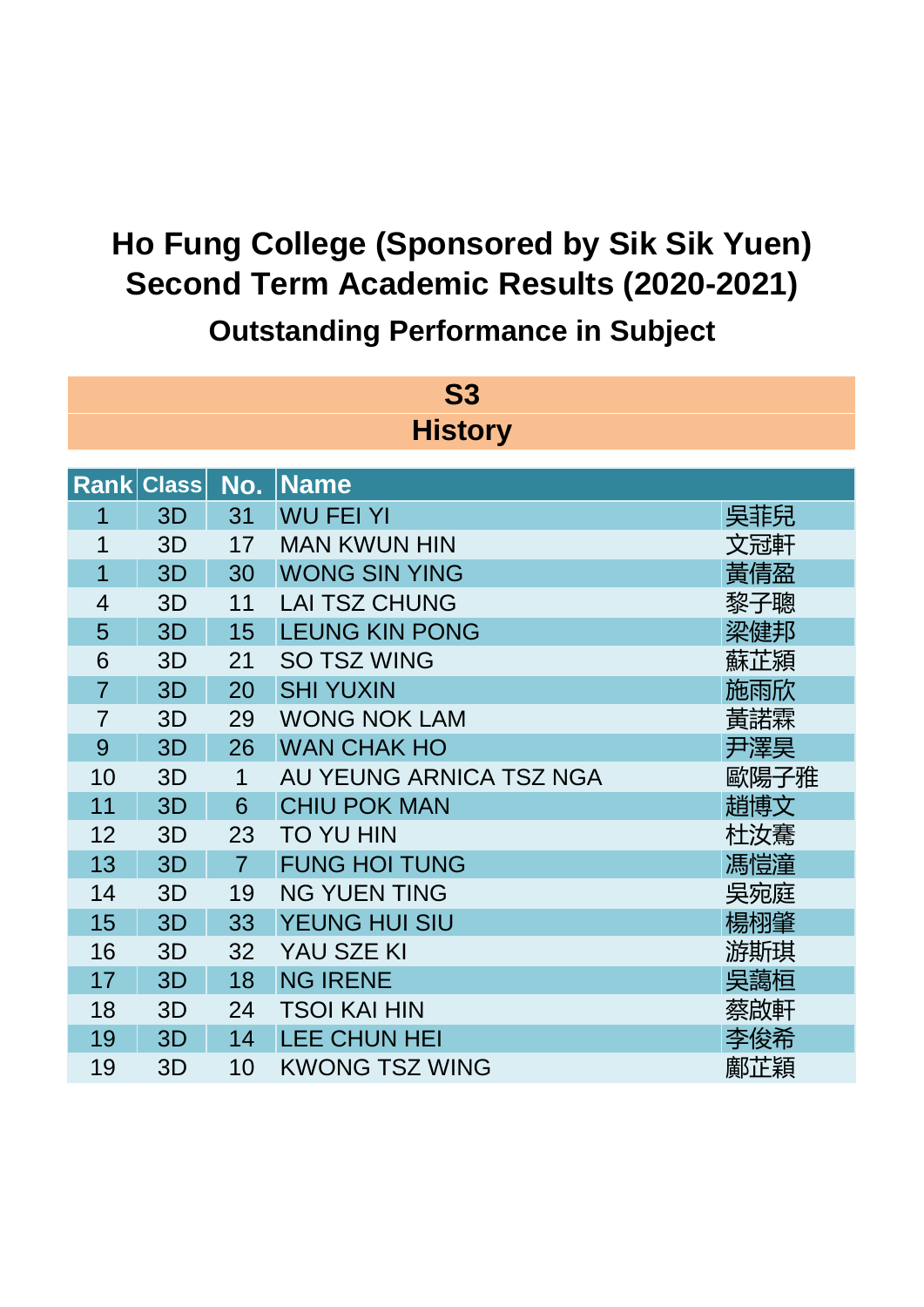| <b>S3</b>      |                   |                |                            |     |  |  |
|----------------|-------------------|----------------|----------------------------|-----|--|--|
| Geography      |                   |                |                            |     |  |  |
|                | <b>Rank Class</b> | No.            | <b>Name</b>                |     |  |  |
| 1              | 3D                | 17             | <b>MAN KWUN HIN</b>        | 文冠軒 |  |  |
| $\overline{2}$ | 3D                | 31             | <b>WU FEI YI</b>           | 吳菲兒 |  |  |
| 3              | 3D                | 24             | <b>TSOI KAI HIN</b>        | 蔡啟軒 |  |  |
| $\overline{4}$ | 3B                | 9              | <b>CHIU YIN HO KIM</b>     | 趙彥豪 |  |  |
| 5              | 3D                | 18             | <b>NG IRENE</b>            | 吳藹桓 |  |  |
| 6              | 3D                | 16             | <b>LIN LIANGWEI</b>        | 林良偉 |  |  |
| 6              | 3D                | 15             | <b>LEUNG KIN PONG</b>      | 梁健邦 |  |  |
| 6              | 3D                | 21             | <b>SO TSZ WING</b>         | 蘇芷潁 |  |  |
| 9              | 3D                | 6              | <b>CHIU POK MAN</b>        | 趙博文 |  |  |
| 10             | 3D                | 30             | <b>WONG SIN YING</b>       | 黃倩盈 |  |  |
| 11             | 3D                | 26             | <b>WAN CHAK HO</b>         | 尹澤昊 |  |  |
| 12             | 3D                | 29             | <b>WONG NOK LAM</b>        | 黃諾霖 |  |  |
| 13             | 3D                | 12             | <b>LAU MAN CHING</b>       | 劉敏澄 |  |  |
| 13             | 3D                | 20             | <b>SHI YUXIN</b>           | 施雨欣 |  |  |
| 15             | 3A                | 20             | <b>NG HEI MAN MICHELLE</b> | 伍晞文 |  |  |
| 16             | 3C                | 14             | <b>LEE HOI HEI BRIAN</b>   | 李鎧稀 |  |  |
| 16             | 3C                | $\overline{7}$ | <b>CHIU CHUN YIN</b>       | 趙俊彥 |  |  |
| 18             | 3D                | $\overline{4}$ | <b>CHEUNG TSZ YING</b>     | 張梓縈 |  |  |
| 19             | 3D                | 27             | <b>WANG XI</b>             | 王晞  |  |  |
| 19             | 3D                | 5              | <b>CHIM HON HEI</b>        | 詹瀚熹 |  |  |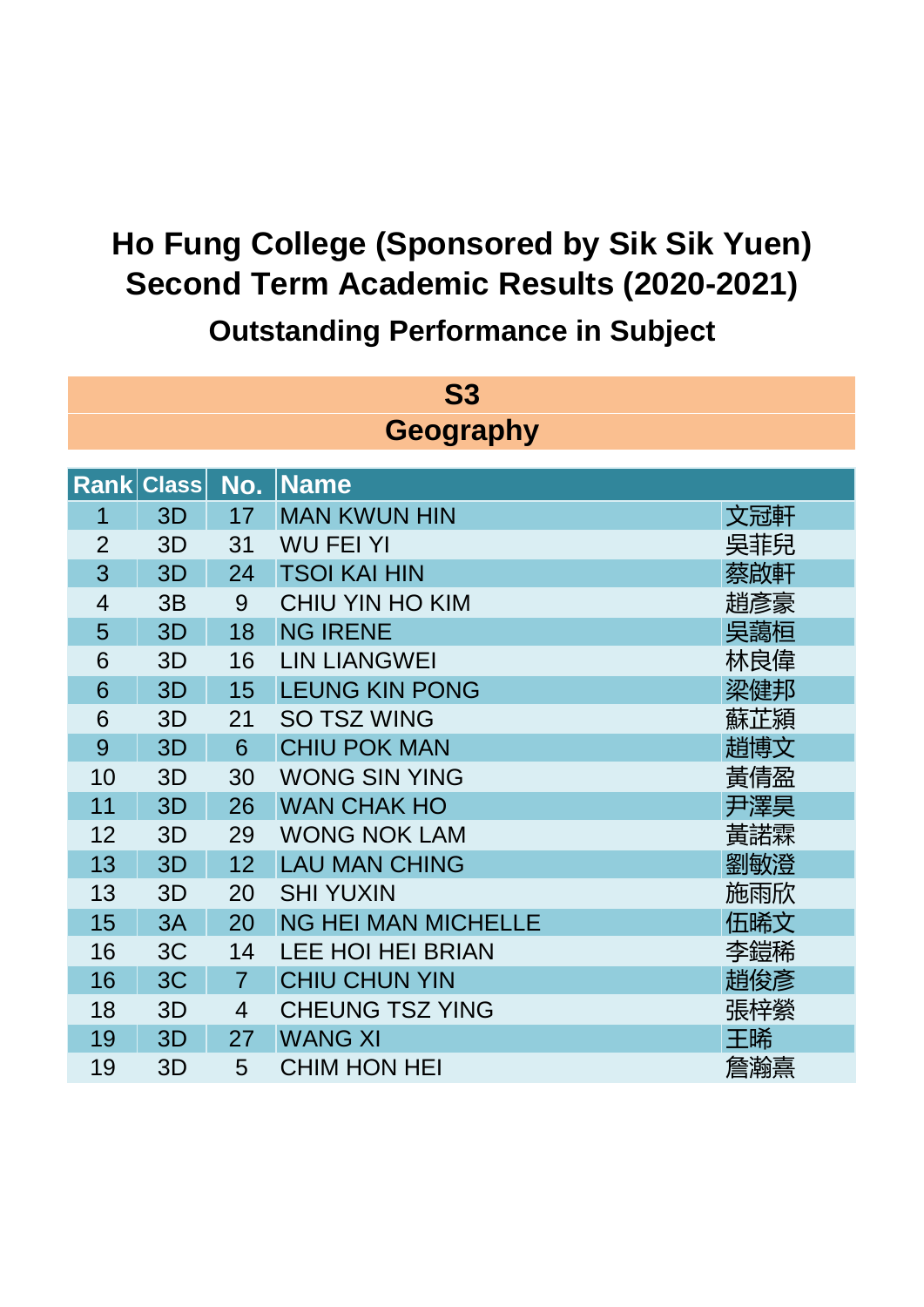**S3 Rank Class No.** 1 3D 17 MAN KWUN HIN 2000 2000 文冠軒 2 3D 31 WU FEI YI 吴菲兒 3 3D 27 WANG XI 王晞 4 3D 29 WONG NOK LAM 黃諾霖 5 3D 30 WONG SIN YING 黃倩盈 6 3D 32 YAU SZE KI 游斯琪 7 3D 6 CHIU POK MAN 2000 1000 1000 111 封博文 8 3D 18 NG IRENE 吴藹桓 9 3D 10 KWONG TSZ WING 20 20 20 20 10 10 KWONG TSZ WING 10 3D 16 LIN LIANGWEI 2000 2000 林良偉 11 3A 26 TSUI CHEUK NAM 20 20 20 0 0 0 0 1 余卓楠 12 3D 15 LEUNG KIN PONG 梁健邦 13 3D 20 SHI YUXIN 施雨欣 13 3D 21 SO TSZ WING 蘇芷潁 15 3D 4 CHEUNG TSZ YING 2000 2000 00 張梓縈 16 3D 22 TAM KA KI 譚嘉琪 16 3D 11 LAI TSZ CHUNG 2000 2000 2000 黎子聰 18 3B 1 CHAN CHAK FAN 陳澤勛 19 3D 23 TO YU HIN And The Total Transit Transit Transit Transit Transit Transit T 20 3D 24 TSOI KAI HIN 20 本慈的軒 **Name Economics and Accounting**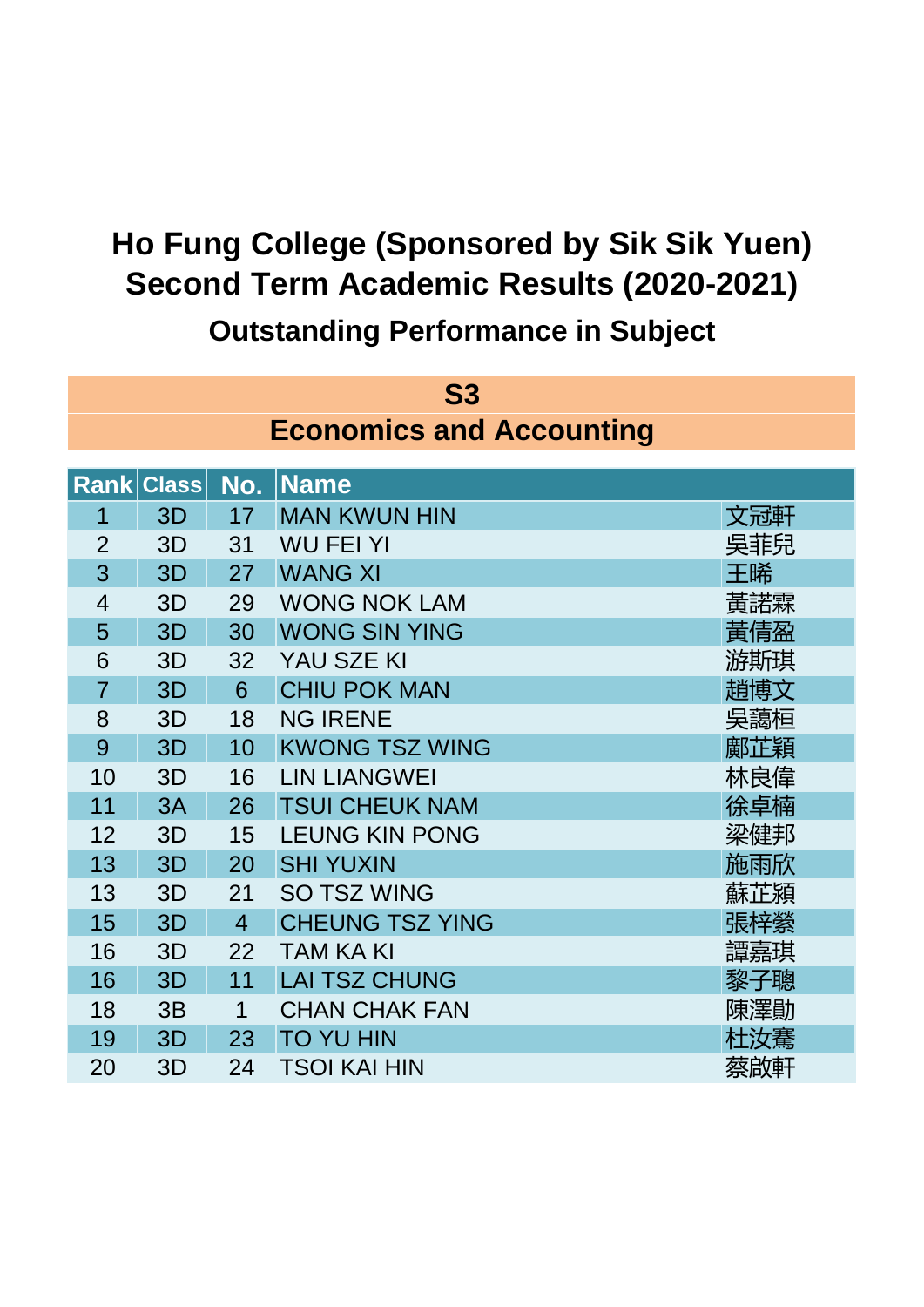**S3 Rank Class No.** 1 3D 29 WONG NOK LAM 黃諾霖 2 3D 30 WONG SIN YING 黃倩盈 3 3A 23 NG TSZ YU 20 20 20 20 21 22 22 23 24 25 26 27 27 28 29 20 21 22 22 23 24 25 26 27 27 27 27 27 27 27 27 4 3D 17 MAN KWUN HIN 文冠軒 5 3D 18 NG IRENE 2000 2000 2000 吴藹桓 6 3D 27 WANG XI 王晞 7 3D 16 LIN LIANGWEI 林良偉 8 3D 15 LEUNG KIN PONG インファイル 梁健邦 9 3D 24 TSOI KAI HIN 2008 2009 12:00 秦啟軒 9 3B 9 CHIU YIN HO KIM 趙彥豪 11 3D 6 CHIU POK MAN 2000 2000 11 封博文 12 3D 23 TO YU HIN 杜汝騫 13 3D 11 LAI TSZ CHUNG TELERATION TAG 聚子聰 14 3D 22 TAM KA KI 譚嘉琪 15 3D 31 WU FEI YI 吴菲兒 16 3C 22 PONG HAU YING 龐巧盈 17 3D 14 LEE CHUN HEI 李俊希 18 3D 5 CHIM HON HEI 詹瀚熹 19 3D 33 YEUNG HUI SIU 楊栩肇 20 3D 26 WAN CHAK HO 尹澤昊 **Name Computer and Technology**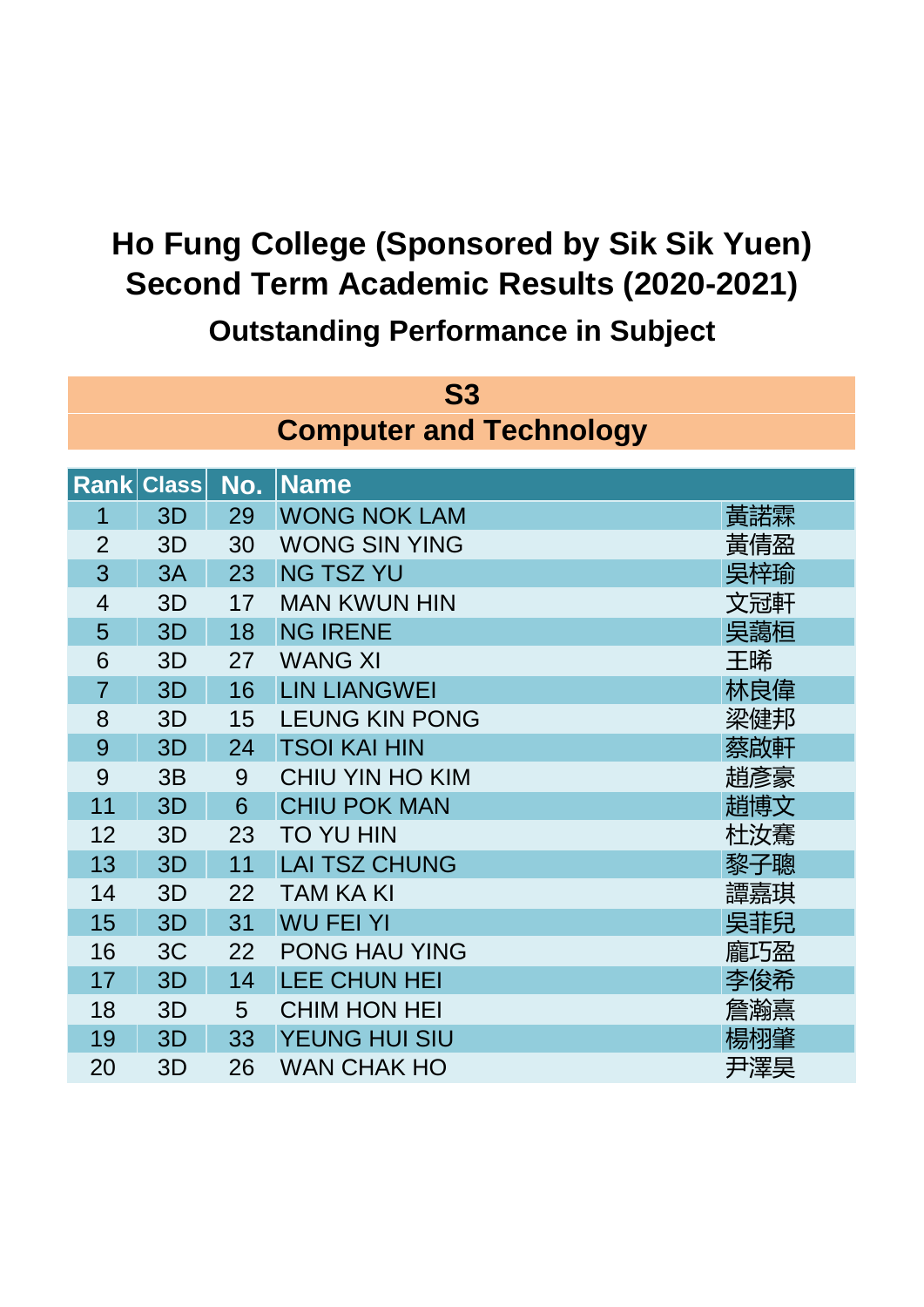| <b>S3</b><br><b>Putonghua</b> |                   |                |                       |     |  |
|-------------------------------|-------------------|----------------|-----------------------|-----|--|
|                               | <b>Rank Class</b> | No.            | <b>Name</b>           |     |  |
| 1                             | 3D                | 27             | <b>WANG XI</b>        | 王晞  |  |
| $\overline{2}$                | 3A                | 31             | <b>YE XIAOCHEN</b>    | 叶晓晨 |  |
| 3                             | 3D                | 32             | YAU SZE KI            | 游斯琪 |  |
| $\overline{4}$                | 3D                | 20             | <b>SHI YUXIN</b>      | 施雨欣 |  |
| 5                             | 3A                | 15             | <b>LAM KA KEI</b>     |     |  |
| 6                             |                   |                | <b>LIU XIN BING</b>   | 林嘉琪 |  |
|                               | 3B                | 21             |                       | 劉心冰 |  |
| $\overline{7}$                | 3D                | 31             | <b>WU FEI YI</b>      | 吳菲兒 |  |
| 8                             | 3C                | $\mathbf 1$    | <b>CHAN CHOI YIN</b>  | 陳茝妍 |  |
| 9                             | 3A                | 18             | <b>LEUNG KAI SUM</b>  | 梁佳芯 |  |
| 10                            | 3D                | 16             | <b>LIN LIANGWEI</b>   | 林良偉 |  |
| 10                            | 3D                | $\overline{2}$ | <b>CHAN TSZ YAN</b>   | 陳芷茵 |  |
| 12                            | 3D                | 30             | <b>WONG SIN YING</b>  | 黃倩盈 |  |
| 13                            | 3A                | 19             | <b>LI MAN TIK</b>     | 李文迪 |  |
| 14                            | 3C                | 13             | <b>LEE CHEUK TUNG</b> | 李芍瞳 |  |
| 15                            | 3A                | 11             | <b>HO SUM YIN</b>     | 何心言 |  |
| 16                            | 3A                | 9              | <b>FONG CHING YAN</b> | 方婧欣 |  |
| 17                            | 3D                | 14             | LEE CHUN HEI          | 李俊希 |  |
| 18                            | 3D                | 21             | <b>SO TSZ WING</b>    | 蘇芷潁 |  |
| 19                            | 3D                | 13             | <b>LEE BOKI</b>       | 李寶琦 |  |
| 19                            | 3D                | 25             | <b>TSOI LAI MAN</b>   | 蔡麗文 |  |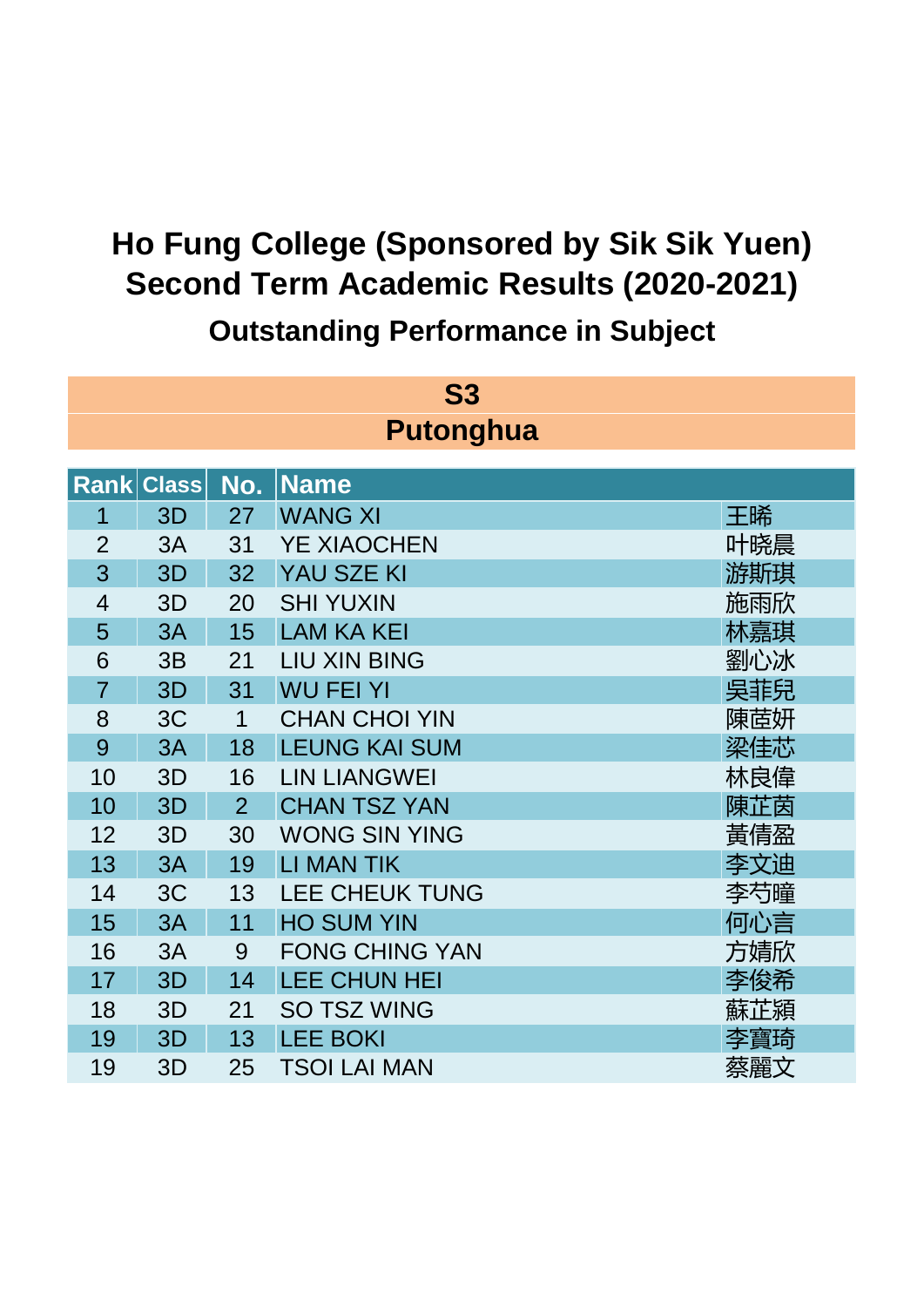| <b>S3</b>          |                   |                |                            |     |  |  |
|--------------------|-------------------|----------------|----------------------------|-----|--|--|
| <b>Visual Arts</b> |                   |                |                            |     |  |  |
|                    | <b>Rank Class</b> | No.            | <b>Name</b>                |     |  |  |
| 1                  | 3A                | $\overline{7}$ | <b>CHOW PUI KEI</b>        | 鄒佩祺 |  |  |
| $\overline{2}$     | 3D                | 32             | YAU SZE KI                 | 游斯琪 |  |  |
| 3                  | 3A                | 32             | YEUNG HO YEE               | 楊可頤 |  |  |
| $\overline{4}$     | 3A                | $\overline{4}$ | <b>CHAU TSZ CHING</b>      | 周芷晴 |  |  |
| $\overline{4}$     | 3D                | 30             | <b>WONG SIN YING</b>       | 黃倩盈 |  |  |
| 6                  | 3D                | 13             | <b>LEE BOKI</b>            | 李寶琦 |  |  |
| $\overline{7}$     | 3B                | 26             | <b>WONG CHEUK YING</b>     | 黃婥凝 |  |  |
| 8                  | 3A                | 23             | <b>NG TSZ YU</b>           | 吳梓瑜 |  |  |
| 8                  | 3A                | 30             | <b>YE WAI YEE</b>          | 葉蕙儀 |  |  |
| 8                  | 3D                | 21             | <b>SO TSZ WING</b>         | 蘇芷潁 |  |  |
| 11                 | 3D                | 12             | <b>LAU MAN CHING</b>       | 劉敏澄 |  |  |
| 12                 | 3B                | 15             | <b>LAW NGA HEI CYNTHIA</b> | 羅雅烯 |  |  |
| 13                 | 3B                | $\overline{1}$ | <b>CHAN CHAK FAN</b>       | 陳澤勛 |  |  |
| 13                 | 3C                | 21             | <b>MAK HIU TUNG</b>        | 麥曉桐 |  |  |
| 15                 | 3D                | 26             | <b>WAN CHAK HO</b>         | 尹澤昊 |  |  |
| 15                 | 3A                | 3              | <b>CHAN WAN HEI</b>        | 陳蘊熙 |  |  |
| 17                 | 3C                | 23             | <b>SHAO YUK SHAN</b>       | 邵毓珊 |  |  |
| 18                 | 3D                | 16             | <b>LIN LIANGWEI</b>        | 林良偉 |  |  |
| 18                 | 3A                | 18             | <b>LEUNG KAI SUM</b>       | 梁佳芯 |  |  |
| 18                 | 3D                | 9              | <b>IP SIN HANG</b>         | 葉善衡 |  |  |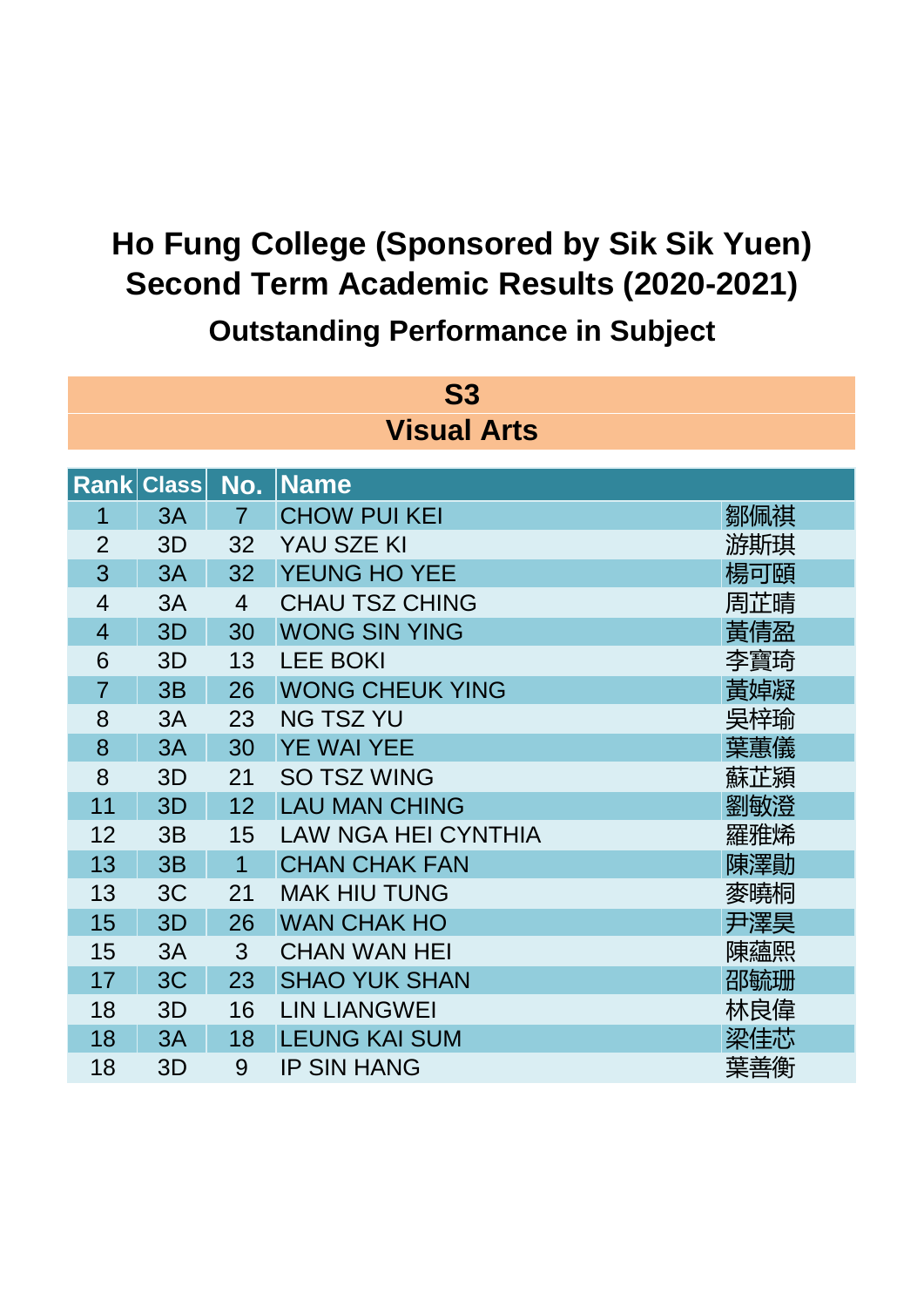| <b>S3</b>                         |                   |                |                          |     |  |
|-----------------------------------|-------------------|----------------|--------------------------|-----|--|
| <b>Physical Education Lessons</b> |                   |                |                          |     |  |
|                                   |                   |                |                          |     |  |
|                                   | <b>Rank Class</b> | No.            | Name                     |     |  |
| 1                                 | 3D                | 18             | <b>NG IRENE</b>          | 吳藹桓 |  |
| $\overline{2}$                    | 3D                | 11             | <b>LAI TSZ CHUNG</b>     | 黎子聰 |  |
| 3                                 | 3D                | 12             | <b>LAU MAN CHING</b>     | 劉敏澄 |  |
| 3                                 | 3D                | 29             | <b>WONG NOK LAM</b>      | 黃諾霖 |  |
| 5                                 | 3D                | 32             | <b>YAU SZE KI</b>        | 游斯琪 |  |
| 6                                 | 3D                | 9              | <b>IP SIN HANG</b>       | 葉善衡 |  |
| $\overline{7}$                    | 3D                | 14             | <b>LEE CHUN HEI</b>      | 李俊希 |  |
| 8                                 | 3D                | 16             | <b>LIN LIANGWEI</b>      | 林良偉 |  |
| 9                                 | 3D                | 8              | <b>FUNG PAK LONG</b>     | 馮柏朗 |  |
| 10                                | 3D                | 26             | <b>WAN CHAK HO</b>       | 尹澤昊 |  |
| 10                                | 3D                | 33             | <b>YEUNG HUI SIU</b>     | 楊栩肇 |  |
| 12                                | 3D                | 27             | <b>WANG XI</b>           | 王晞  |  |
| 13                                | 3C                | $\overline{1}$ | <b>CHAN CHOI YIN</b>     | 陳茝妍 |  |
| 14                                | 3D                | $\overline{7}$ | <b>FUNG HOI TUNG</b>     | 馮愷潼 |  |
| 15                                | 3D                | 5              | <b>CHIM HON HEI</b>      | 詹瀚熹 |  |
| 15                                | 3D                | 22             | <b>TAM KA KI</b>         | 譚嘉琪 |  |
| 17                                | 3D                | 24             | <b>TSOI KAI HIN</b>      | 蔡啟軒 |  |
| 18                                | 3A                | 22             | <b>NG SIU TSUN</b>       | 吳兆浚 |  |
| 18                                | 3D                | 19             | <b>NG YUEN TING</b>      | 吳宛庭 |  |
| 18                                | 3C                | 14             | <b>LEE HOI HEI BRIAN</b> | 李鎧稀 |  |
| 18                                | 3D                | 25             | <b>TSOI LAI MAN</b>      | 蔡麗文 |  |
| 18                                | 3D                | 6              | <b>CHIU POK MAN</b>      | 趙博文 |  |
| 18                                | 3D                | 3              | <b>CHAN YUK FAI</b>      | 陳旭輝 |  |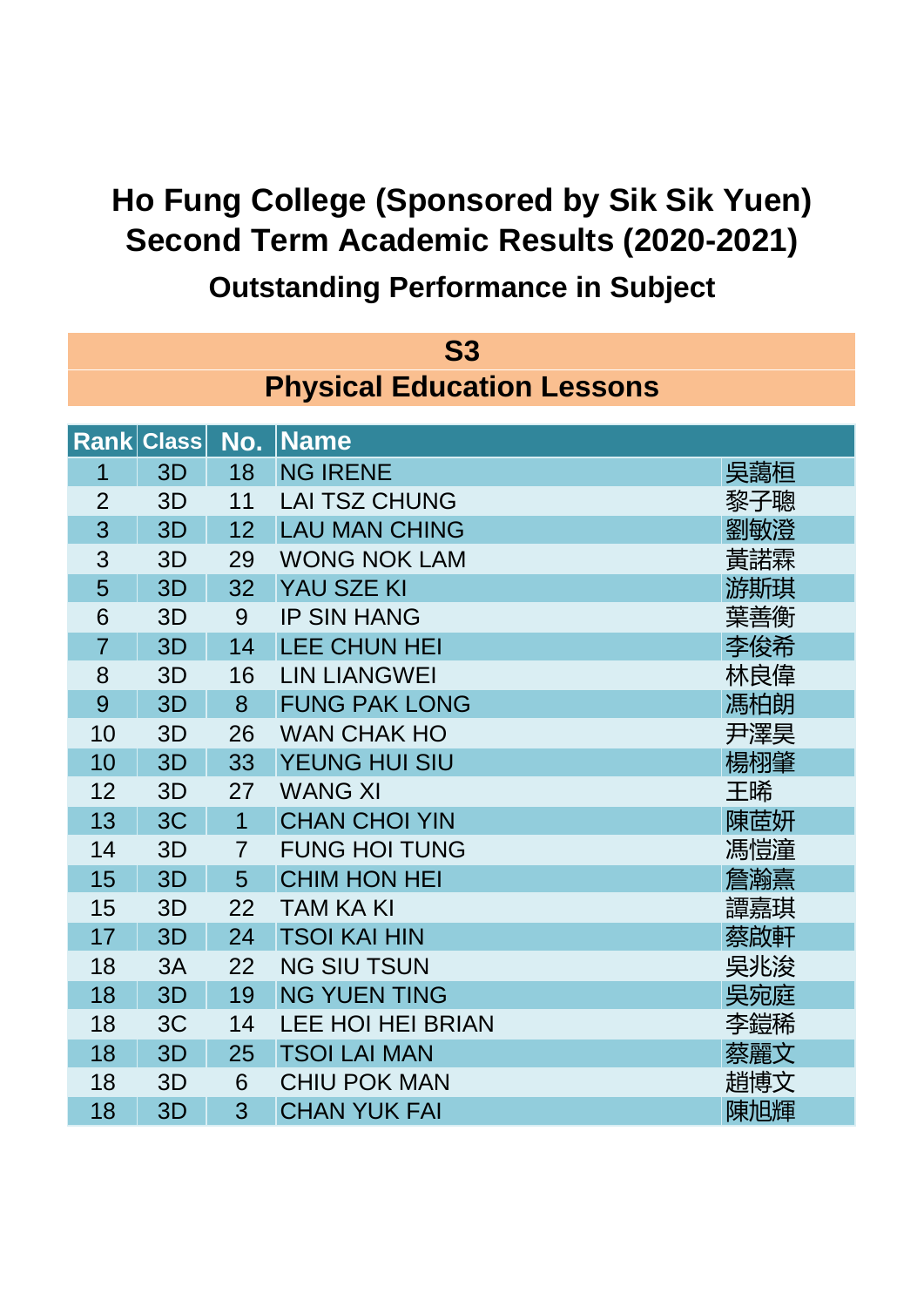| <b>S3</b><br><b>Music</b> |                   |                |                              |      |  |  |
|---------------------------|-------------------|----------------|------------------------------|------|--|--|
|                           | <b>Rank Class</b> | No.            | <b>Name</b>                  |      |  |  |
| 1                         | 3C                | 23             | <b>SHAO YUK SHAN</b>         | 邵毓珊  |  |  |
| $\overline{2}$            | 3D                | 18             | <b>NG IRENE</b>              | 吳藹桓  |  |  |
| 3                         | 3D                | $\overline{7}$ | <b>FUNG HOI TUNG</b>         | 馮愷潼  |  |  |
| 3                         | 3D                | 30             | <b>WONG SIN YING</b>         | 黃倩盈  |  |  |
| 5                         | 3D                | 21             | <b>SO TSZ WING</b>           | 蘇芷潁  |  |  |
| 6                         | 3A                | 23             | <b>NG TSZ YU</b>             | 吳梓瑜  |  |  |
| 6                         | 3D                | 17             | <b>MAN KWUN HIN</b>          | 文冠軒  |  |  |
| 6                         | 3D                | 22             | <b>TAM KA KI</b>             | 譚嘉琪  |  |  |
| 9                         | 3C                | $\overline{1}$ | <b>CHAN CHOI YIN</b>         | 陳茝妍  |  |  |
| 10                        | 3D                | 16             | <b>LIN LIANGWEI</b>          | 林良偉  |  |  |
| 10                        | 3B                | 25             | <b>SHUM MING HEI MATTHEW</b> | 沈銘浠  |  |  |
| 12                        | 3D                | 19             | <b>NG YUEN TING</b>          | 吳宛庭  |  |  |
| 12                        | 3D                | $\overline{1}$ | AU YEUNG ARNICA TSZ NGA      | 歐陽子雅 |  |  |
| 14                        | 3A                | 26             | <b>TSUI CHEUK NAM</b>        | 徐卓楠  |  |  |
| 14                        | 3C                | 14             | <b>LEE HOI HEI BRIAN</b>     | 李鎧稀  |  |  |
| 14                        | 3D                | 29             | <b>WONG NOK LAM</b>          | 黃諾霖  |  |  |
| 17                        | 3D                | 15             | <b>LEUNG KIN PONG</b>        | 梁健邦  |  |  |
| 18                        | 3D                | 12             | <b>LAU MAN CHING</b>         | 劉敏澄  |  |  |
| 19                        | 3D                | 5              | <b>CHIM HON HEI</b>          | 詹瀚熹  |  |  |
| 20                        | 3C                | 22             | <b>PONG HAU YING</b>         | 龐巧盈  |  |  |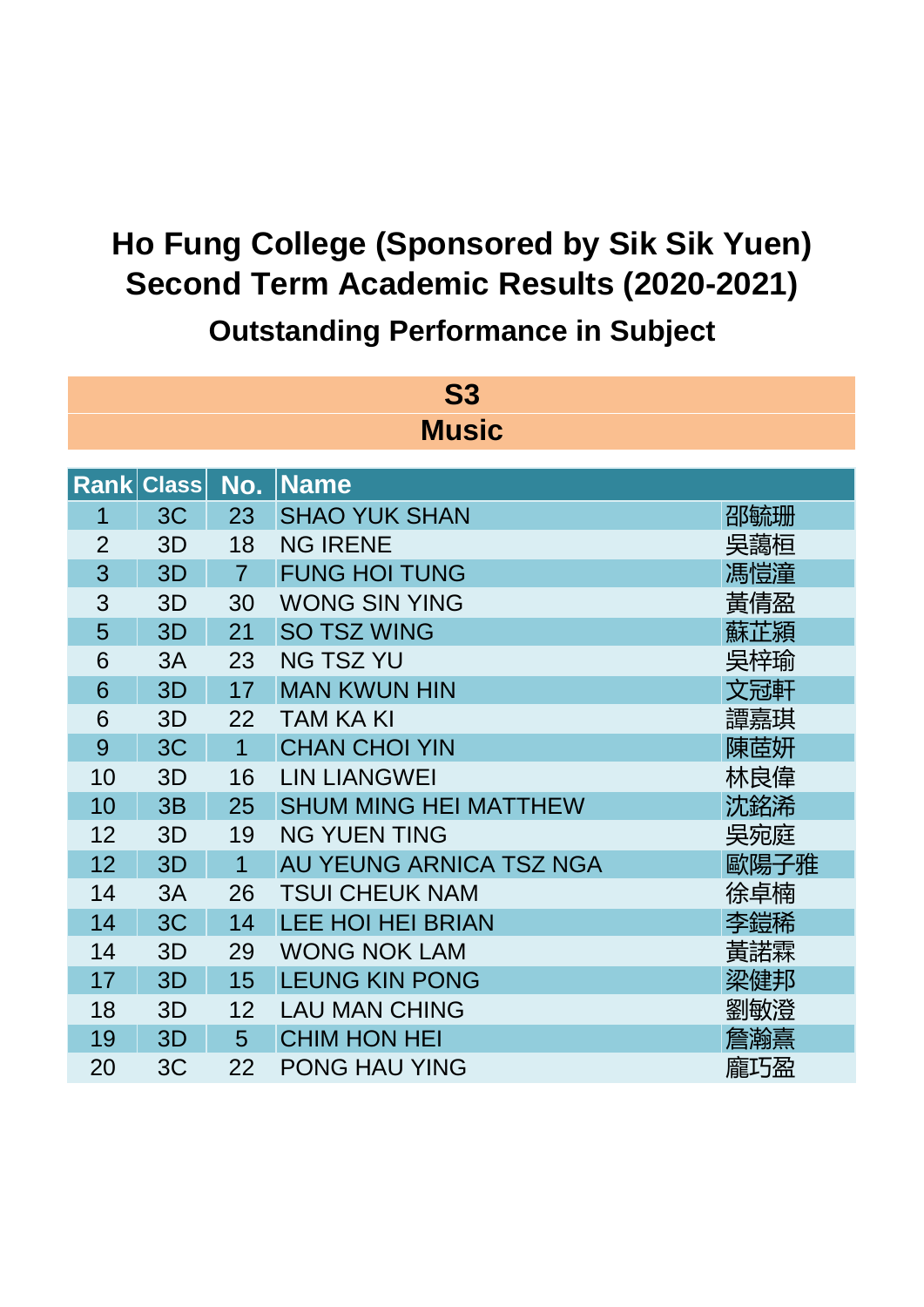| S4                      |                   |     |                         |     |  |  |
|-------------------------|-------------------|-----|-------------------------|-----|--|--|
| <b>Chinese Language</b> |                   |     |                         |     |  |  |
|                         | <b>Rank Class</b> | No. | <b>Name</b>             |     |  |  |
| 1                       | 4 <sub>B</sub>    | 24  | <b>SIU TSZ YIN</b>      | 蕭祉彥 |  |  |
| $\overline{2}$          | 4C                | 19  | <b>LIANG KA KI</b>      | 梁嘉淇 |  |  |
| 3                       | 4C                | 20  | LUI UEN YU MICHELLE     | 呂宛渝 |  |  |
| $\overline{4}$          | 4C                | 25  | <b>TSANG PUI YAN</b>    | 曾珮欣 |  |  |
| 5                       | 4 <sub>B</sub>    | 23  | POK WAN YIU             | 卜蘊瑤 |  |  |
| 6                       | 4A                | 25  | <b>WONG TSZ YEUNG</b>   | 黃子洋 |  |  |
| $\overline{7}$          | 4A                | 20  | <b>TSE HIU CHING</b>    | 謝曉晴 |  |  |
| 8                       | 4A                | 22  | <b>WANG KAIQIAN</b>     | 王凱茜 |  |  |
| 9                       | 4 <sub>B</sub>    | 15  | <b>LEE TSZ HIM</b>      | 李梓謙 |  |  |
| 10                      | 4D                | 12  | <b>LEE PUI KI</b>       | 李佩琪 |  |  |
| 11                      | 4 <sub>B</sub>    | 5   | <b>CHING CHING</b>      | 程晴  |  |  |
| 12                      | 4C                | 34  | <b>YU KONG ON</b>       | 俞港安 |  |  |
| 13                      | 4D                | 13  | <b>LEE TSZ YU</b>       | 李芷瑜 |  |  |
| 14                      | 4D                | 17  | LI SZE YAT              | 李思逸 |  |  |
| 15                      | 4C                | 32  | <b>WU YANTING</b>       | 吳艷婷 |  |  |
| 15                      | 4A                | 21  | <b>TSOI HIU KEI</b>     | 蔡曉淇 |  |  |
| 17                      | 4D                | 26  | <b>SIU WAI YIN</b>      | 邵慧言 |  |  |
| 18                      | 4A                | 10  | <b>HUANG CHING YUET</b> | 黃婧玥 |  |  |
| 19                      | 4C                | 5   | <b>FONG WAI HUEN</b>    | 方瑋菅 |  |  |
| 20                      | 4B                | 27  | <b>TONG KA KI</b>       | 唐嘉琪 |  |  |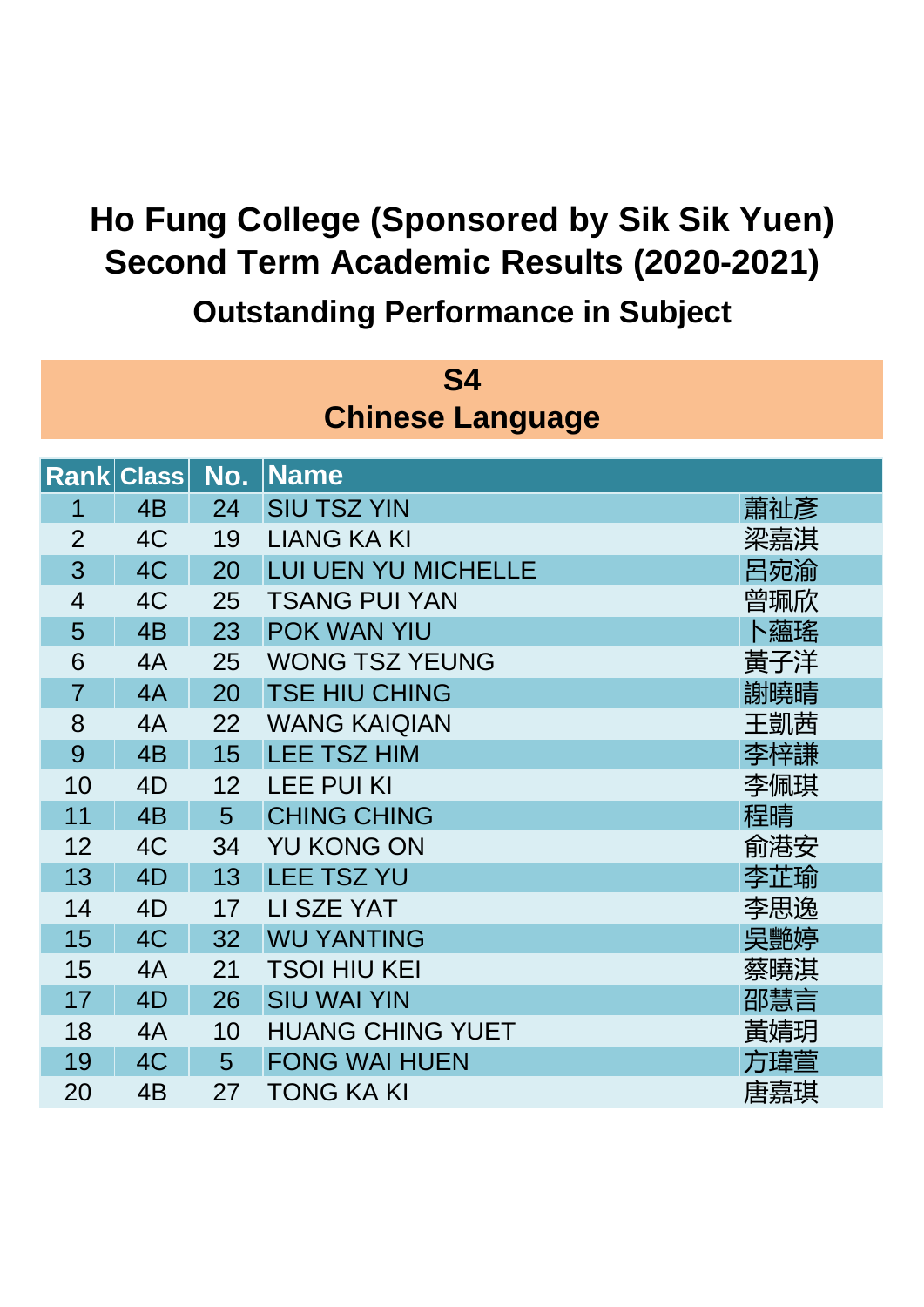| S4             |                   |                |                              |     |  |  |  |
|----------------|-------------------|----------------|------------------------------|-----|--|--|--|
|                |                   |                | <b>English Language</b>      |     |  |  |  |
|                |                   |                |                              |     |  |  |  |
|                | <b>Rank Class</b> | No.            | <b>Name</b>                  |     |  |  |  |
| 1              | 4 <sub>B</sub>    | 24             | <b>SIU TSZ YIN</b>           | 蕭祉彥 |  |  |  |
| $\overline{2}$ | 4 <sub>B</sub>    | 23             | POK WAN YIU                  | 卜蘊瑤 |  |  |  |
| 3              | 4C                | 24             | <b>TAM TIK LONG</b>          | 譚迪朗 |  |  |  |
| $\overline{4}$ | 4D                | 12             | <b>LEE PUI KI</b>            | 李佩琪 |  |  |  |
| 5              | 4D                | 13             | <b>LEE TSZ YU</b>            | 李芷瑜 |  |  |  |
| 6              | 4B                | 5              | <b>CHING CHING</b>           | 程晴  |  |  |  |
| $\overline{7}$ | 4C                | 11             | <b>LAU YUE TUNG MICHAEL</b>  | 劉裕冬 |  |  |  |
| 8              | 4D                | $\overline{4}$ | <b>FUNG HOK YEUNG</b>        | 馮學洋 |  |  |  |
| 9              | 4C                | 31             | <b>WONG WAI CHING</b>        | 王蔚晴 |  |  |  |
| 10             | 4C                | 1              | <b>AU KA YUNG</b>            | 區嘉容 |  |  |  |
| 11             | 4C                | 15             | <b>LEUNG CHING MAN</b>       | 梁靜敏 |  |  |  |
| 12             | 4B                | 29             | <b>TSE WAN CHI</b>           | 謝尹智 |  |  |  |
| 13             | 4C                | 12             | <b>LEE LOK HAY</b>           | 李珞希 |  |  |  |
| 14             | 4D                | 20             | <b>NG PAK HEI</b>            | 吳伯熹 |  |  |  |
| 15             | 4D                | 30             | <b>TUNG WANG YU</b>          | 童泓宇 |  |  |  |
| 16             | 4C                | 19             | <b>LIANG KA KI</b>           | 梁嘉淇 |  |  |  |
| 17             | 4A                | 12             | <b>HUNG KIN HANG</b>         | 孔健行 |  |  |  |
| 18             | 4C                | 17             | <b>LEUNG TSZ HIM DOMINIC</b> | 梁子謙 |  |  |  |
| 19             | 4D                | 15             | <b>LEUNG SUM KIU</b>         | 梁心蕎 |  |  |  |
| 19             | 4A                | 25             | <b>WONG TSZ YEUNG</b>        | 黃子洋 |  |  |  |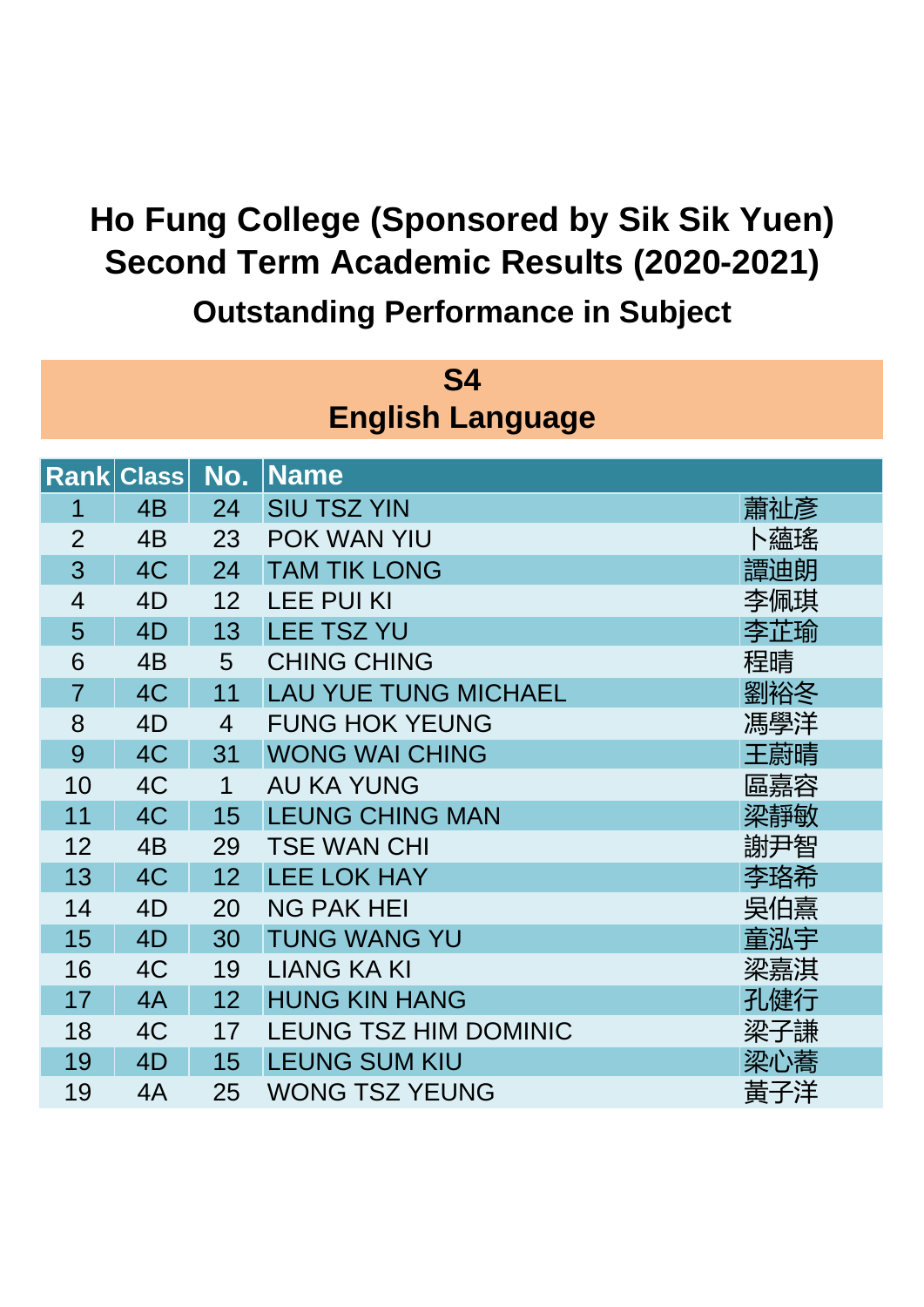| <b>S4</b>                            |                |                |                              |     |  |  |  |
|--------------------------------------|----------------|----------------|------------------------------|-----|--|--|--|
| <b>Mathematics (Compulsory Part)</b> |                |                |                              |     |  |  |  |
| <b>Rank Class</b>                    |                |                |                              |     |  |  |  |
|                                      |                | No.            | <b>Name</b>                  |     |  |  |  |
| 1                                    | 4D             | 13             | <b>LEE TSZ YU</b>            | 李芷瑜 |  |  |  |
| $\overline{2}$                       | 4D             | 15             | <b>LEUNG SUM KIU</b>         | 梁心蕎 |  |  |  |
| 3                                    | 4D             | 12             | <b>LEE PUI KI</b>            | 李佩琪 |  |  |  |
| $\overline{4}$                       | 4B             | 24             | <b>SIU TSZ YIN</b>           | 蕭祉彥 |  |  |  |
| 5                                    | 4C             | 25             | <b>TSANG PUI YAN</b>         | 曾珮欣 |  |  |  |
| 6                                    | 4A             | 9              | <b>GURUNG ALINA</b>          | 顧樂怡 |  |  |  |
| $\overline{7}$                       | 4 <sub>B</sub> | 23             | POK WAN YIU                  | 卜蘊瑤 |  |  |  |
| 8                                    | 4D             | 29             | <b>TSUI CHING HO</b>         | 崔政浩 |  |  |  |
| 9                                    | 4D             | 30             | <b>TUNG WANG YU</b>          | 童泓宇 |  |  |  |
| 10                                   | 4D             | 8              | <b>LAM YUI ON</b>            | 林睿安 |  |  |  |
| 11                                   | 4D             | 5              | <b>HA KWOK HANG</b>          | 夏國衡 |  |  |  |
| 12                                   | 4A             | 30             | <b>ZHAO YIQI</b>             | 趙意淇 |  |  |  |
| 13                                   | 4D             | $\overline{7}$ | <b>LAI CHI KIN</b>           | 黎子健 |  |  |  |
| 14                                   | 4C             | 17             | <b>LEUNG TSZ HIM DOMINIC</b> | 梁子謙 |  |  |  |
| 15                                   | 4D             | $\overline{4}$ | <b>FUNG HOK YEUNG</b>        | 馮學洋 |  |  |  |
| 16                                   | 4A             | 25             | <b>WONG TSZ YEUNG</b>        | 黃子洋 |  |  |  |
| 17                                   | 4D             | 9              | <b>LAU KA CHUN</b>           | 劉嘉俊 |  |  |  |
| 18                                   | 4D             | 31             | <b>YIM WUI KIN</b>           | 嚴匯健 |  |  |  |
| 19                                   | 4B             | 29             | <b>TSE WAN CHI</b>           | 謝尹智 |  |  |  |
| 20                                   | 4C             | 16             | <b>LEUNG PUI YING</b>        | 梁沛瀅 |  |  |  |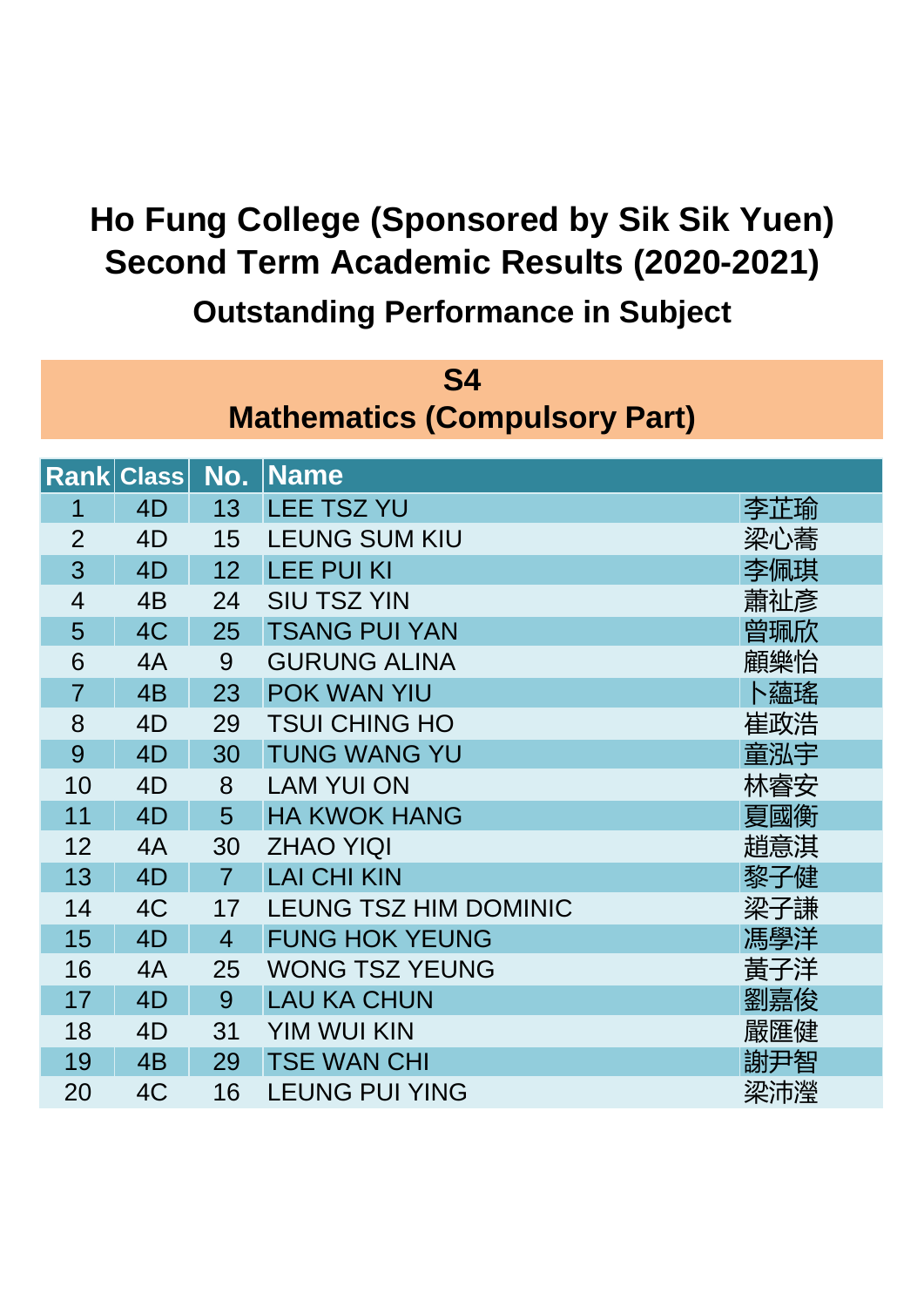| S4             |                     |    |                                               |     |  |  |  |
|----------------|---------------------|----|-----------------------------------------------|-----|--|--|--|
|                |                     |    | <b>Mathematics (Extended Part - Module 1)</b> |     |  |  |  |
|                | Rank Class No. Name |    |                                               |     |  |  |  |
|                |                     |    |                                               |     |  |  |  |
| 1              | 4B                  | 24 | <b>SIU TSZ YIN</b>                            | 蕭祉彥 |  |  |  |
| $\mathcal{P}$  | 4A                  | 30 | <b>ZHAO YIQI</b>                              | 趙意淇 |  |  |  |
| 3              | 4B                  | 23 | <b>POK WAN YIU</b>                            | 卜蘊瑤 |  |  |  |
| 4              | 4A                  | 9  | <b>GURUNG ALINA</b>                           | 顧樂怡 |  |  |  |
| 5              | 4C                  | 16 | <b>LEUNG PUI YING</b>                         | 梁沛瀅 |  |  |  |
| 6              | 4A                  | 25 | <b>WONG TSZ YEUNG</b>                         | 黃子洋 |  |  |  |
| $\overline{7}$ | 4B                  | 15 | <b>LEE TSZ HIM</b>                            | 李梓謙 |  |  |  |
| 8              | 4C                  | 14 | <b>LEI YIU LONG</b>                           | 李曜朗 |  |  |  |
| 9              | 4C                  | 17 | <b>LEUNG TSZ HIM DOMINIC</b>                  | 梁子謙 |  |  |  |
| 10             | 4C                  | 30 | <b>WONG PAK HEI</b>                           |     |  |  |  |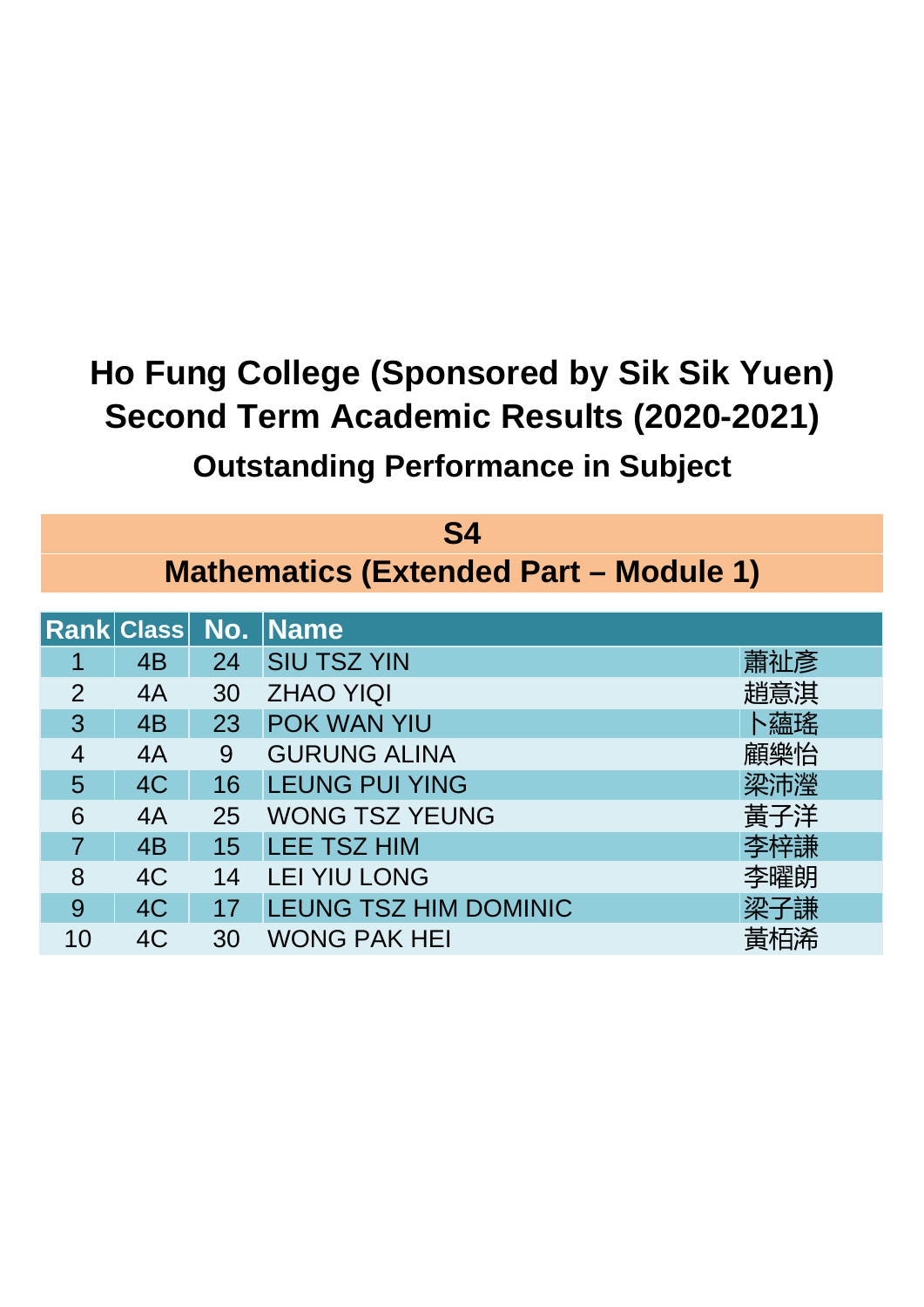| S4             |    |                |                                               |     |  |
|----------------|----|----------------|-----------------------------------------------|-----|--|
|                |    |                | <b>Mathematics (Extended Part - Module 2)</b> |     |  |
|                |    |                | <b>Rank Class No. Name</b>                    |     |  |
| 1              | 4D | 13             | <b>LEE TSZ YU</b>                             | 李芷瑜 |  |
| 2              | 4D | 12             | <b>LEE PUI KI</b>                             | 李佩琪 |  |
| 3              | 4D | 15             | <b>LEUNG SUM KIU</b>                          | 梁心蕎 |  |
| 4              | 4D | 29             | <b>TSUI CHING HO</b>                          | 崔政浩 |  |
| 5              | 4D | $\overline{4}$ | <b>FUNG HOK YEUNG</b>                         | 馮學洋 |  |
| 6              | 4D | 31             | <b>YIM WUI KIN</b>                            | 嚴匯健 |  |
| $\overline{7}$ | 4D | $\overline{7}$ | <b>LAI CHI KIN</b>                            | 黎子健 |  |
| 8              | 4D | 8              | <b>LAM YUI ON</b>                             | 林睿安 |  |
| 9              | 4D | 30             | <b>TUNG WANG YU</b>                           | 童泓宇 |  |
| 10             | 4D | 9              | <b>LAU KA CHUN</b>                            | 劉嘉俊 |  |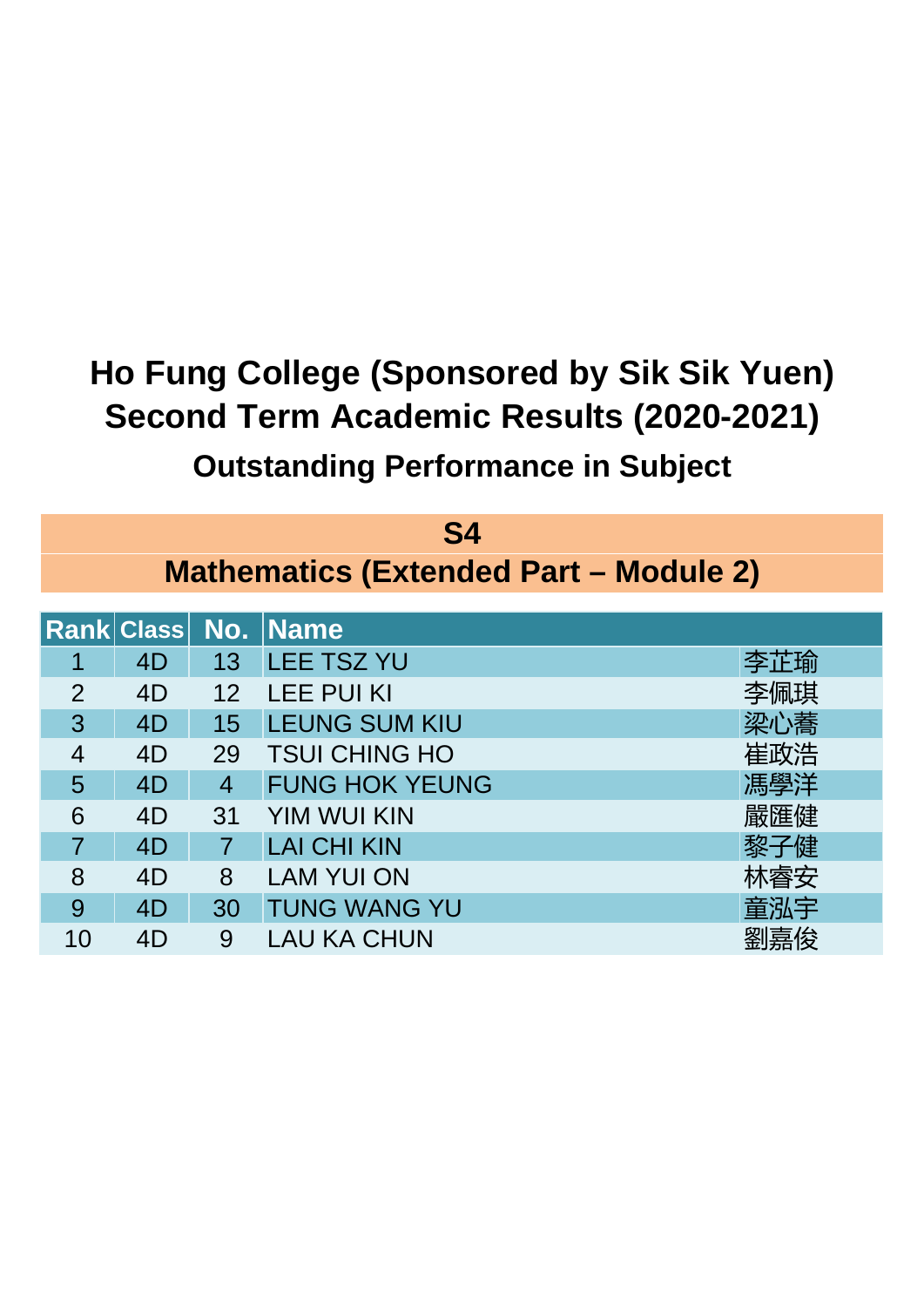| S4                     |                   |     |                       |     |  |  |  |  |
|------------------------|-------------------|-----|-----------------------|-----|--|--|--|--|
| <b>Liberal Studies</b> |                   |     |                       |     |  |  |  |  |
|                        |                   |     |                       |     |  |  |  |  |
|                        | <b>Rank Class</b> | No. | Name                  |     |  |  |  |  |
| 1                      | 4B                | 24  | <b>SIU TSZ YIN</b>    | 蕭祉彥 |  |  |  |  |
| $\overline{2}$         | 4 <sub>B</sub>    | 23  | POK WAN YIU           | 卜蘊瑤 |  |  |  |  |
| 3                      | 4A                | 12  | <b>HUNG KIN HANG</b>  | 孔健行 |  |  |  |  |
| $\overline{4}$         | 4C                | 19  | <b>LIANG KA KI</b>    | 梁嘉淇 |  |  |  |  |
| 5                      | 4C                | 24  | <b>TAM TIK LONG</b>   | 譚迪朗 |  |  |  |  |
| 6                      | 4A                | 21  | <b>TSOI HIU KEI</b>   | 蔡曉淇 |  |  |  |  |
| $\overline{7}$         | 4C                | 33  | <b>WU YI TSAM</b>     | 胡宜沁 |  |  |  |  |
| 8                      | 4D                | 12  | <b>LEE PUI KI</b>     | 李佩琪 |  |  |  |  |
| 9                      | 4D                | 30  | <b>TUNG WANG YU</b>   | 童泓宇 |  |  |  |  |
| 10                     | 4A                | 22  | <b>WANG KAIQIAN</b>   | 王凱茜 |  |  |  |  |
| 11                     | 4 <sub>B</sub>    | 15  | <b>LEE TSZ HIM</b>    | 李梓謙 |  |  |  |  |
| 12                     | 4A                | 20  | <b>TSE HIU CHING</b>  | 謝曉晴 |  |  |  |  |
| 13                     | 4D                | 20  | <b>NG PAK HEI</b>     | 吳伯熹 |  |  |  |  |
| 13                     | 4D                | 13  | <b>LEE TSZ YU</b>     | 李芷瑜 |  |  |  |  |
| 15                     | 4 <sub>B</sub>    | 32  | <b>YU HEI TUNG</b>    | 余熙桐 |  |  |  |  |
| 16                     | 4A                | 25  | <b>WONG TSZ YEUNG</b> | 黃子洋 |  |  |  |  |
| 17                     | 4 <sub>B</sub>    | 5   | <b>CHING CHING</b>    | 程晴  |  |  |  |  |
| 18                     | 4B                | 20  | <b>NG HOI HEI</b>     | 伍鎧希 |  |  |  |  |
| 19                     | 4C                | 5   | <b>FONG WAI HUEN</b>  | 方瑋萱 |  |  |  |  |
| 20                     | 4B                | 10  | <b>LAM LEE TING</b>   | 林莉婷 |  |  |  |  |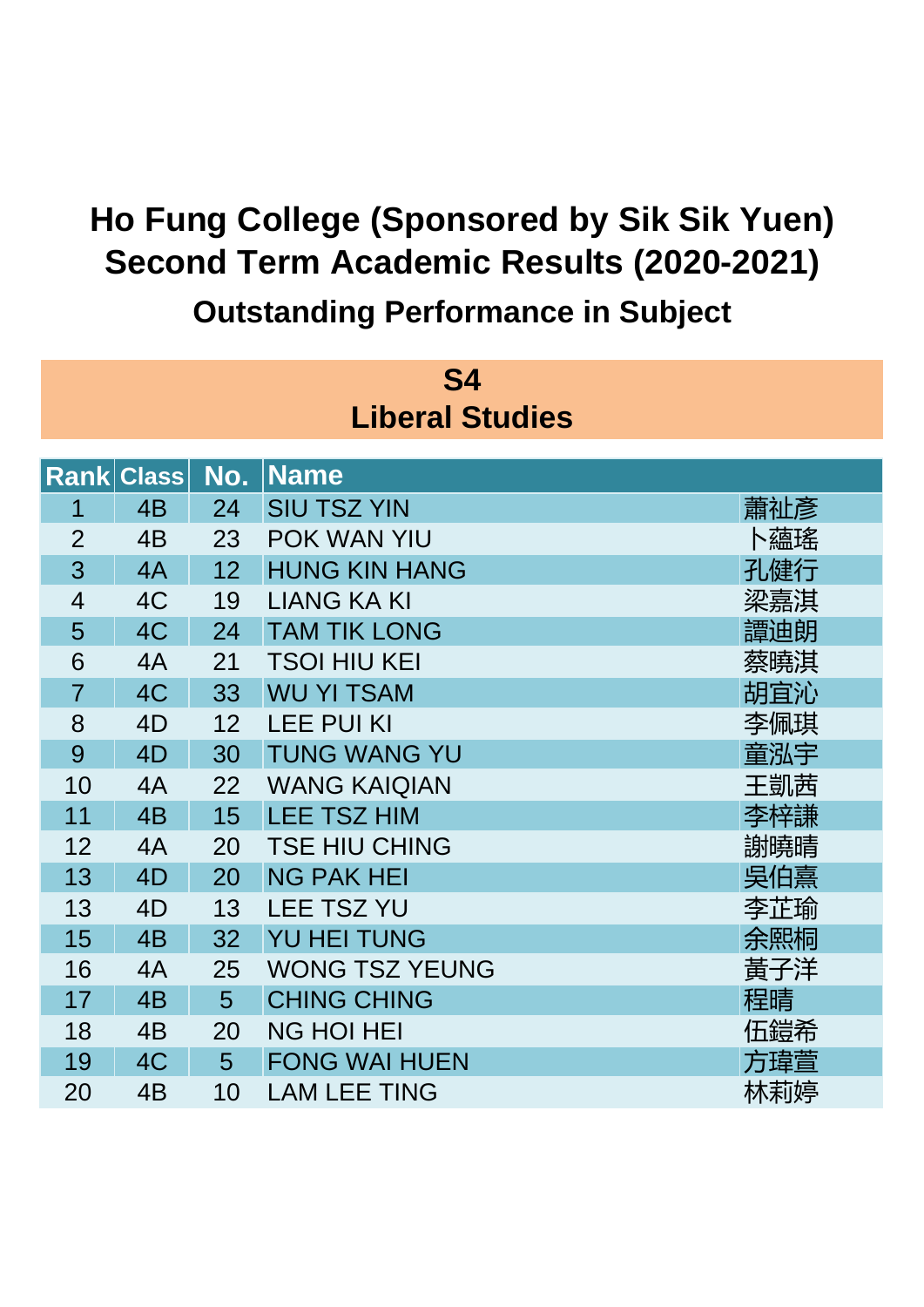| S4             |                            |                |                       |     |  |  |  |
|----------------|----------------------------|----------------|-----------------------|-----|--|--|--|
|                | <b>Physics</b>             |                |                       |     |  |  |  |
|                | <b>Rank Class No. Name</b> |                |                       |     |  |  |  |
|                | 4D                         | 13             | <b>LEE TSZ YU</b>     | 李芷瑜 |  |  |  |
| $\overline{2}$ | 4D                         | 8              | <b>LAM YUI ON</b>     | 林睿安 |  |  |  |
| 3              | 4D                         | 30             | <b>TUNG WANG YU</b>   | 童泓宇 |  |  |  |
| 4              | 4D                         | 12             | <b>LEE PUI KI</b>     | 李佩琪 |  |  |  |
| 5              | 4D                         | $\overline{7}$ | <b>LAI CHI KIN</b>    | 黎子健 |  |  |  |
| 6              | 4C                         | 30             | <b>WONG PAK HEI</b>   | 黃栢浠 |  |  |  |
| $\overline{7}$ | 4D                         | 29             | <b>TSUI CHING HO</b>  | 崔政浩 |  |  |  |
| 8              | 4C                         | 16             | <b>LEUNG PUI YING</b> | 梁沛瀅 |  |  |  |
| 9              | 4D                         | 19             | <b>LO KWAN YUK</b>    | 盧均育 |  |  |  |
| 10             | 4D                         | 4              | <b>FUNG HOK YEUNG</b> | 馮學洋 |  |  |  |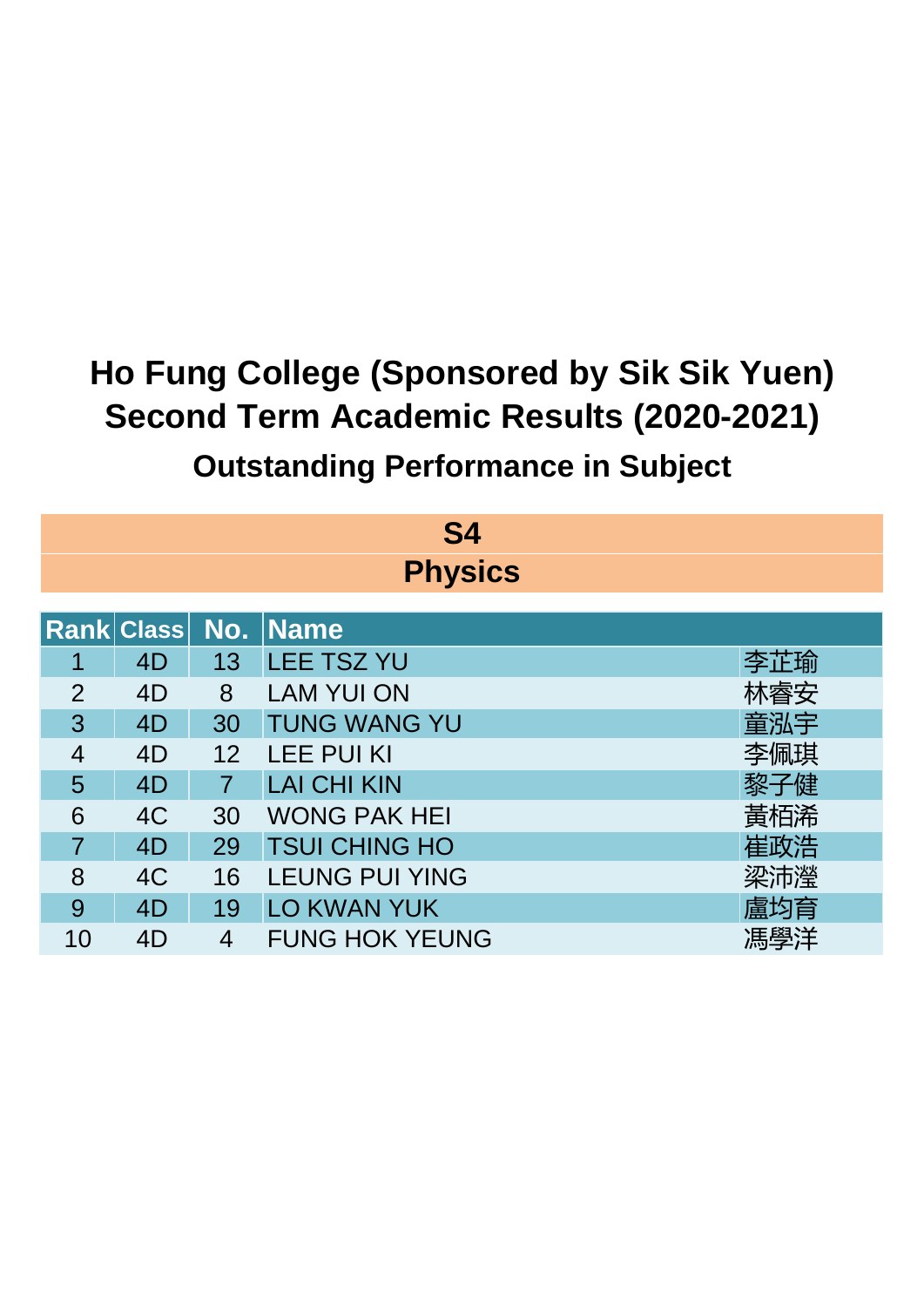| S4             |                  |    |                              |     |  |  |  |
|----------------|------------------|----|------------------------------|-----|--|--|--|
|                | <b>Chemistry</b> |    |                              |     |  |  |  |
|                |                  |    |                              |     |  |  |  |
|                |                  |    | <b>Rank Class No. Name</b>   |     |  |  |  |
|                | 4D               | 13 | <b>LEE TSZ YU</b>            | 李芷瑜 |  |  |  |
| 2              | 4D               | 8  | <b>LAM YUI ON</b>            | 林睿安 |  |  |  |
| 3              | 4D               | 30 | <b>TUNG WANG YU</b>          | 童泓宇 |  |  |  |
| $\overline{4}$ | 4C               | 16 | <b>LEUNG PUI YING</b>        | 梁沛瀅 |  |  |  |
| 5              | 4C               | 17 | <b>LEUNG TSZ HIM DOMINIC</b> | 梁子謙 |  |  |  |
| 6              | 4C               | 11 | <b>LAU YUE TUNG MICHAEL</b>  | 劉裕冬 |  |  |  |
| $\overline{7}$ | 4D               | 29 | <b>TSUI CHING HO</b>         | 崔政浩 |  |  |  |
| 8              | 4C               | 29 | <b>WONG NGAI</b>             | 黃藝  |  |  |  |
| 9              | 4C               | 31 | <b>WONG WAI CHING</b>        | 王蔚晴 |  |  |  |
| 10             | 4A               | 12 | <b>HUNG KIN HANG</b>         | 孔健行 |  |  |  |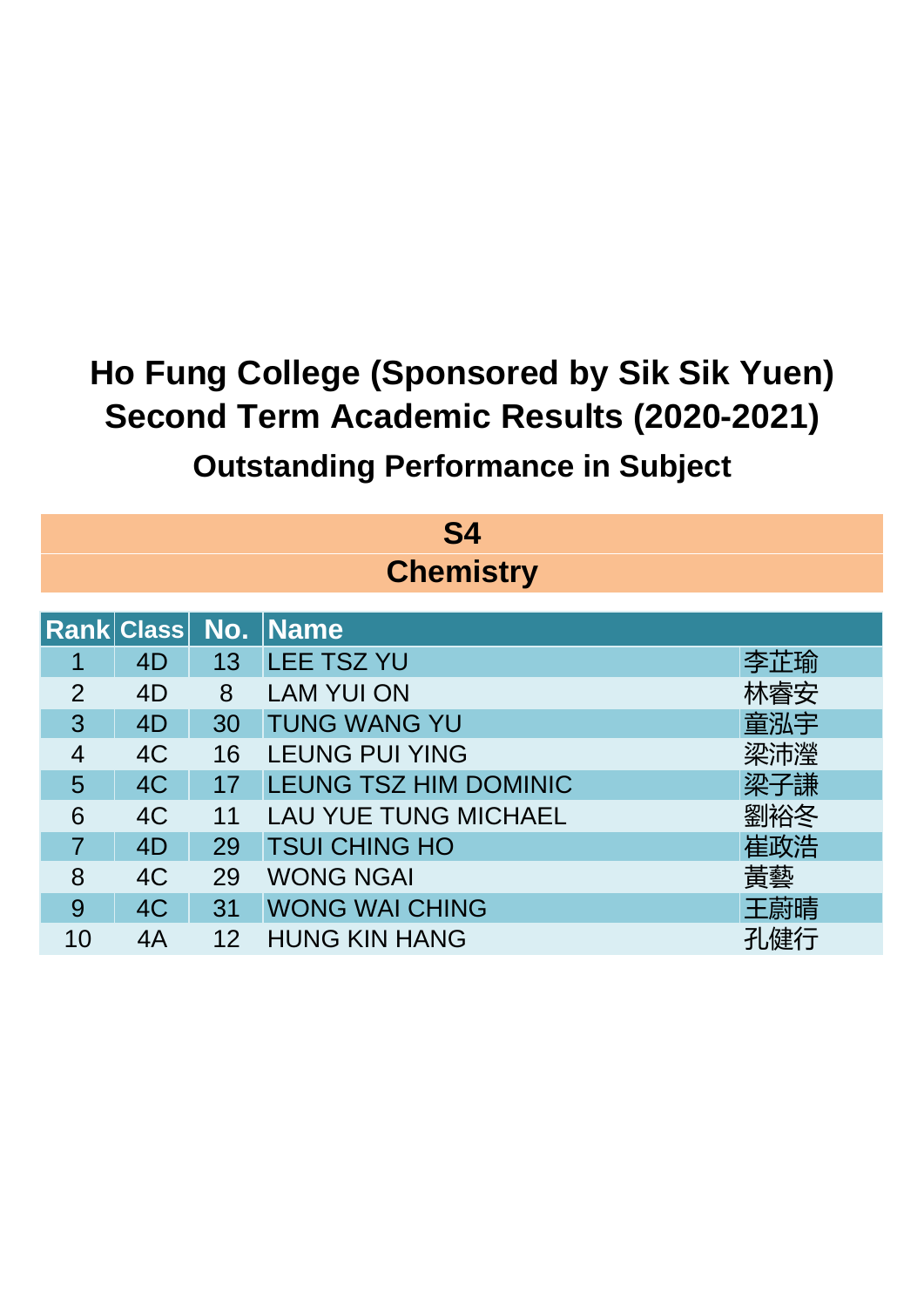| S4             |                               |    |                             |     |  |  |  |  |
|----------------|-------------------------------|----|-----------------------------|-----|--|--|--|--|
| <b>Biology</b> |                               |    |                             |     |  |  |  |  |
|                | Rank Class No.<br><b>Name</b> |    |                             |     |  |  |  |  |
|                | 4B                            | 23 | <b>POK WAN YIU</b>          | 卜蘊瑤 |  |  |  |  |
| $\overline{2}$ | 4D                            | 30 | <b>TUNG WANG YU</b>         | 童泓宇 |  |  |  |  |
| 3              | 4D                            | 12 | <b>LEE PUI KI</b>           | 李佩琪 |  |  |  |  |
| 4              | 4D                            | 8  | <b>LAM YUI ON</b>           | 林睿安 |  |  |  |  |
| 5              | 4D                            | 19 | <b>LO KWAN YUK</b>          | 盧均育 |  |  |  |  |
| 6              | 4D                            | 5  | <b>HA KWOK HANG</b>         | 夏國衡 |  |  |  |  |
| $\overline{7}$ | 4C                            | 17 | LEUNG TSZ HIM DOMINIC       | 梁子謙 |  |  |  |  |
| 7              | 4C                            | 15 | <b>LEUNG CHING MAN</b>      | 梁靜敏 |  |  |  |  |
| 9              | 4A                            | 25 | <b>WONG TSZ YEUNG</b>       | 黃子洋 |  |  |  |  |
| 10             | 4C                            | 11 | <b>LAU YUE TUNG MICHAEL</b> |     |  |  |  |  |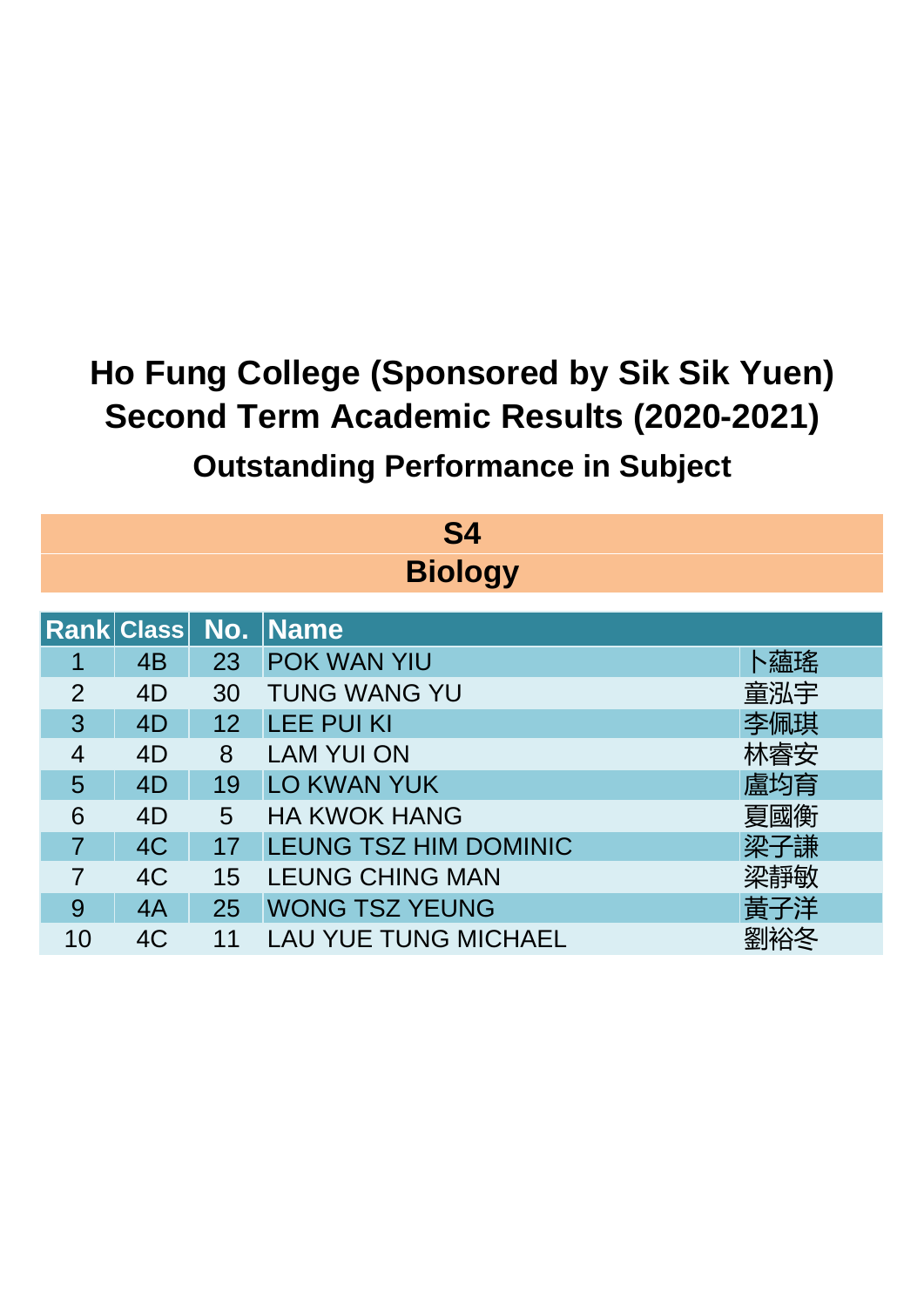| S4<br><b>Chinese History</b> |    |    |                            |     |  |
|------------------------------|----|----|----------------------------|-----|--|
|                              |    |    | <b>Rank Class No. Name</b> |     |  |
| 1                            | 4B | 24 | <b>SIU TSZ YIN</b>         | 蕭祉彥 |  |
| $\overline{2}$               | 4C | 19 | <b>LIANG KA KI</b>         | 梁嘉淇 |  |
| 3                            | 4C | 25 | <b>TSANG PUI YAN</b>       | 曾珮欣 |  |
| 4                            | 4B | 15 | <b>LEE TSZ HIM</b>         | 李梓謙 |  |
| 5                            | 4C | 34 | <b>YU KONG ON</b>          | 俞港安 |  |
| 6                            | 4C | 5  | <b>FONG WAI HUEN</b>       | 方瑋萱 |  |
| $\overline{7}$               | 4B | 20 | <b>NG HOI HEI</b>          | 伍鎧希 |  |
| 8                            | 4B | 26 | <b>TO YU HIN</b>           | 杜宇軒 |  |
| 9                            | 4B | 16 | <b>LEUNG YU FUNG</b>       | 梁如風 |  |
| 10                           | 4A | 19 | <b>TANG WING TUNG</b>      | 鄧詠桐 |  |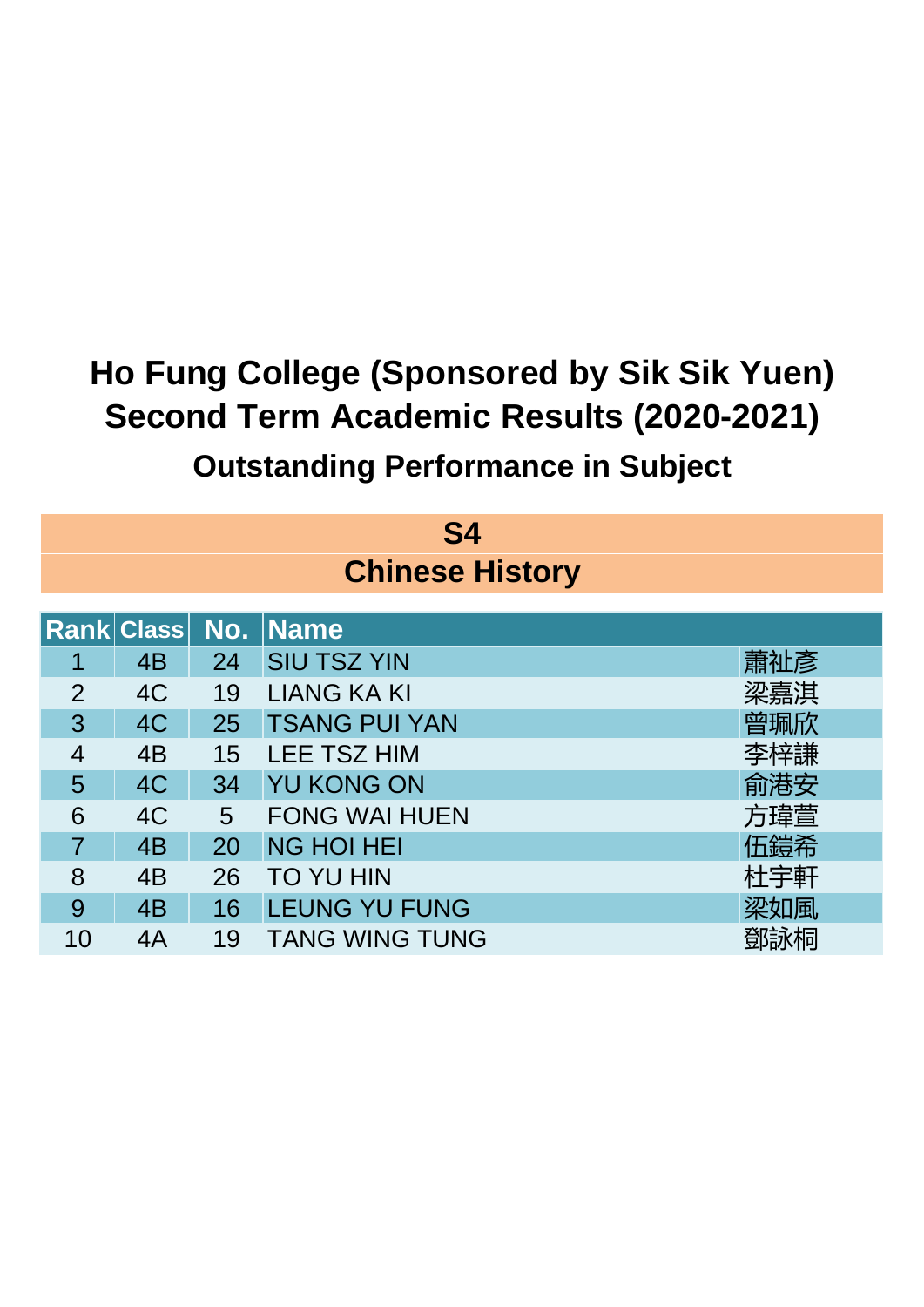| S4             |                                           |    |                      |     |  |  |  |
|----------------|-------------------------------------------|----|----------------------|-----|--|--|--|
|                | <b>History</b>                            |    |                      |     |  |  |  |
|                | <b>Rank Class</b><br>  No.<br><b>Name</b> |    |                      |     |  |  |  |
| 1              | 4 <sub>B</sub>                            | 24 | <b>SIU TSZ YIN</b>   | 蕭祉彥 |  |  |  |
| $\overline{2}$ | 4B                                        | 5  | <b>CHING CHING</b>   | 程晴  |  |  |  |
| 3              | 4A                                        | 17 | <b>LEUNG WAI SAM</b> | 梁慧琛 |  |  |  |
| $\overline{4}$ | 4C                                        | 12 | <b>LEE LOK HAY</b>   | 李珞希 |  |  |  |
| 5              | 4B                                        | 12 | <b>LAM TSZ KIN</b>   | 林子健 |  |  |  |
| 6              | 4C                                        | 33 | <b>WU YI TSAM</b>    | 胡宜沁 |  |  |  |
| $\overline{7}$ | 4C                                        | 34 | <b>YU KONG ON</b>    | 俞港安 |  |  |  |
| 8              | 4A                                        | 16 | <b>LAW HOI YIU</b>   | 羅凱瑤 |  |  |  |
| 9              | 4C                                        | 18 | <b>LI WANG LOK</b>   | 李泓樂 |  |  |  |
| 10             | 4A                                        | 21 | TSOI HIU KEI         | 蔡曉淇 |  |  |  |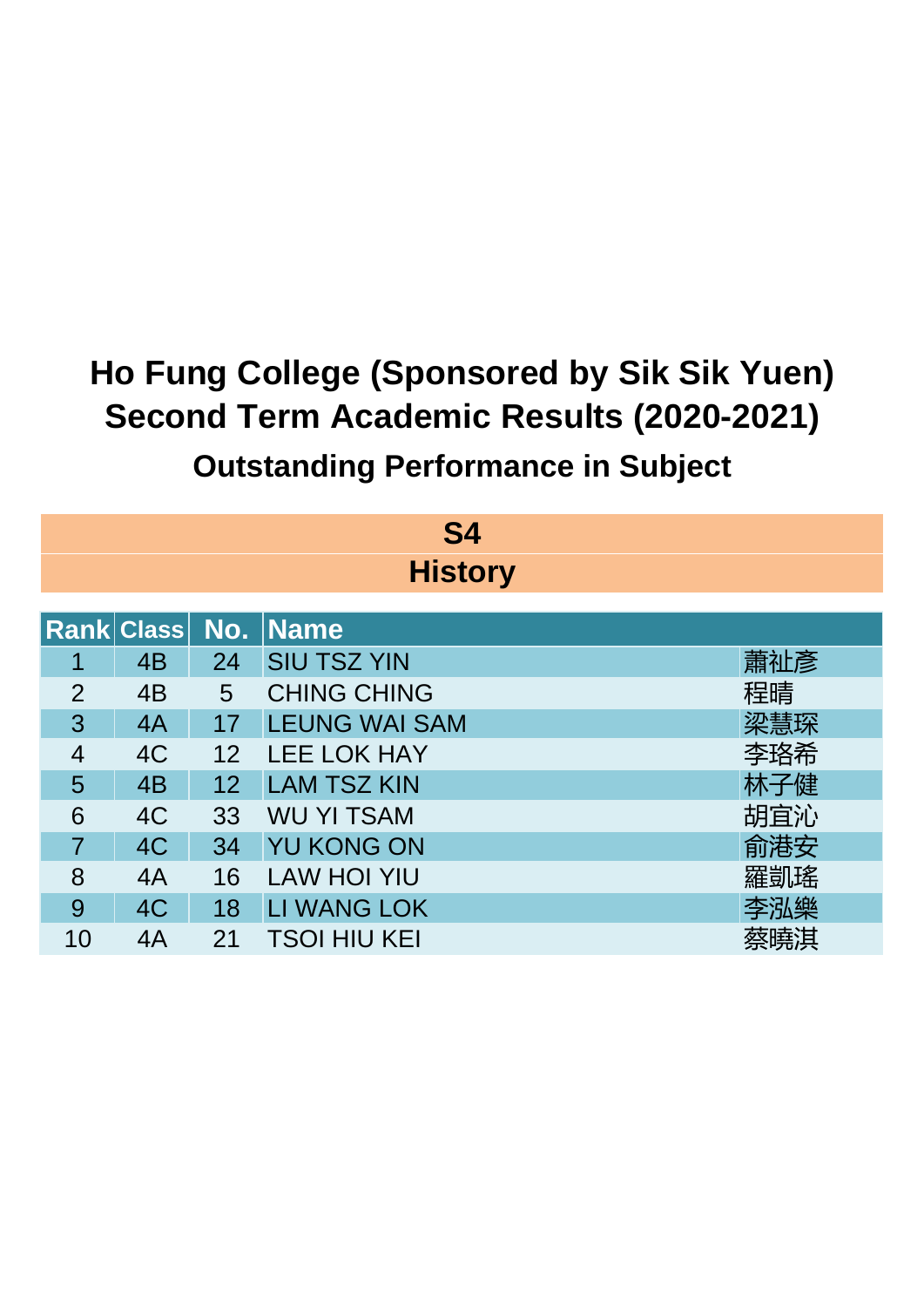| S4             |                  |    |                        |     |  |  |  |
|----------------|------------------|----|------------------------|-----|--|--|--|
|                | <b>Geography</b> |    |                        |     |  |  |  |
|                | Rank Class No.   |    | <b>Name</b>            |     |  |  |  |
|                | 4D               | 12 | <b>LEE PUI KI</b>      | 李佩琪 |  |  |  |
| $\overline{2}$ | 4B               | 23 | <b>POK WAN YIU</b>     | 卜蘊瑤 |  |  |  |
| 3              | 4C               | 15 | <b>LEUNG CHING MAN</b> | 梁靜敏 |  |  |  |
| 4              | 4B               | 5  | <b>CHING CHING</b>     | 程晴  |  |  |  |
| 5              | 4B               | 32 | <b>YU HEI TUNG</b>     | 余熙桐 |  |  |  |
| 6              | 4C               | 32 | <b>WU YANTING</b>      | 吳艷婷 |  |  |  |
| 7              | 4C               | 3  | <b>CHOI CHAK YAN</b>   | 蔡澤恩 |  |  |  |
| 8              | 4A               | 14 | <b>KWAN SIN TING</b>   | 關倩婷 |  |  |  |
| 9              | 4A               | 17 | <b>LEUNG WAI SAM</b>   | 梁慧琛 |  |  |  |
| 10             | 4C               | 13 | <b>LEE PUI SHUEN</b>   | 李沛璇 |  |  |  |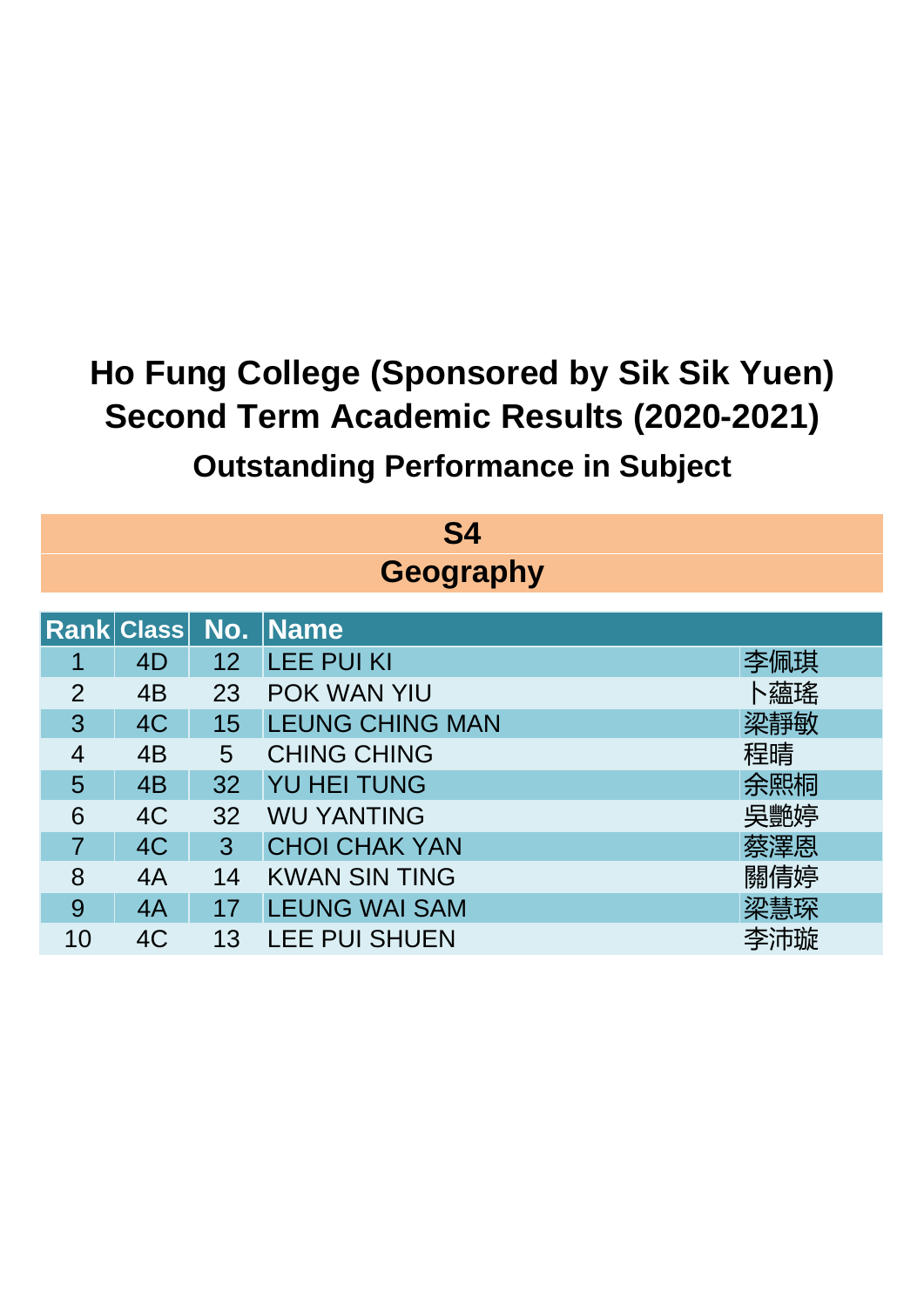| S4<br><b>Chinese Literature</b> |                       |                |                            |     |  |
|---------------------------------|-----------------------|----------------|----------------------------|-----|--|
|                                 | <b>Rank Class No.</b> |                | <b>Name</b>                |     |  |
| 1                               | 4C                    | 19             | <b>LIANG KA KI</b>         | 梁嘉淇 |  |
| $\overline{2}$                  | 4C                    | 20             | <b>LUI UEN YU MICHELLE</b> | 呂宛渝 |  |
| 3                               | 4A                    | 20             | <b>TSE HIU CHING</b>       | 謝曉晴 |  |
| 4                               | 4C                    | 25             | <b>TSANG PUI YAN</b>       | 曾珮欣 |  |
| 5                               | 4A                    | 22             | <b>WANG KAIQIAN</b>        | 王凱茜 |  |
| 6                               | 4B                    | 3              | <b>CHEN TAOWEN</b>         | 陳韜文 |  |
| $\overline{7}$                  | 4B                    | 26             | <b>TO YU HIN</b>           | 杜宇軒 |  |
| 8                               | 4B                    | 27             | <b>TONG KA KI</b>          | 唐嘉琪 |  |
| 8                               | 4D                    | 25             | <b>SIU WAI KIU</b>         | 邵慧喬 |  |
| 10                              | 4B                    | $\overline{2}$ | <b>CHAN KA YI</b>          | 陳嘉懿 |  |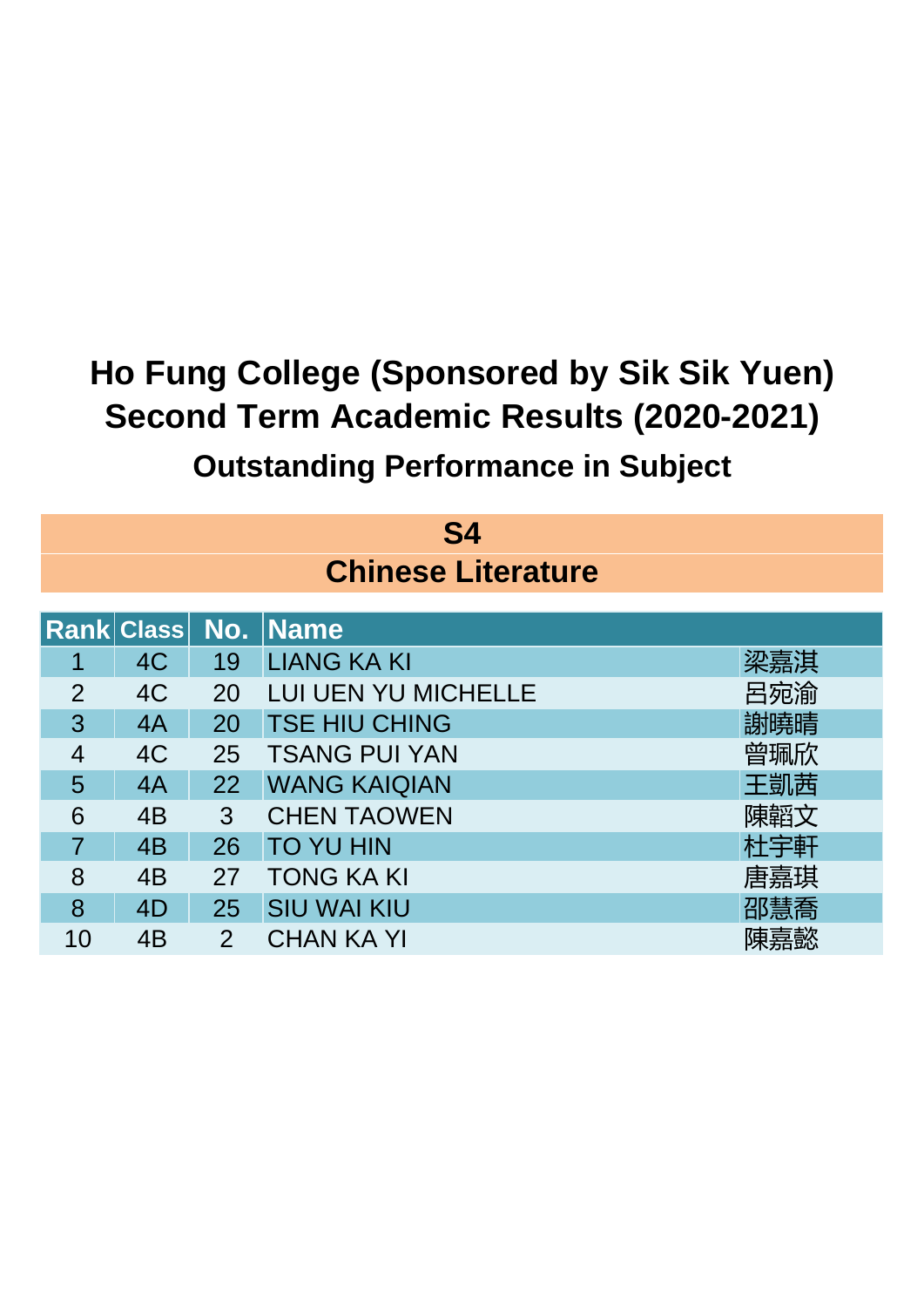| S4                                   |                                                     |    |                         |     |  |  |  |
|--------------------------------------|-----------------------------------------------------|----|-------------------------|-----|--|--|--|
|                                      | <b>Business, Accounting &amp; Financial Studies</b> |    |                         |     |  |  |  |
| <b>Rank Class No.</b><br><b>Name</b> |                                                     |    |                         |     |  |  |  |
| 1                                    | 4A                                                  | 9  | <b>GURUNG ALINA</b>     | 顧樂怡 |  |  |  |
| 2                                    | 4A                                                  | 25 | <b>WONG TSZ YEUNG</b>   | 黃子洋 |  |  |  |
| 3                                    | 4A                                                  | 20 | <b>TSE HIU CHING</b>    | 謝曉晴 |  |  |  |
| 4                                    | 4A                                                  | 12 | <b>HUNG KIN HANG</b>    | 孔健行 |  |  |  |
| 5                                    | 4A                                                  | 30 | <b>ZHAO YIQI</b>        | 趙意淇 |  |  |  |
| 6                                    | 4A                                                  | 22 | <b>WANG KAIQIAN</b>     | 王凱茜 |  |  |  |
| $\overline{7}$                       | 4A                                                  | 6  | <b>CHOW FUNG MAN</b>    | 周鳳雯 |  |  |  |
| 8                                    | 4A                                                  | 10 | <b>HUANG CHING YUET</b> | 黃婧玥 |  |  |  |
| 9                                    | 4A                                                  | 21 | <b>TSOI HIU KEI</b>     | 蔡曉淇 |  |  |  |
| 10                                   | 4A                                                  | 15 | <b>LAM LOK YIN</b>      | 沐樂然 |  |  |  |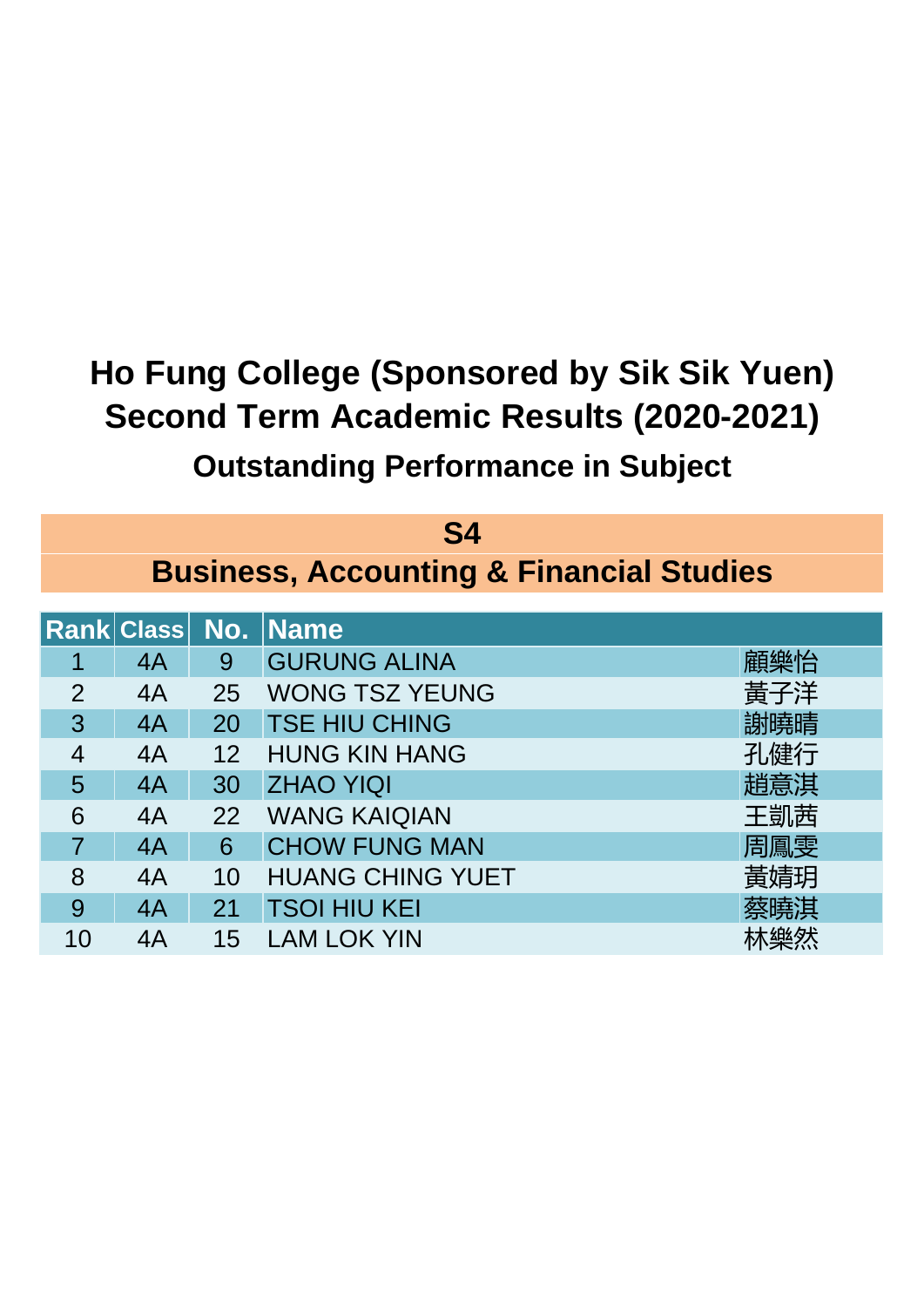| S4               |                                   |    |                              |     |  |  |  |  |
|------------------|-----------------------------------|----|------------------------------|-----|--|--|--|--|
| <b>Economics</b> |                                   |    |                              |     |  |  |  |  |
|                  | <b>Name</b><br>No.<br> Rank Class |    |                              |     |  |  |  |  |
| 1                | 4B                                | 24 | <b>SIU TSZ YIN</b>           | 蕭祉彥 |  |  |  |  |
| $\overline{2}$   | 4B                                | 23 | <b>POK WAN YIU</b>           | 卜蘊瑤 |  |  |  |  |
| 3                | 4A                                | 25 | <b>WONG TSZ YEUNG</b>        | 黃子洋 |  |  |  |  |
| $\overline{4}$   | 4 <sub>B</sub>                    | 15 | <b>LEE TSZ HIM</b>           | 李梓謙 |  |  |  |  |
| 5                | 4A                                | 12 | <b>HUNG KIN HANG</b>         | 孔健行 |  |  |  |  |
| 6                | 4A                                | 22 | <b>WANG KAIQIAN</b>          | 王凱茜 |  |  |  |  |
| 6                | 4B                                | 29 | <b>TSE WAN CHI</b>           | 謝尹智 |  |  |  |  |
| 8                | 4C                                | 23 | <b>SIEH CHEUK TING</b>       | 謝卓婷 |  |  |  |  |
| 9                | 4C                                | 17 | <b>LEUNG TSZ HIM DOMINIC</b> | 梁子謙 |  |  |  |  |
| 10               | 4C                                | 31 | <b>WONG WAI CHING</b>        | 王蔚晴 |  |  |  |  |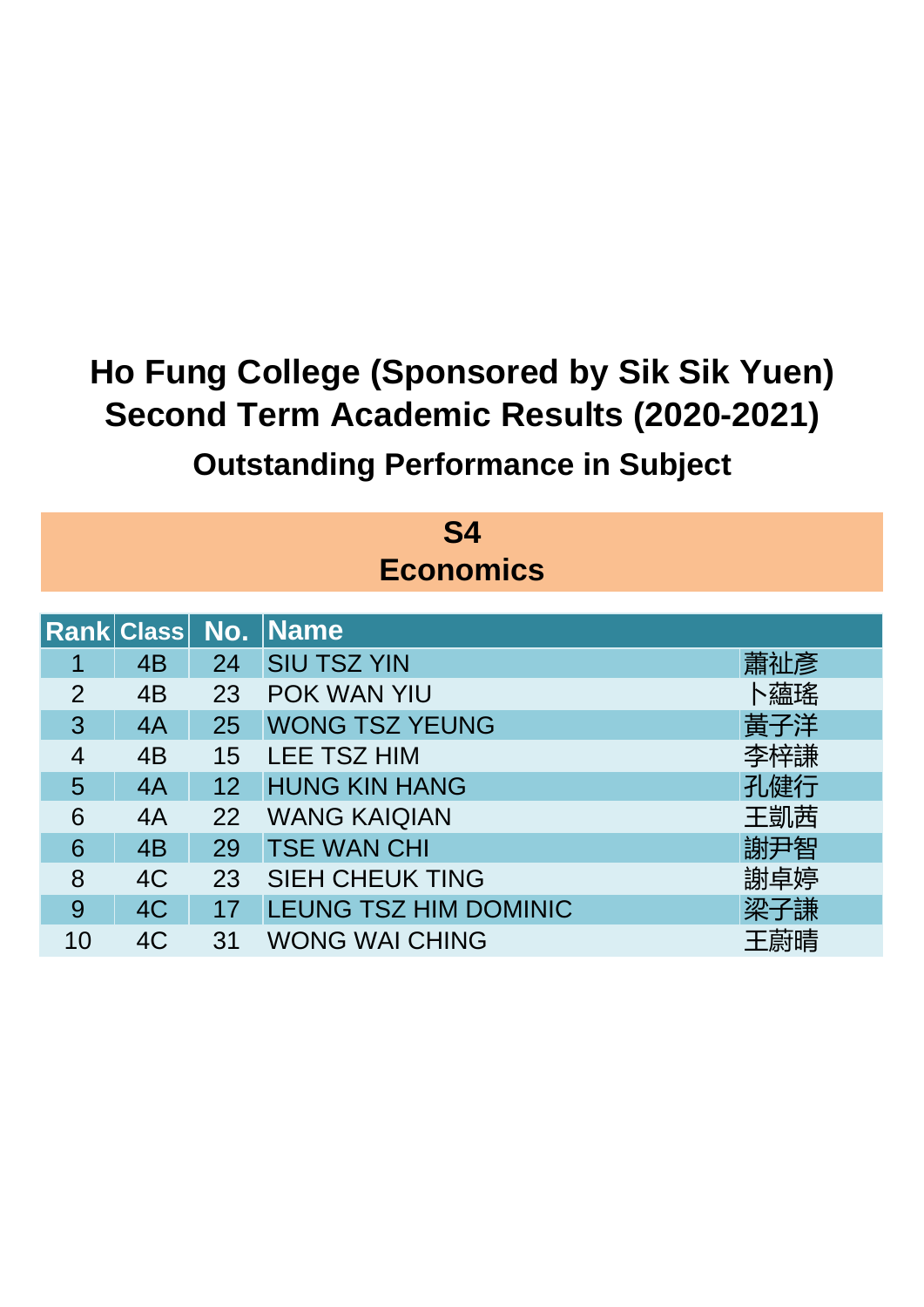| S4             |                                                   |    |                              |     |  |  |
|----------------|---------------------------------------------------|----|------------------------------|-----|--|--|
|                | <b>Information &amp; Communication Technology</b> |    |                              |     |  |  |
|                | <b>Rank Class No.</b>                             |    | <b>Name</b>                  |     |  |  |
|                | 4D                                                | 13 | <b>LEE TSZ YU</b>            | 李芷瑜 |  |  |
| $\overline{2}$ | 4C                                                | 15 | <b>LEUNG CHING MAN</b>       | 梁靜敏 |  |  |
| 3              | 4D                                                | 29 | <b>TSUI CHING HO</b>         | 崔政浩 |  |  |
| 4              | 4D                                                | 15 | <b>LEUNG SUM KIU</b>         | 梁心蕎 |  |  |
| 5              | 4D                                                |    | <b>LAI CHI KIN</b>           | 黎子健 |  |  |
| 6              | 4D                                                | 4  | <b>FUNG HOK YEUNG</b>        | 馮學洋 |  |  |
| $\overline{7}$ | 4B                                                | 31 | <b>YU CHEUK HANG</b>         | 余卓恒 |  |  |
| 8              | 4D                                                | 28 | <b>TONG MAN HUNG VINCENT</b> | 湯文鴻 |  |  |
| 9              | 4C                                                | 24 | <b>TAM TIK LONG</b>          | 譚迪朗 |  |  |
| 10             | 4C                                                | 14 | <b>LEI YIU LONG</b>          | 李曜朗 |  |  |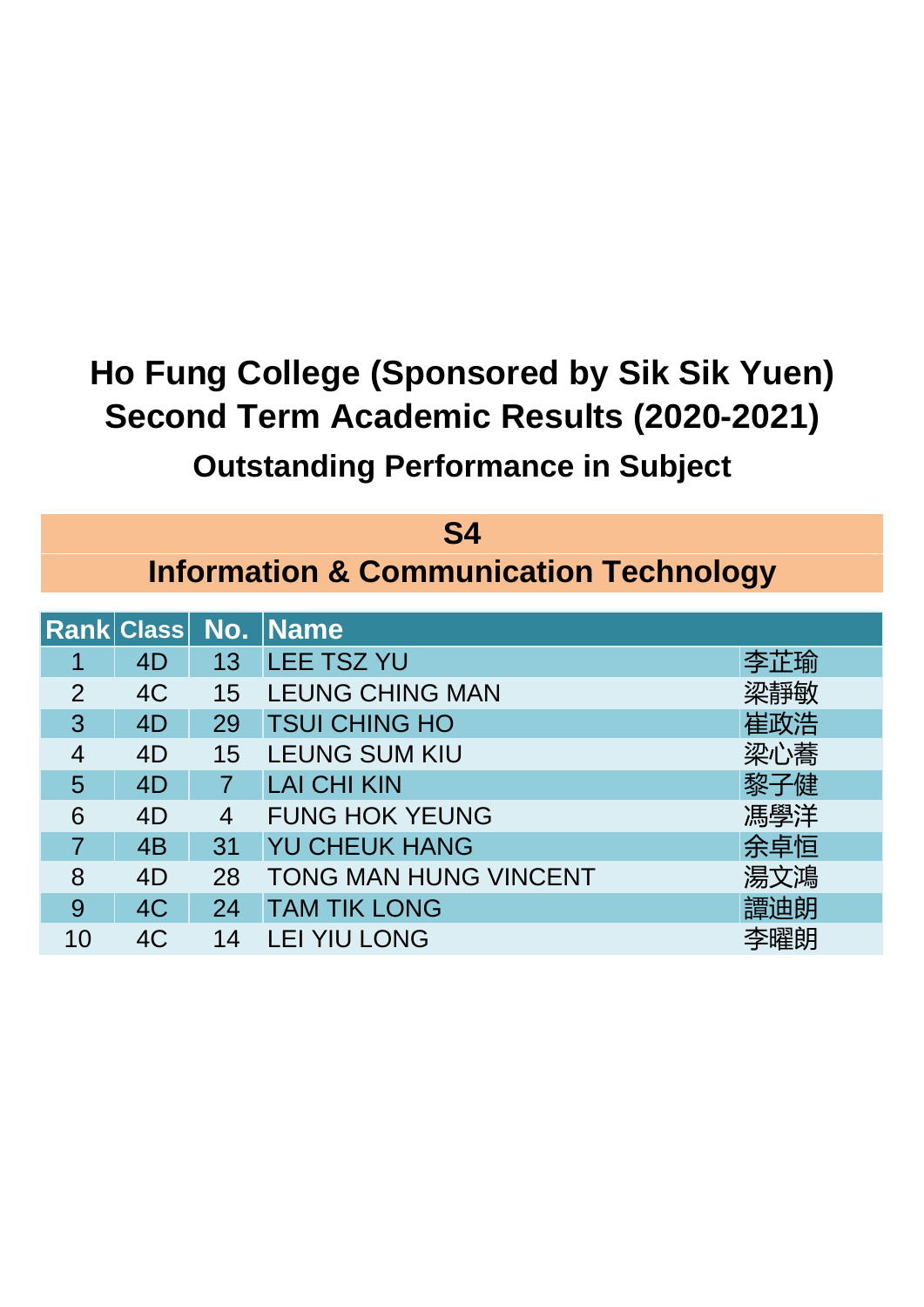| <b>S4</b>                         |                   |                |                          |     |  |  |
|-----------------------------------|-------------------|----------------|--------------------------|-----|--|--|
| <b>Physical Education Lessons</b> |                   |                |                          |     |  |  |
|                                   | <b>Rank Class</b> | No.            | <b>Name</b>              |     |  |  |
| 1                                 | 4A                | 12             | <b>HUNG KIN HANG</b>     | 孔健行 |  |  |
| $\overline{2}$                    | 4B                | 24             | <b>SIU TSZ YIN</b>       | 蕭祉彥 |  |  |
| 3                                 | 4A                | 22             | <b>WANG KAIQIAN</b>      | 王凱茜 |  |  |
| 3                                 | 4C                | 27             | <b>WONG HUNG KIT</b>     | 黃鴻傑 |  |  |
| 5                                 | 4D                | 20             | <b>NG PAK HEI</b>        | 吳伯熹 |  |  |
| 6                                 | 4C                | 34             | <b>YU KONG ON</b>        | 俞港安 |  |  |
| $\overline{7}$                    | 4C                | 3 <sup>1</sup> | <b>CHOI CHAK YAN</b>     | 蔡澤恩 |  |  |
| 8                                 | 4B                | 21             | <b>NG SI WING ATHENA</b> | 吳思穎 |  |  |
| 9                                 | 4B                | 22             | <b>PANG KWUN KI</b>      | 彭冠棋 |  |  |
| 9                                 | 4C                | 14             | <b>LEI YIU LONG</b>      | 李曜朗 |  |  |
| 11                                | 4C                | 10             | <b>LAU CHIN SAN</b>      | 劉展申 |  |  |
| 12                                | 4D                | 19             | <b>LO KWAN YUK</b>       | 盧均育 |  |  |
| 12                                | 4 <sub>B</sub>    | 29             | <b>TSE WAN CHI</b>       | 謝尹智 |  |  |
| 14                                | 4B                | 15             | <b>LEE TSZ HIM</b>       | 李梓謙 |  |  |
| 15                                | 4D                | 5              | <b>HA KWOK HANG</b>      | 夏國衡 |  |  |
| 16                                | 4C                | 24             | <b>TAM TIK LONG</b>      | 譚迪朗 |  |  |
| 16                                | 4D                | $\overline{7}$ | <b>LAI CHI KIN</b>       | 黎子健 |  |  |
| 18                                | 4D                | 30             | <b>TUNG WANG YU</b>      | 童泓宇 |  |  |
| 19                                | 4 <sub>B</sub>    | 8              | <b>HO KA PO MAGGIE</b>   | 何嘉寶 |  |  |
| 19                                | 4C                | 18             | <b>LI WANG LOK</b>       | 李泓樂 |  |  |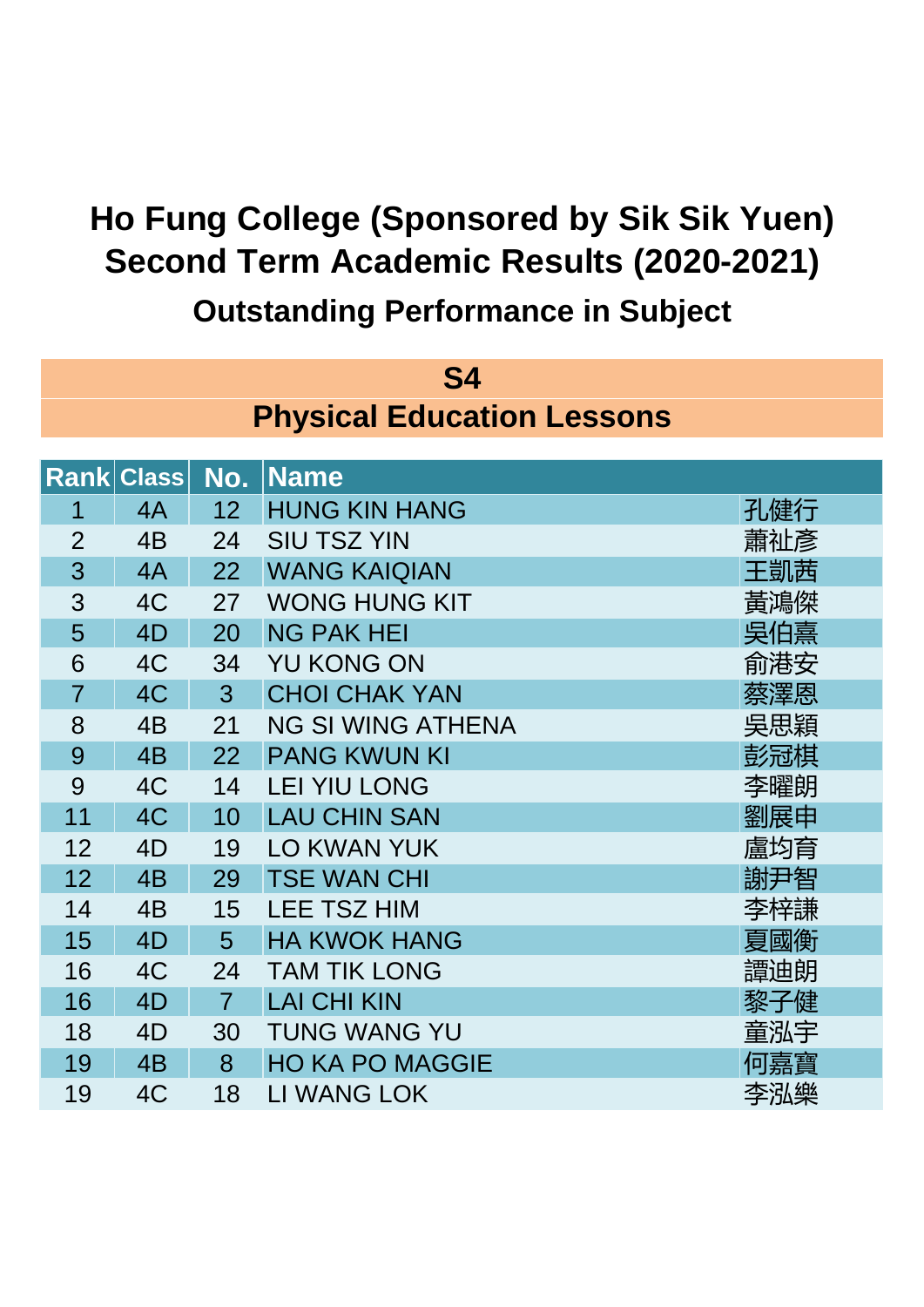**Outstanding Performance in Subject**

| <b>S4</b>      |              |     |                              |     |  |  |  |
|----------------|--------------|-----|------------------------------|-----|--|--|--|
| <b>Moral</b>   |              |     |                              |     |  |  |  |
|                |              |     |                              |     |  |  |  |
| <b>Rank</b>    | <b>Class</b> | No. | <b>Name</b>                  |     |  |  |  |
| 1              | 4C           | 20  | <b>LUI UEN YU MICHELLE</b>   | 呂宛渝 |  |  |  |
| 1              | 4B           | 24  | <b>SIU TSZ YIN</b>           | 蕭祉彥 |  |  |  |
| 3              | 4C           | 19  | <b>LIANG KA KI</b>           | 梁嘉淇 |  |  |  |
| $\overline{4}$ | 4C           | 34  | YU KONG ON                   | 俞港安 |  |  |  |
| $\overline{4}$ | 4C           | 32  | <b>WU YANTING</b>            | 吳艷婷 |  |  |  |
| 6              | 4D           | 12  | <b>LEE PUI KI</b>            | 李佩琪 |  |  |  |
| $\overline{7}$ | 4B           | 5   | <b>CHING CHING</b>           | 程晴  |  |  |  |
| 8              | 4A           | 12  | <b>HUNG KIN HANG</b>         | 孔健行 |  |  |  |
| 9              | 4D           | 24  | <b>PAK YUET WING</b>         | 白玥穎 |  |  |  |
| 10             | 4A           | 22  | <b>WANG KAIQIAN</b>          | 王凱茜 |  |  |  |
| 11             | 4B           | 15  | <b>LEE TSZ HIM</b>           | 李梓謙 |  |  |  |
| 11             | 4C           | 33  | <b>WU YI TSAM</b>            | 胡宜沁 |  |  |  |
| 13             | 4C           | 16  | <b>LEUNG PUI YING</b>        | 梁沛瀅 |  |  |  |
| 14             | 4B           | 23  | <b>POK WAN YIU</b>           | 卜蘊瑤 |  |  |  |
| 14             | 4C           | 17  | <b>LEUNG TSZ HIM DOMINIC</b> | 梁子謙 |  |  |  |
| 16             | 4B           | 11  | <b>LAM ON I</b>              | 林安邇 |  |  |  |
| 17             | 4A           | 10  | <b>HUANG CHING YUET</b>      | 黃婧玥 |  |  |  |
| 18             | 4C           | 25  | <b>TSANG PUI YAN</b>         | 曾珮欣 |  |  |  |
| 19             | 4D           | 25  | <b>SIU WAI KIU</b>           | 邵慧喬 |  |  |  |
| 20             | 4D           | 17  | LI SZE YAT                   | 李思逸 |  |  |  |
| 20             | 4B           | 10  | <b>LAM LEE TING</b>          | 林莉婷 |  |  |  |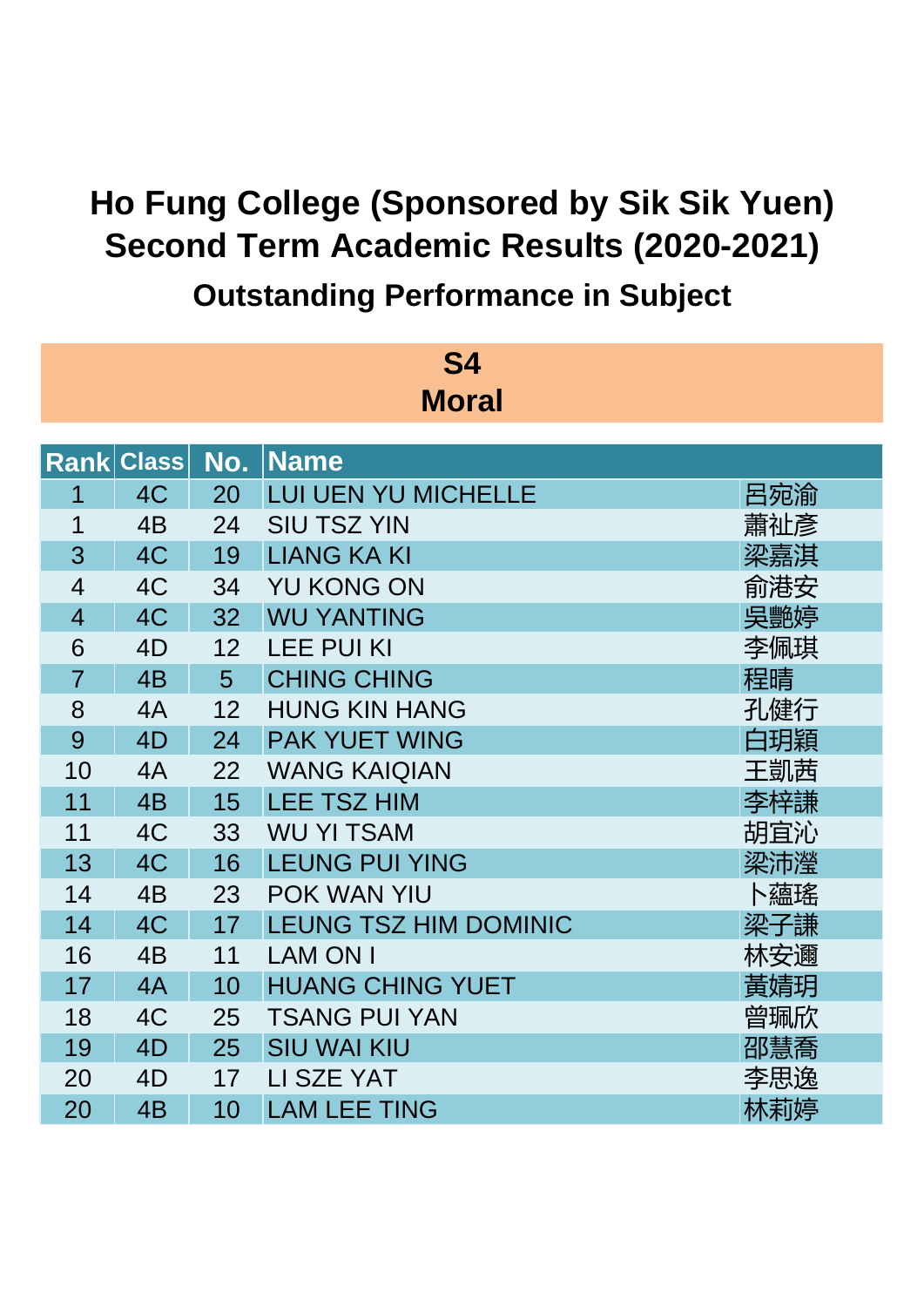| S5                      |                   |                |                       |     |  |  |
|-------------------------|-------------------|----------------|-----------------------|-----|--|--|
| <b>Chinese Language</b> |                   |                |                       |     |  |  |
|                         | <b>Rank Class</b> | No.            | <b>Name</b>           |     |  |  |
| 1                       | 5D                | 19             | <b>LEE LONG TING</b>  | 李朗霆 |  |  |
| $\overline{2}$          | 5C                | 22             | <b>LUI WAI YU</b>     | 呂蕙如 |  |  |
| 3                       | 5A                | 22             | <b>YUNG SIN YI</b>    | 容倩怡 |  |  |
| 4                       | 5A                | 8              | <b>LAI CHEUK YIU</b>  | 賴卓瑤 |  |  |
| 5                       | 5D                | 18             | <b>LAW HOI CHING</b>  | 羅凱澄 |  |  |
| 6                       | 5B                | $\overline{2}$ | <b>CHAN KA YAN</b>    | 陳嘉恩 |  |  |
| $\overline{7}$          | 5C                | 23             | <b>MAN WAI TUNG</b>   | 文蔚潼 |  |  |
| 8                       | 5A                | 18             | <b>WONG HOI YUE</b>   | 王海愈 |  |  |
| 9                       | 5A                | 21             | <b>YEH SZE KI</b>     | 葉斯祺 |  |  |
| 10                      | 5D                | 28             | <b>SHUM FAI YIU</b>   | 沈暉堯 |  |  |
| 11                      | 5C                | 9              | <b>DU CHEUK CHI</b>   | 杜卓芝 |  |  |
| 12                      | 5C                | 20             | <b>LI KAM YIN</b>     | 李錦然 |  |  |
| 13                      | 5C                | 24             | <b>NG TSUN TSAN</b>   | 吳浚燦 |  |  |
| 14                      | 5C                | 18             | <b>LEUNG CHUN KIT</b> | 梁俊傑 |  |  |
| 15                      | 5C                | 33             | <b>ZHANG JINGYAO</b>  | 張靜垚 |  |  |
| 16                      | 5B                | 19             | <b>LEE MAN KI</b>     | 李汶琪 |  |  |
| 17                      | 5B                | 1              | <b>CHAN HIU MAN</b>   | 陳曉汶 |  |  |
| 18                      | 5D                | 24             | LIU LOK YIU           | 廖樂垚 |  |  |
| 19                      | 5C                | 21             | <b>LIU SUI YAN</b>    | 廖穗欣 |  |  |
| 20                      | 5D                | 27             | <b>QIU CHUN HIN</b>   | 邱振軒 |  |  |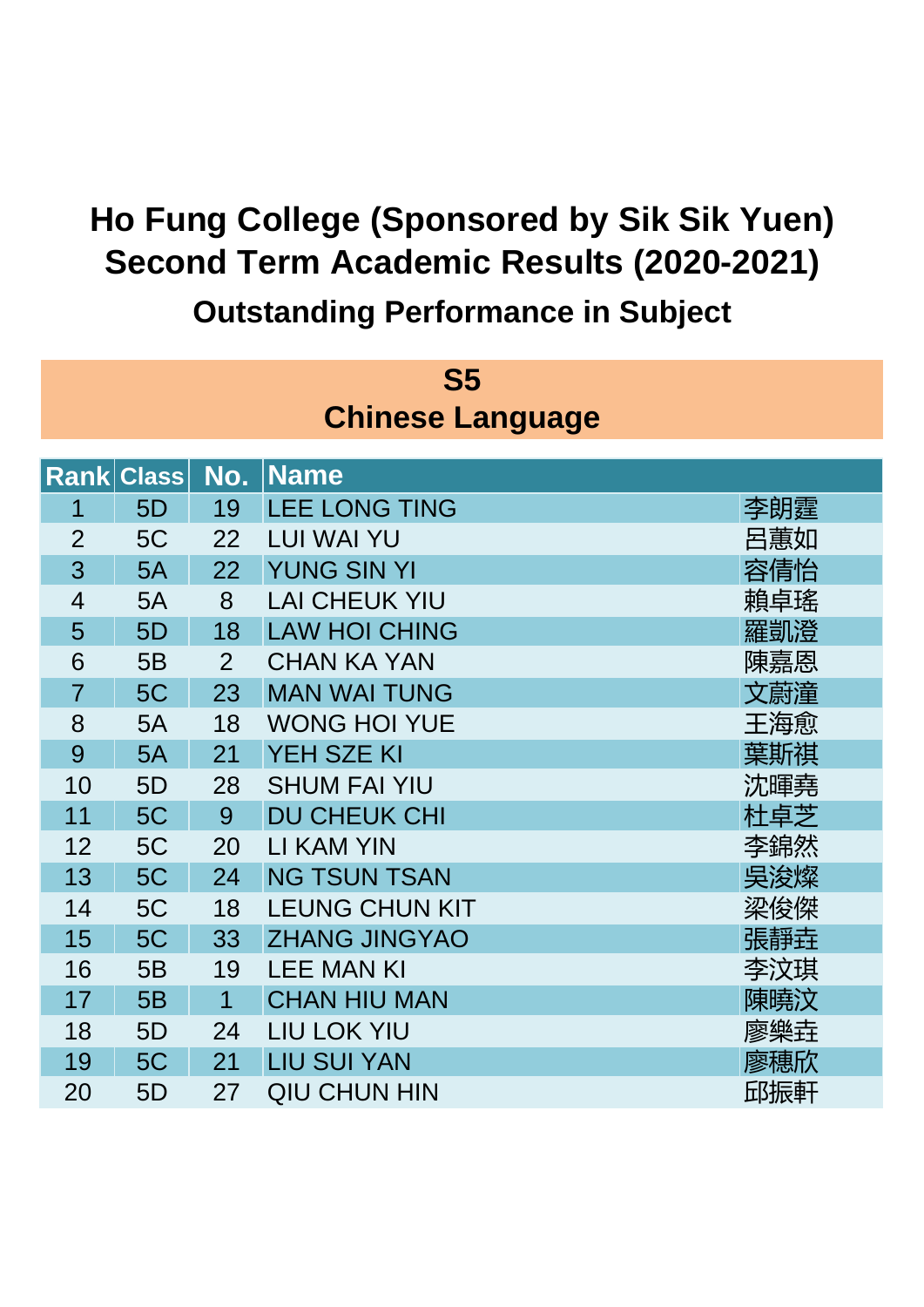| S5                      |                   |                |                        |     |  |  |  |  |
|-------------------------|-------------------|----------------|------------------------|-----|--|--|--|--|
| <b>English Language</b> |                   |                |                        |     |  |  |  |  |
|                         |                   |                |                        |     |  |  |  |  |
|                         | <b>Rank Class</b> | No.            | <b>Name</b>            |     |  |  |  |  |
| 1                       | 5D                | 19             | <b>LEE LONG TING</b>   | 李朗霆 |  |  |  |  |
| $\overline{2}$          | 5D                | 28             | <b>SHUM FAI YIU</b>    | 沈暉堯 |  |  |  |  |
| 3                       | 5A                | 5              | <b>CHEUNG YUET HIN</b> | 張月牽 |  |  |  |  |
| $\overline{4}$          | 5C                | 22             | <b>LUI WAI YU</b>      | 呂蕙如 |  |  |  |  |
| 5                       | 5D                | 17             | <b>LAM YIK YU</b>      | 林奕儒 |  |  |  |  |
| 6                       | 5D                | 15             | <b>LAM CHEUK LAP</b>   | 林倬立 |  |  |  |  |
| $\overline{7}$          | 5D                | 2              | <b>CHENG HO YIN</b>    | 鄭浩然 |  |  |  |  |
| 8                       | 5D                | 18             | <b>LAW HOI CHING</b>   | 羅凱澄 |  |  |  |  |
| 9                       | 5C                | 20             | <b>LI KAM YIN</b>      | 李錦然 |  |  |  |  |
| 9                       | 5C                | 28             | <b>WONG HUI KIU</b>    | 黃煦喬 |  |  |  |  |
| 11                      | 5D                | 21             | <b>LEUNG WAI YIN</b>   | 梁瑋延 |  |  |  |  |
| 12                      | 5A                | 8              | <b>LAI CHEUK YIU</b>   | 賴卓瑤 |  |  |  |  |
| 13                      | 5A                | 18             | <b>WONG HOI YUE</b>    | 王海愈 |  |  |  |  |
| 14                      | 5C                | 24             | <b>NG TSUN TSAN</b>    | 吳浚燦 |  |  |  |  |
| 15                      | 5B                | $\overline{1}$ | <b>CHAN HIU MAN</b>    | 陳曉汶 |  |  |  |  |
| 16                      | 5B                | 8              | <b>CHU LOK YI</b>      | 朱樂兒 |  |  |  |  |
| 17                      | 5D                | 24             | <b>LIU LOK YIU</b>     | 廖樂垚 |  |  |  |  |
| 18                      | 5B                | 22             | <b>LEUNG HO FUNG</b>   | 梁浩峯 |  |  |  |  |
| 19                      | 5A                | 22             | <b>YUNG SIN YI</b>     | 容倩怡 |  |  |  |  |
| 20                      | 5B                | 10             | <b>HO MING SI</b>      | 何銘鍶 |  |  |  |  |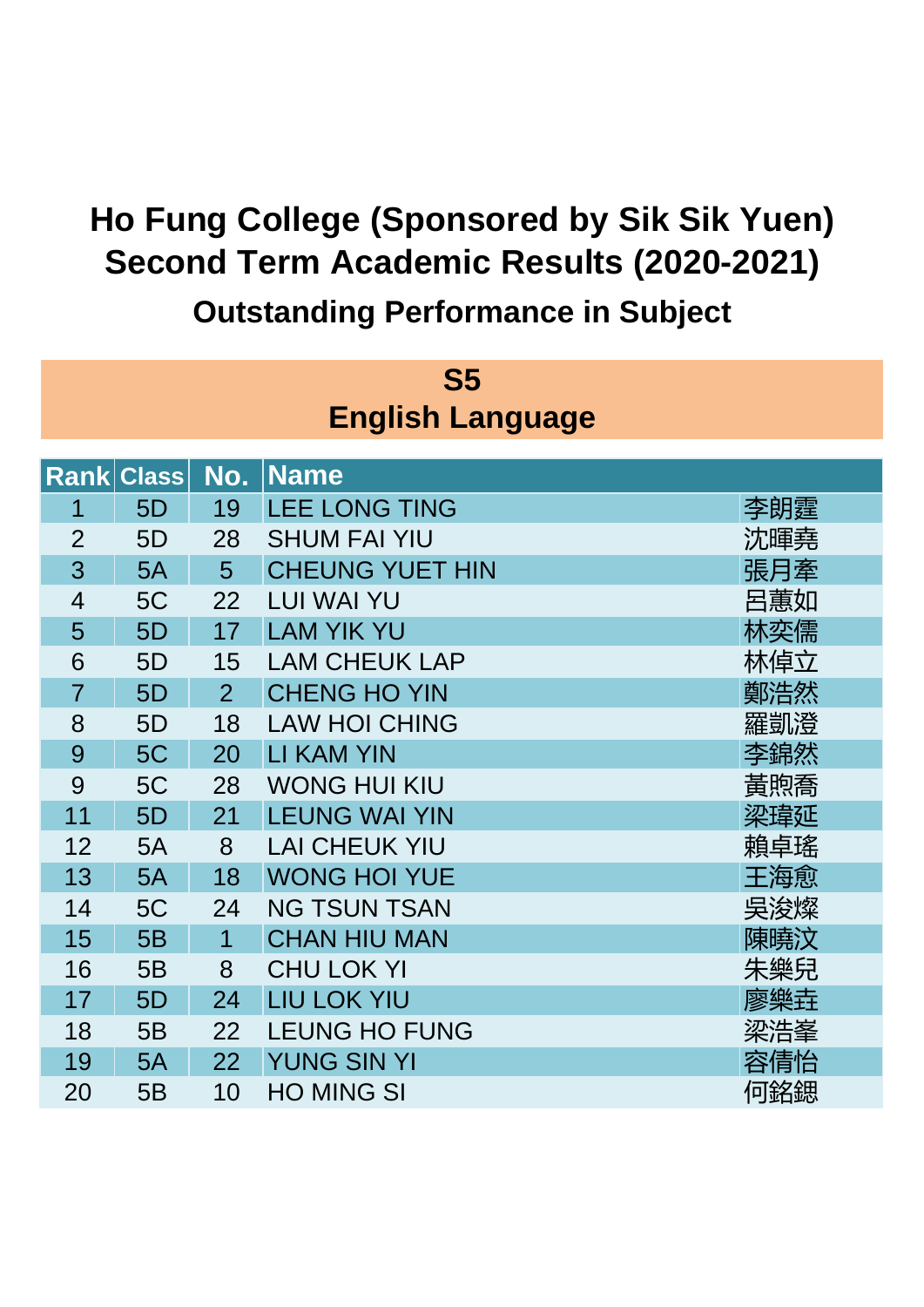| <b>S5</b>                            |                   |                |                            |     |  |
|--------------------------------------|-------------------|----------------|----------------------------|-----|--|
| <b>Mathematics (Compulsory Part)</b> |                   |                |                            |     |  |
|                                      |                   |                |                            |     |  |
|                                      | <b>Rank Class</b> | No.            | <b>Name</b>                |     |  |
| 1                                    | 5D                | 21             | <b>LEUNG WAI YIN</b>       | 梁瑋延 |  |
| $\overline{2}$                       | 5D                | 28             | <b>SHUM FAI YIU</b>        | 沈暉堯 |  |
| 3                                    | 5D                | 8              | <b>HO CHEUK HEI</b>        | 何卓熹 |  |
| $\overline{4}$                       | 5D                | 24             | <b>LIU LOK YIU</b>         | 廖樂垚 |  |
| 5                                    | 5C                | 22             | <b>LUI WAI YU</b>          | 呂蕙如 |  |
| 6                                    | 5D                | 10             | <b>HUI CHUN WA RECARDO</b> | 許駿驊 |  |
| $\overline{7}$                       | 5 <sub>D</sub>    | 6              | <b>CHUNG TSZ CHEONG</b>    | 鍾子昌 |  |
| 8                                    | 5D                | 15             | <b>LAM CHEUK LAP</b>       | 林倬立 |  |
| 9                                    | 5A                | 15             | <b>SHEA MAN YI</b>         | 佘敏怡 |  |
| 10                                   | 5D                | $\overline{7}$ | <b>FUNG TONG YIN TONNY</b> | 馮棠然 |  |
| 11                                   | 5D                | 19             | <b>LEE LONG TING</b>       | 李朗霆 |  |
| 12                                   | 5A                | 8              | <b>LAI CHEUK YIU</b>       | 賴卓瑤 |  |
| 13                                   | 5C                | 20             | <b>LI KAM YIN</b>          | 李錦然 |  |
| 14                                   | 5D                | 27             | <b>QIU CHUN HIN</b>        | 邱振軒 |  |
| 15                                   | 5D                | 18             | <b>LAW HOI CHING</b>       | 羅凱澄 |  |
| 16                                   | 5D                | 17             | <b>LAM YIK YU</b>          | 林奕儒 |  |
| 17                                   | 5A                | 22             | <b>YUNG SIN YI</b>         | 容倩怡 |  |
| 18                                   | 5D                | 20             | <b>LEUNG CHIN WAI</b>      | 梁展煒 |  |
| 19                                   | 5D                | 5              | <b>CHOI YUI TO</b>         | 蔡叡韜 |  |
| 20                                   | 5C                | 24             | <b>NG TSUN TSAN</b>        | 吳浚燦 |  |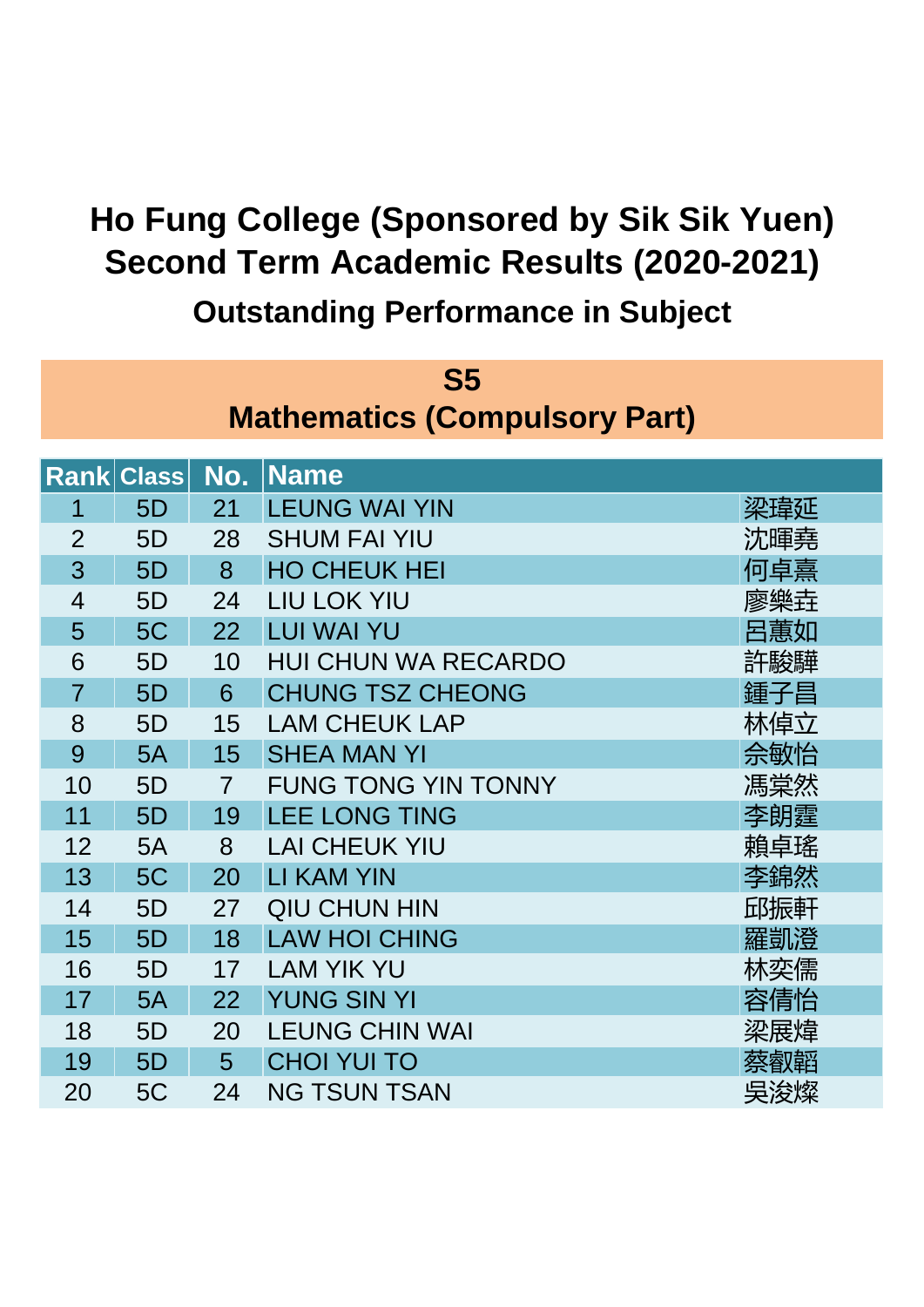|                | S <sub>5</sub>             |    |                                               |     |  |  |
|----------------|----------------------------|----|-----------------------------------------------|-----|--|--|
|                |                            |    | <b>Mathematics (Extended Part - Module 1)</b> |     |  |  |
|                | <b>Rank Class No. Name</b> |    |                                               |     |  |  |
|                |                            |    |                                               |     |  |  |
|                | 5C                         | 22 | <b>LUI WAI YU</b>                             | 呂蕙如 |  |  |
| 2              | 5A                         | 15 | <b>SHEA MAN YI</b>                            | 佘敏怡 |  |  |
| 3              | 5A                         | 22 | <b>YUNG SIN YI</b>                            | 容倩怡 |  |  |
| 4              | 5A                         | 8  | <b>LAI CHEUK YIU</b>                          | 賴卓瑤 |  |  |
| 5              | 5C                         | 18 | <b>LEUNG CHUN KIT</b>                         | 梁俊傑 |  |  |
| 6              | 5B                         | 19 | <b>LEE MAN KI</b>                             | 李汶琪 |  |  |
| $\overline{7}$ | 5A                         | 18 | <b>WONG HOI YUE</b>                           | 王海愈 |  |  |
| 8              | 5C                         | 20 | LI KAM YIN                                    | 李錦然 |  |  |
| 9              | 5C                         | 24 | <b>NG TSUN TSAN</b>                           | 吳浚燦 |  |  |
| 10             | 5A                         | 20 | <b>YAU CHING LAM</b>                          | 邱靖琳 |  |  |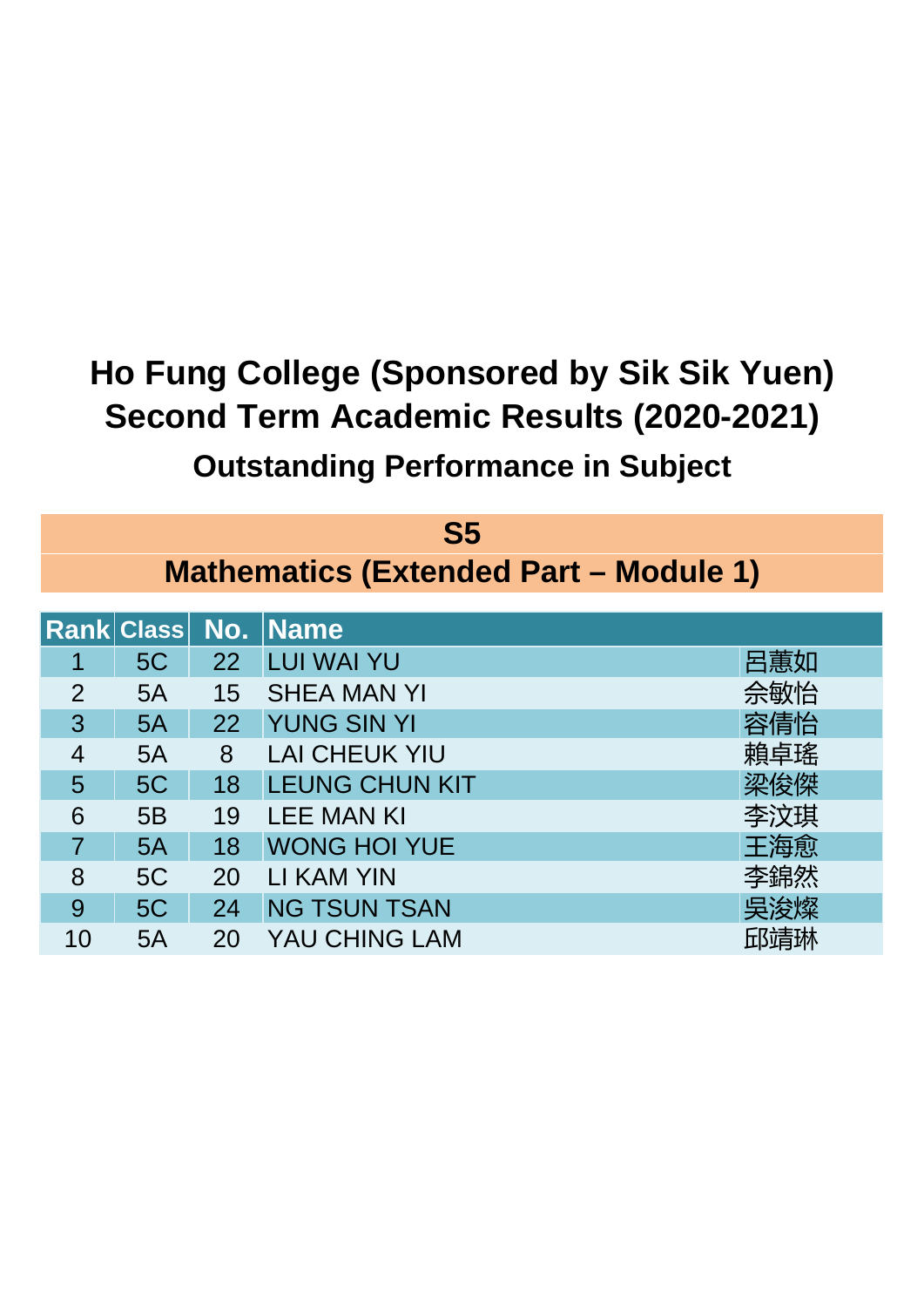|                | S <sub>5</sub>                                |                |                            |     |  |  |
|----------------|-----------------------------------------------|----------------|----------------------------|-----|--|--|
|                | <b>Mathematics (Extended Part - Module 2)</b> |                |                            |     |  |  |
|                |                                               |                | <b>Rank Class No. Name</b> |     |  |  |
|                | 5D                                            | $\overline{7}$ | <b>FUNG TONG YIN TONNY</b> | 馮棠然 |  |  |
| 2              | 5D                                            | 21             | <b>LEUNG WAI YIN</b>       | 梁瑋延 |  |  |
| 3              | 5D                                            | 8              | <b>HO CHEUK HEI</b>        | 何卓熹 |  |  |
| 4              | 5D                                            | 24             | <b>LIU LOK YIU</b>         | 廖樂垚 |  |  |
| 5              | 5D                                            | 19             | <b>LEE LONG TING</b>       | 李朗霆 |  |  |
| 6              | 5D                                            | 10             | <b>HUI CHUN WA RECARDO</b> | 許駿驊 |  |  |
| $\overline{7}$ | 5D                                            | 28             | <b>SHUM FAI YIU</b>        | 沈暉堯 |  |  |
| 8              | 5D                                            | 18             | <b>LAW HOI CHING</b>       | 羅凱澄 |  |  |
| 9              | 5D                                            | 6              | <b>CHUNG TSZ CHEONG</b>    | 鍾子昌 |  |  |
| 10             | 5D                                            | 17             | <b>LAM YIK YU</b>          |     |  |  |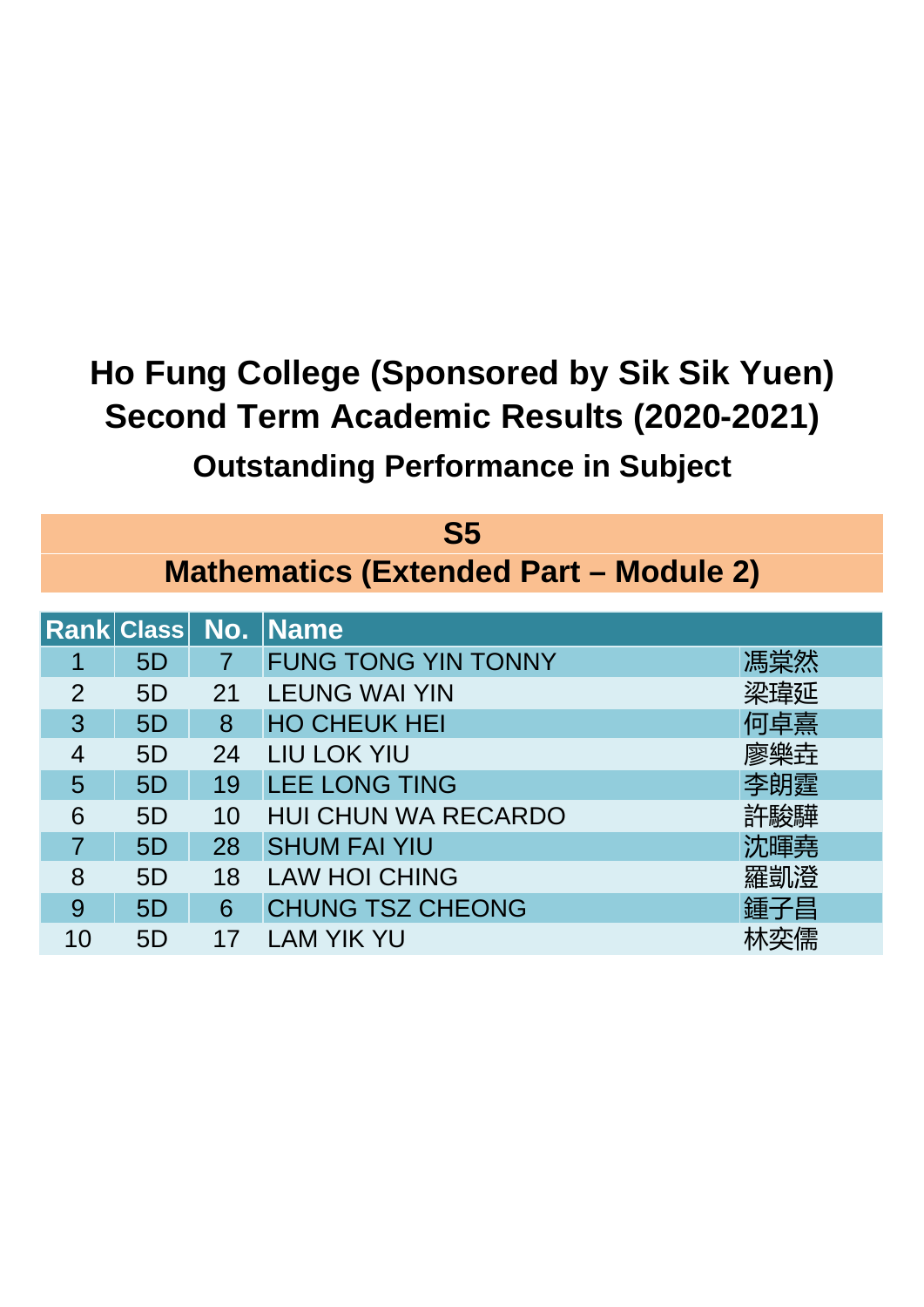| S5             |                        |                |                            |     |  |  |  |
|----------------|------------------------|----------------|----------------------------|-----|--|--|--|
|                | <b>Liberal Studies</b> |                |                            |     |  |  |  |
|                |                        |                |                            |     |  |  |  |
|                | <b>Rank Class</b>      | No.            | <b>Name</b>                |     |  |  |  |
| 1              | 5D                     | 19             | <b>LEE LONG TING</b>       | 李朗霆 |  |  |  |
| $\overline{2}$ | 5C                     | 25             | <b>POON MEI YAN</b>        | 潘美欣 |  |  |  |
| 3              | 5C                     | 22             | <b>LUI WAI YU</b>          | 呂蕙如 |  |  |  |
| $\overline{4}$ | 5D                     | 18             | <b>LAW HOI CHING</b>       | 羅凱澄 |  |  |  |
| 5              | 5D                     | 24             | <b>LIU LOK YIU</b>         | 廖樂垚 |  |  |  |
| 5              | 5A                     | 18             | <b>WONG HOI YUE</b>        | 王海愈 |  |  |  |
| $\overline{7}$ | 5C                     | 20             | <b>LI KAM YIN</b>          | 李錦然 |  |  |  |
| 8              | 5A                     | 22             | <b>YUNG SIN YI</b>         | 容倩怡 |  |  |  |
| 9              | 5A                     | 15             | <b>SHEA MAN YI</b>         | 佘敏怡 |  |  |  |
| 10             | 5D                     | $\overline{2}$ | <b>CHENG HO YIN</b>        | 鄭浩然 |  |  |  |
| 11             | 5A                     | 8              | <b>LAI CHEUK YIU</b>       | 賴卓瑤 |  |  |  |
| 12             | 5A                     | $\mathbf 1$    | <b>CHAN KA KEI</b>         | 陳嘉琦 |  |  |  |
| 13             | 5B                     | $\overline{4}$ | <b>CHENG HEI</b>           | 鄭希  |  |  |  |
| 13             | 5C                     | 18             | <b>LEUNG CHUN KIT</b>      | 梁俊傑 |  |  |  |
| 15             | 5B                     | 19             | <b>LEE MAN KI</b>          | 李汶琪 |  |  |  |
| 16             | 5D                     | 28             | <b>SHUM FAI YIU</b>        | 沈暉堯 |  |  |  |
| 17             | 5A                     | $\overline{4}$ | <b>CHEUNG KA WOON</b>      | 張嘉桓 |  |  |  |
| 18             | 5C                     | 16             | <b>LEE SIN KI</b>          | 李倩琪 |  |  |  |
| 19             | 5D                     | 10             | <b>HUI CHUN WA RECARDO</b> | 許駿驊 |  |  |  |
| 20             | 5D                     | 15             | <b>LAM CHEUK LAP</b>       | 林倬立 |  |  |  |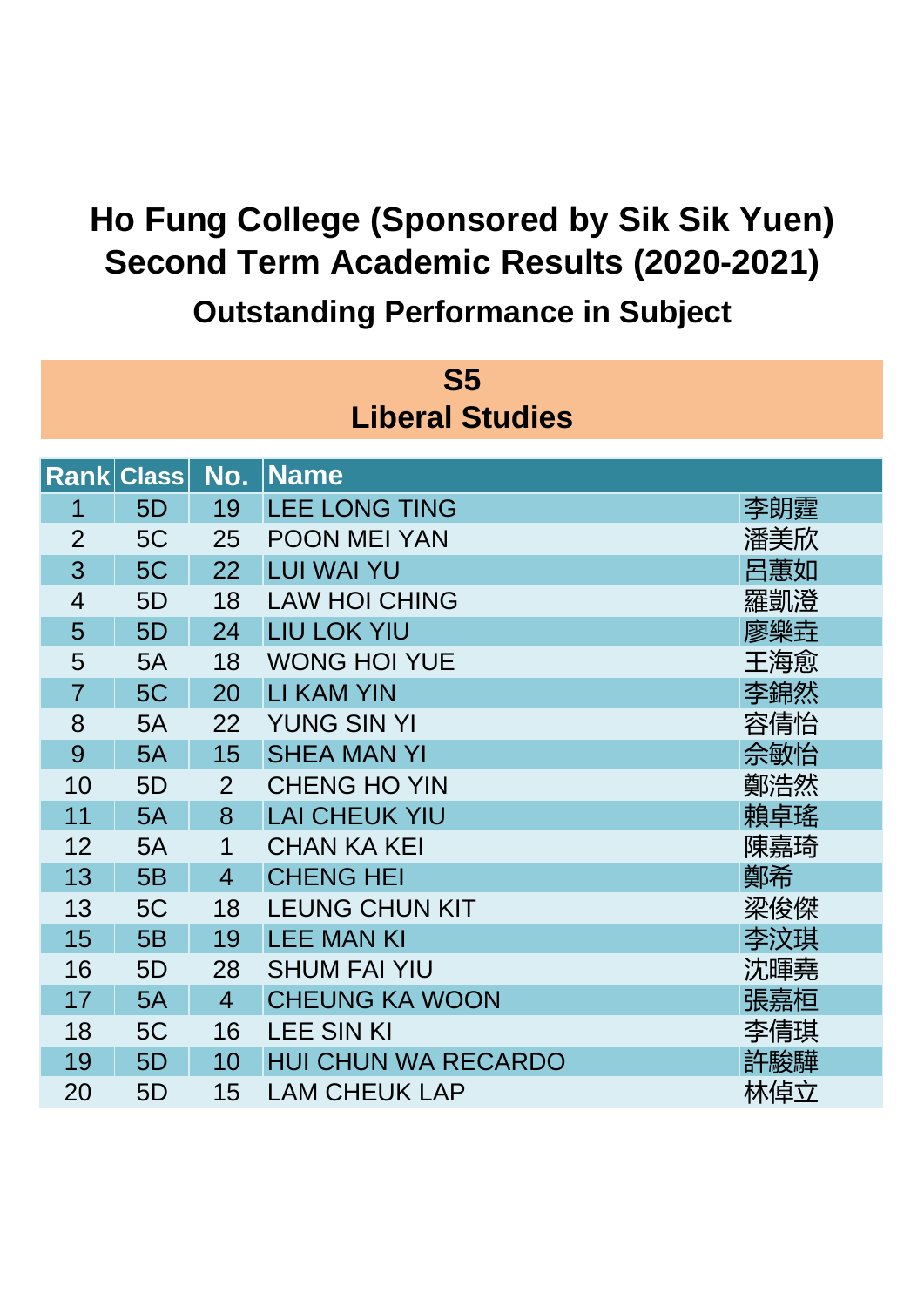| S <sub>5</sub> |                                         |    |                            |     |  |  |  |
|----------------|-----------------------------------------|----|----------------------------|-----|--|--|--|
|                | <b>Physics</b>                          |    |                            |     |  |  |  |
|                | <b>Rank Class</b><br>No.<br><b>Name</b> |    |                            |     |  |  |  |
|                | 5D                                      | 24 | <b>LIU LOK YIU</b>         | 廖樂垚 |  |  |  |
| $\overline{2}$ | 5D                                      | 8  | <b>HO CHEUK HEI</b>        | 何卓熹 |  |  |  |
| 3              | 5D                                      | 19 | <b>LEE LONG TING</b>       | 李朗霆 |  |  |  |
| 4              | 5D                                      | 28 | <b>SHUM FAI YIU</b>        | 沈暉堯 |  |  |  |
| 5              | 5D                                      | 15 | <b>LAM CHEUK LAP</b>       | 林倬立 |  |  |  |
| 6              | 5D                                      | 21 | <b>LEUNG WAI YIN</b>       | 梁瑋延 |  |  |  |
| $\overline{7}$ | 5 <sub>D</sub>                          | 10 | <b>HUI CHUN WA RECARDO</b> | 許駿驊 |  |  |  |
| 8              | 5 <sub>D</sub>                          | 5  | <b>CHOI YUI TO</b>         | 蔡叡韜 |  |  |  |
| 9              | 5D                                      | 27 | <b>QIU CHUN HIN</b>        | 邱振軒 |  |  |  |
| 10             | 5D                                      | 18 | <b>LAW HOI CHING</b>       | 羅凱澄 |  |  |  |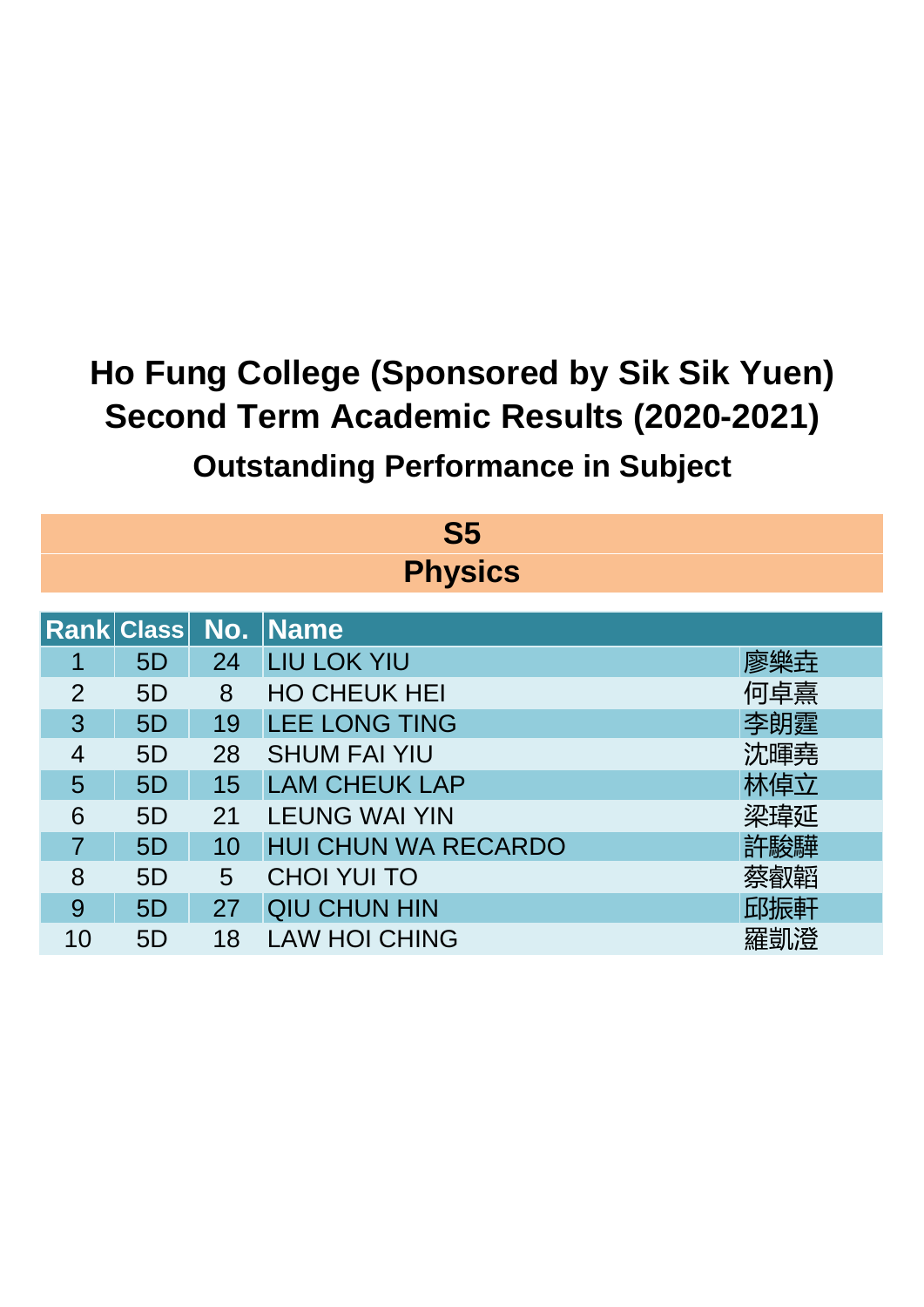| $\mathbf{S}5$  |                  |    |                            |     |  |  |
|----------------|------------------|----|----------------------------|-----|--|--|
|                | <b>Chemistry</b> |    |                            |     |  |  |
|                |                  |    |                            |     |  |  |
|                |                  |    | <b>Rank Class No. Name</b> |     |  |  |
|                | 5 <sub>D</sub>   | 24 | <b>LIU LOK YIU</b>         | 廖樂垚 |  |  |
| 2              | 5 <sub>D</sub>   | 28 | <b>SHUM FAI YIU</b>        | 沈暉堯 |  |  |
| 3              | 5A               | 22 | <b>YUNG SIN YI</b>         | 容倩怡 |  |  |
| $\overline{4}$ | 5 <sub>D</sub>   | 19 | <b>LEE LONG TING</b>       | 李朗霆 |  |  |
| 4              | 5C               | 20 | <b>LI KAM YIN</b>          | 李錦然 |  |  |
| 6              | 5C               | 22 | <b>LUI WAI YU</b>          | 呂蕙如 |  |  |
| $\overline{7}$ | 5D               | 17 | <b>LAM YIK YU</b>          | 林奕儒 |  |  |
| 8              | 5D               | 15 | <b>LAM CHEUK LAP</b>       | 林倬立 |  |  |
| 9              | 5C               | 18 | <b>LEUNG CHUN KIT</b>      | 梁俊傑 |  |  |
| 10             | 5A               | 15 | <b>SHEA MAN YI</b>         | 佘敏怡 |  |  |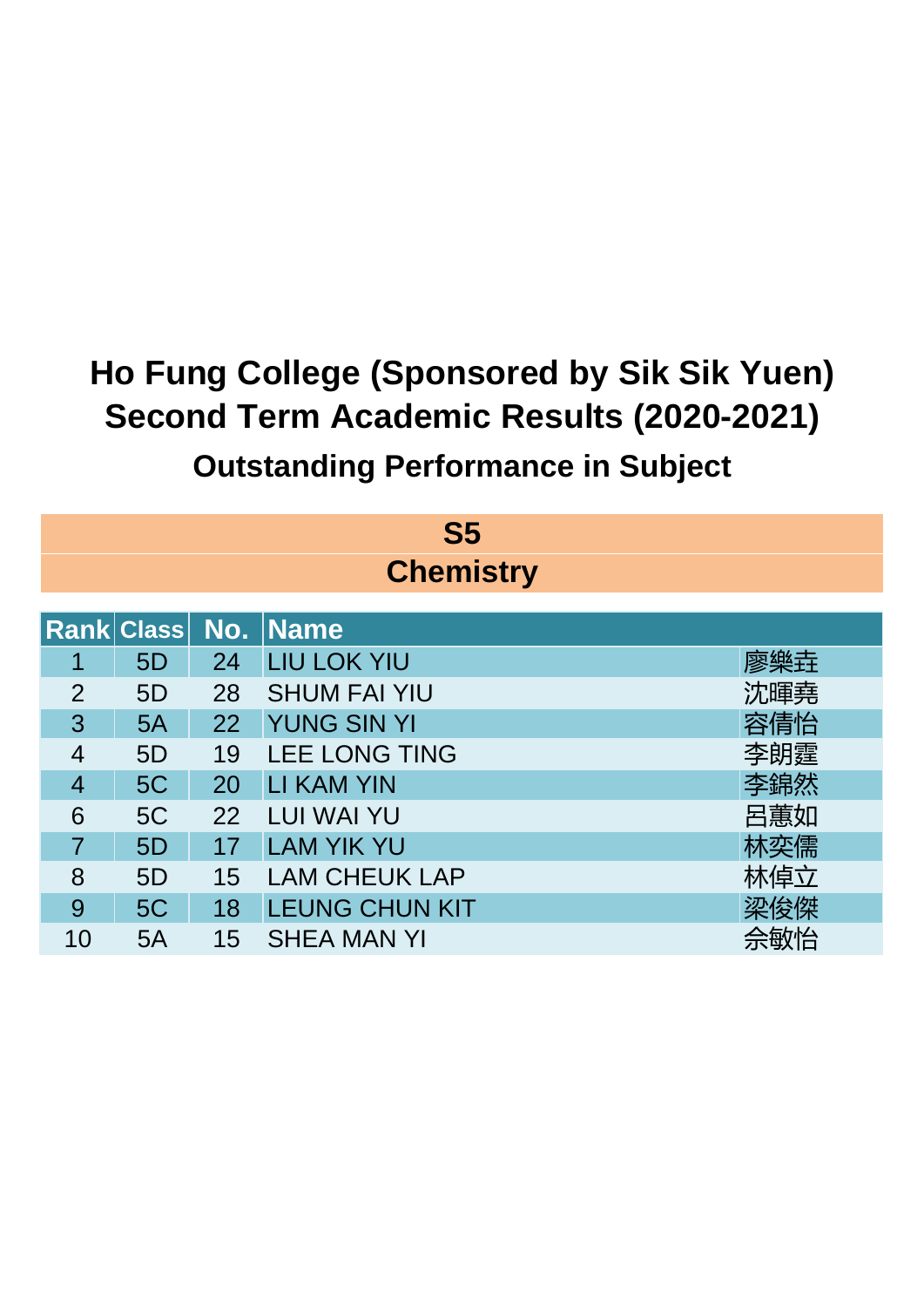| $\mathbf{S}5$  |                     |    |                            |     |  |  |  |  |
|----------------|---------------------|----|----------------------------|-----|--|--|--|--|
|                | <b>Biology</b>      |    |                            |     |  |  |  |  |
|                | Rank Class No. Name |    |                            |     |  |  |  |  |
|                | 5 <sub>D</sub>      | 28 | <b>SHUM FAI YIU</b>        | 沈暉堯 |  |  |  |  |
| $\overline{2}$ | 5C                  | 22 | <b>LUI WAI YU</b>          | 呂蕙如 |  |  |  |  |
| 3              | 5C                  | 20 | <b>LI KAM YIN</b>          | 李錦然 |  |  |  |  |
| 4              | 5C                  | 18 | <b>LEUNG CHUN KIT</b>      | 梁俊傑 |  |  |  |  |
| 5              | 5D                  | 8  | <b>HO CHEUK HEI</b>        | 何卓熹 |  |  |  |  |
| 6              | 5B                  | 1  | <b>CHAN HIU MAN</b>        | 陳曉汶 |  |  |  |  |
| $\overline{7}$ | 5D                  | 10 | <b>HUI CHUN WA RECARDO</b> | 許駿驊 |  |  |  |  |
| 8              | 5A                  | 8  | <b>LAI CHEUK YIU</b>       | 賴卓瑤 |  |  |  |  |
| 9              | 5D                  | 24 | <b>LIU LOK YIU</b>         | 廖樂垚 |  |  |  |  |
| 10             | 5C                  | 9  | <b>DU CHEUK CHI</b>        | 杜卓芝 |  |  |  |  |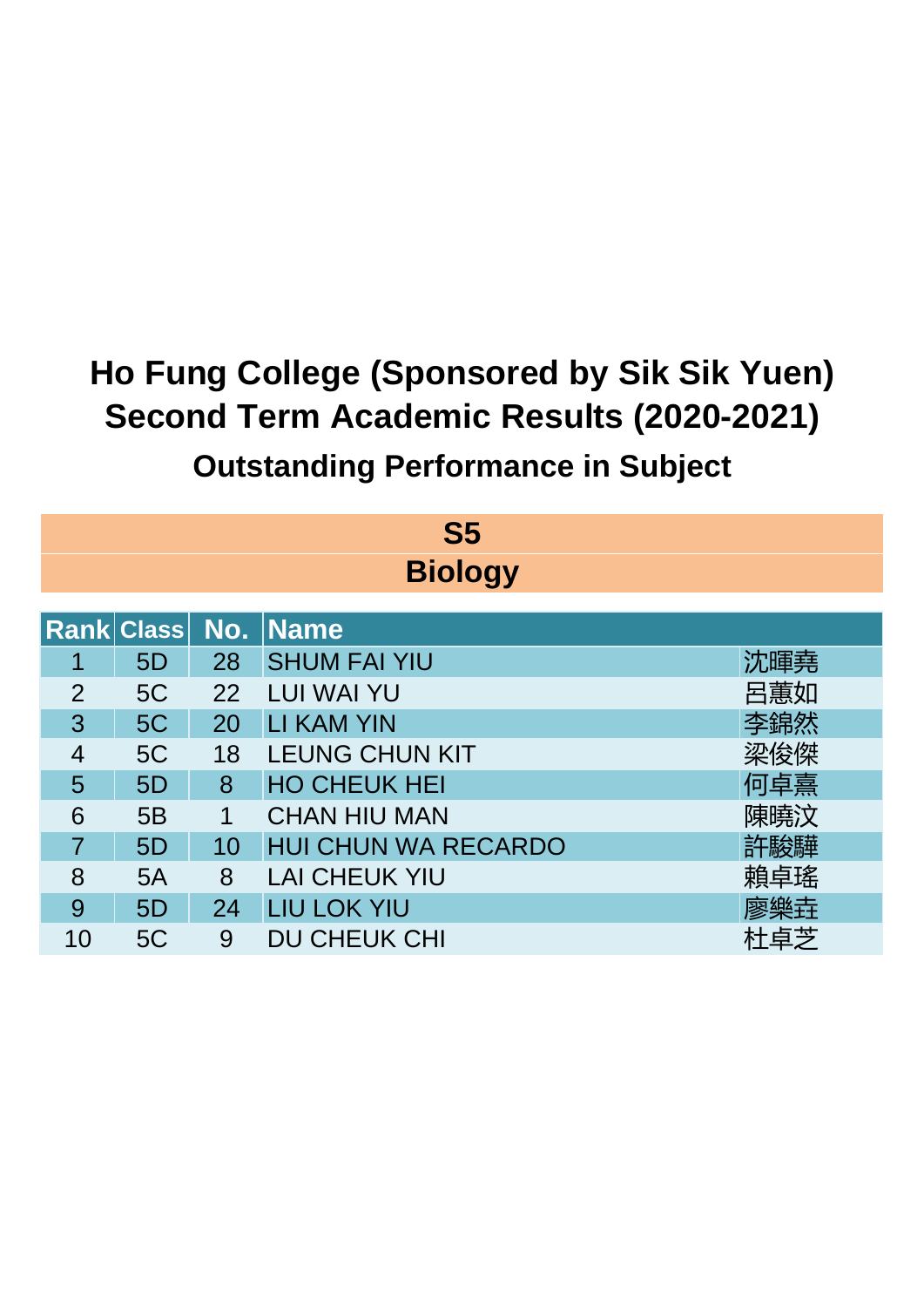| $\mathbf{S}5$  |                            |                |                             |     |  |  |  |
|----------------|----------------------------|----------------|-----------------------------|-----|--|--|--|
|                | <b>Chinese History</b>     |                |                             |     |  |  |  |
|                | <b>Rank Class No. Name</b> |                |                             |     |  |  |  |
|                |                            |                |                             |     |  |  |  |
| 1              | 5B                         | $\overline{2}$ | <b>CHAN KA YAN</b>          | 陳嘉恩 |  |  |  |
| $\overline{2}$ | 5D                         | 32             | <b>WONG FAI CHI</b>         | 黃暉智 |  |  |  |
| 3              | 5B                         | 9              | <b>HE YIMIN</b>             | 何伊玟 |  |  |  |
| 4              | 5A                         | 1              | <b>CHAN KA KEI</b>          | 陳嘉琦 |  |  |  |
| 5              | 5B                         | 27             | <b>WONG WAI SHING JAMES</b> | 黃偉誠 |  |  |  |
| 6              | 5A                         | 13             | LI WING YIN                 | 李穎妍 |  |  |  |
| 7              | 5B                         | 4              | <b>CHENG HEI</b>            | 鄭希  |  |  |  |
| 8              | 5C                         | 10             | <b>HSU SIN MEI AMELIE</b>   | 許倩溦 |  |  |  |
| 9              | 5D                         | 4              | <b>CHOI CHI KIN</b>         | 蔡智健 |  |  |  |
| 10             | 5C                         | 27             | <b>WONG HIU WAI RACHEL</b>  | 王曉慧 |  |  |  |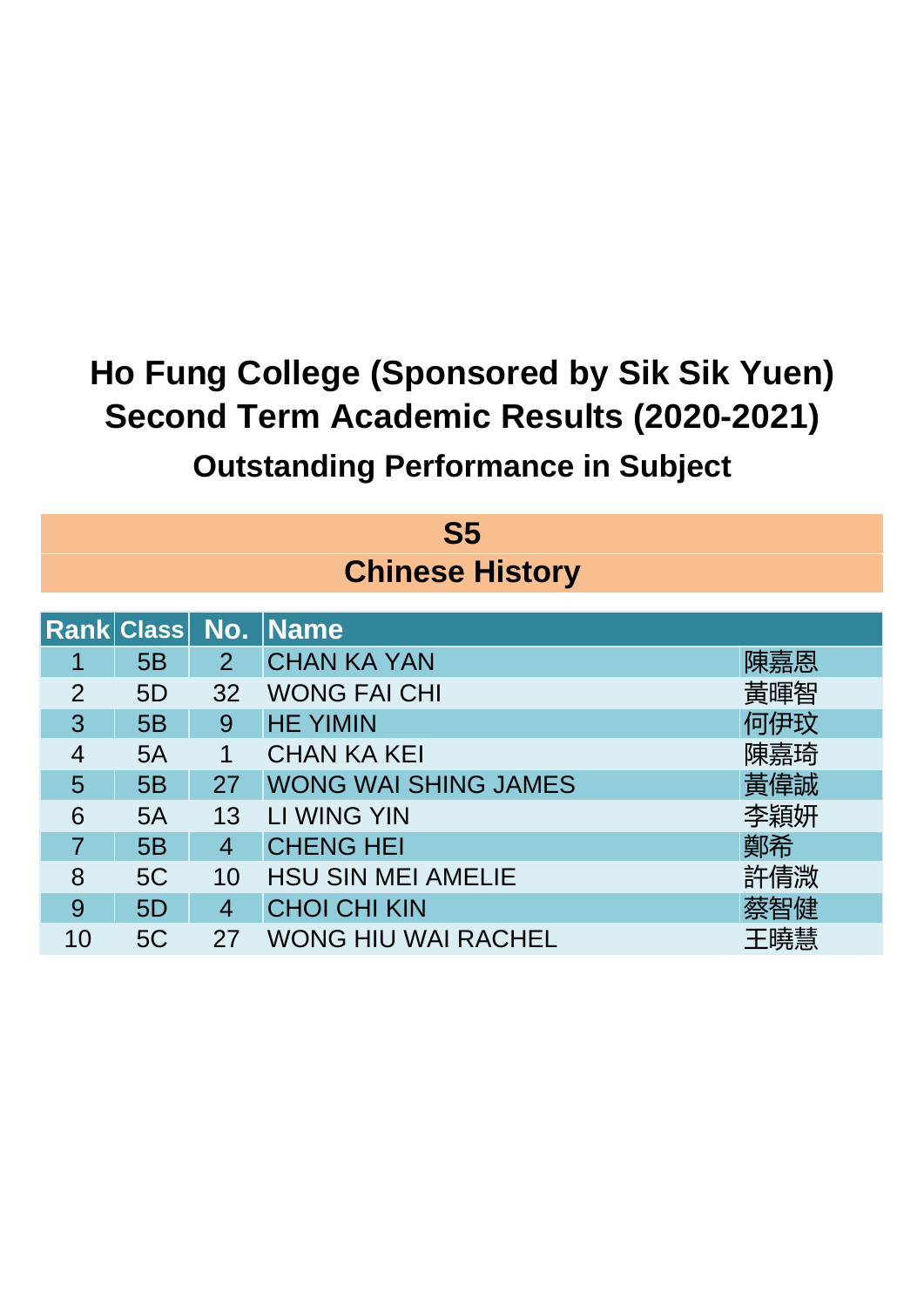| S <sub>5</sub> |                |    |                           |     |  |  |  |
|----------------|----------------|----|---------------------------|-----|--|--|--|
|                | <b>History</b> |    |                           |     |  |  |  |
|                |                |    | Rank Class No. Name       |     |  |  |  |
|                | 5D             | 18 | <b>LAW HOI CHING</b>      | 羅凱澄 |  |  |  |
| $\overline{2}$ | 5A             | 18 | <b>WONG HOI YUE</b>       | 王海愈 |  |  |  |
| 3              | 5C             | 24 | <b>NG TSUN TSAN</b>       | 吳浚燦 |  |  |  |
| 4              | 5D             | 32 | <b>WONG FAI CHI</b>       | 黃暉智 |  |  |  |
| 5              | 5C             | 11 | <b>HUANG JUNNING</b>      | 黃俊寧 |  |  |  |
| 6              | 5C             | 28 | <b>WONG HUI KIU</b>       | 黃煦喬 |  |  |  |
| $\overline{7}$ | 5C             | 5  | <b>CHAN YIM HUNG</b>      | 陳艷紅 |  |  |  |
| 8              | 5B             | 23 | <b>LEUNG WAI TSING</b>    | 梁瑋晴 |  |  |  |
| 9              | 5B             | 18 | <b>LAW WAI LAM</b>        | 羅慧琳 |  |  |  |
| 10             | 5C             | 10 | <b>HSU SIN MEI AMELIE</b> | 許倩溦 |  |  |  |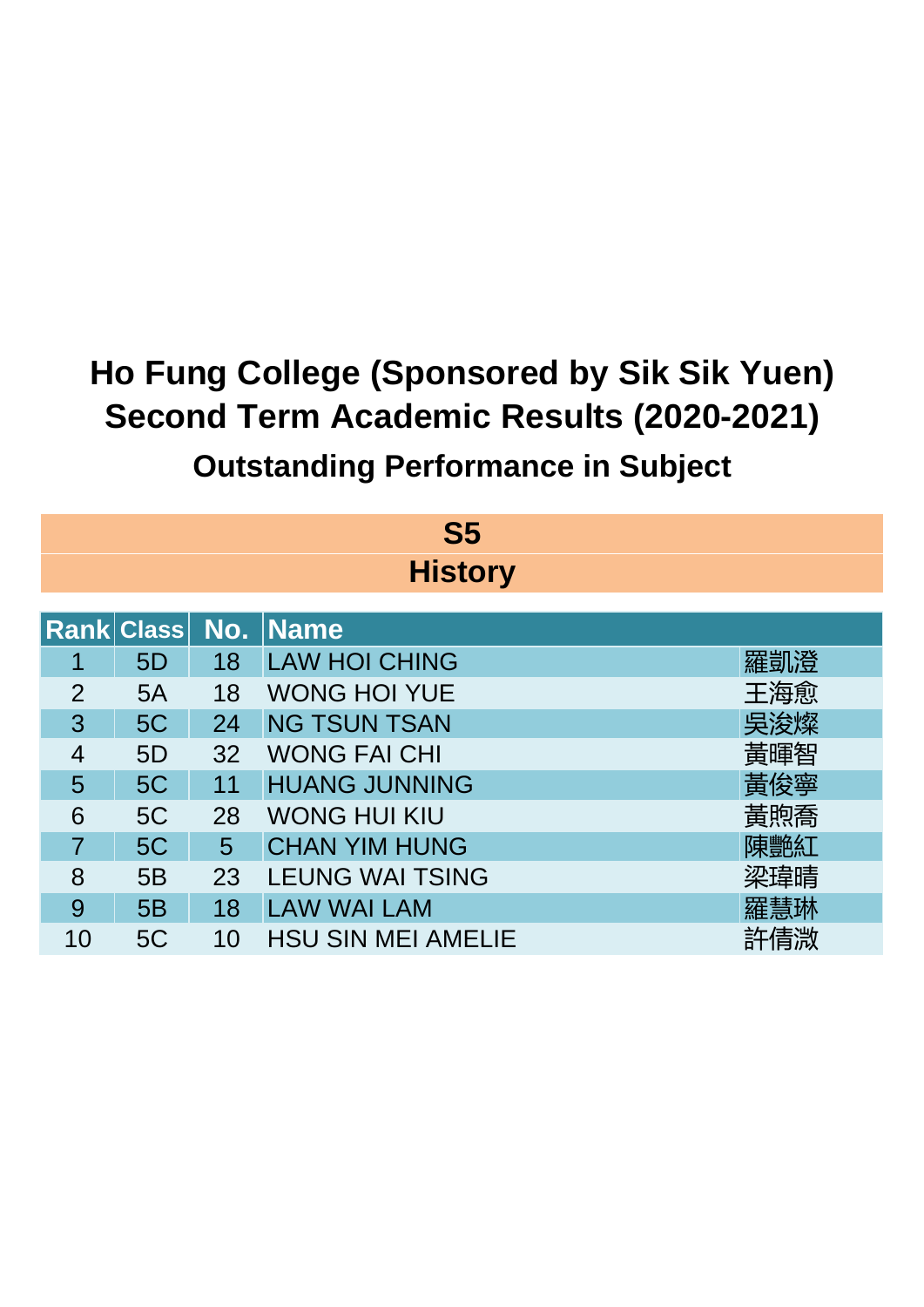|                | S <sub>5</sub>        |                |                             |     |  |  |
|----------------|-----------------------|----------------|-----------------------------|-----|--|--|
|                | <b>Geography</b>      |                |                             |     |  |  |
|                | <b>Rank Class No.</b> |                | <b>Name</b>                 |     |  |  |
|                | 5 <sub>D</sub>        | 15             | <b>LAM CHEUK LAP</b>        | 林倬立 |  |  |
| $\overline{2}$ | 5C                    | 9              | <b>DU CHEUK CHI</b>         | 杜卓芝 |  |  |
| 3              | 5C                    | 28             | <b>WONG HUI KIU</b>         | 黃煦喬 |  |  |
| 4              | 5B                    | 16             | <b>LAM UEN SZE</b>          | 林宛詩 |  |  |
| 5              | 5D                    | 33             | <b>WONG HEI SHING</b>       | 黃熙城 |  |  |
| 6              | 5B                    | 5              | <b>CHENG WING CHING</b>     | 鄭詠晴 |  |  |
| $\overline{7}$ | 5A                    | $\overline{7}$ | <b>IP HONG YING</b>         | 葉康盈 |  |  |
| 8              | 5B                    | 14             | <b>HUNG ISAAC HING PONG</b> | 孔慶邦 |  |  |
| 9              | 5A                    | 3              | <b>CHAN LOK LAM RACHEL</b>  | 陳諾霖 |  |  |
| 10             | 5B                    | 17             | LAU TSZ CHING               | 劉芷晴 |  |  |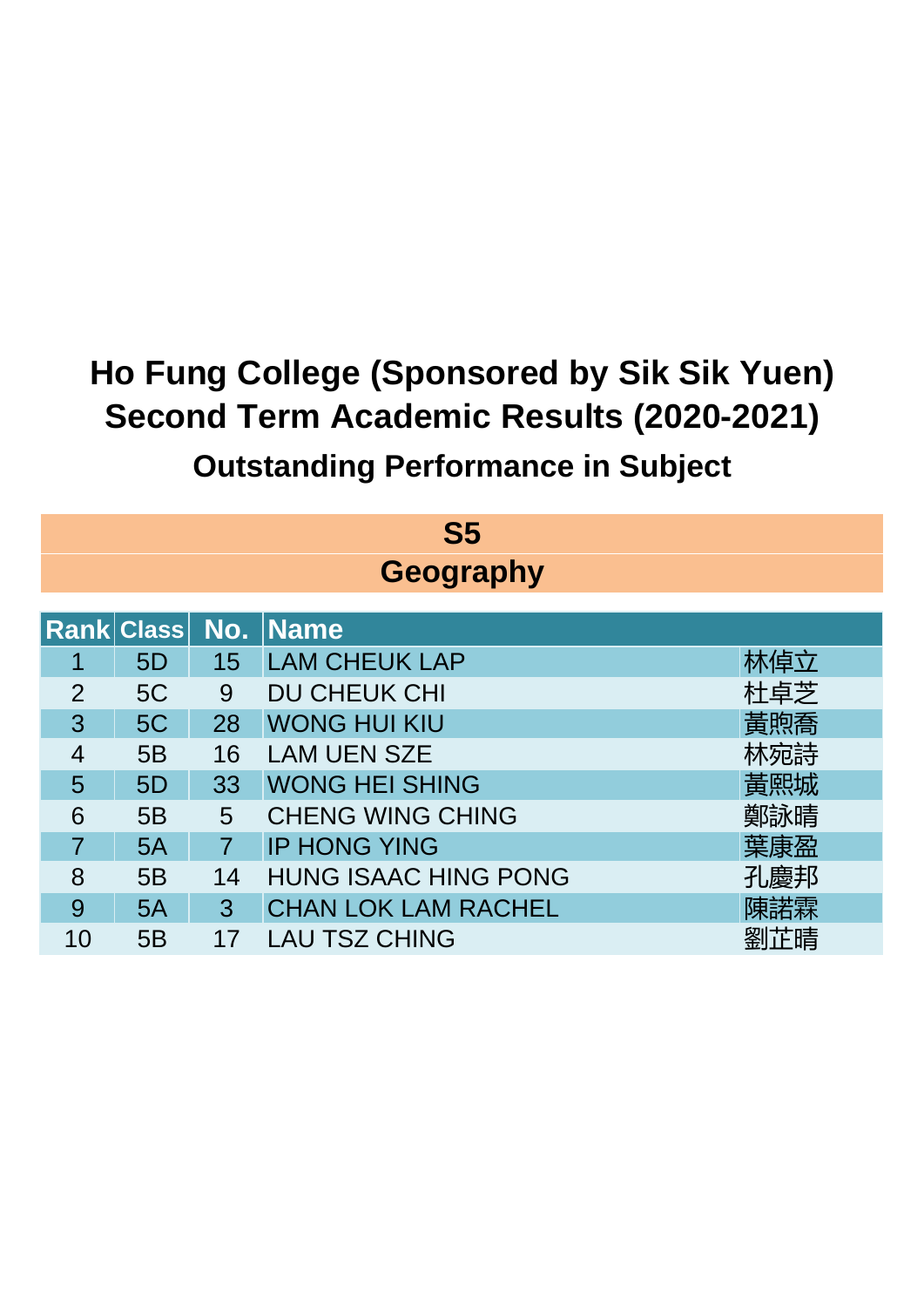| S <sub>5</sub><br><b>Chinese Literature</b> |                   |                |                             |     |  |
|---------------------------------------------|-------------------|----------------|-----------------------------|-----|--|
|                                             | <b>Rank Class</b> | No.            | <b>Name</b>                 |     |  |
| 1                                           | 5B                | $\overline{2}$ | <b>CHAN KA YAN</b>          | 陳嘉恩 |  |
| $\overline{2}$                              | 5B                | 27             | <b>WONG WAI SHING JAMES</b> | 黃偉誠 |  |
| 3                                           | 5B                | 9              | <b>HE YIMIN</b>             | 何伊玟 |  |
| 4                                           | 5C                | 17             | <b>LEE YUEN NING</b>        | 李沅寧 |  |
| 5                                           | 5B                | 21             | <b>LEUNG CHEUK LAM</b>      | 梁婥琳 |  |
| 6                                           | 5C                | 33             | <b>ZHANG JINGYAO</b>        | 張靜垚 |  |
| 7                                           | 5B                | $\overline{4}$ | <b>CHENG HEI</b>            | 鄭希  |  |
| 8                                           | 5A                | 13             | <b>LI WING YIN</b>          | 李穎妍 |  |
| 9                                           | 5C                | 27             | <b>WONG HIU WAI RACHEL</b>  | 王曉慧 |  |
| 10                                          | 5B                | 26             | <b>SZE-TO WAI CHI</b>       |     |  |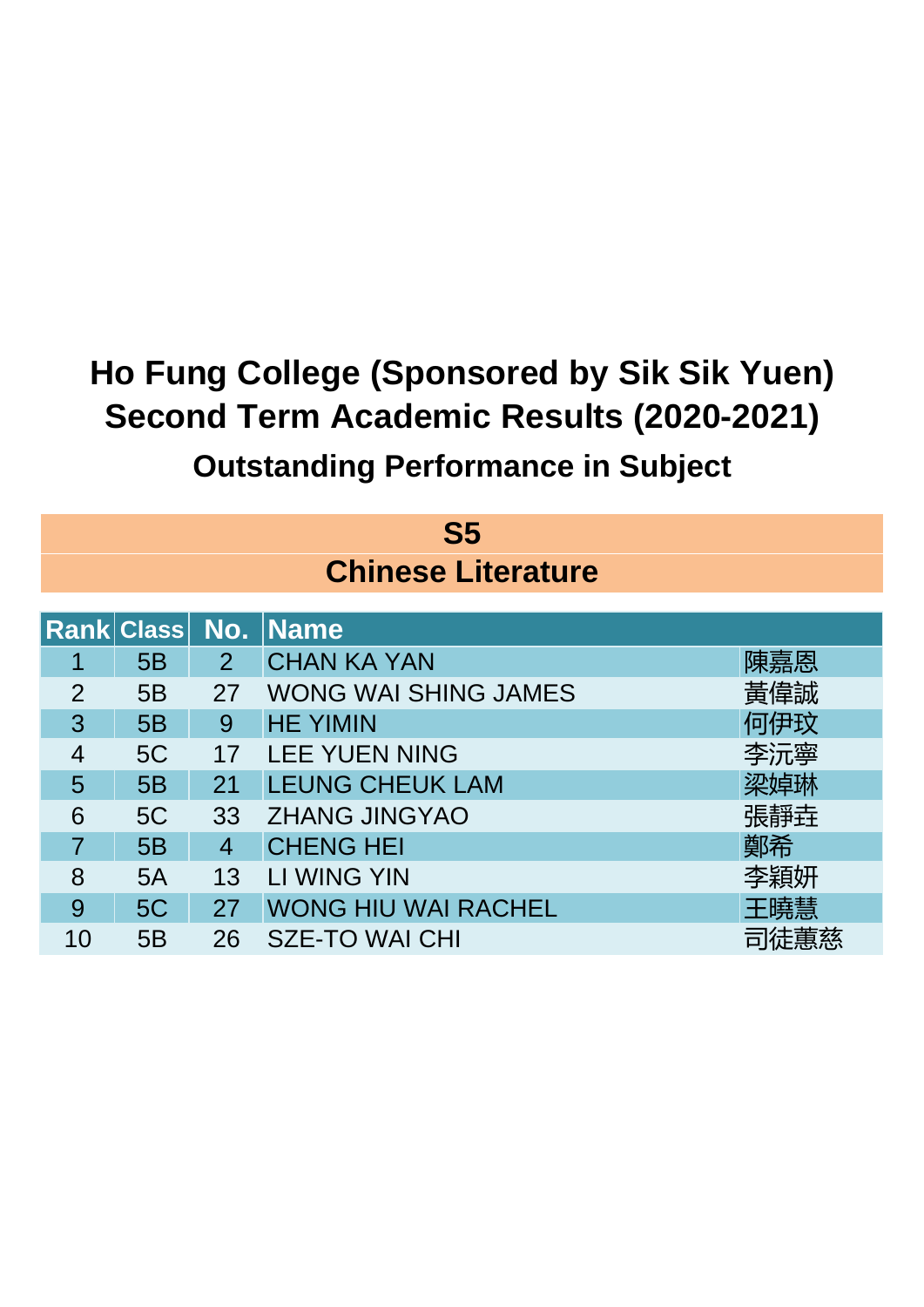| S <sub>5</sub>           |                                                     |                |                       |     |  |  |  |
|--------------------------|-----------------------------------------------------|----------------|-----------------------|-----|--|--|--|
|                          | <b>Business, Accounting &amp; Financial Studies</b> |                |                       |     |  |  |  |
|                          | Rank Class No.                                      |                | <b>Name</b>           |     |  |  |  |
|                          | 5A                                                  | 22             | <b>YUNG SIN YI</b>    | 容倩怡 |  |  |  |
| $\overline{2}$           | 5A                                                  | 15             | <b>SHEA MAN YI</b>    | 佘敏怡 |  |  |  |
| 3                        | 5A                                                  | $\overline{4}$ | <b>CHEUNG KA WOON</b> | 張嘉桓 |  |  |  |
| $\overline{\mathcal{A}}$ | 5A                                                  | 21             | <b>YEH SZE KI</b>     | 葉斯祺 |  |  |  |
| 5                        | 5A                                                  | 18             | <b>WONG HOI YUE</b>   | 王海愈 |  |  |  |
| 6                        | 5A                                                  | 8              | <b>LAI CHEUK YIU</b>  | 賴卓瑤 |  |  |  |
| $\overline{7}$           | 5A                                                  | $\overline{2}$ | <b>CHAN LOK LAM</b>   | 陳樂林 |  |  |  |
| 8                        | 5A                                                  | $\overline{7}$ | <b>IP HONG YING</b>   | 葉康盈 |  |  |  |
| 9                        | 5A                                                  | 17             | <b>TSANG SIN KA</b>   | 曾羨嘉 |  |  |  |
| 10                       | 5A                                                  | 20             | <b>YAU CHING LAM</b>  | 邱靖琳 |  |  |  |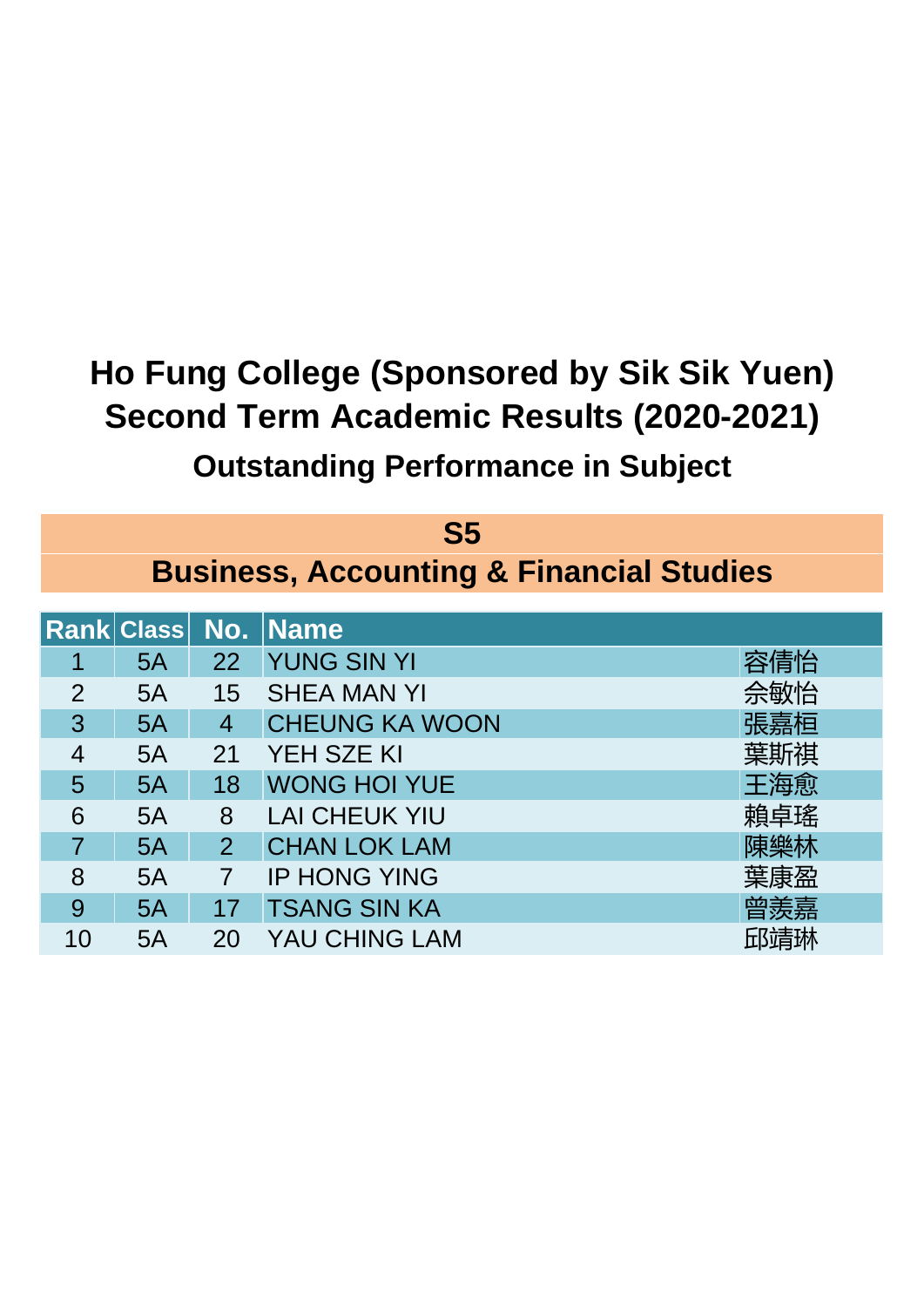| $\mathbf{S}5$  |                                      |    |                       |     |  |  |  |  |
|----------------|--------------------------------------|----|-----------------------|-----|--|--|--|--|
|                | <b>Economics</b>                     |    |                       |     |  |  |  |  |
|                | <b>Rank Class No.</b><br><b>Name</b> |    |                       |     |  |  |  |  |
|                | 5A                                   | 22 | <b>YUNG SIN YI</b>    | 容倩怡 |  |  |  |  |
| $\overline{2}$ | 5C                                   | 22 | <b>LUI WAI YU</b>     | 呂蕙如 |  |  |  |  |
| 3              | 5C                                   | 20 | <b>LI KAM YIN</b>     | 李錦然 |  |  |  |  |
| 4              | 5A                                   | 18 | <b>WONG HOI YUE</b>   | 王海愈 |  |  |  |  |
| 5              | 5D                                   | 5  | <b>CHOI YUI TO</b>    | 蔡叡韜 |  |  |  |  |
| 6              | 5A                                   | 15 | <b>SHEA MAN YI</b>    | 佘敏怡 |  |  |  |  |
| 7              | 5C                                   | 18 | <b>LEUNG CHUN KIT</b> | 梁俊傑 |  |  |  |  |
| 8              | 5C                                   | 24 | <b>NG TSUN TSAN</b>   | 吳浚燦 |  |  |  |  |
| 9              | 5B                                   | 1  | <b>CHAN HIU MAN</b>   | 陳曉汶 |  |  |  |  |
| 10             | 5A                                   | 21 | YEH SZE KI            | 葉斯祺 |  |  |  |  |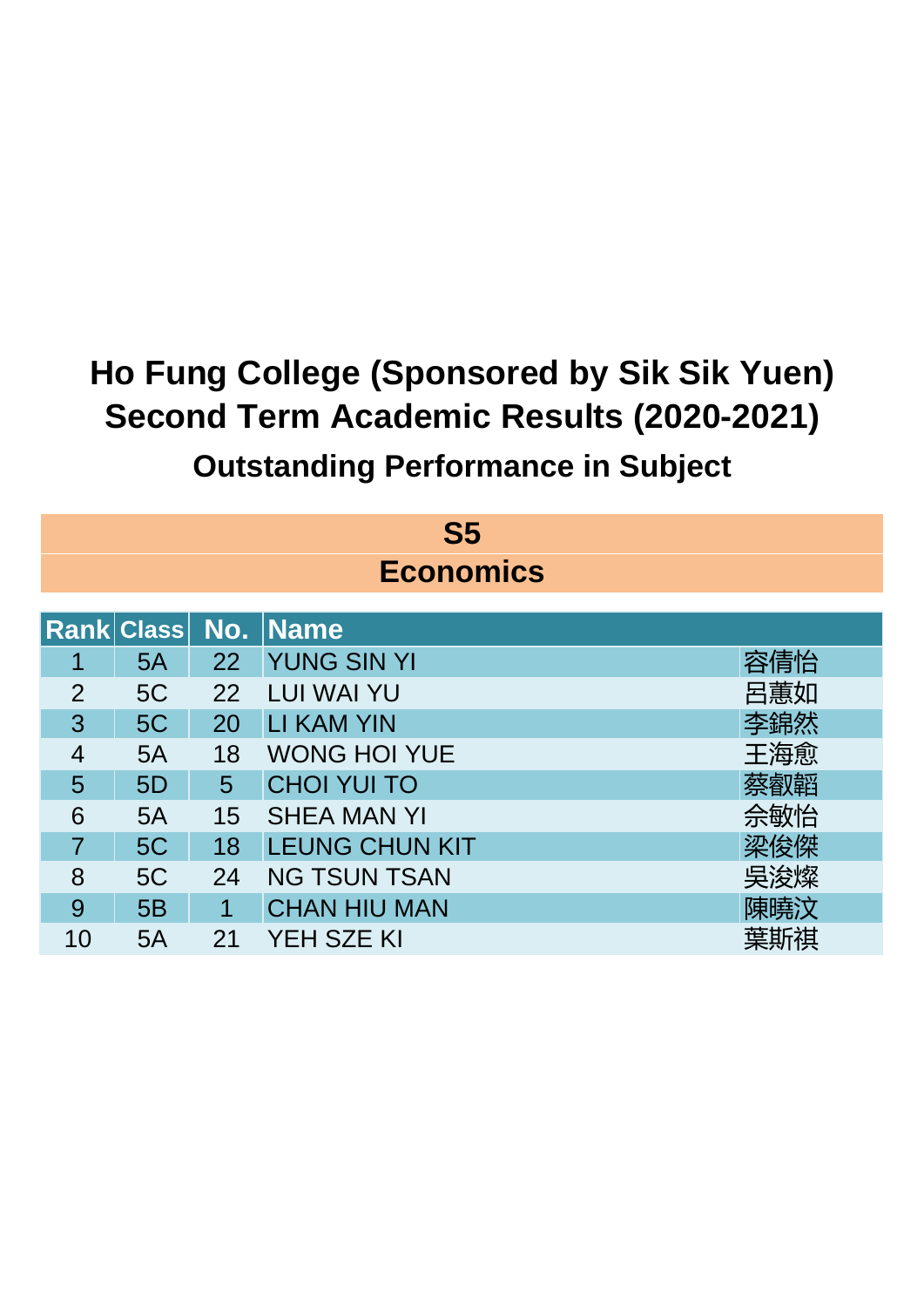|               | $\mathbf{S}5$ |                |                                                   |     |  |
|---------------|---------------|----------------|---------------------------------------------------|-----|--|
|               |               |                | <b>Information &amp; Communication Technology</b> |     |  |
|               |               |                | <b>Rank Class No. Name</b>                        |     |  |
|               | 5D            | 19             | <b>LEE LONG TING</b>                              | 李朗霆 |  |
| $\mathcal{P}$ | 5D            | 9              | <b>HO KING FUNG</b>                               | 何璟鋒 |  |
| 3             | 5C            | 8              | <b>CHU TIN YAM</b>                                | 朱天音 |  |
| 4             | 5D            | $\overline{7}$ | <b>FUNG TONG YIN TONNY</b>                        | 馮棠然 |  |
| 5             | 5C            | 13             | <b>LAI CHAK MING</b>                              | 黎澤明 |  |
| 6             | 5C            | $\overline{7}$ | <b>CHENG YUEN TING</b>                            | 鄭婉婷 |  |
| 7             | 5D            | 13             | <b>KWAN CHEUK LIM</b>                             | 關卓廉 |  |
| 8             | 5B            | 28             | YAU TSZ HANG                                      | 游梓恒 |  |
| 9             | 5C            | 1              | <b>AU WAI YI</b>                                  | 區蕙宜 |  |
| 10            | 5D            | 29             | <b>SIT YUK TUNG</b>                               | 薛旭彤 |  |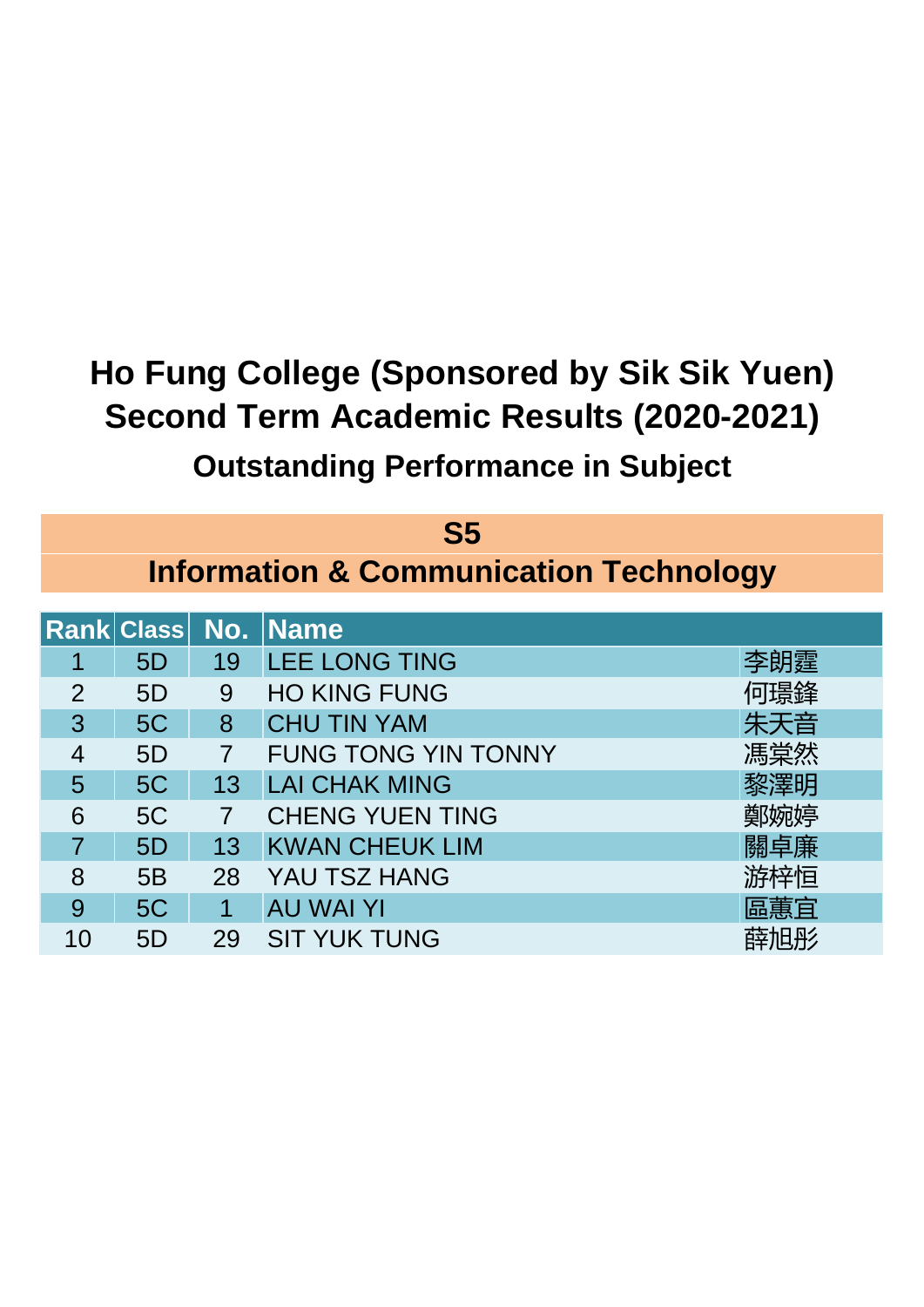| <b>S5</b>      |                                   |                |                         |     |  |  |  |
|----------------|-----------------------------------|----------------|-------------------------|-----|--|--|--|
|                | <b>Physical Education Lessons</b> |                |                         |     |  |  |  |
|                |                                   |                |                         |     |  |  |  |
|                | <b>Rank Class</b>                 | No.            | Name                    |     |  |  |  |
| 1              | 5A                                | 8              | <b>LAI CHEUK YIU</b>    | 賴卓瑤 |  |  |  |
| $\overline{2}$ | 5A                                | 21             | YEH SZE KI              | 葉斯祺 |  |  |  |
| $\overline{2}$ | 5C                                | 6              | <b>CHENG CHEUK HEI</b>  | 鄭卓爔 |  |  |  |
| $\overline{2}$ | 5 <sub>D</sub>                    | $\overline{2}$ | <b>CHENG HO YIN</b>     | 鄭浩然 |  |  |  |
| 5              | 5A                                | 5              | <b>CHEUNG YUET HIN</b>  | 張月牽 |  |  |  |
| 6              | 5A                                | 22             | <b>YUNG SIN YI</b>      | 容倩怡 |  |  |  |
| 6              | 5D                                | 27             | <b>QIU CHUN HIN</b>     | 邱振軒 |  |  |  |
| 6              | 5C                                | 11             | <b>HUANG JUNNING</b>    | 黃俊寧 |  |  |  |
| 9              | 5C                                | 33             | <b>ZHANG JINGYAO</b>    | 張靜垚 |  |  |  |
| 9              | 5C                                | 16             | <b>LEE SIN KI</b>       | 李倩琪 |  |  |  |
| 9              | 5C                                | 9              | <b>DU CHEUK CHI</b>     | 杜卓芝 |  |  |  |
| 12             | 5B                                | 29             | <b>ZHENG KA YEUNG</b>   | 鄭嘉揚 |  |  |  |
| 13             | 5B                                | 5              | <b>CHENG WING CHING</b> | 鄭詠晴 |  |  |  |
| 14             | 5C                                | 24             | <b>NG TSUN TSAN</b>     | 吳浚燦 |  |  |  |
| 15             | 5B                                | $\overline{4}$ | <b>CHENG HEI</b>        | 鄭希  |  |  |  |
| 15             | 5A                                | 15             | <b>SHEA MAN YI</b>      | 佘敏怡 |  |  |  |
| 15             | 5C                                | $\overline{7}$ | <b>CHENG YUEN TING</b>  | 鄭婉婷 |  |  |  |
| 18             | 5C                                | 8              | <b>CHU TIN YAM</b>      | 朱天音 |  |  |  |
| 18             | 5B                                | $\overline{2}$ | <b>CHAN KA YAN</b>      | 陳嘉恩 |  |  |  |
| 20             | 5D                                | 28             | <b>SHUM FAI YIU</b>     | 沈暉堯 |  |  |  |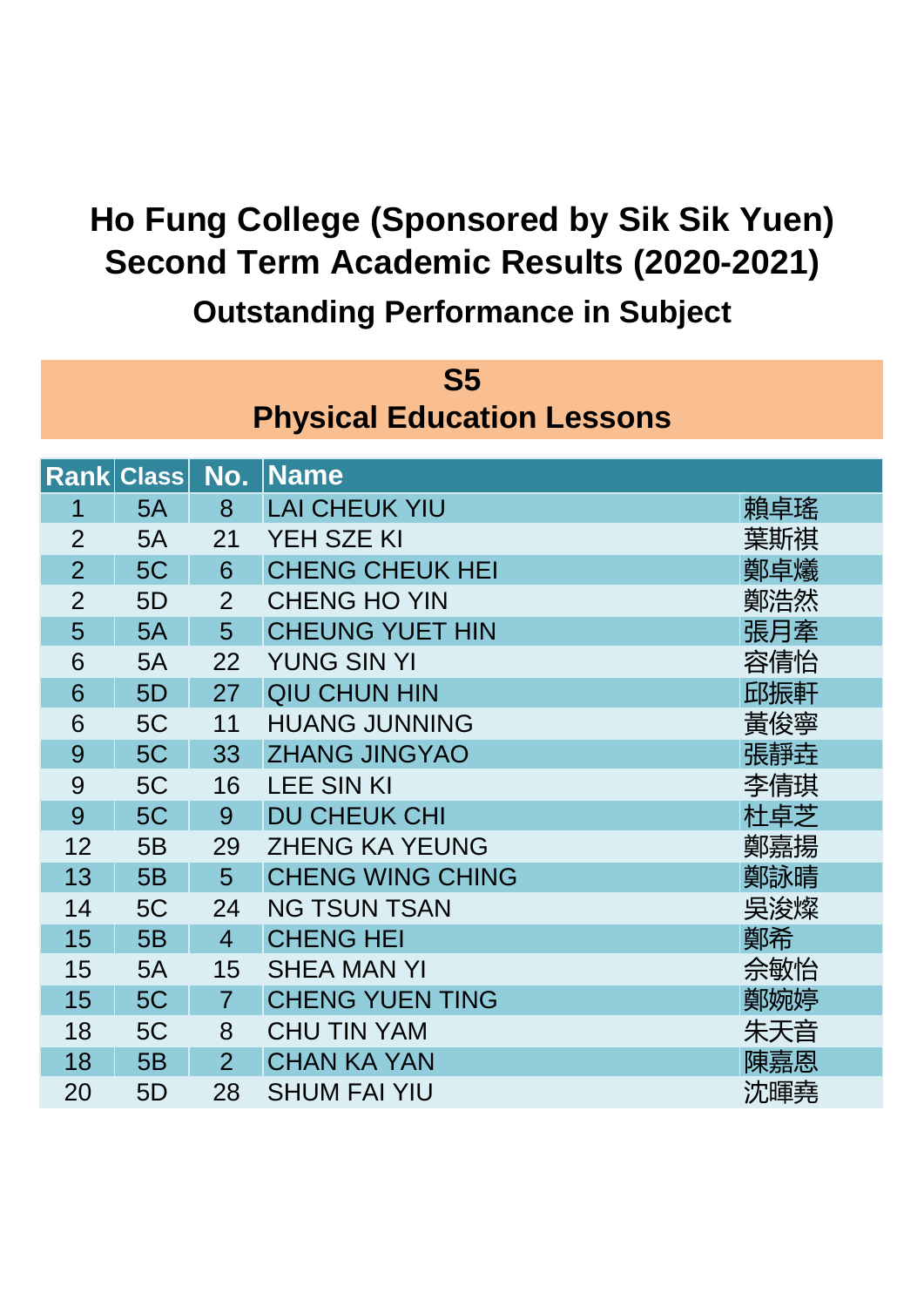**Outstanding Performance in Subject**

| <b>S5</b><br><b>Moral</b> |              |                |                         |     |
|---------------------------|--------------|----------------|-------------------------|-----|
|                           |              |                |                         |     |
| <b>Rank</b>               | <b>Class</b> | No.            | <b>Name</b>             |     |
| 1                         | 5A           | 15             | <b>SHEA MAN YI</b>      | 佘敏怡 |
| $\overline{2}$            | 5D           | 19             | <b>LEE LONG TING</b>    | 李朗霆 |
| 3                         | 5A           | 8              | <b>LAI CHEUK YIU</b>    | 賴卓瑤 |
| $\overline{4}$            | 5A           | 18             | <b>WONG HOI YUE</b>     | 王海愈 |
| 5                         | 5B           | $\overline{2}$ | <b>CHAN KA YAN</b>      | 陳嘉恩 |
| 6                         | 5C           | 22             | <b>LUI WAI YU</b>       | 呂蕙如 |
| $\overline{7}$            | 5A           | 22             | <b>YUNG SIN YI</b>      | 容倩怡 |
| 8                         | 5A           | 1              | <b>CHAN KA KEI</b>      | 陳嘉琦 |
| 9                         | 5C           | 20             | <b>LI KAM YIN</b>       | 李錦然 |
| 10                        | 5A           | $\overline{4}$ | <b>CHEUNG KA WOON</b>   | 張嘉桓 |
| 11                        | 5B           | 19             | <b>LEE MAN KI</b>       | 李汶琪 |
| 12                        | 5B           | 9              | <b>HE YIMIN</b>         | 何伊玟 |
| 12                        | 5C           | 15             | <b>LEE PUI YU</b>       | 李珮瑜 |
| 12                        | 5C           | 9              | <b>DU CHEUK CHI</b>     | 杜卓芝 |
| 15                        | 5A           | 14             | <b>NG CHEUK YING</b>    | 吳焯盈 |
| 16                        | 5B           | $\overline{4}$ | <b>CHENG HEI</b>        | 鄭希  |
| 16                        | 5B           | 5              | <b>CHENG WING CHING</b> | 鄭詠晴 |
| 18                        | 5A           | 21             | YEH SZE KI              | 葉斯祺 |
| 19                        | 5C           | 32             | <b>YU LAI YAN</b>       | 余麗欣 |
| 19                        | 5B           | 21             | <b>LEUNG CHEUK LAM</b>  | 梁婥琳 |
| 19                        | 5C           | 25             | <b>POON MEI YAN</b>     | 潘美欣 |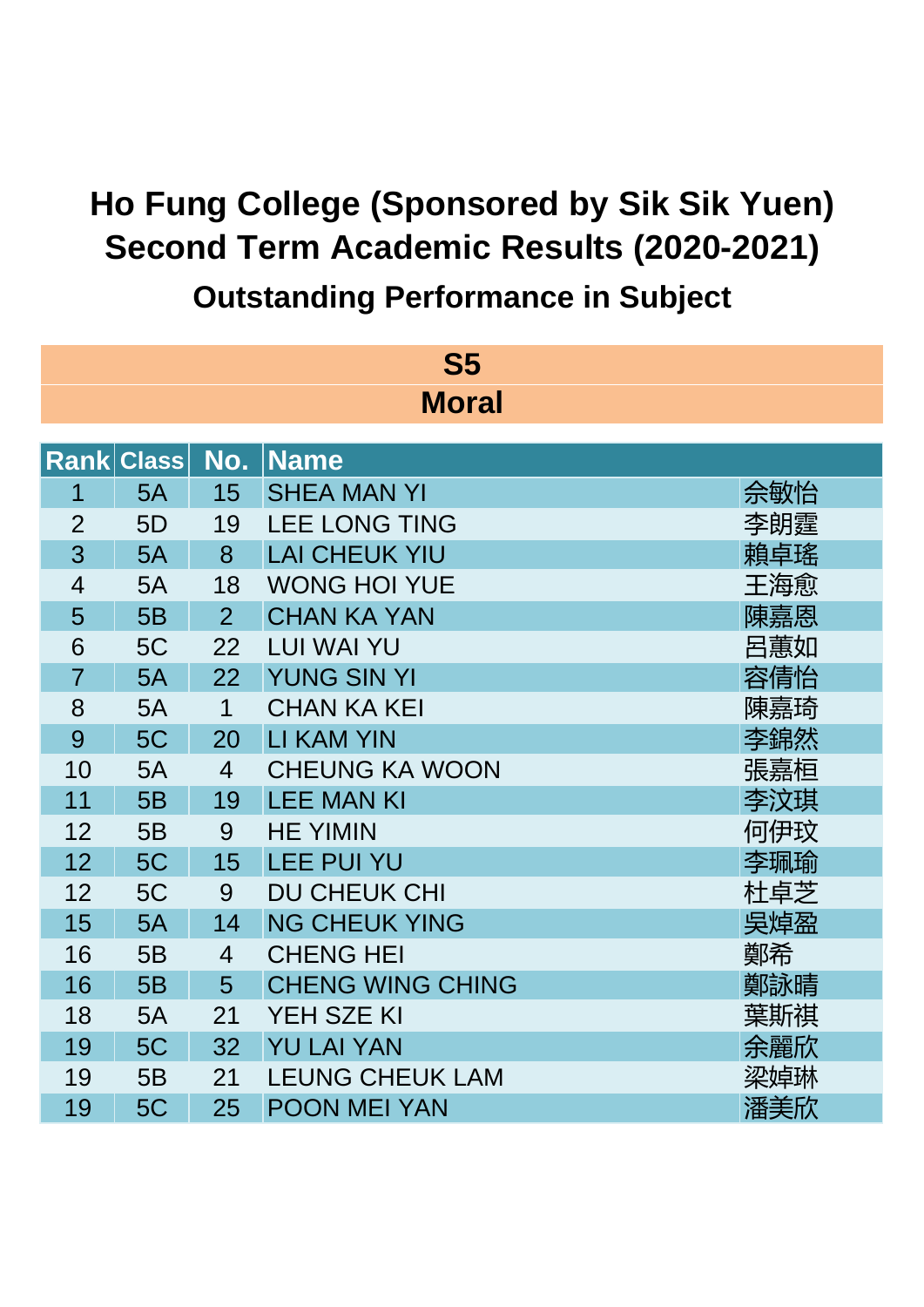| S <sub>6</sub> |                         |  |  |  |  |  |  |
|----------------|-------------------------|--|--|--|--|--|--|
|                | <b>Chinese Language</b> |  |  |  |  |  |  |

|                | <b>Rank Class</b> | No.            | <b>Name</b>                 |     |
|----------------|-------------------|----------------|-----------------------------|-----|
| 1              | 6A                | 20             | <b>NG CHEUK YIU</b>         | 吳卓瑤 |
| $\overline{2}$ | 6C                | 22             | <b>PAU CHEUK YUET</b>       | 鮑卓悅 |
| 3              | 6C                | 19             | <b>MAK WING LAM THERESA</b> | 麥詠琳 |
| 3              | 6A                | 32             | <b>WONG HOI YIN</b>         | 黃凱燕 |
| 5              | 6C                | 15             | <b>LEE WAI SZE</b>          | 李慧思 |
| 6              | 6C                | 14             | <b>LEE PUI YEE</b>          | 李佩兒 |
| $\overline{7}$ | 6B                | 11             | <b>KWONG TSZ CHING</b>      | 鄺芷晴 |
| $\overline{7}$ | 6B                | 26             | <b>WONG PUI YAN</b>         | 黃培欣 |
| 9              | 6A                | 14             | <b>LAU HOI WING</b>         | 劉愷穎 |
| 10             | 6B                | 23             | <b>TAI SZE MING</b>         | 戴思明 |
| 11             | 6B                | $\mathbf 1$    | <b>CHAN MING JAAK</b>       | 陳明澤 |
| 11             | 6C                | 25             | <b>WONG TSZ WAI</b>         | 黃芷蔚 |
| 13             | 6B                | 9              | <b>HSU YAN YI</b>           | 許欣怡 |
| 14             | 6B                | 8              | <b>HO YI TUNG</b>           | 何綺潼 |
| 15             | 6C                | 5              | <b>CHENG HEI MAN</b>        | 鄭曦雯 |
| 16             | 6C                | 16             | LI SHUK WA                  | 李淑華 |
| 17             | 6B                | $\overline{7}$ | <b>HO MEI YAM</b>           | 何美鑫 |
| 18             | 6A                | 9              | <b>FONG YEE KI</b>          | 方依琪 |
| 19             | 6B                | 16             | <b>LUI KEI CHUN</b>         | 呂其駿 |
| 20             | 6A                | 12             | <b>KWONG YUEN YING</b>      | 鄺婉盈 |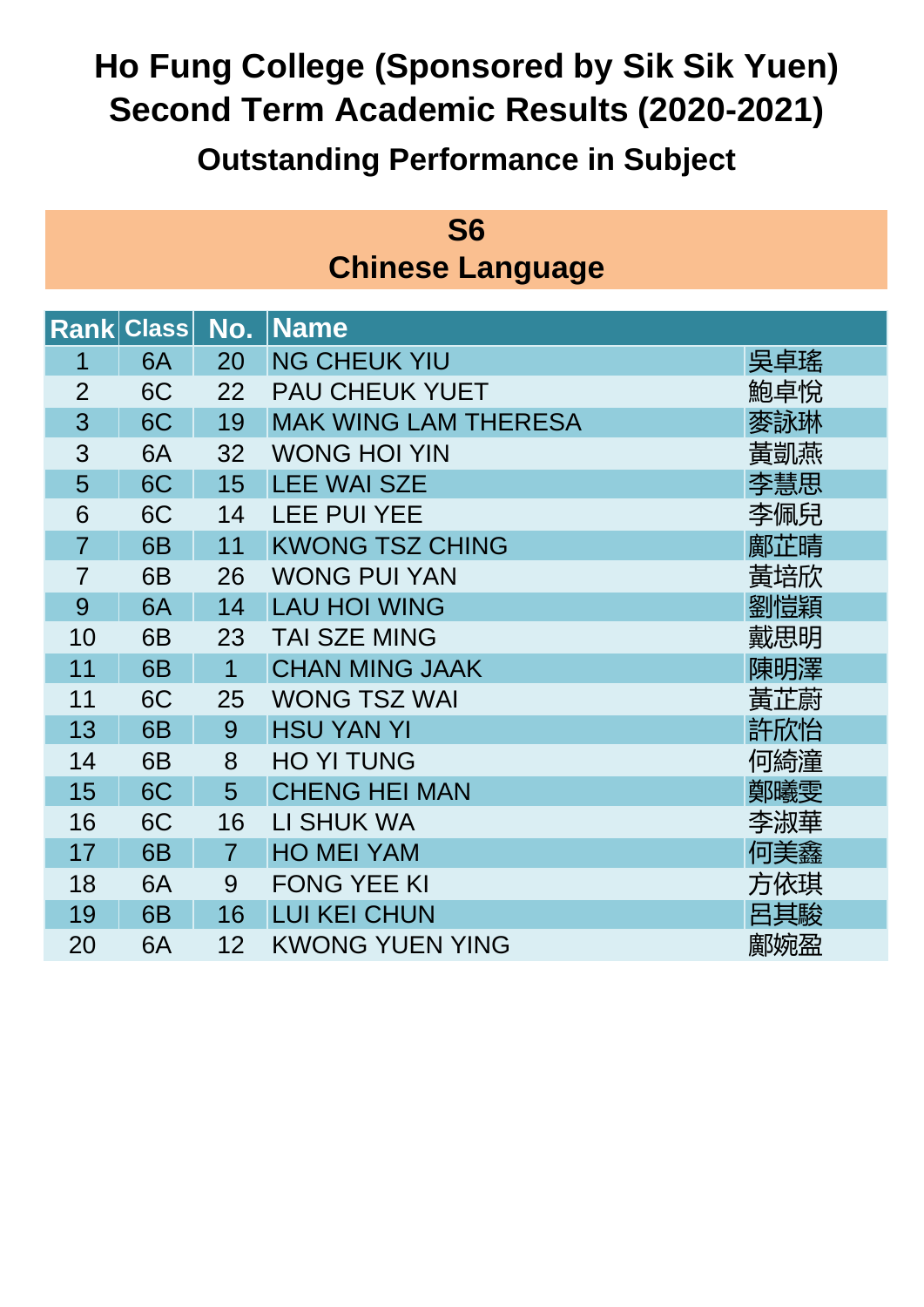| S <sub>6</sub> |                         |  |  |  |  |  |
|----------------|-------------------------|--|--|--|--|--|
|                | <b>English Language</b> |  |  |  |  |  |

|                | <b>Rank Class</b> | No.            | <b>Name</b>             |     |
|----------------|-------------------|----------------|-------------------------|-----|
| 1              | 6 <sub>B</sub>    | 20             | <b>POON TIN O</b>       | 潘天翱 |
| $\overline{2}$ | 6B                | 23             | <b>TAI SZE MING</b>     | 戴思明 |
| 3              | 6B                | $\overline{1}$ | <b>CHAN MING JAAK</b>   | 陳明澤 |
| $\overline{4}$ | 6A                | 20             | <b>NG CHEUK YIU</b>     | 吳卓瑤 |
| $\overline{4}$ | 6D                | $\overline{7}$ | <b>CHENG YEUNG FUNG</b> | 鄭揚楓 |
| 6              | 6D                | 14             | <b>HUI TAT FUNG</b>     | 許達鋒 |
| $\overline{7}$ | 6C                | 14             | <b>LEE PUI YEE</b>      | 李佩兒 |
| 8              | 6C                | 12             | <b>LAM YAT LONG</b>     | 林逸朗 |
| 9              | 6C                | 22             | <b>PAU CHEUK YUET</b>   | 鮑卓悅 |
| 10             | 6D                | 23             | <b>WAN KAI YUI</b>      | 溫啟睿 |
| 10             | 6B                | 26             | <b>WONG PUI YAN</b>     | 黃培欣 |
| 12             | 6A                | 24             | <b>TO KA YU</b>         | 刀嘉瑜 |
| 13             | 6D                | 5              | <b>CHAN YU HANG</b>     | 陳裕恆 |
| 14             | 6C                | 10             | <b>KWOK SZE WAI</b>     | 郭思慧 |
| 15             | 6B                | 8              | <b>HO YI TUNG</b>       | 何綺潼 |
| 16             | 6A                | 8              | <b>FENG YIK CHING</b>   | 馮奕晴 |
| 17             | 6D                | 18             | <b>LAU MAN YIU</b>      | 劉敏瑤 |
| 18             | 6D                | 24             | <b>YIU PAK SHING</b>    | 姚柏丞 |
| 19             | 6C                | 15             | <b>LEE WAI SZE</b>      | 李慧思 |
| 20             | 6C                | 25             | <b>WONG TSZ WAI</b>     | 黃芷蔚 |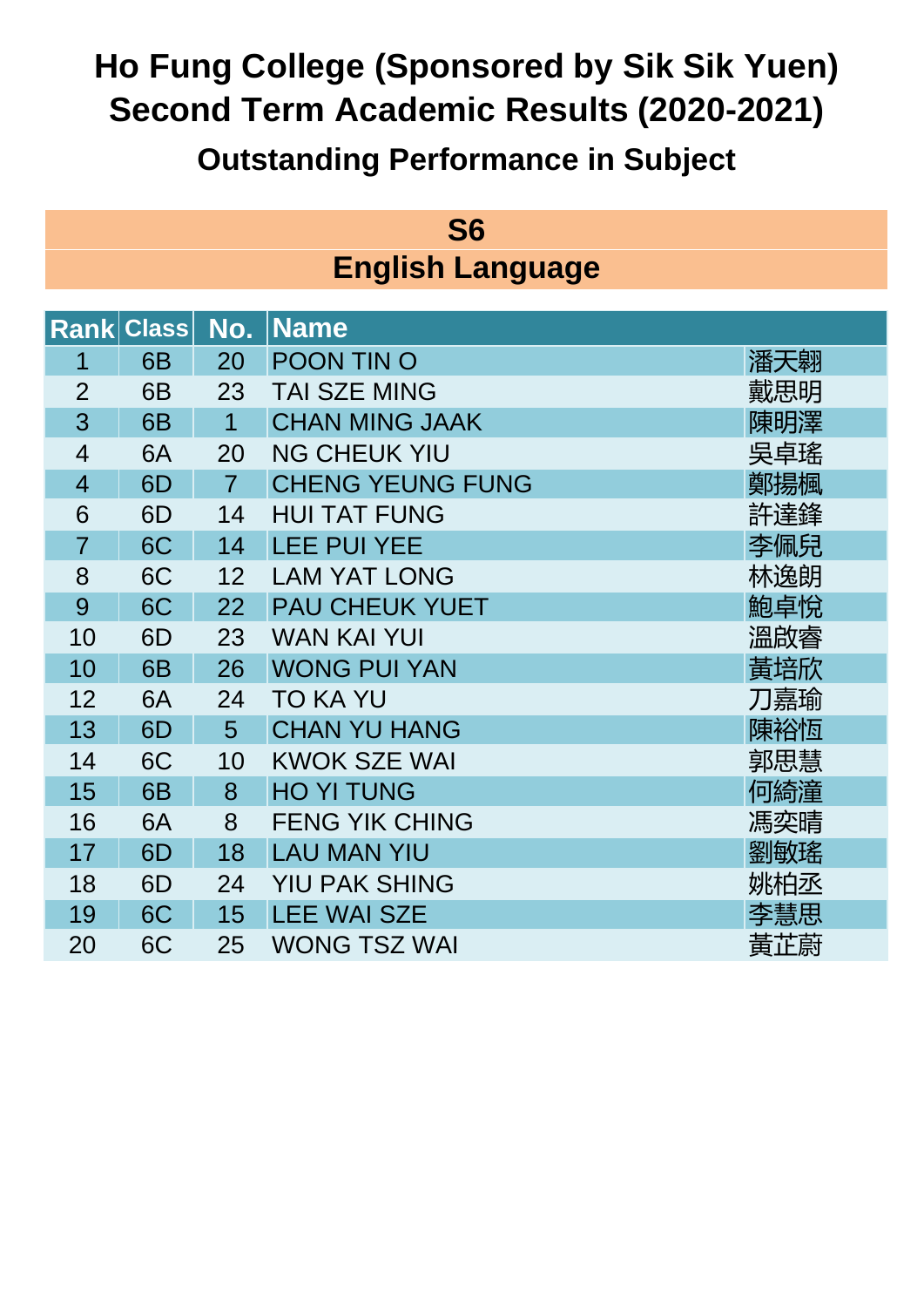|                                      | <b>S6</b> |  |
|--------------------------------------|-----------|--|
| <b>Mathematics (Compulsory Part)</b> |           |  |

|                | <b>Rank Class</b> | No.            | ∣Name                   |     |
|----------------|-------------------|----------------|-------------------------|-----|
| 1              | 6D                | 15             | <b>LAM SHING YUEN</b>   | 林鋮炫 |
| $\overline{2}$ | 6A                | 30             | <b>WONG CHUN KI</b>     | 黃竣祺 |
| 3              | 6B                | 8              | <b>HO YI TUNG</b>       | 何綺潼 |
| $\overline{4}$ | 6D                | 14             | <b>HUI TAT FUNG</b>     | 許達鋒 |
| 5              | 6D                | 16             | <b>LAM SIN MAN</b>      | 林倩文 |
| 6              | 6D                | $\mathbf 1$    | <b>CHAN HANG MAN</b>    | 陳杏雯 |
| $\overline{7}$ | 6D                | 8              | <b>CHEONG CHEUK PUI</b> | 張卓培 |
| 8              | 6D                | 11             | <b>CHUN CHEUK YIN</b>   | 秦卓賢 |
| 9              | 6D                | $\overline{7}$ | <b>CHENG YEUNG FUNG</b> | 鄭揚楓 |
| 10             | 6C                | 10             | <b>KWOK SZE WAI</b>     | 郭思慧 |
| 11             | 6A                | $\overline{4}$ | <b>CHAN TIK HEI</b>     | 陳迪希 |
| 12             | 6B                | 26             | <b>WONG PUI YAN</b>     | 黃培欣 |
| 13             | 6D                | 23             | <b>WAN KAI YUI</b>      | 溫啟睿 |
| 14             | 6C                | 17             | <b>LIN TIN MING</b>     | 林天鳴 |
| 15             | 6B                | 24             | <b>TAM WING KI</b>      | 譚詠琪 |
| 16             | 6D                | 17             | <b>LAU CHING YU</b>     | 樓澄宇 |
| 17             | 6A                | 24             | <b>TO KA YU</b>         | 刀嘉瑜 |
| 18             | 6C                | 22             | <b>PAU CHEUK YUET</b>   | 鮑卓悅 |
| 19             | 6D                | 6              | <b>CHAU CHIN FUNG</b>   | 周展鋒 |
| 20             | 6B                | 23             | <b>TAI SZE MING</b>     | 戴思明 |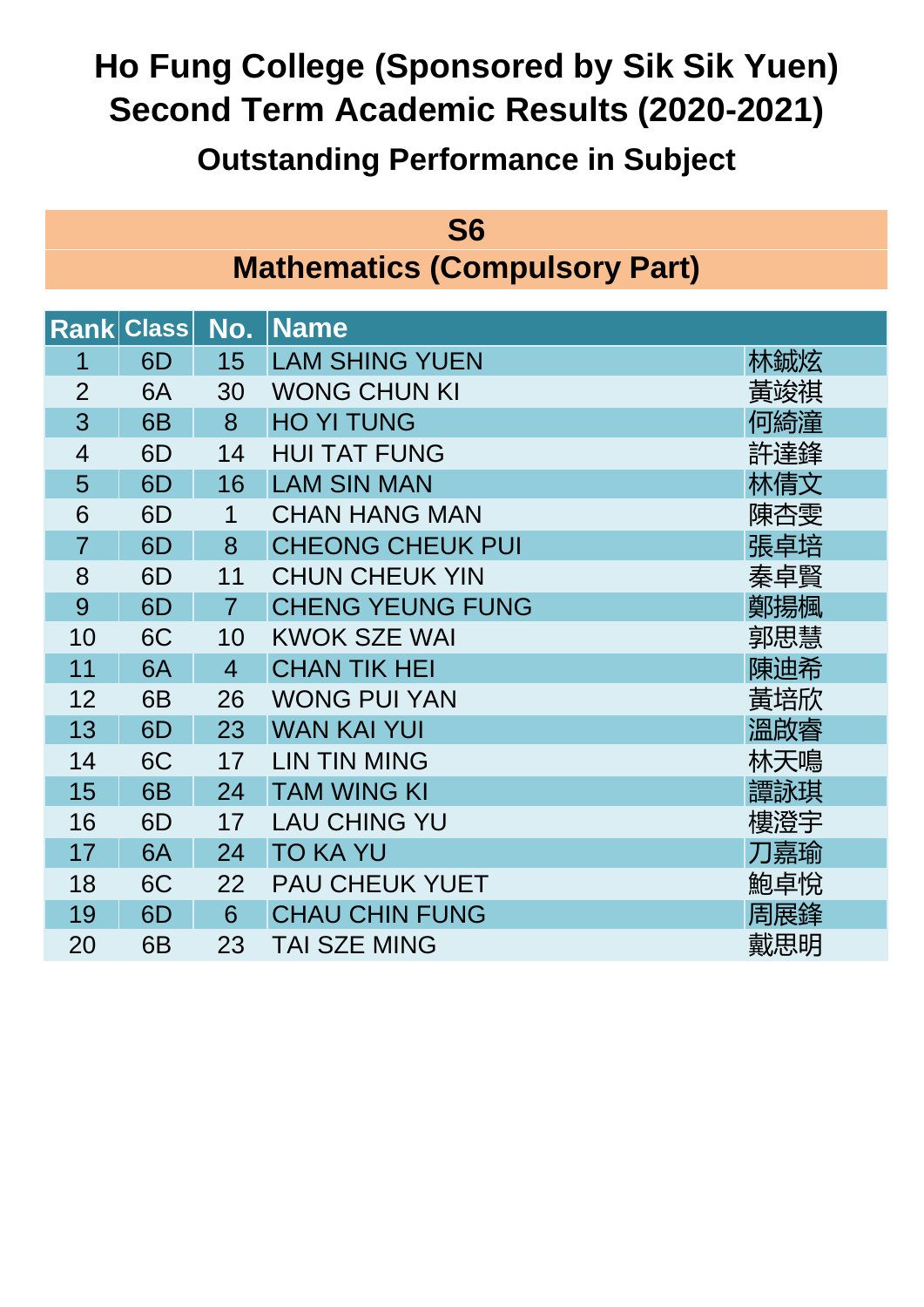#### **S6 Mathematics (Extended Part – Module 1)**

|                |                |    | <b>Rank Class No. Name</b> |     |
|----------------|----------------|----|----------------------------|-----|
|                | 6 <sub>B</sub> | 8  | <b>HO YI TUNG</b>          | 何綺潼 |
| $\overline{2}$ | 6A             | 30 | <b>WONG CHUN KI</b>        | 黃竣祺 |
| 3              | 6 <sub>B</sub> | 24 | <b>TAM WING KI</b>         | 譚詠琪 |
| 4              | 6C             | 10 | <b>KWOK SZE WAI</b>        | 郭思慧 |
| 5              | 6 <sub>B</sub> | 23 | <b>TAI SZE MING</b>        | 戴思明 |
| 6              | 6A             | 24 | TO KA YU                   | 刀嘉瑜 |
|                | 6 <sub>B</sub> | 26 | <b>WONG PUI YAN</b>        | 黃培欣 |
| 8              | 6A             | 13 | <b>LAM YAU CHUN</b>        | 沐佑駿 |
| 9              | 6A             | 9  | <b>FONG YEE KI</b>         | 方依琪 |
| 10             | 6A             | 4  | CHAN TIK HEI               | 陳迪希 |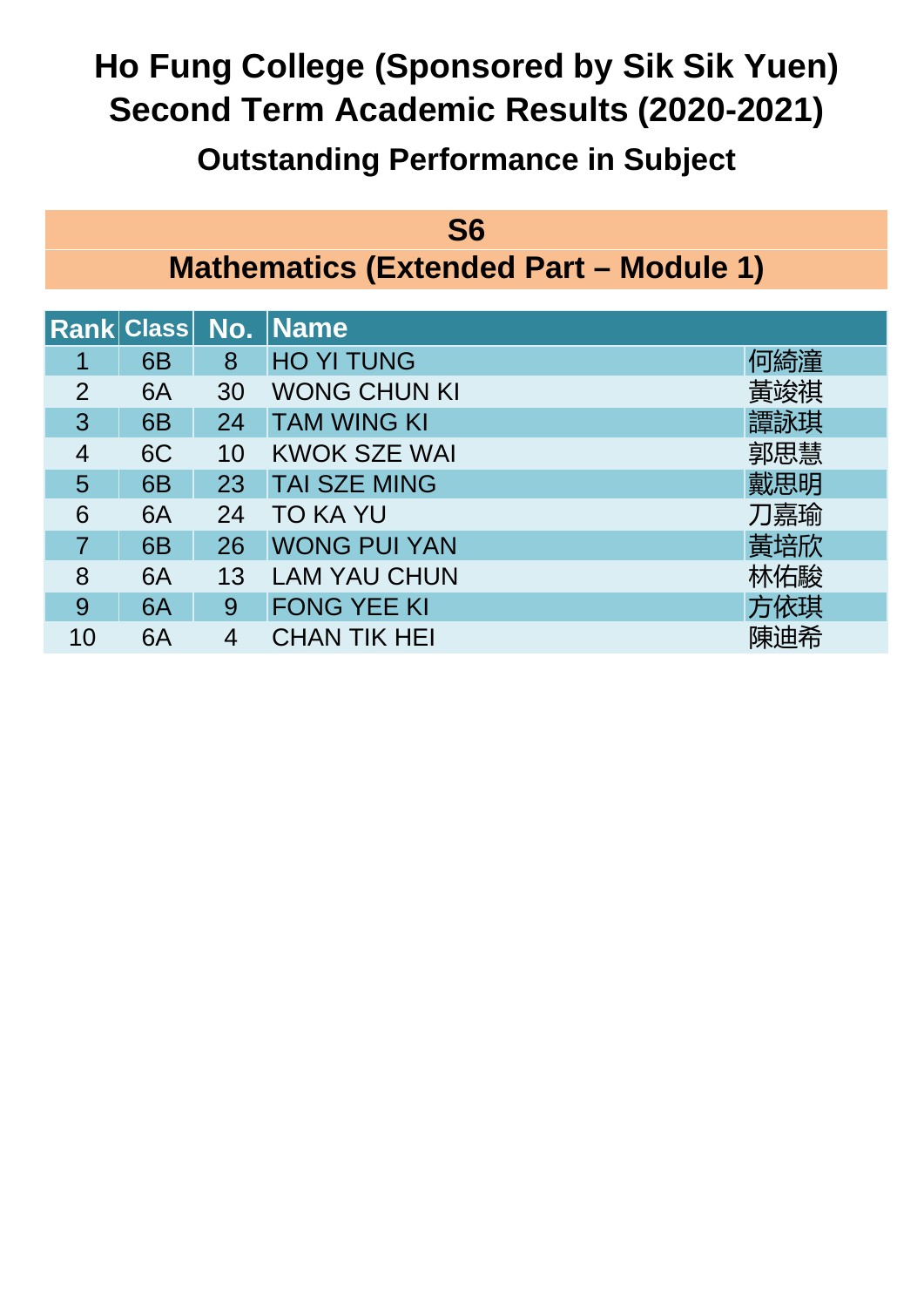#### **S6 Mathematics (Extended Part – Module 2)**

|                |    |    | Rank Class No. Name     |     |
|----------------|----|----|-------------------------|-----|
|                | 6D |    | <b>CHUN CHEUK YIN</b>   | 秦卓賢 |
| $\overline{2}$ | 6D | 15 | <b>LAM SHING YUEN</b>   |     |
| 3              | 6D | 23 | <b>WAN KAI YUI</b>      | 溫啟睿 |
| 4              | 6D | 8  | <b>CHEONG CHEUK PUI</b> | 張卓培 |
| 5              | 6D |    | <b>CHENG YEUNG FUNG</b> | 鄭揚楓 |
| 6              | 6D | 6  | <b>CHAU CHIN FUNG</b>   | 周展鋒 |
|                | 6D | 24 | <b>YIU PAK SHING</b>    |     |
| 8              | 6D | 16 | <b>LAM SIN MAN</b>      | :倩文 |
| 9              | 6D | 19 | <b>LEE CHUN HIN</b>     | 李雋軒 |
|                | 6D | 14 | <b>HUI TAT FUNG</b>     |     |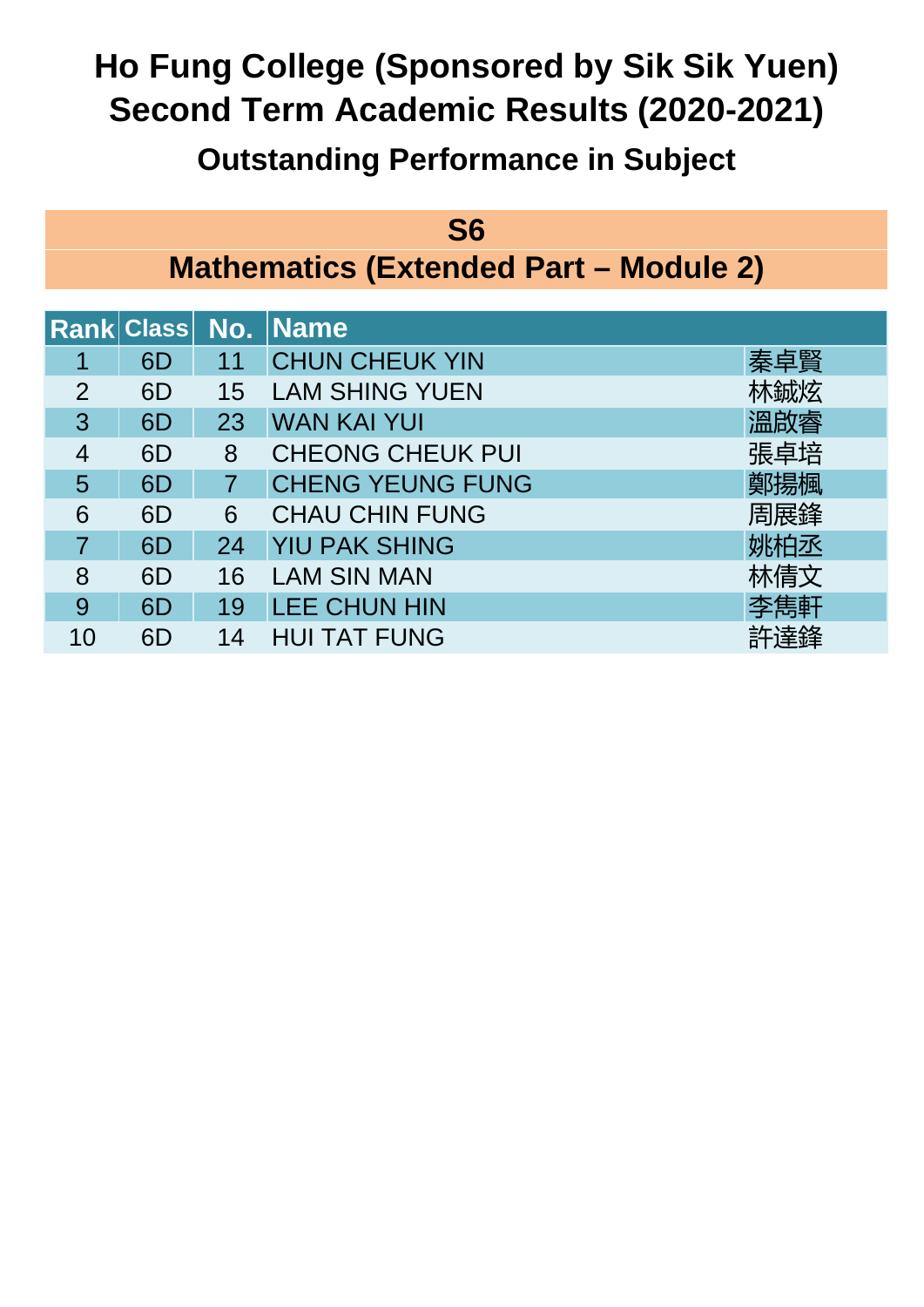| S <sub>6</sub> |                        |  |  |  |  |  |
|----------------|------------------------|--|--|--|--|--|
|                | <b>Liberal Studies</b> |  |  |  |  |  |

|                | <b>Rank Class</b> | No.            | <b>Name</b>                 |     |
|----------------|-------------------|----------------|-----------------------------|-----|
| 1              | 6A                | 14             | <b>LAU HOI WING</b>         | 劉愷穎 |
| $\overline{2}$ | 6B                | 23             | <b>TAI SZE MING</b>         | 戴思明 |
| 3              | 6C                | 19             | <b>MAK WING LAM THERESA</b> | 麥詠琳 |
| $\overline{4}$ | 6C                | 25             | <b>WONG TSZ WAI</b>         | 黃芷蔚 |
| 5              | 6A                | 20             | <b>NG CHEUK YIU</b>         | 吳卓瑤 |
| 6              | 6B                | 1              | <b>CHAN MING JAAK</b>       | 陳明澤 |
| $\overline{7}$ | 6A                | 18             | <b>LU YI CHING</b>          | 呂伊靜 |
| 8              | 6D                | $\overline{7}$ | <b>CHENG YEUNG FUNG</b>     | 鄭揚楓 |
| 8              | 6B                | 26             | <b>WONG PUI YAN</b>         | 黃培欣 |
| 10             | 6B                | 8              | <b>HO YI TUNG</b>           | 何綺潼 |
| 10             | 6 <sub>D</sub>    | 15             | <b>LAM SHING YUEN</b>       | 林鋮炫 |
| 12             | 6D                | 14             | <b>HUI TAT FUNG</b>         | 許達鋒 |
| 13             | 6C                | 22             | <b>PAU CHEUK YUET</b>       | 鮑卓悅 |
| 13             | 6A                | 32             | <b>WONG HOI YIN</b>         | 黃凱燕 |
| 15             | 6C                | 12             | <b>LAM YAT LONG</b>         | 林逸朗 |
| 16             | 6B                | 16             | <b>LUI KEI CHUN</b>         | 呂其駿 |
| 16             | 6C                | 14             | <b>LEE PUI YEE</b>          | 李佩兒 |
| 16             | 6A                | 12             | <b>KWONG YUEN YING</b>      | 鄺婉盈 |
| 19             | 6B                | 20             | POON TIN O                  | 潘天翱 |
| 20             | 6B                | 6              | <b>HO HANG YEE</b>          | 何婞怡 |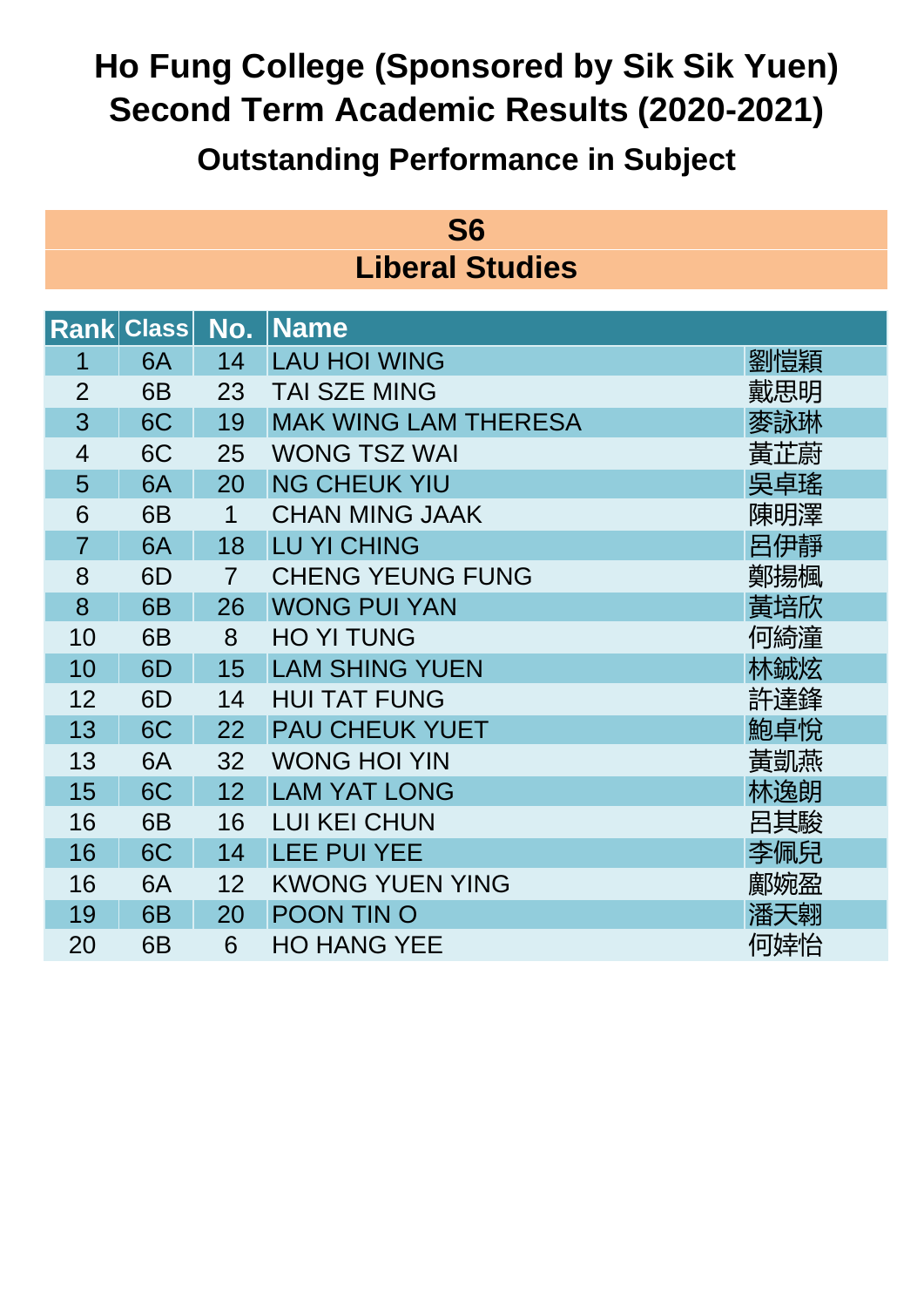### **Outstanding Performance in Subject**

#### **S6 Physics**

|                |    |    | Rank Class No. Name     |     |
|----------------|----|----|-------------------------|-----|
|                | 6D | 23 | <b>WAN KAI YUI</b>      | 溫啟睿 |
| $\overline{2}$ | 6D | 8  | <b>CHEONG CHEUK PUI</b> | 張卓培 |
| 3              | 6D | 24 | <b>YIU PAK SHING</b>    |     |
| 4              | 6D | 11 | <b>CHUN CHEUK YIN</b>   | 秦卓賢 |
| 5              | 6D | 14 | <b>HUI TAT FUNG</b>     | 許達鋒 |
| 6              | 6D | 15 | <b>LAM SHING YUEN</b>   |     |
|                | 6C | 12 | <b>LAM YAT LONG</b>     | 沐逸朗 |
| 8              | 6D |    | <b>CHENG YEUNG FUNG</b> | 鄭揚楓 |
| 9              | 6D |    | <b>CHAN HANG MAN</b>    | 陳杏雯 |
| 10             | 6A |    | CHAN TIK HEI            | 陳迪希 |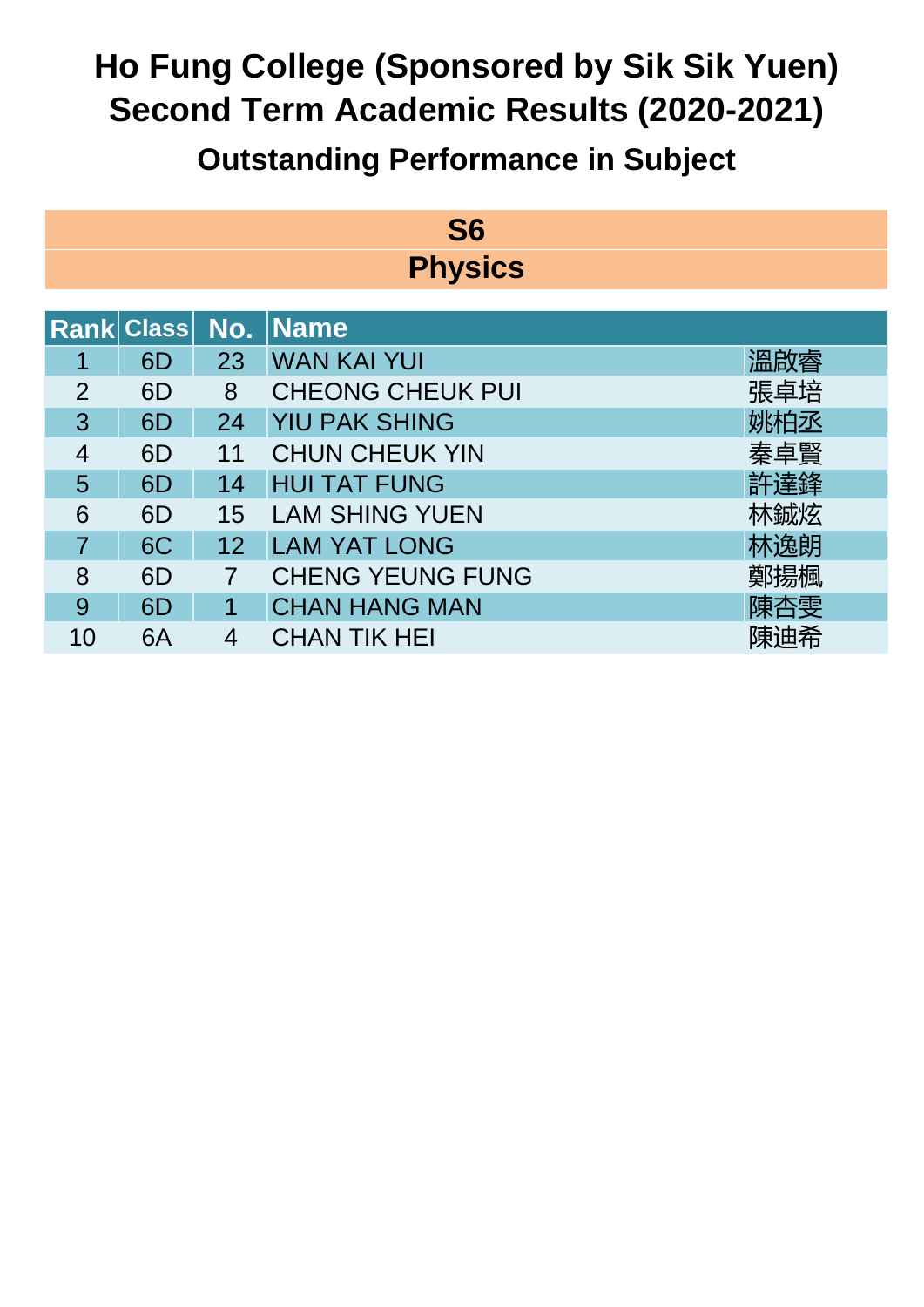### **Outstanding Performance in Subject**

#### **S6 Chemistry**

|                |                |    | Rank Class No. Name     |     |
|----------------|----------------|----|-------------------------|-----|
|                | 6D             | 23 | <b>WAN KAI YUI</b>      | 溫啟睿 |
| $\overline{2}$ | 6D             | 8  | <b>CHEONG CHEUK PUI</b> | 張卓培 |
| 3              | 6D             |    | <b>CHENG YEUNG FUNG</b> | 鄭揚楓 |
| 4              | 6C             | 22 | <b>PAU CHEUK YUET</b>   | 鮑卓悅 |
| 5              | 6C             | 12 | <b>LAM YAT LONG</b>     | 林逸朗 |
| 6              | 6C             | 21 | <b>PANG HOI YAN</b>     | 彭凱茵 |
|                | 6 <sub>B</sub> | 23 | <b>TAI SZE MING</b>     | 戴思明 |
| 8              | 6D             | 1  | <b>CHAN HANG MAN</b>    | 陳杏雯 |
| 9              | 6C             |    | <b>LIN TIN MING</b>     | 林天鳴 |
| 10             | 6C             | 10 | <b>KWOK SZE WAI</b>     | 郭思慧 |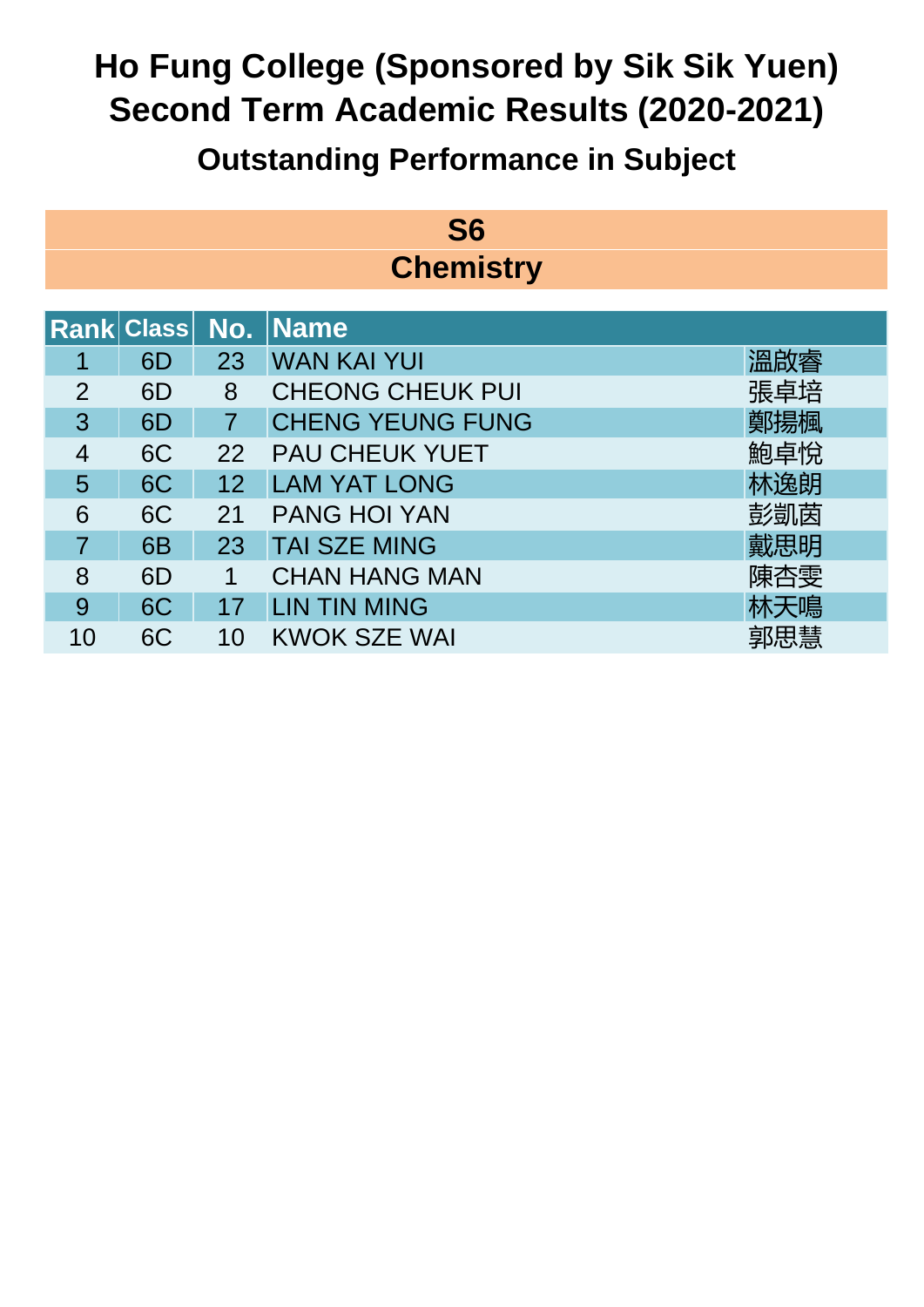### **Outstanding Performance in Subject**

#### **S6 Biology**

|                |                |    | Rank Class No. Name   |     |
|----------------|----------------|----|-----------------------|-----|
|                | 6D             | 14 | <b>HUI TAT FUNG</b>   | -達鋒 |
| $\overline{2}$ | 6C             | 12 | <b>LAM YAT LONG</b>   | 林逸朗 |
| 3              | 6D             | 23 | <b>WAN KAI YUI</b>    | 溫啟睿 |
| 4              | 6C             | 22 | <b>PAU CHEUK YUET</b> | 鮑卓悅 |
| 5              | 6C             | 17 | <b>LIN TIN MING</b>   | 林天鳴 |
| 6              | 6 <sub>B</sub> | 23 | TAI SZE MING          | 戴思明 |
|                | 6B             | 26 | <b>WONG PUI YAN</b>   | 黃培欣 |
| 8              | 6C             | 14 | <b>LEE PUI YEE</b>    | 李佩兒 |
| 9              | 6D             | 18 | <b>LAU MAN YIU</b>    | 劉敏瑤 |
| 10             | 6A             | 20 | <b>NG CHEUK YIU</b>   | 吴卓瑤 |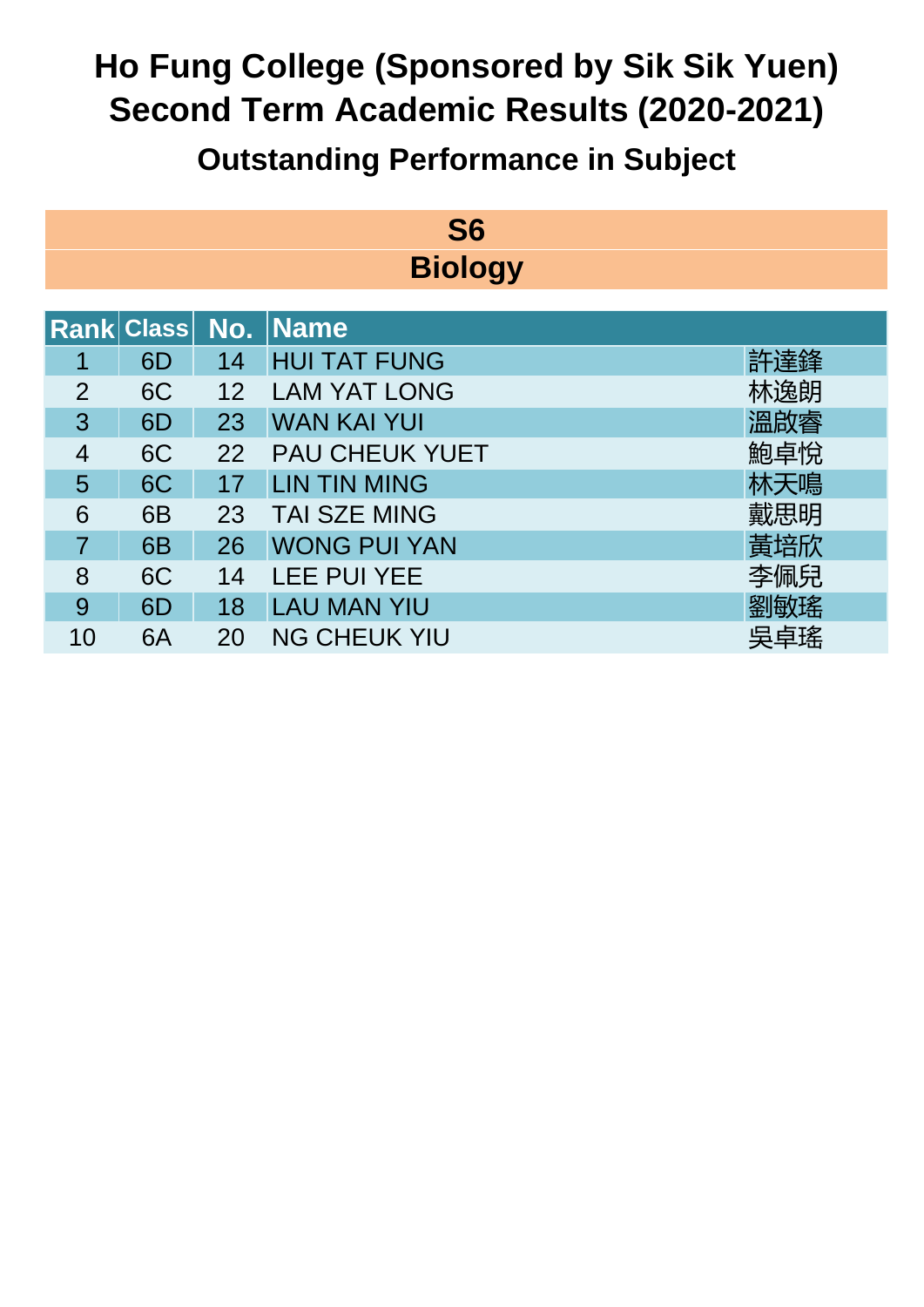| <b>S6</b>              |  |
|------------------------|--|
| <b>Chinese History</b> |  |

|                |                |    | Rank Class No. Name    |     |
|----------------|----------------|----|------------------------|-----|
|                | 6A             | 12 | <b>KWONG YUEN YING</b> | 鄺婉盈 |
| $\overline{2}$ | 6C             | 14 | <b>LEE PUI YEE</b>     | 李佩兒 |
| 3              | 6C             | 20 | <b>MAN HOI YAN</b>     | 文凱欣 |
| 4              | 6A             | 27 | <b>WEN WO TUNG</b>     | 温和棟 |
| 5              | 6 <sub>B</sub> | 6  | <b>HO HANG YEE</b>     | 何婞怡 |
| 6              | 6 <sub>B</sub> | 11 | <b>KWONG TSZ CHING</b> | 鄺芷晴 |
|                | 6C             | 26 | <b>YIM KA WAI</b>      | 嚴嘉蔚 |
| 8              | 6 <sub>B</sub> | 7  | <b>HO MEI YAM</b>      | 何美鑫 |
| 9              | 6C             | 24 | <b>TSUI YAT CHI</b>    | 徐逸智 |
| 10             | 6C             |    | CHOI WING LAM          |     |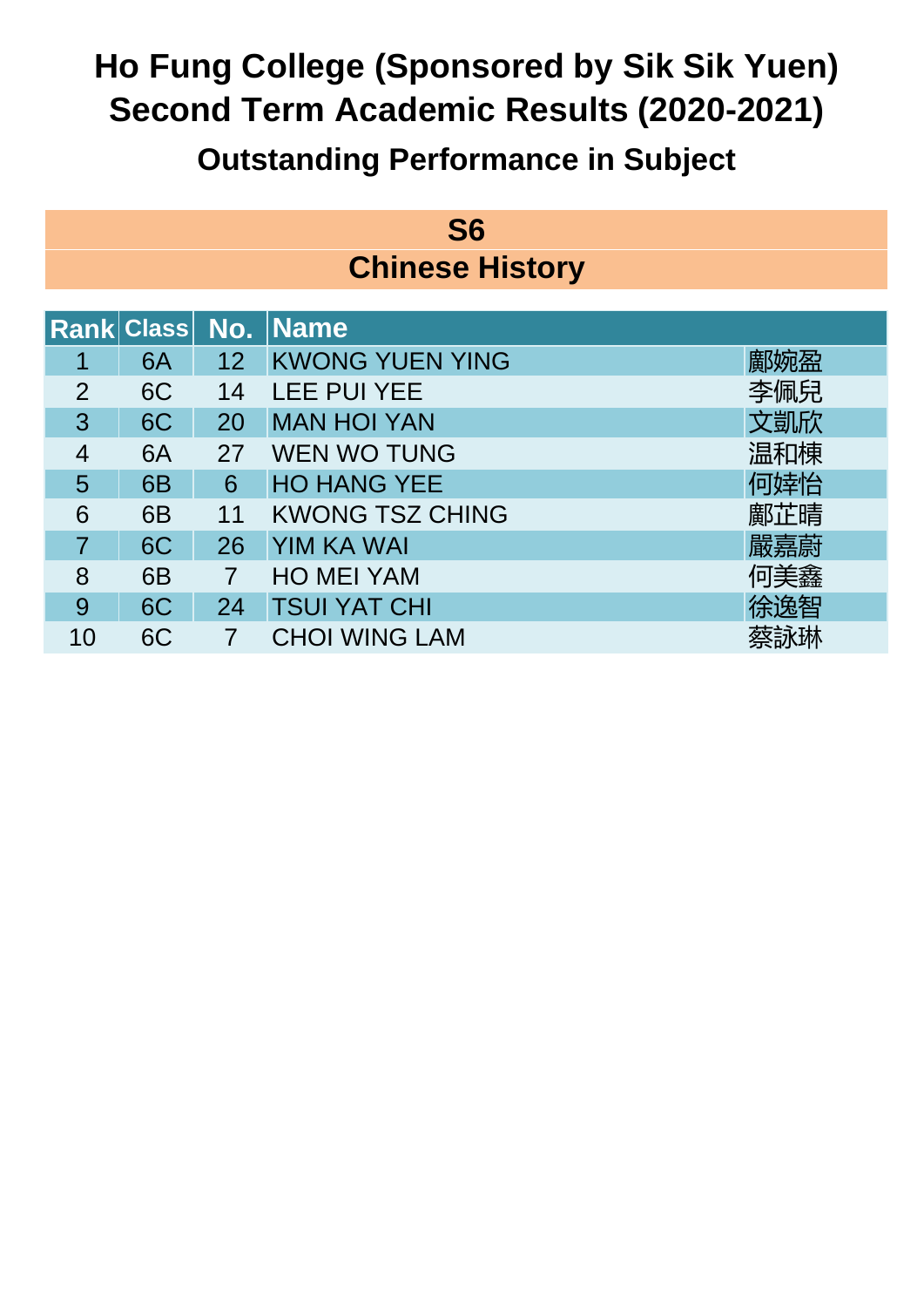### **Outstanding Performance in Subject**

#### **S6 History**

|                |                |    | Rank Class No. Name         |     |
|----------------|----------------|----|-----------------------------|-----|
|                | 6C             | 14 | <b>LEE PUI YEE</b>          | 李佩兒 |
| $\overline{2}$ | 6C             | 16 | LI SHUK WA                  | 李淑華 |
| 3              | 6A             | 12 | <b>KWONG YUEN YING</b>      | 鄺婉盈 |
| 4              | 6C             | 15 | <b>LEE WAI SZE</b>          | 李慧思 |
| 5              | 6 <sub>B</sub> | 9  | <b>HSU YAN YI</b>           | 許欣怡 |
| 6              | 6C             | 9  | <b>KO LOK YI</b>            | 高樂怡 |
|                | 6 <sub>B</sub> | 18 | <b>NG CHU YAM</b>           | 吳著欽 |
| 8              | 6B             | 4  | <b>CHAN YUK CHING</b>       | 陳玉晶 |
| 9              | 6A             | 22 | <b>POON CHUN HEI</b>        | 潘俊熹 |
| 10             | 6A             | 10 | <b>FUNG HANG MAN CHERRY</b> | 馮杏雯 |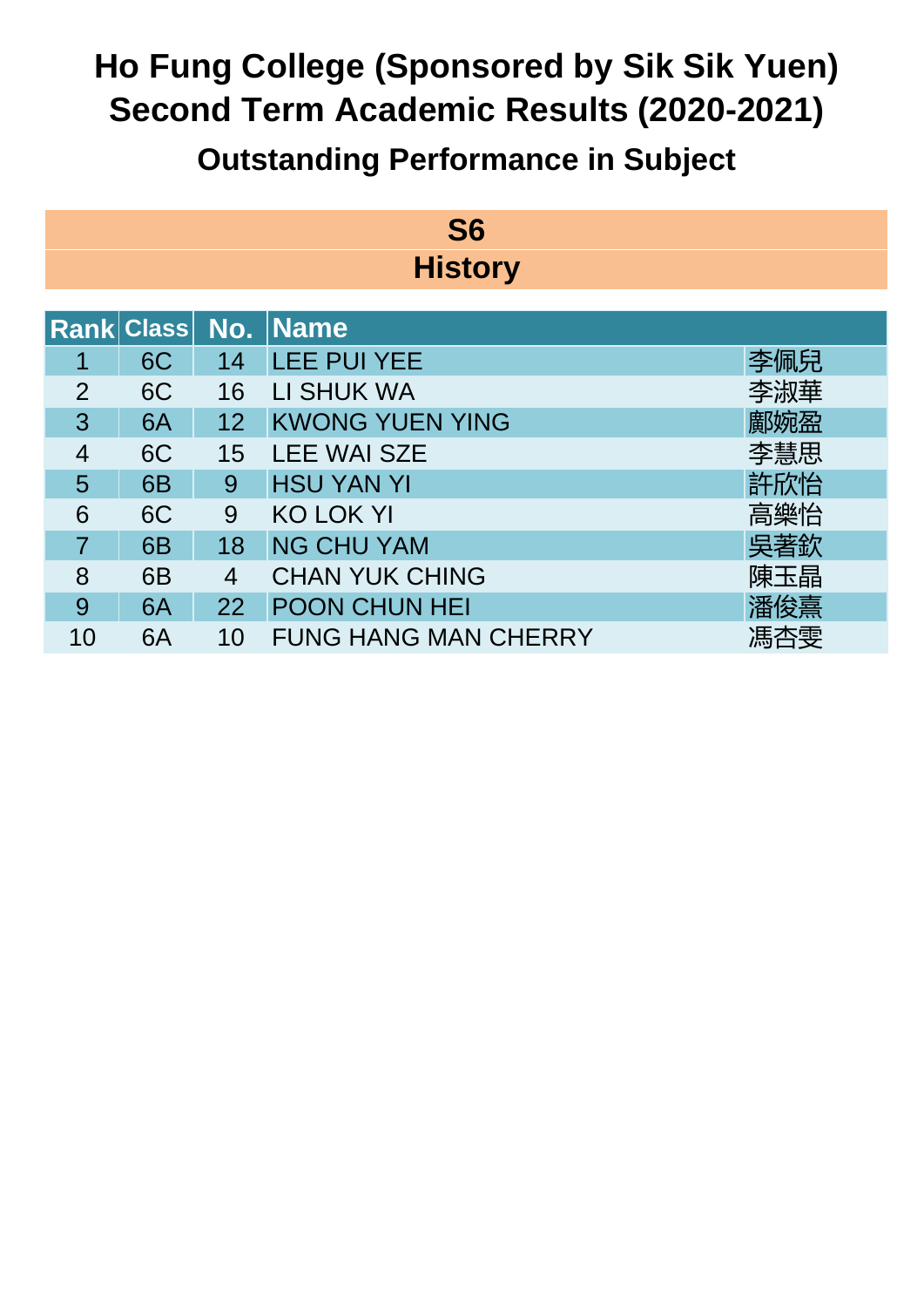## **Outstanding Performance in Subject**

#### **S6 Geography**

|                |                |    | <b>Rank Class No. Name</b> |     |
|----------------|----------------|----|----------------------------|-----|
|                | 6C             | 17 | <b>LIN TIN MING</b>        | 沃鳴  |
| $\overline{2}$ | 6C             | 10 | <b>KWOK SZE WAI</b>        | 郭思慧 |
| 3              | 6A             | 20 | <b>NG CHEUK YIU</b>        | 吳卓瑤 |
| 4              | 6C             | 15 | <b>LEE WAI SZE</b>         | 李慧思 |
| 5              | 6 <sub>B</sub> | 8  | <b>HO YI TUNG</b>          | 何綺潼 |
| 6              | 6C             | 5  | <b>CHENG HEI MAN</b>       | 鄭曦雯 |
|                | 6C             | 25 | <b>WONG TSZ WAI</b>        | 黃芷蔚 |
| 8              | 6C             | 21 | <b>PANG HOI YAN</b>        | 彭凱茵 |
| 9              | 6 <sub>B</sub> | 19 | <b>NG HO WING</b>          | 吳浩榮 |
|                | 6B             | 9  | <b>HSU YAN YI</b>          | 許欣怡 |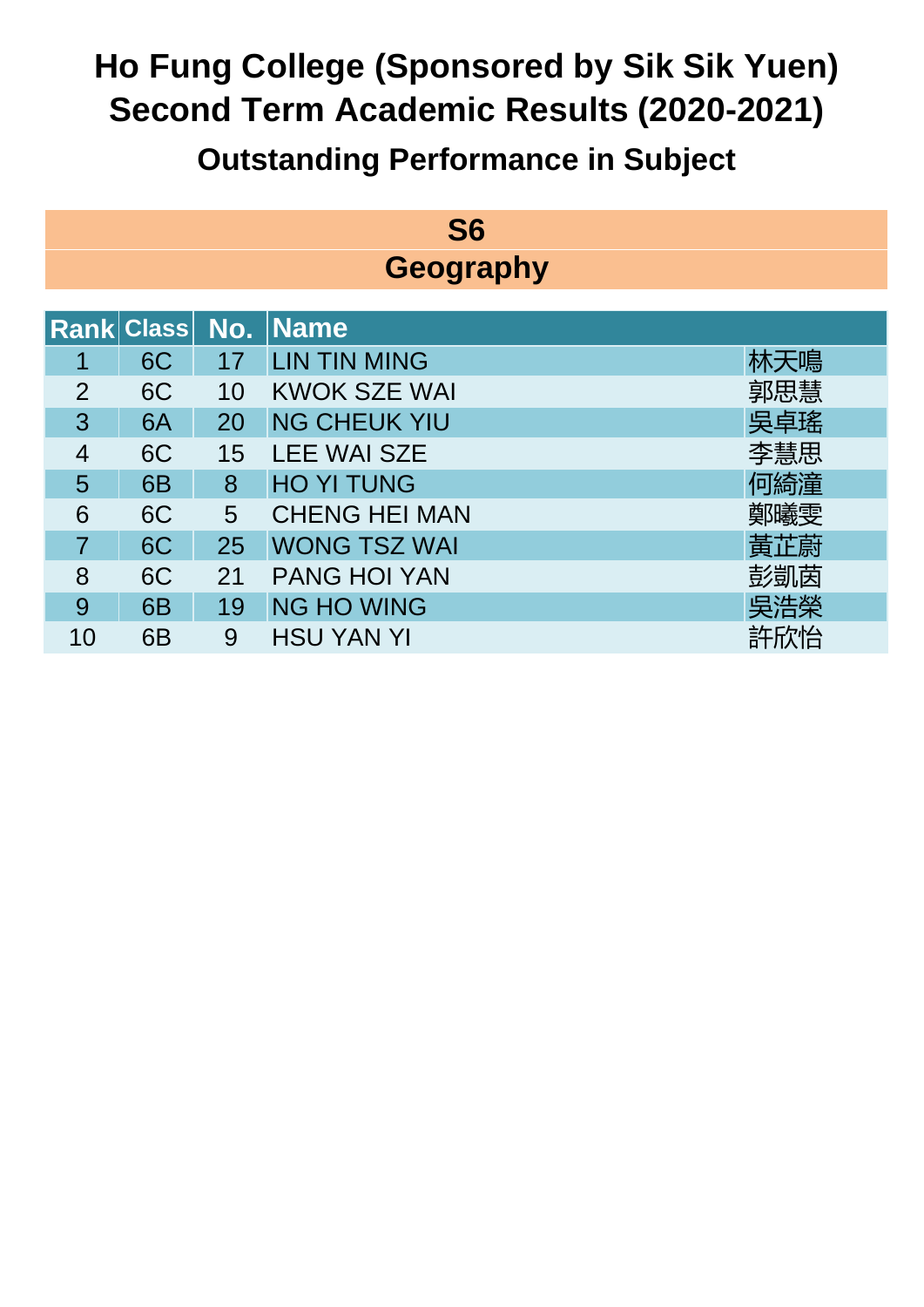| S <sub>6</sub>            |
|---------------------------|
| <b>Chinese Literature</b> |

|                |                |    | <b>Rank Class No. Name</b>  |     |
|----------------|----------------|----|-----------------------------|-----|
|                | 6C             | 19 | <b>MAK WING LAM THERESA</b> | 麥詠琳 |
| $\overline{2}$ | 6C             | 20 | <b>MAN HOI YAN</b>          | 文凱欣 |
| 3              | 6C             |    | <b>CHAN SZE YUEN</b>        | 陳思遠 |
| 4              | 6 <sub>B</sub> | 6  | <b>HO HANG YEE</b>          | 何婞怡 |
| 5              | 6A             | 27 | <b>WEN WO TUNG</b>          | 温和棟 |
| 6              | 6 <sub>B</sub> | 7  | <b>HO MEI YAM</b>           | 何美鑫 |
|                | 6 <sub>B</sub> | 11 | <b>KWONG TSZ CHING</b>      | 鄺芷晴 |
| 8              | 6A             | 16 | <b>LEUNG KAI TAN</b>        | 梁繼丹 |
| 9              | 6C             | 26 | <b>YIM KA WAI</b>           | 嚴嘉蔚 |
|                | 6C             |    | LAI MEI YEE                 |     |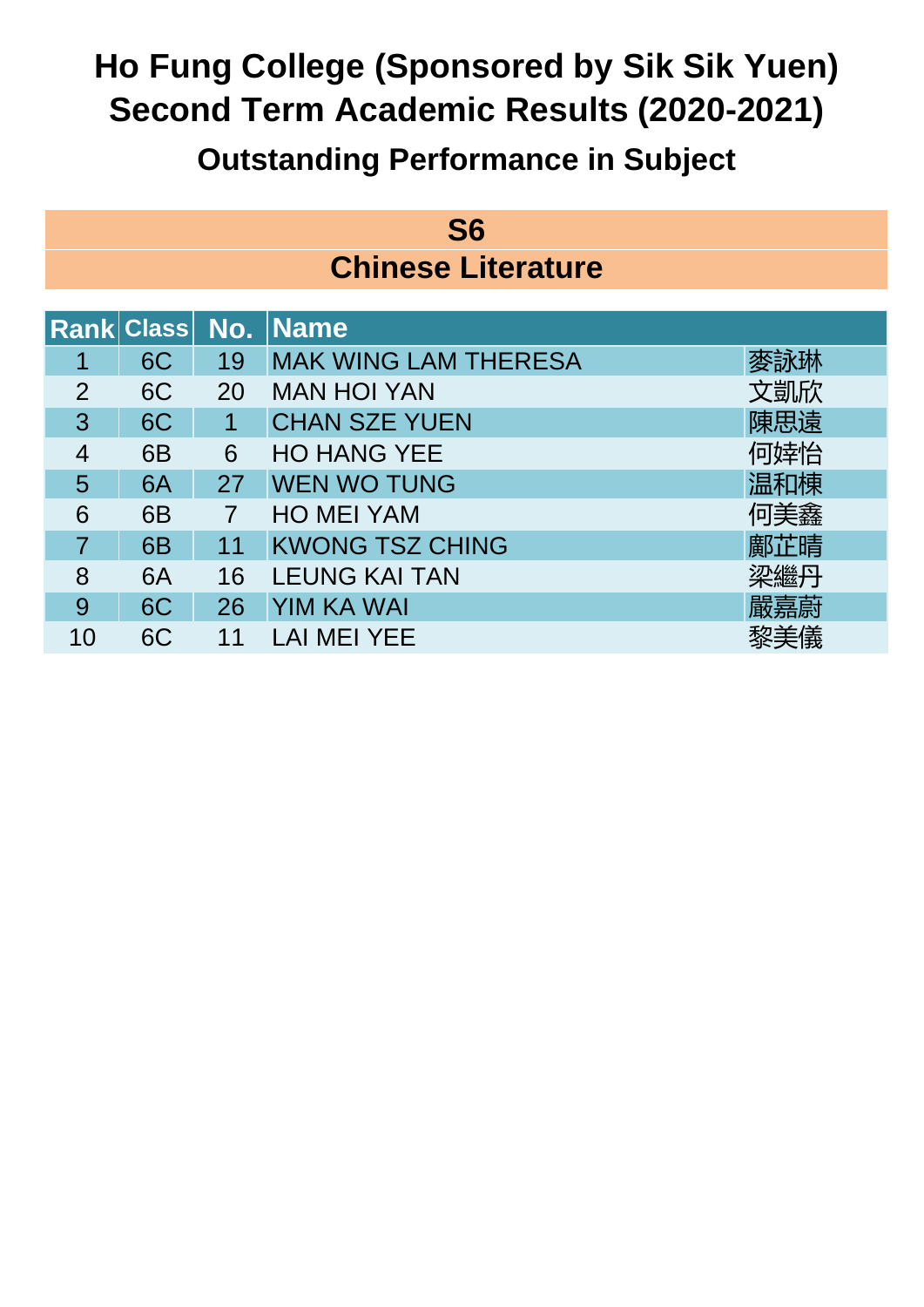### **Outstanding Performance in Subject**

#### **S6**

**Business, Accounting & Financial Studies**

|                |    |    | Rank Class No. Name    |     |
|----------------|----|----|------------------------|-----|
|                | 6A | 4  | <b>CHAN TIK HEI</b>    | 陳迪希 |
| $\overline{2}$ | 6A | 32 | <b>WONG HOI YIN</b>    | 黃凱燕 |
| 3              | 6A | 14 | <b>LAU HOI WING</b>    | 劉愷穎 |
| 4              | 6A | 29 | <b>WONG CHUN FUNG</b>  | 黃焌鋒 |
| 5              | 6A | 26 | <b>TSE KIU WAI</b>     | 謝蕎卉 |
| 6              | 6A | 18 | <b>LU YI CHING</b>     | 呂伊靜 |
| 6              | 6A | 9  | <b>FONG YEE KI</b>     | 方依琪 |
| 6              | 6A | 13 | <b>LAM YAU CHUN</b>    | 林佑駿 |
| 6              | 6A | 12 | <b>KWONG YUEN YING</b> | 鄺婉盈 |
|                | 6A | 24 | TO KA YU               | 刀嘉瑜 |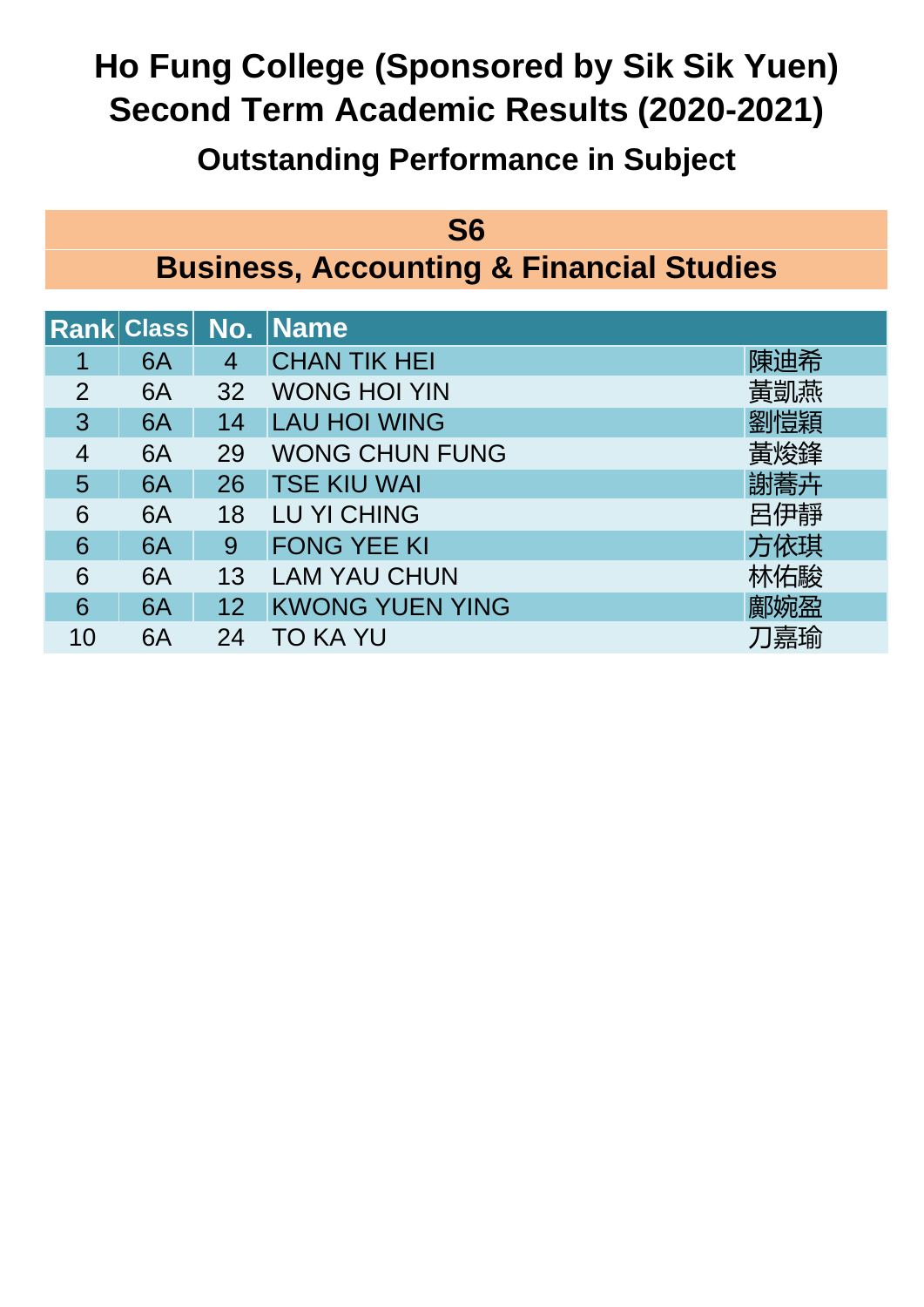### **Outstanding Performance in Subject**

#### **S6 Economics**

|                |                |    | <b>Rank Class No. Name</b> |     |
|----------------|----------------|----|----------------------------|-----|
|                | 6D             |    | <b>CHUN CHEUK YIN</b>      | 秦卓賢 |
| $\overline{2}$ | 6A             | 14 | <b>LAU HOI WING</b>        | 劉愷穎 |
| 3              | 6C             | 22 | <b>PAU CHEUK YUET</b>      | 鮑卓悅 |
| 4              | 6D             | 8  | <b>CHEONG CHEUK PUI</b>    | 張卓培 |
| 4              | 6A             | 32 | <b>WONG HOI YIN</b>        | 黃凱燕 |
| 6              | 6 <sub>B</sub> | 8  | <b>HO YI TUNG</b>          | 何綺潼 |
| 6              | 6 <sub>B</sub> | 26 | <b>WONG PUI YAN</b>        | 黃培欣 |
| 8              | 6 <sub>B</sub> | 20 | <b>POON TIN O</b>          | 潘天翱 |
| 9              | 6 <sub>B</sub> | 13 | <b>LEUNG CHEUK WING</b>    | 梁綽穎 |
| 10             | 6B             | 16 | LUI KEI CHUN               | 其駿  |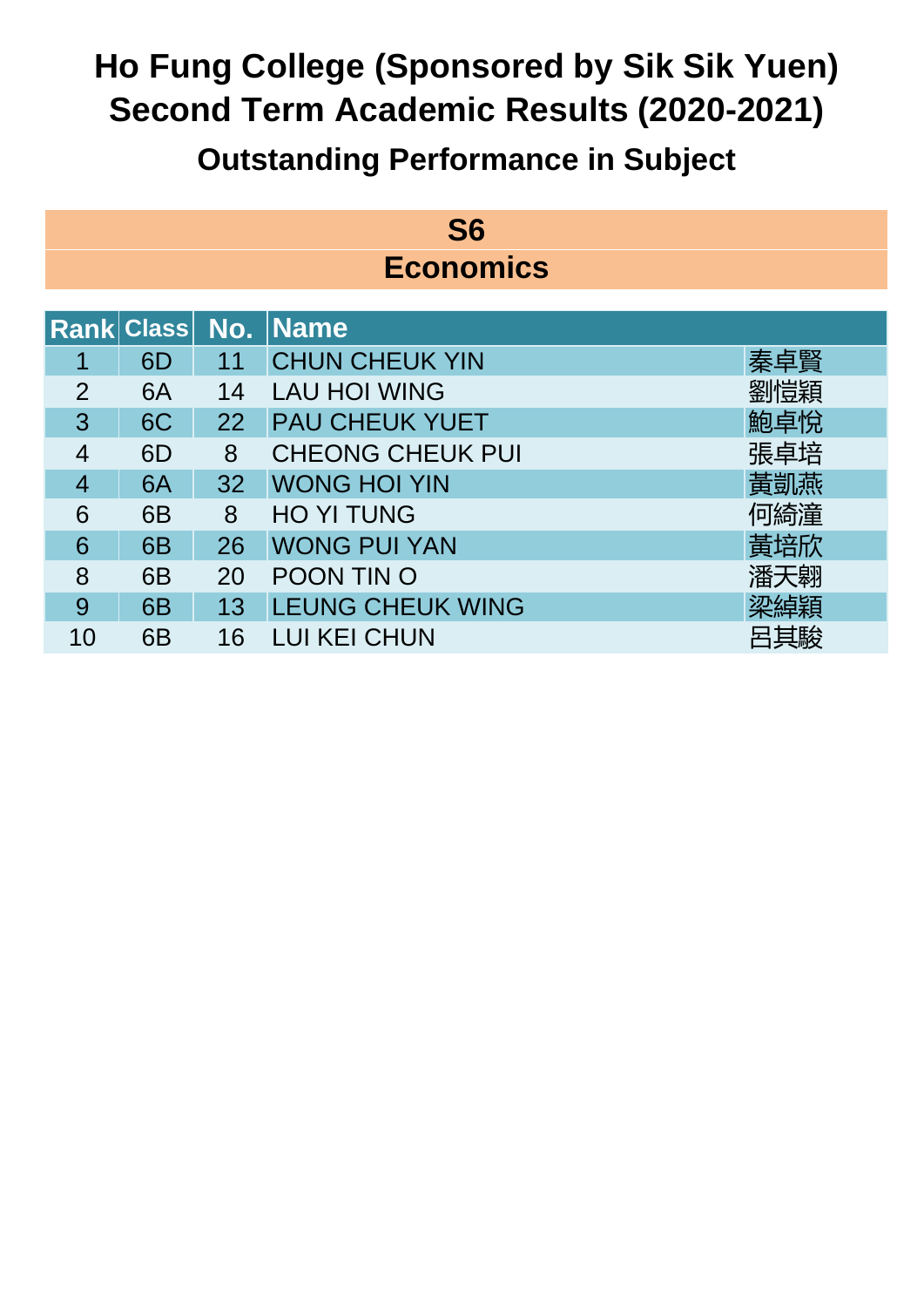#### **S6**

**Information & Communication Technology**

|   |                |                | <b>Rank Class No. Name</b> |     |
|---|----------------|----------------|----------------------------|-----|
|   | 6D             | 16             | <b>LAM SIN MAN</b>         | `倩文 |
| 2 | 6A             | $\overline{2}$ | <b>CHAN CHUNG HEI</b>      | 陳鐘希 |
| 3 | 6D             | 6              | <b>CHAU CHIN FUNG</b>      | 周展鋒 |
| 4 | 6A             | 30             | <b>WONG CHUN KI</b>        | 黃竣祺 |
| 5 | 6 <sub>B</sub> | 10             | <b>KWOK MAN FUNG</b>       | 郭文峯 |
| 5 | 6D             | 3              | <b>CHAN LOK HIN</b>        | 陳樂軒 |
|   | 6D             | 4              | <b>CHAN WAI LUN</b>        | 陳偉倫 |
| 8 | 6C             | 4              | <b>CHAU WING YEE</b>       | 鄒咏儀 |
| 9 | 6A             | 3              | <b>CHAN LONG CHING</b>     | 陳塱澄 |
|   | 6D             | 21             | <b>NG TSZ KIN</b>          |     |